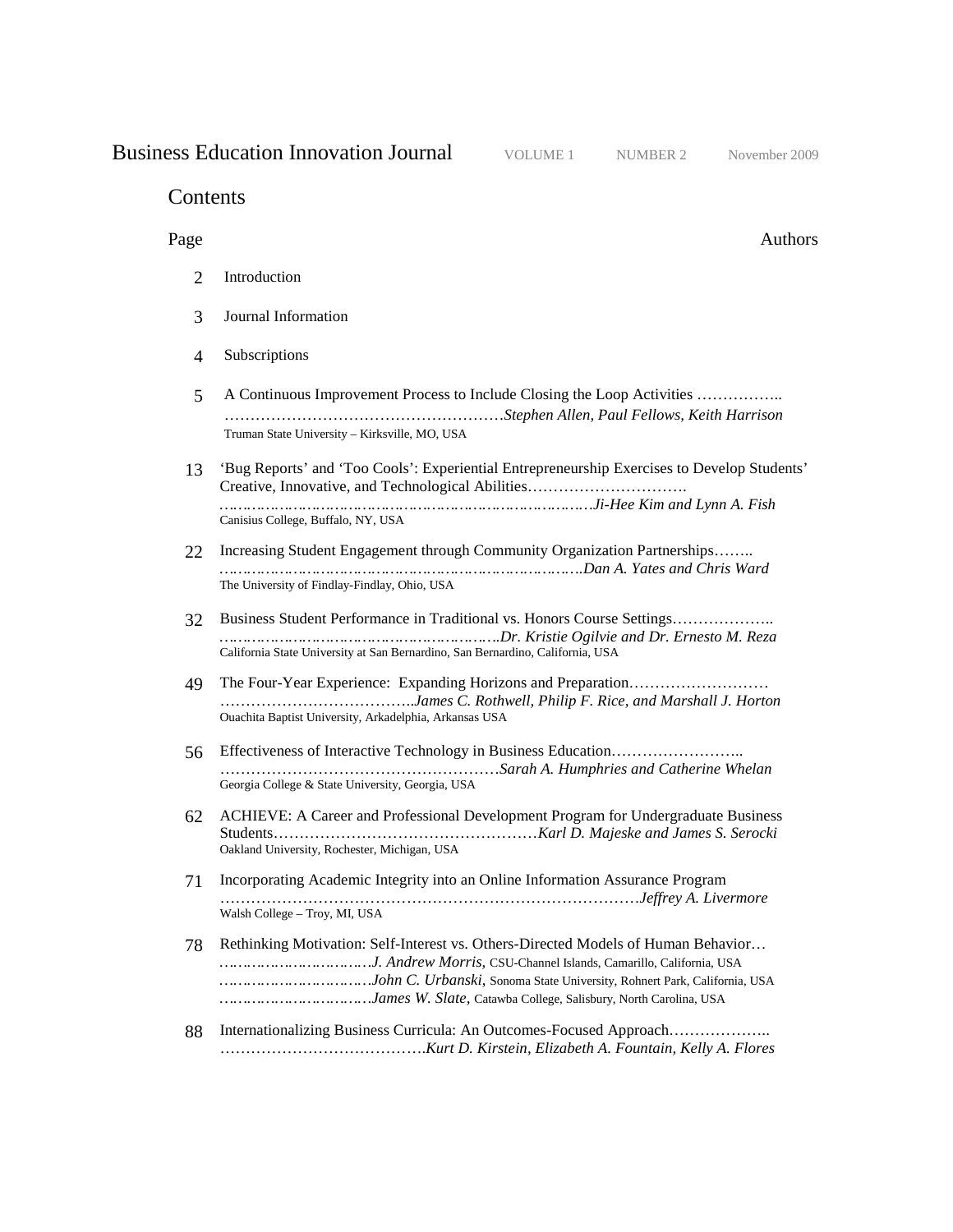City University of Seattle, Bellevue, WA

- 97 Online Discussion and Communities of Practice…………………………………………………………………………………… …………………………………………………………………………………*Herbert E. Rau* Utica College – Utica, NY, USA
- 102 Manuscript Guidelines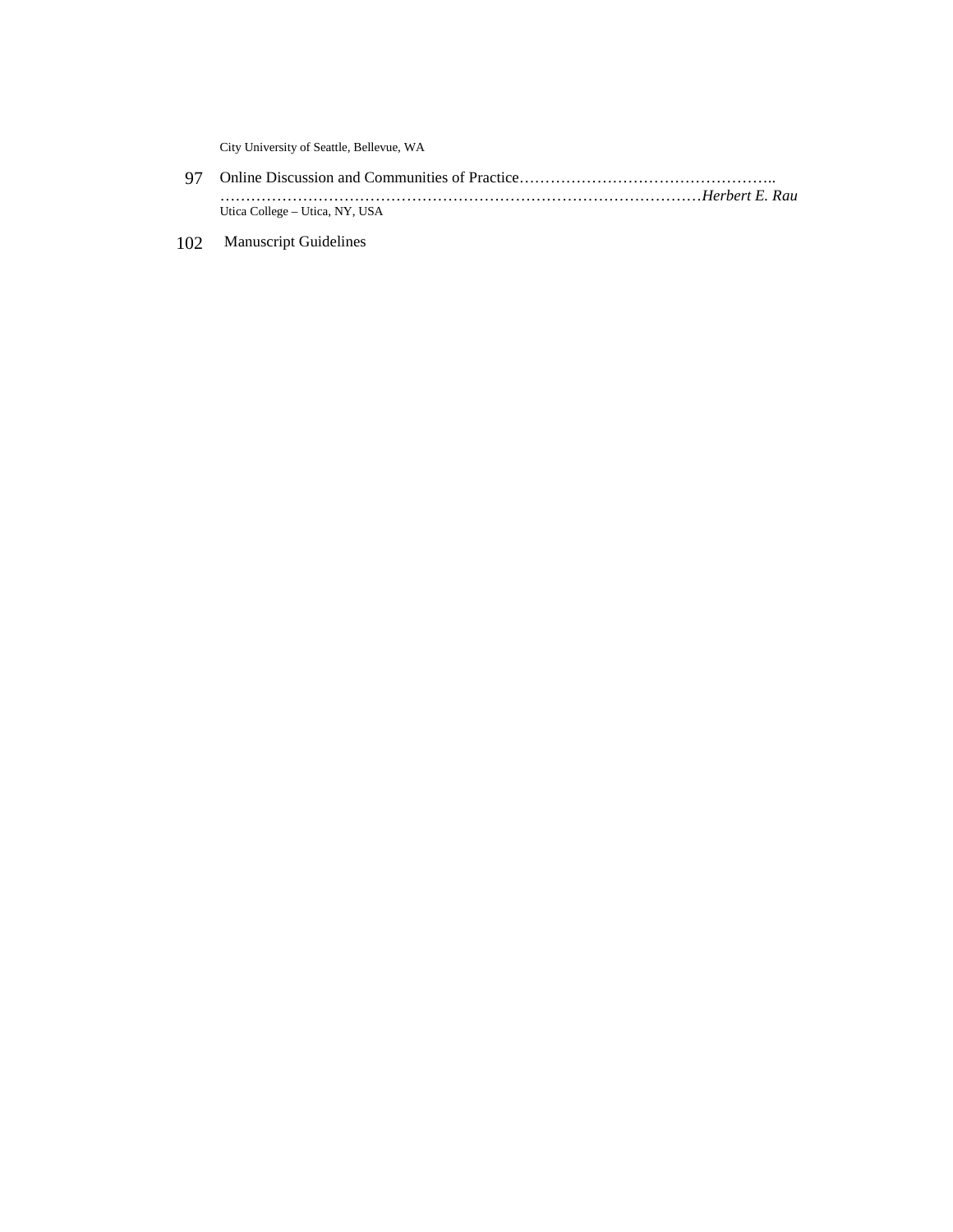# Introduction

Welcome to the this issue of the Business Education Innovation Journal.

The purpose of this journal is to assemble researched and documented ideas that help drive successful learning and motivate students to learn. The intention is to draw ideas from across both methods and disciplines and to create a refereed body of knowledge on innovation in business education. As a result, the primary audience includes business education faculty, curriculum directors, and practitioners who are dedicated to providing effective and exciting education.

We invite you to read about innovations published and apply in your classroom. We also encourage you to develop your original creative ideas, prepare an article, and submit for review.

This particular issue includes a number of interesting classroom innovations in diverse areas.

Peter J. Billington *Editor* 

**Content Verification:** The ideas presented in the journal articles are not tested nor verified for accuracy, quality, or value. The opinions and claims expressed in the articles are those of the authors and do not represent a position or opinion of the editor and staff of the Business Education Innovation Journal.

**No responsibility is assumed by the Editor or Publisher** for any injury and/or damage to persons or property as a matter of product liability, negligence or otherwise, or from any use or operation of any methods, products, instructions or ideas contained in the material in this journal.

Copyright © 2009, by Elm Street Press. Permission to make digital or hard copies of all or part of this work for personal or classroom use is granted without fee provided that copies are not made or distributed for profit or commercial advantage and that copies bear this notice and full citation on the first page. Copyright for components of this work owned by others than Elm Street Press must be honored. Abstracting with credit is permitted. To copy otherwise, to republish, to post on servers for commercial use, or to redistribute to lists requires prior specific permission and/or fee. Request permission to publish from: Editor, BEI Journal, 6660 Delmonico Drive, Suite D 232, Colorado Springs, CO 80919 Attn: Reprints, or via e-mail from editor@beijournal.com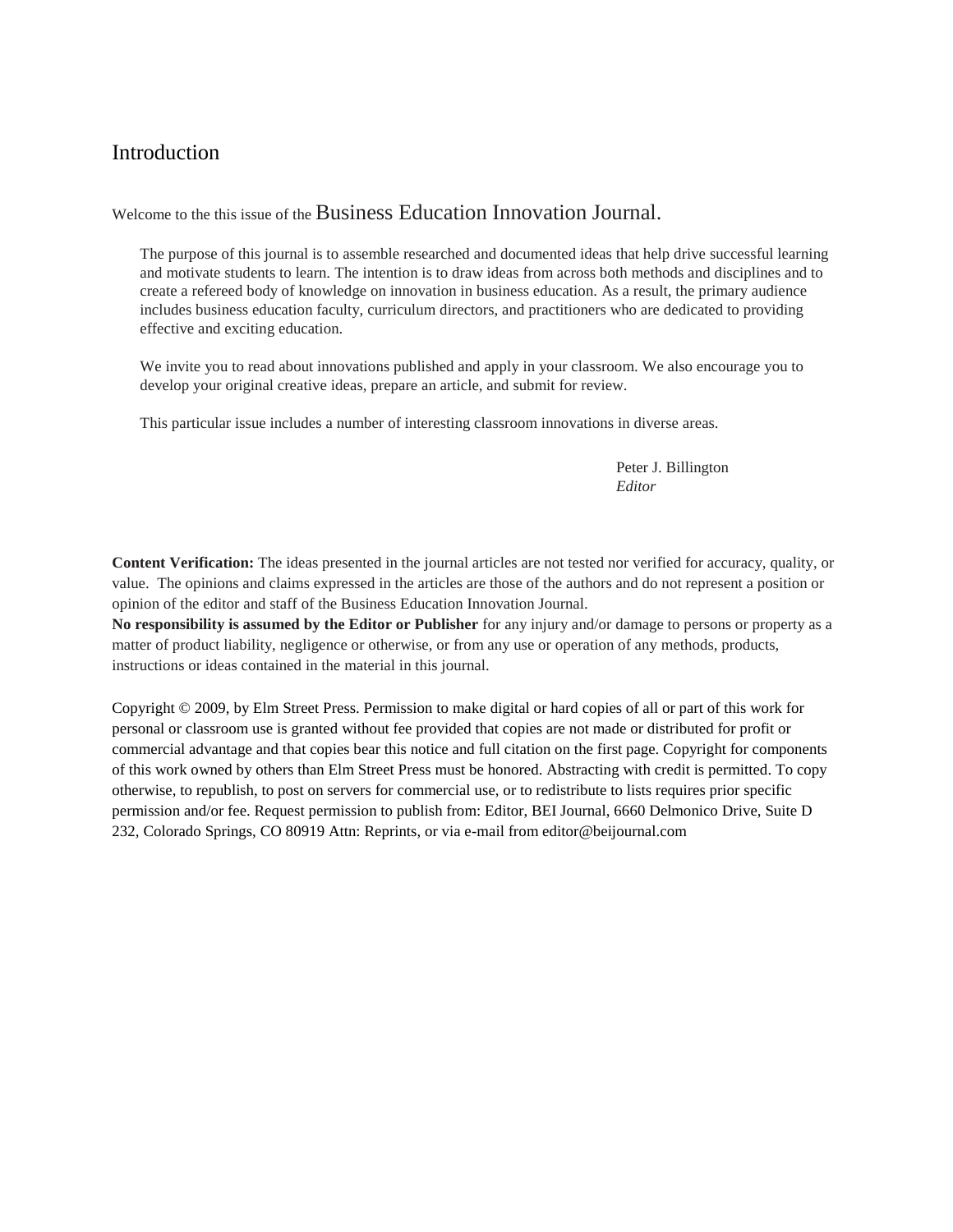# **Business Education Innovation Journal**

www.beijournal.com

Business Education Innovation Journal is an imprint of



*Editor*  **Peter J. Billington**  Colorado State University –Pueblo, CO

editor@beijournal.com

#### **Editorial Review Board**

James H. Browne University of Texas at Tyler, Tyler, TX

Jose Castillo Truman State University, Kirksville, MO

Jui-Kuei Chen Tamkang University-Dansui Campus, Taipei, Taiwan

Steven I-Shuo Chen National Chiao Tung University, Taipei, Taiwan

> Lynn A. Fish Canisius College, Buffalo, NY

J. Brad Gilbreath Colorado State University – Pueblo, Pueblo, CO

Maryann Grusetskie Lore International Institute – a Korn/Ferry Company

Leigh Stelzer Seton Hall University, South Orange, NJ

Alice Valerio De La Salle University-Dasmarinas, Philippines

Stuart H. Warnock Metropolitan State College of Denver, Denver, CO

# **Business Manager**

Drew C. Billington

#### **Graphics, Design, and Production Consultant**

Laurel Prud'homme and Jeannie Sheeks

Submissions - [submit@beijournal.com](mailto:-%20submit@beijournal.com)

Subscriptions - [subscribe@beijournal.com](mailto:subscribe@beijournal.com)

Add or remove from our mailing list - [mailer@beijournal.com](mailto:mailer@beijournal.com) Write in "add" or "remove" in the topic line.

Webmaster - [web@beijournal.com](mailto:web@beijournal.com)

Elm Street Press 6660 Delmonico Drive, Suite D 232, ColoradoSprings,CO 80919-1899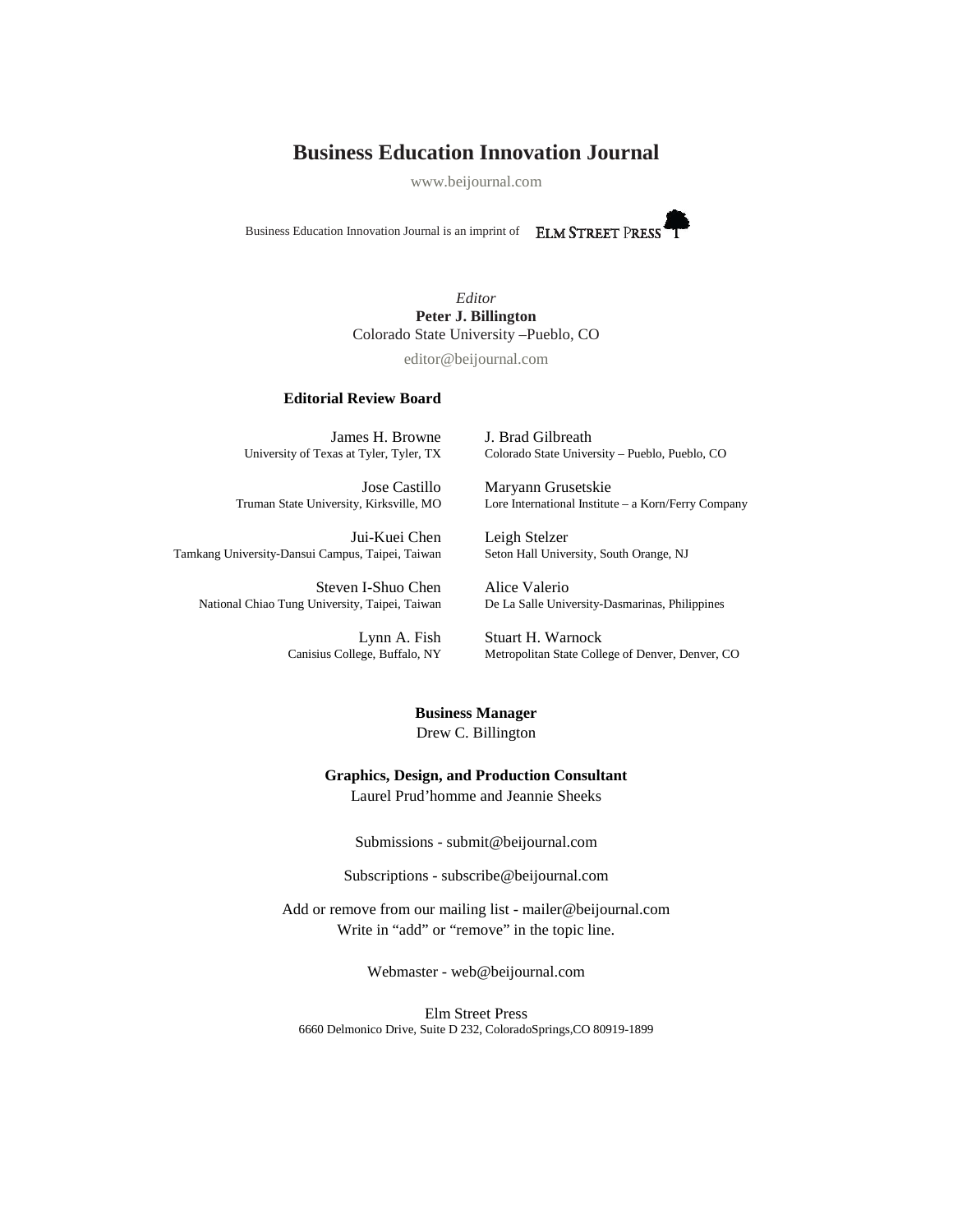# Subscriptions

For subscriptions to Business Education Innovation Journal, please email: **subscribe@beijournal.com** .

| <b>Subscription Rates:</b> |  |  |
|----------------------------|--|--|
|----------------------------|--|--|

| <i>Destination</i>            | Individual $*$ | Institutional | <b>Back Issues</b> |
|-------------------------------|----------------|---------------|--------------------|
| <b>United States</b>          | \$50           | \$75          | \$25               |
| Countries other than the U.S. | \$75           | \$100         | \$50               |

#### *\* Published authors are entitled to a free issue of the Journal in which their article is published.*

Business Education Innovation (BEI) Journal © 2009 by Elm Street Press (ISSN 1945-0915) BEI Journal is published two times per year or more, based on submission volume.

Authorization for use of derivative works or to photocopy items for internal, personal or any other use as well as requests for multiple

Reprints will be priced and granted by the publisher (editor@beijournal.com).

Use of information in the articles and journal are governed by U.S. national copyright laws. No claims for missing issues will be processed after two months following the month of publication of the issue. Send author inquiries to editor@beijournal.com .

Postmaster: Please send address changes to Elm Street Press, 6660 Delmonico Drive, Suite D232, Colorado Springs, CO 80919-1899.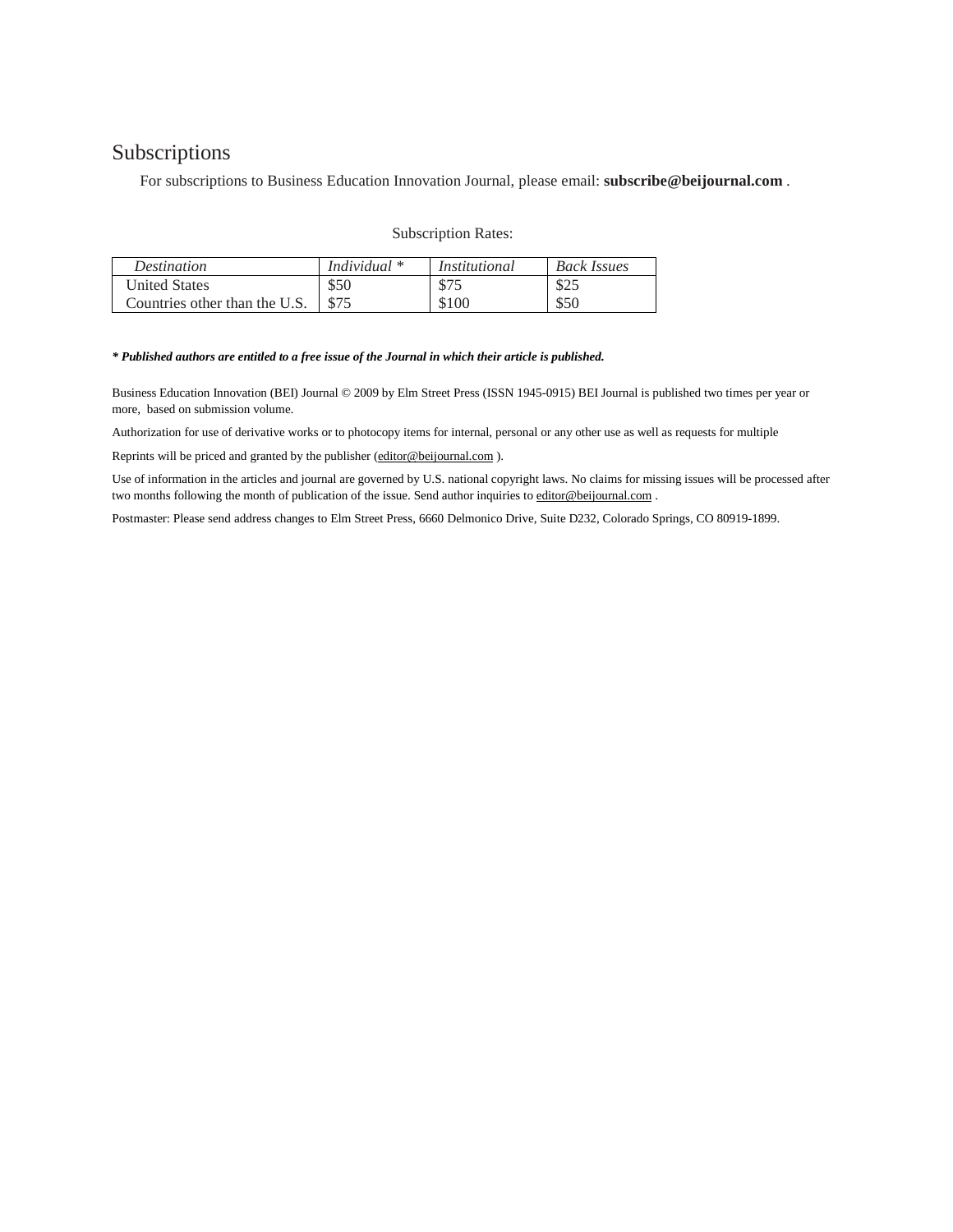# **A Continuous Improvement Process to Include Closing the Loop Activities**

Stephen Allen, Truman State University – Kirksville, Missouri, USA Paul Fellows, Truman State University – Kirksville, Missouri, USA Keith Harrison, Truman State University – Kirksville, Missouri, USA

# **ABSTRACT**

This paper examines a continuous improvement model for business program courses and suggests a curriculumbased activity to provide significant curriculum improvement. Curriculum delivery may take many forms from lectures to case-studies to homework and more. Traditional curriculum delivery techniques alone may fail to complete the assessment process. We define a Closing the Loop activity as an activity that addresses an assessment shortcoming while going beyond traditional curriculum techniques by providing an external curricular experience for the course content. We also present a model to facilitate the generation of Closing the Loop activities and illustrate the use of Closing the Loop activities for a project management course, an entry level accounting course, and an investments course.

### **INTRODUCTION**

Academic organizations deploy a variety of means and methods to improve instruction. One method is the practice of continuous improvement. Choi (1993) has indicated that traditional course delivery of lectures and tutoring may no longer be an effective classroom strategy for management and higher education in general. In the late twentieth century, authors such as Cornesky (1991), (1992), Hubbard (1994), and Seymour (1991) suggested many quality improvements in management education. In that era, Karathanos, et. al. (1996) indicated that the Malcolm Baldrige National Quality Award was revised to include a higher education quality criterion. The Malcolm Baldrige criteria emphasized the importance of continuous improvement practices in university education.

#### **Management Education Evolution**

In 1992, Kaplan and Norton (1992) introduced the concept of the balanced scorecard which revolutionized the concept of performance criteria. They indicated that focusing on a few direct performance measures would not be effective for today's information driven enterprises. The use of four different perspectives was suggested to link performance measurements. The four perspectives are financial, a customer view, an internal business view, and innovation and learning. The last perspective, innovation and learning, focuses on business processes and their continuous improvement. Subsequently, Kaplan et al (1996) indicated that the balanced scorecard approach was successfully utilized in manufacturing and service areas. In addition, Huselid (2001) has created the HR Scorecard. His successful development of a scorecard showed particular applicability in HR area by connecting value creation through the HR function. Bailey et. al. (1999) showed that business school deans accepted the concept of the balanced score card as a quality performance measurement of improvement. In that study, business deans indicated that in the area of innovation and learning continuous improvement was vital to an effective business program.

The AACSB International organization (the Association to Advance Collegiate Schools of Business) amended its accreditation standards in 1991. The change promoted standards linking mission and school via a continuous improvement measure. The intent of the change was to ensure quality improvements on a continuing basis. A tenet of the AACSB International organization is to continuously improve its standards and quality measures. In 2003, AACSB International included Assurance of Learning (AOL) standards enabling the quality assessment of worldwide business education institutions with the expectation that by 2007 that business schools would have operational AOL programs in place.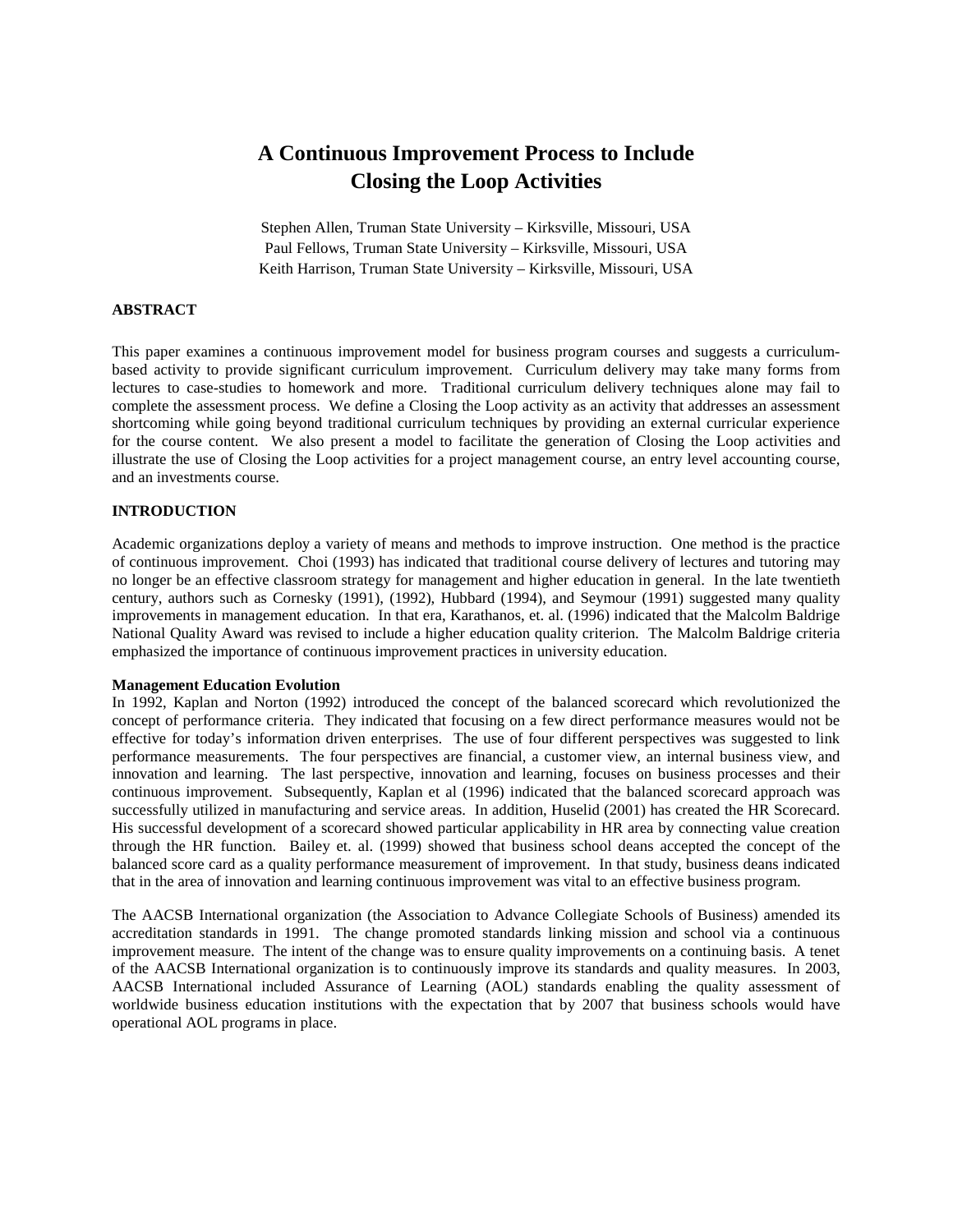#### **A GENERALIZED CONTINUOUS IMPROVEMENT PROCESS**

The basics of an Assurance of Learning process for a business school is the measuring, monitoring and controlling of program learning goals within the context of the school's mission. Essential to any assessment program is the incorporation and use of continuous improvement practices. A variety of assessment information may be analyzed to provide continuous improvement to both processes and programs. The AACSB International (2007) issued a white paper which further details AOL and standards and processes. See Figure 1.





The continuous improvement process aims to ensure that programs are achieving program goals that support curricular expectations and quality learning experiences. The key stakeholders include faculty, administrators, staff, students, alumni, advisors, and business organizations who should weigh in on overall progress and improvement.

A mature AOL process routinely utilizes collected and analyzed data which assesses defined student learning goals and their objectives. It also exhibits a means of triangulation with regard to assessment measures to avoid relying on a single assessment element. A mature AOL process also ensures that collected assessment information about the learning process is woven back into the curriculum to improve learning. This process of using assessment information to identify learning issues, propose changes, implement changes and achieve learning improvements is commonly known as Closing the Loop. Additionally, Step 5 (see Figure 1) requires that the program demonstrate how assessment data is used to inform stakeholders of program effectiveness and how it has been used for continuous improvement of curricula.

#### **A PROPOSAL TO INCLUDE CLOSING THE LOOP ACTIVITIES**

The Assurance of Learning process provides a continuous process, environment and learning culture for faculty to deliver a continuously improving curriculum. Once mature and effective, an AOL process points to those small but important areas in the curriculum which require improvement. Improvement is demonstrated by the next AOL collection and analysis cycle.

When assessment information points to a problem area the typical AOL process may or may not aid faculty in the curriculum improvement process. In some cases, activities beyond the traditional curriculum delivery methods may be needed. In the context of this need, we define Closing the Loop activities as activities that go beyond the traditional curriculum content by providing an external curricular experience for course content to be better retained and understood by the student. The use of Closing the Loop activities extends the AOL process discussed above. See Figure 2. The process utilizes the analysis of a mature AOL process as an input. As a means to address a significant curriculum weakness, we suggest adding a curriculum activity that addresses the identified weakness and provides overall improvement in the course. Once implemented, the traditional mature AOL process is utilized to show that progress has been made.

The activity may take many forms. Examples include but are not limited to integrated applications, practices of principles learned, and decision-making activities with real financial consequences. Typically, the experience will require a significant faculty effort to modify the curriculum. Often, stakeholders will need to directly participate in the experience and additional resources may be required.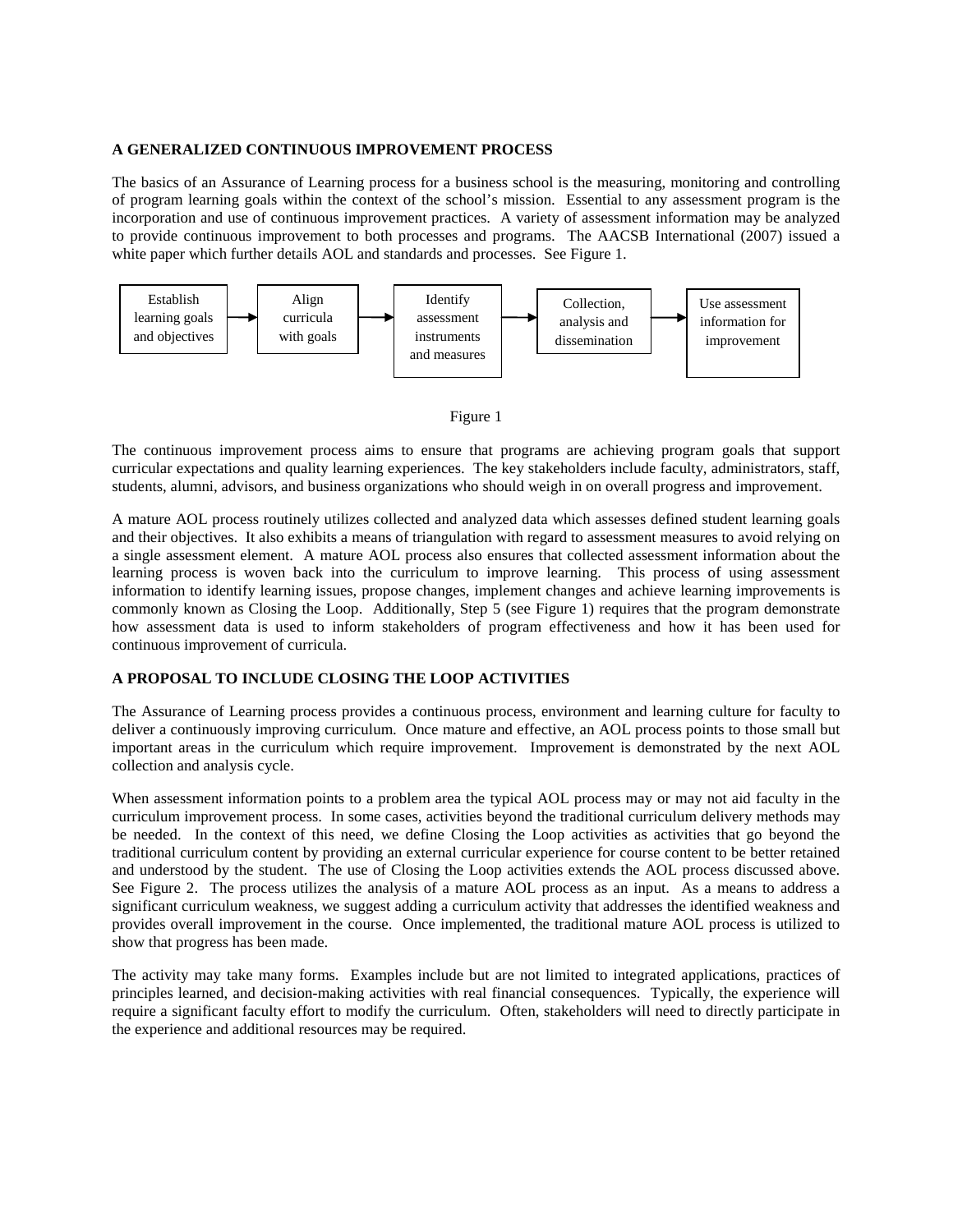The Closing the Loop activity typically requires innovation within the curriculum. Innovation often forces faculty out of their comfort zones. Program stakeholder input is vital to the innovation process to ensure a quality improvement process. As seen in figure 2, creating a Closing the Loop activity is only the first step in the process. For full implementation, the activity needs to meet with the approval of the key stakeholders and have appropriate resources applied. Additionally, the Assurance of Learning process needs to be updated to reflect the new activity.



Figure 2

## **APPLIED MODEL EXAMPLES**

Closing the loop activities for three undergraduate business courses are proposed. The courses include project management, an entry level accounting course and an investments course. These courses were chosen to illustrate the wide variety of business classes for which innovative curriculum can be created by applying the continuous improvement process to include Closing the Loop activities.

### **Project Management**

During an annual review of Assurance of Learning outcomes, a clear gap in the management curriculum became self evident in the area of project management. The assessment data was insufficient to measure project management instruction as collected as a consequence of minor project management content in the business core. This indirect usage of the Assurance of Learning data led to a major program review of the management curriculum. After the program review and combined with stakeholder feedback, it became evident that management students understood the basic elements of project management. However, it was also evident that undergraduate management graduates likely would not be able to apply basic project management tools and analysis at an entry level in a professional manner. As a consequence, a project management class was added to the management curriculum. To ensure the learning loop was closed, a significant learning experience was incorporated in the class and is described below.

Project management education in the business curriculum is typically introduced through a core operations management, production and operations management, operations research or similar business course. The first full semester course in project management is a suitable candidate for a Closing the Loop enhancement. A key concept in the study of project management is the project lifecycle. Students begin to close the loop in the study of project management and the project lifecycle by a significant project design experience. The project lifecycle includes project conception, selection, planning and scheduling. Central to the project lifecycle is the concept of risk analysis and assessment. The typical activity involves design, scheduling and risk assessment phases. Students must also provide specific details about the project that is the subject of this design effort. Additionally, student-designed visual aids are used as part of the capstone presentation experience. The presentation is made to external professional project managers. Use of project management software is compulsory for the presentation to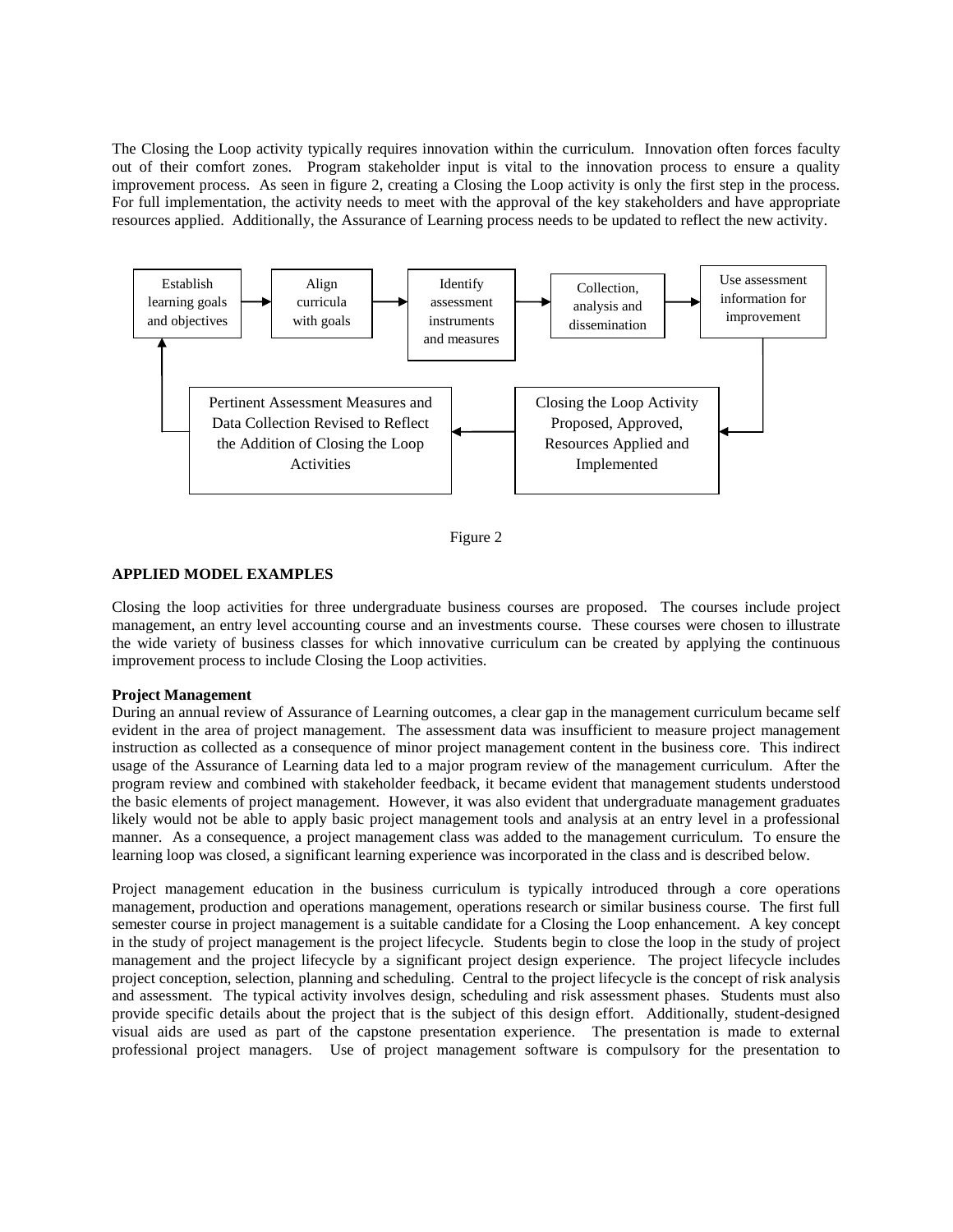demonstrate the student's technical skills in project design and management. Microsoft Project is available for a nominal fee when packaged with a text or may be available as part of the campus software suite.

A Closing the Loop activity that provided multiple learning assurances was to assess the student designed project. The project selected to be designed is left to the student pending a quality audit by the instructor. The audit is a brief but necessary step to ensure an appropriate size project. This quality step is consistent with the review expectation which occurs in practice.

During the presentation which concludes each design, the project managers are looking for a clear logical thought process. As a consequence of the design, students must critically assess their projects for risk elements and provide a supportive risk mitigation plan for each element. An additional assessment dimension is added to the activity through the use of an oral assessment rubric. Once trained, the professional project managers serving as project presentation reviewers find the rubric easy to use. A professional conference room setting is also highly recommended with appropriate media.

At the end of the review session, the professionals conduct a class debriefing for the students, highlighting best practices observed during the presentations. At the conclusion of the class debriefing, the team reviews the effective points of the student efforts with the instructor. A continuous improvement measure involved the reviewers indicating areas of future project management curricular improvements for faculty implementation. At present, the Assurance of Learning assessment reviews the business core curricula. As the Assurance of Learning program matures further, it is anticipated that it will include program assessment as well. In the interim, partnering with the industry professionals had led to direct course improvement continuously in incremental gains. The class's effectiveness is additionally supported by unsolicited program graduates comments such as "….the project management information that I retained has definitely been useful! I've never been so grateful for taking a class. I can see now just applicable the (project management) information really is." A graduate volunteered, "It was wonderful to be able to actually apply all of the (project management) education in a one hundred thousand dollar a day business." A student doing an internship indicated, "….that project management has been the most valuable class I have taken. (Learning the tools by designing my own project was extremely helpful.)"

#### **Entry-level Accounting**

Another example of a Closing the Loop activity in an undergraduate business course takes place in an entry level accounting course. The primary goal of an entry level accounting course is to introduce financial reporting concepts and enable students to understand and use financial statements. Traditional textbook exercises, examples, case studies and homework properly illustrate the financial reporting process However, assessment results showed that students were unable to apply accounting techniques in other classes and failed to see the relevance of accounting data for other areas of business.

To respond to this weakness, we implemented a simulation that asked each student group to create a fictitious ice cream store and make business decisions. The simulation is designed to integrate the business curriculum areas of employment, sales, marketing, strategy and site location options for a business at an entry level. Students assess the success of their business using accounting information. The project simulates sales of ice cream products through a college town ice cream shop. A class composed of pre-business, pre-accounting and business minor students is broken into teams of two or three. The overall simulation runs six to seven weeks.

One tangible outcome is two months of business performance data for which the student teams create accounting entries and financial statements. Each group receives unique information based on their choices and a few random factors. At the conclusion of the simulation, students analyze company performance through ratios and financial statement interpretation. In addition, recommendations for future improvements are provided such as adding new products, and opening new stores.

This project has been used for several years and recently student evaluations were used to determine whether the project meets the goals of reinforcing accounting knowledge and increasing student awareness of the relationship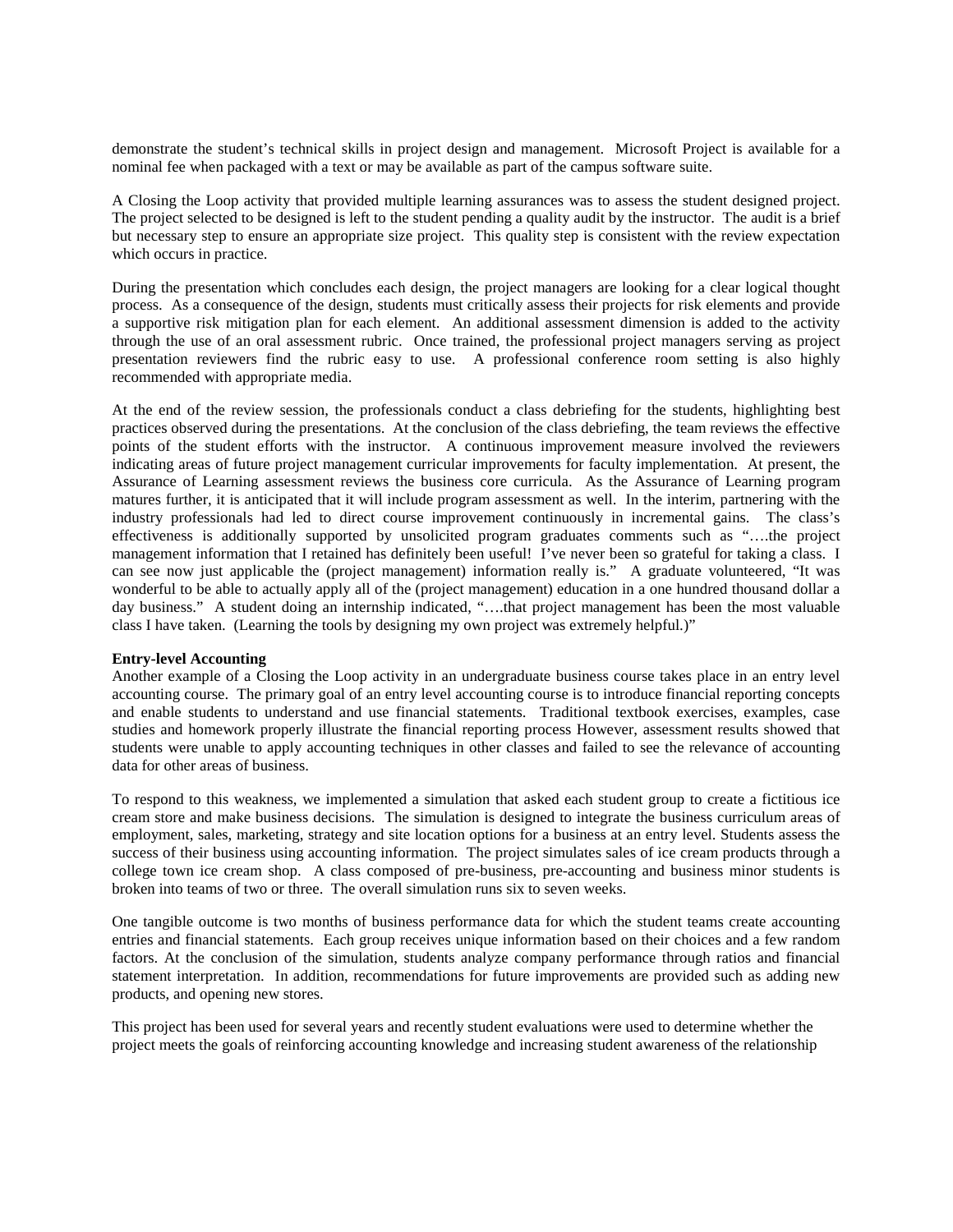between accounting and other business courses. The results of the survey are presented in the Appendix. Students enrolled in the first semester financial accounting class in two different semesters completed the survey after finishing the ice cream store project. In total, 238 students completed the survey and all responses were anonymous. The results of the survey suggest that students continue to find the Arctic Blast project very helpful in understanding the accounting process and find it helpful in understanding how accounting information relates to business. Overall, 87% of the students agreed or strongly agreed that the project was helpful in learning financial accounting.

Student responses to the question, "What aspects of the ice cream store project enhanced your learning experience in Introduction to Financial Accounting?" showed that the project was successful. Many students commented that the journal entries, adjusting entries and financial statements in the project reinforced their learning. One student commented, "Basically the whole project helped to enhance my learning of financial accounting because aspects of accounting don't sink in until you do them." Another student responded, "Overall it helped my learning experience because it covered all aspects." Many students felt that the simulation of a real company was successful. One representative comment is, "It felt like a real situation and it helped us take what we learned in the classroom and apply it to a 'real life' situation." The survey data from all of the students combined with positive comments from many of the students indicate that the project achieves its objectives.

#### **Investments Course**

Investments courses are typically offered at the junior/senior level in the finance curriculum. Considerable technical coursework is undertaken by finance majors before students become somewhat comfortable at the entry level of the topics covered in the investments class. For example, course work in statistics, accounting and economics and an introductory finance class are prerequisites of investment classes. Students of finance practice the finance tools learned through traditional text materials, cases studies, and homework. In many programs, investments classes may use investment simulation (trading games) so that students have an opportunity to apply course content. The standard curriculum lacks any real consequences for failure to understand financial models.

Assessment data may reveal that for students, making mistakes has no real consequences and the incentive to learn and perform well may only be connected to the earned grade of the course. A suggestion for Closing the Loop in a finance curriculum is to create a portfolio management project. The project would assign control of actual investment monies to a student investment team.

Due to the potential of very real negative consequential outcomes, the control of investments would be assigned to a senior level student investment management team. A best practice method of creating admission to the team would be by performance based measures started early in the student's academic education. We suggest that students participate by working up a ladder of responsibility over time. During the freshman year, interested students would be expected to participate through observation of investment team meetings, reading intermediate reports, and tracking the investment portfolio over time. At the sophomore level, as students are exposed to introductory economics, statistics, accounting and other business classes, the students' business knowledge and analytical skills begin to develop. Students would be expected to generate ideas for alternative investments. As students become juniors in the curriculum, they develop a better understanding of accounting and the valuation of different financial investments. Admission to the team would be granted once a student demonstrated their ability to apply finance knowledge and quantitative skills in a real world setting.

In addition to traditional class (content) based testing, an external test such as the Chartered Financial Analyst exam could be used to triangulate knowledge and skills assessment. At the senior level, students would have benefited from additional finance and economic coursework. They are also more likely to have developed a global perspective about business and international markets. Yet, students will lack a practical, deeper knowledge of specific sectors and industries. At this level, students participate as an executive committee making recommendations to a faculty and business professional board which has veto power on decisions made by the team. Participation in real life decisions with real money on the table is one means of closing the loop in finance learning experiences. Additionally, the project participants and others are able to benchmark the project performance with appropriate reference portfolios on a periodic basis thus closing the loop from another basis.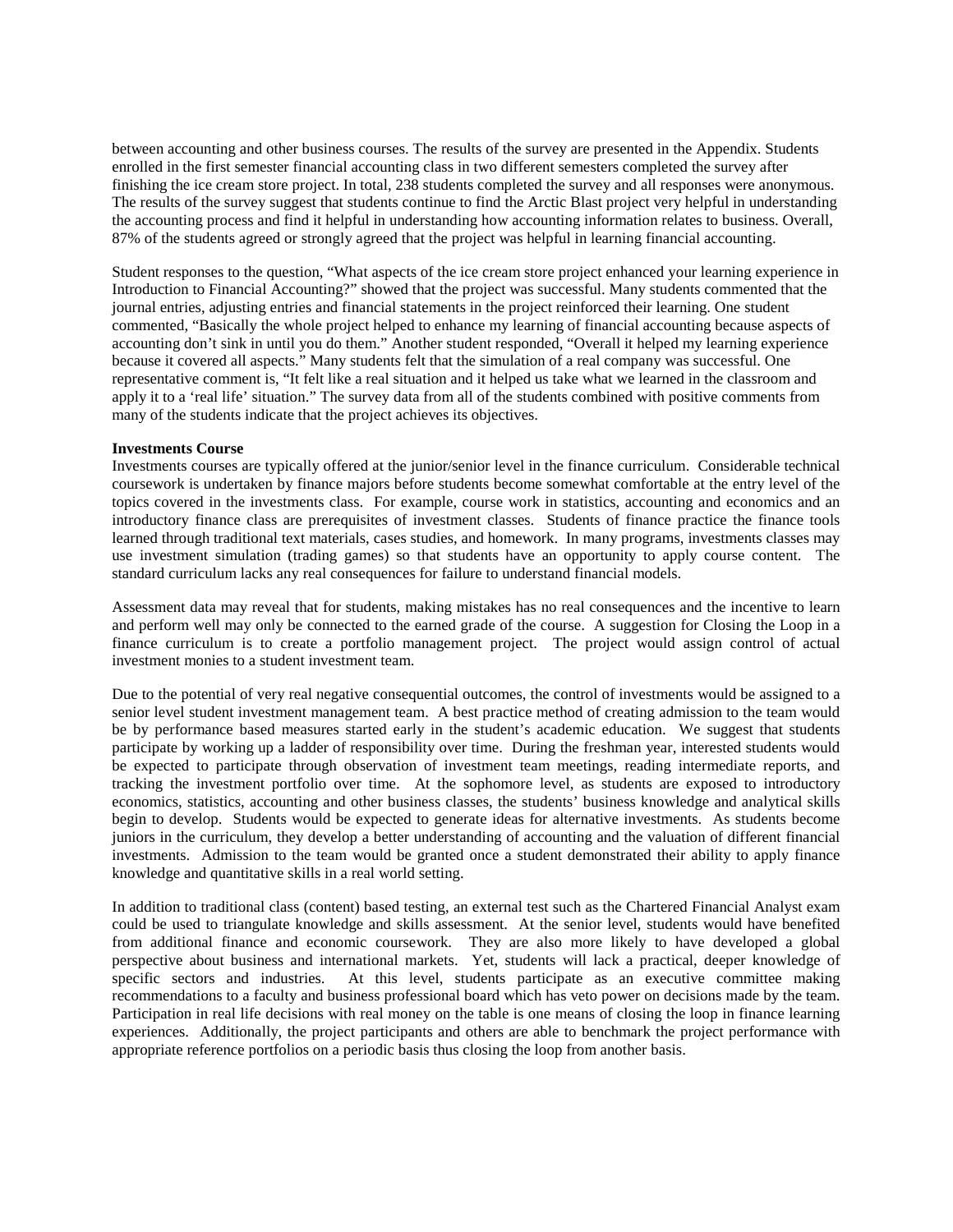The proposed portfolio management project clearly demonstrates two steps involved in many Closing the Loop activities. In addition to faculty participation, the project requires stakeholder participation and financial resources. Participating stakeholders could include members of the school's advisory board, or the school's endowment foundation and alumni involved actively in professional portfolio management. To make the project "real" for students, significant financial resources are required. These resources could come from school supporters or even from the school's endowment funds.

The proposed portfolio management activity can provide assessment information in a variety of ways. Student learning skills can be directly measured by comparing portfolio performance to a benchmark appropriately adjusted for portfolio composition and risk. Faculty and students can see the real consequences of the decisions made. Benchmarking serves as a tool for program assessment and can be used to determine strengths and weaknesses of the finance and accounting curriculum. It can also be used to provide feedback to student participants and help them to understand that financial decisions do have real monetary consequences.

In-class measures, such as exams, can be used at each stage in the curriculum to compare the average performance of students actively involved in the portfolio management project with the average performance of those not involved in the project. Because the project is designed to include student participants at different course levels in the curriculum, in-class performance measures can be used to determine whether participation in the project actually adds value to the educational experience of students.

Moreover, the proposed portfolio management activity provides a better measure of student learning and professional preparation than portfolio simulation games. These games tend to reward risk-taking and active trading. Basing part of a student's grade on games that don't require well-reasoned decisions makes no sense. However, allowing students to participate in a portfolio management project, and be responsible for real investment decisions, places students in a professional setting where stewardship and ethical responsibility are important.

## **CONCLUSIONS**

This paper outlines a new means to greatly improve a wide variety of undergraduate business courses. Utilizing data from a mature Assurance of Learning process, we have described a means of continuous improvement by addressing significant curriculum needs through a Closing the Loop learning experience. Examples from undergraduate business courses demonstrated the possibilities of Closing the Loop activities. A common requirement of all three course improvement examples illustrated is the need for additional resources of monies, time, expertise and external stakeholder commitment.

Curriculum improvement in an undergraduate project management class may be achieved by requiring a student designed project. Having the student designed project assessed by external agents creates a real-life learning environment for the project management student. The result is a significant project management learning experience. Utilizing external professionals for the assessment also provides an opportunity for School and industry interaction. Immediate faculty debriefings enable faculty to improve the coursework delivery for subsequent course offerings in a short timeframe.

In an entry level accounting class, the accounting curriculum is seamlessly integrated into the course. Financial statement generation and analysis take on far more meaning than in a traditional educational approach. Additionally, other business areas are woven into the simulation as part of closing the loop. Accounting faculty are able to see firsthand the results of their instruction in the generation of financial reports from the design of the simulation. The timely performance feedback enables the faculty to make quick changes and improvements to course materials.

By creating a portfolio management project and charging an executive team of finance students with decision making control, the finance learning experience loop is closed. The consequences of these decisions provide real meaning and outcomes to finance students. Additionally, finance faculties receive timely feedback from both the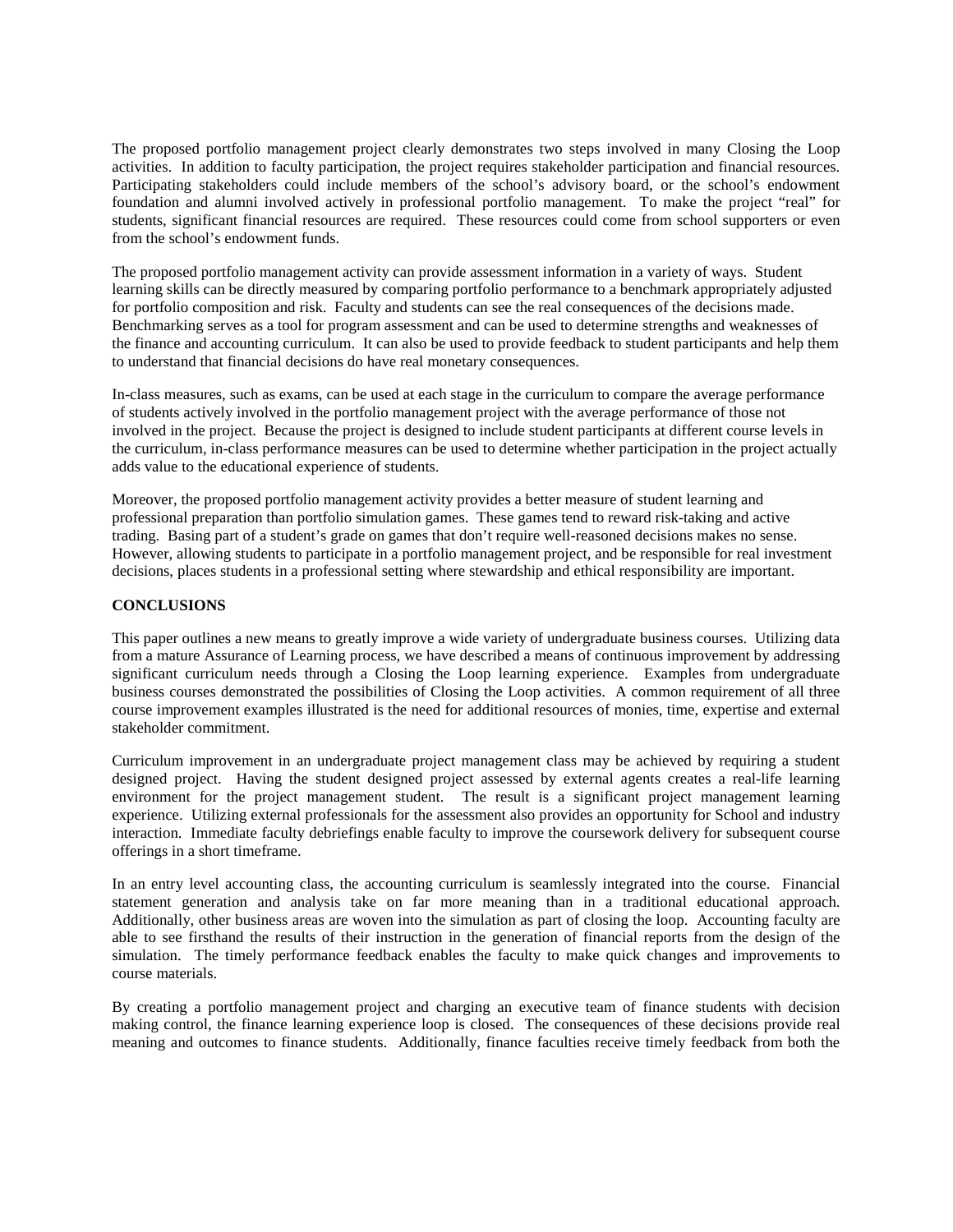executive team's decision and process of applying learned financial theory and practice. The performance feedback enables finance faculty to quickly update finance course materials which reflect the indicated improvement areas.

All three courses are improved as a result of significant contributions by key stakeholders and the application of additional resources. While it may be possible that an adequate business curriculum can be delivered with traditional learning tools and techniques, the use of the continuous improvement process including the creation of specific Closing the Loop activities has greatly enhanced the educational outcomes of the students in these classes.

The Assurance of Learning program has been extremely helpful in the continuous improvement of the curriculum. Using direct assessment measures in the accounting core class led to a proven overall improved learning experience. Finding a gap in the Assurance of Learning outcomes regarding the project management curriculum led to a program review, increased stakeholder involvement, and ultimately an improved management degree. The Assurance of Learning process has also guided development of a new student learning opportunity in the finance curriculum. While the course is still proposed pending funding, the overall faculty involvement in course quality is evidenced by drafting a learning outcome plan.

#### **REFERENCES**

AACSB International, *AACSB Assurance of Learning Standards: An Interpretation*. An AACSB White Paper issued 20 November 2007, Tampa, FL.

- AACSB International, *Eligibility Procedures and Standards for Experiential Reviews*, April, 2003, St. Louis, MO.
- Bailey, A.R., C.W. Chow and K.M. Hadad, "Continuous Improvement in Business Education: Insights from the For-Profit Sector and Business School Deans." *Journal of Education for Business*, Jan/Feb 1999, pp 165-180.
- Choi F.D.S., "Accounting Education for the 21st Century." *Issues in Accounting Education*, 1993, Vol. 8, pp 423-430.
- Cornesky R., "*Implementing Total Quality Management in Higher Education*," Madison, WI: Magna Publications, 1991.

Cornesky R., "*Using Deming to Improve Quality in Colleges and Universities,"* Madison, WI: Magna Publications, 1992.

- Hueslid M., *The HR Scorecard: Linking People, Strategy and Performance*, MA HBR Press, 2001.
- Hubbard D.L., "Can America Learn from Factories?" *Quality Progress*, 1994, Vol. 25(5), pp 93-97.
- Kaplan, R. and D. Norton, "The Balanced Scorecard-Measures that Drive Performance," *Harvard Business Review*, Jan/Feb 1992, pp 71-79.

Kaplan, R. and D. Norton, "Using the Balanced Scorecard as a Strategic Management System," *Harvard Business Review*, Jan/Feb 1996, pp 76. Karathanos, D. and P. Karathanos, "The Baldrige Education Pilot Criteria 1995: An Integrated Approach to Continuous Improvement in Education," *Journal of Education for Business*, 1996, Vol. 71(5), pp 272-276.

Seymour D.T., "TQM on Campus: What the Pioneers are finding," *AAHE Bulletin*, Washington, D.C., 1991.

**Stephen Allen, Ph.D.**, is a professor of business administration-management at Truman State University. He holds a Ph.D. in engineering management from the Missouri University of Science and Technology. He teaches courses in operations management and project management.

**Paul Fellows, Ph.D.**, is an associate professor of business administration-finance at Truman State University. He holds a Ph.D. in finance from the University of Illinois. He teaches courses in principles of finance and corporate finance.

**Keith Harrison, Ph.D**., is an associate professor of accounting at Truman State University. He holds a Ph.D. from the University of Kansas. He teaches courses in accounting information systems, auditing and introductory accounting.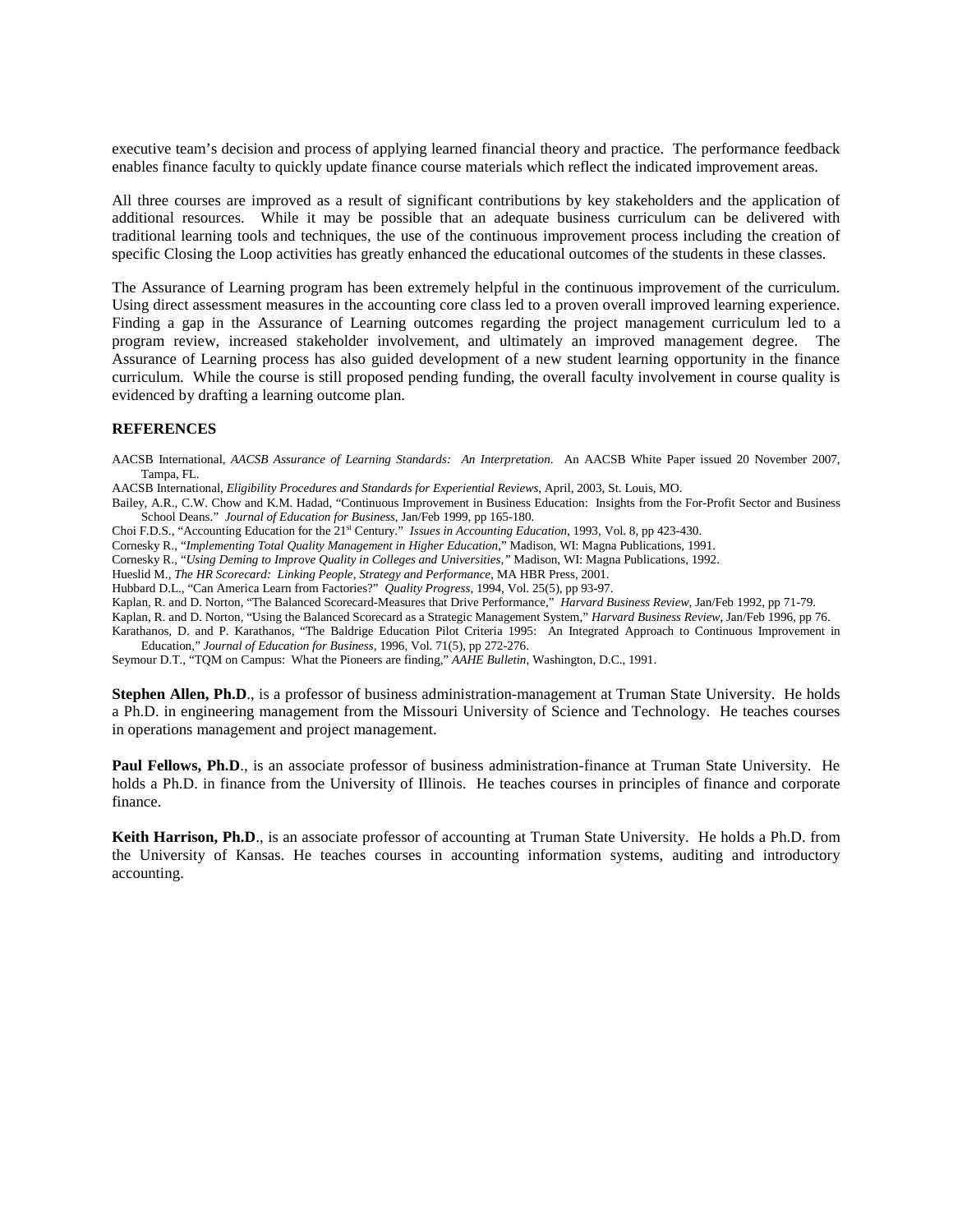# **APPENDIX**

| $n = 238$                                                                                                                                                                       | Strongly<br>agree | Agree      | Neither<br>agree<br>nor<br>disagree | Disagree                | Strongly<br>disagree |
|---------------------------------------------------------------------------------------------------------------------------------------------------------------------------------|-------------------|------------|-------------------------------------|-------------------------|----------------------|
| a. My ability to write a report describing decisions made in<br>starting and running a business has improved as a result of this<br>case.                                       | 53<br>22%         | 115<br>49% | 58<br>25%                           | 8<br>3%                 | 3<br>1%              |
| b. My ability to record business transactions in journal entries                                                                                                                | 110               | 97         | 22                                  | 6                       | $\overline{3}$       |
| has improved as a result of this case.                                                                                                                                          | 46%               | 41%        | 9%                                  | 3%                      | 1%                   |
| c. My ability to adjust the accounting records at the end of a                                                                                                                  | 89                | 105        | 38                                  | 3                       | 3                    |
| period has improved as a result of this case.                                                                                                                                   | 38%               | 44%        | 16%                                 | 1%                      | 1%                   |
| d. My ability to post transactions to accounts and prepare a                                                                                                                    | 110               | 91         | 25                                  | 8                       | $\overline{4}$       |
| trial balance has improved as a result of this case                                                                                                                             | 46%               | 38%        | 11%                                 | 3%                      | 2%                   |
| e. My ability to prepare financial statements (Balance Sheets,<br>Income Statements and Statements of Changes in<br>Stockholders Equity) has improved as a result of this case. | 109<br>46%        | 96<br>40%  | 26<br>11%                           | $\mathfrak{D}$<br>$1\%$ | 5<br>2%              |
| f. My skills in understanding and analyzing the results of                                                                                                                      | 68                | 120        | 33                                  | 13                      | 4                    |
| business operations improved as a result of this case.                                                                                                                          | 29%               | 50%        | 14%                                 | 5%                      | 2%                   |
| g. Overall, the ice cream store project was helpful in learning                                                                                                                 | 89                | 117        | 21                                  | 8                       | 3                    |
| financial accounting.                                                                                                                                                           | 38%               | 49%        | 9%                                  | 3%                      | 1%                   |
| h. Overall, the ice cream store project was helpful in learning                                                                                                                 | 70                | 118        | 36                                  | 12                      | $\overline{2}$       |
| more about how a business operates.                                                                                                                                             | 29%               | 50%        | 15%                                 | 5%                      | 1%                   |

# Assessment of the Ice Cream Store Accounting Project by Student Participants

This table shows the results of a survey taken in first semester financial accounting classes after students completed all parts of the ice cream store accounting project. The first number in each cell represents the number of students responding in that category for the question indicated and the second number converts that number to a percentage for that row.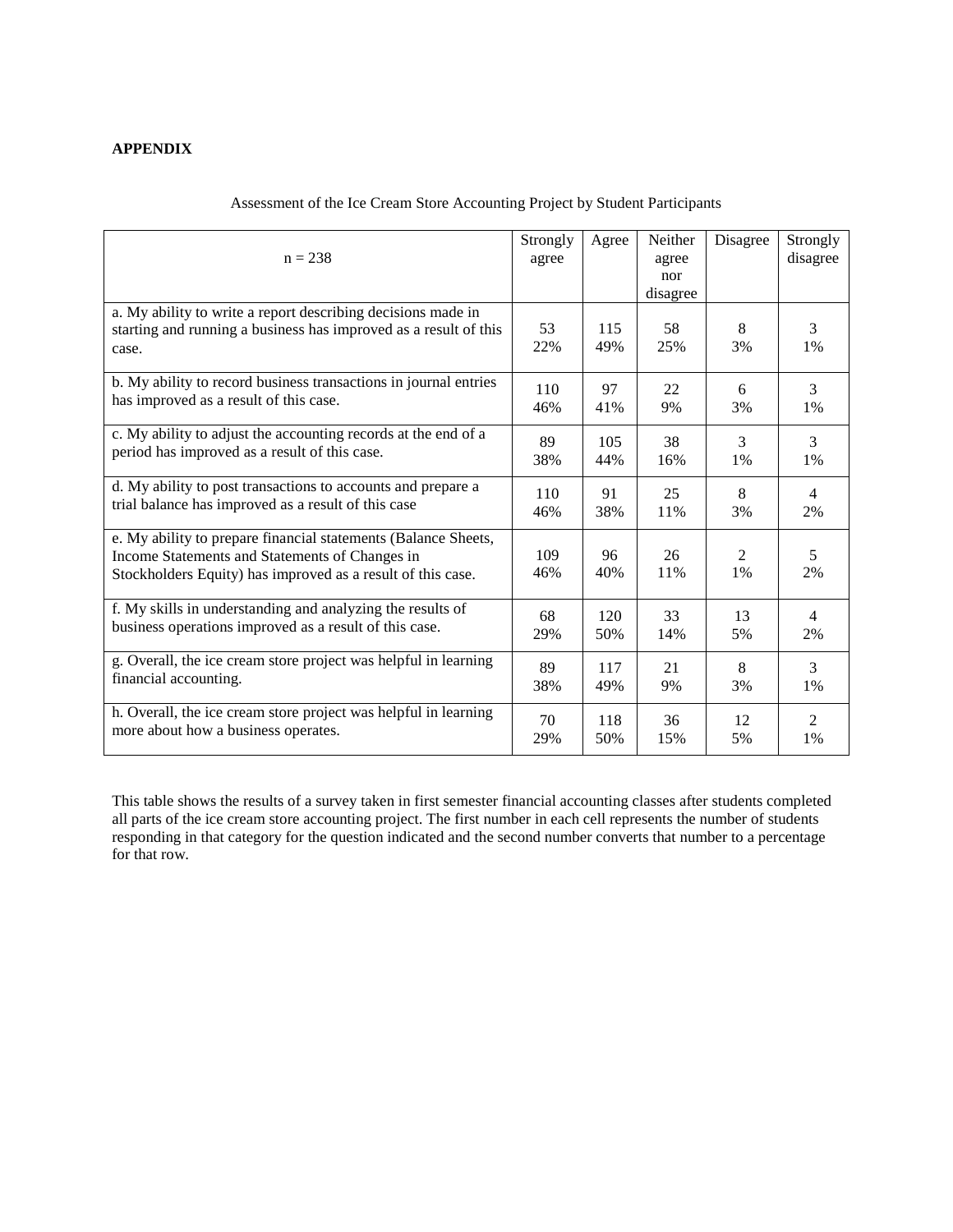# **'Bug Reports' and 'Too Cools': Experiential Entrepreneurship Exercises to Develop Students' Creative, Innovative, and Technological Abilities**

Ji-Hee Kim and Lynn A. Fish, Canisius College, 2001 Main Street, Buffalo, NY, USA

#### **ABSTRACT**

The objectives of the 'Bug Reports' and 'Too Cools' experiential methods are to teach students not only a process for opportunity recognition, idea generation and development, but also process improvement. Through looking at opposite cases – best and worst – students develop skills to improve new product and service development. The activities enhance students' creativity, innovation, and technological abilities – particularly for entrepreneurship students. The 'Bug Reports' and 'Too Cools' experiential methods offer a proven methodology to accomplish this goal over 2 weeks in a freshman-level course.

**KEYWORDS:** Experienced-based learning, entrepreneurship

#### **INTRODUCTION AND INNOVATION**

Entrepreneurship involves the skills necessary to identify and evaluate opportunities, acquire capital and resources, and to start, develop and operate a business. A collegiate curriculum in entrepreneurship emphasizes the development of creativity, innovation, interpersonal skills and entrepreneurial leadership. Experienced-based learning, which includes participative activities, has proven to be a very positive method to assist teaching (Brown et al., 1997, 1998; Heineke et al., 1995; Fish, 2001). In a freshman-level Introduction to Entrepreneurship course objectives include developing a student's creativity, innovation and technological skills. The 'Bug Reports' and 'Too Cools' experiential exercises, which are taught within the Introduction to Entrepreneurship course, meet these objectives. By using these two exercises together, an alternative methodology to the traditional business plan model to address creativity and innovation is presented. The business plan model starts with opportunity recognition, ideas and moves through analysis, and does not offer a process for improvement. Through the methods presented here, students start with analysis and through the creative process, move to idea generation, and later more extensive evaluation and improvement of the initial ideas. Students learn to generate ideas - and improve upon these - from two perspectives: best and worst. Thus, students learn a process of idea generation, development – and improvement. Students learn to develop new ideas from their own needs (an area which is often ignored in the classroom) by scanning the world for products or services that bother – or 'bug' them, and currently available technological advances, that are 'too cool'. Through individual and group brainstorming, they develop a process for innovative idea generation, the ability to scan their environment for potentially new and innovative technological products or services, and a better understanding of the impact of new ideas upon other business functions.

The methodology taught here could be modified by other instructors for similar topics. For example, operations management instructors could promote student creativity and learning to improve process design, new product design, and quality management. With respect to marketing, these exercises promote learning and practice of marketing's  $4$  P's (product, price, place and promotion). Thus, while the process that students are taught within these two exercises is primarily aimed at entrepreneurial skills, other business functions can benefit from the methods described here.

#### **THE COURSE**

The 100-level, second-semester Introduction to Entrepreneurship course is required for the Entrepreneurship major but open to others as a management elective. It is divided into two distinct sections. In Part I, the instructor introduces the students to the basic concepts of creativity, innovation, opportunity, idea generation and entrepreneurship; while in Part II, students apply these concepts through experiential entrepreneurship exercises.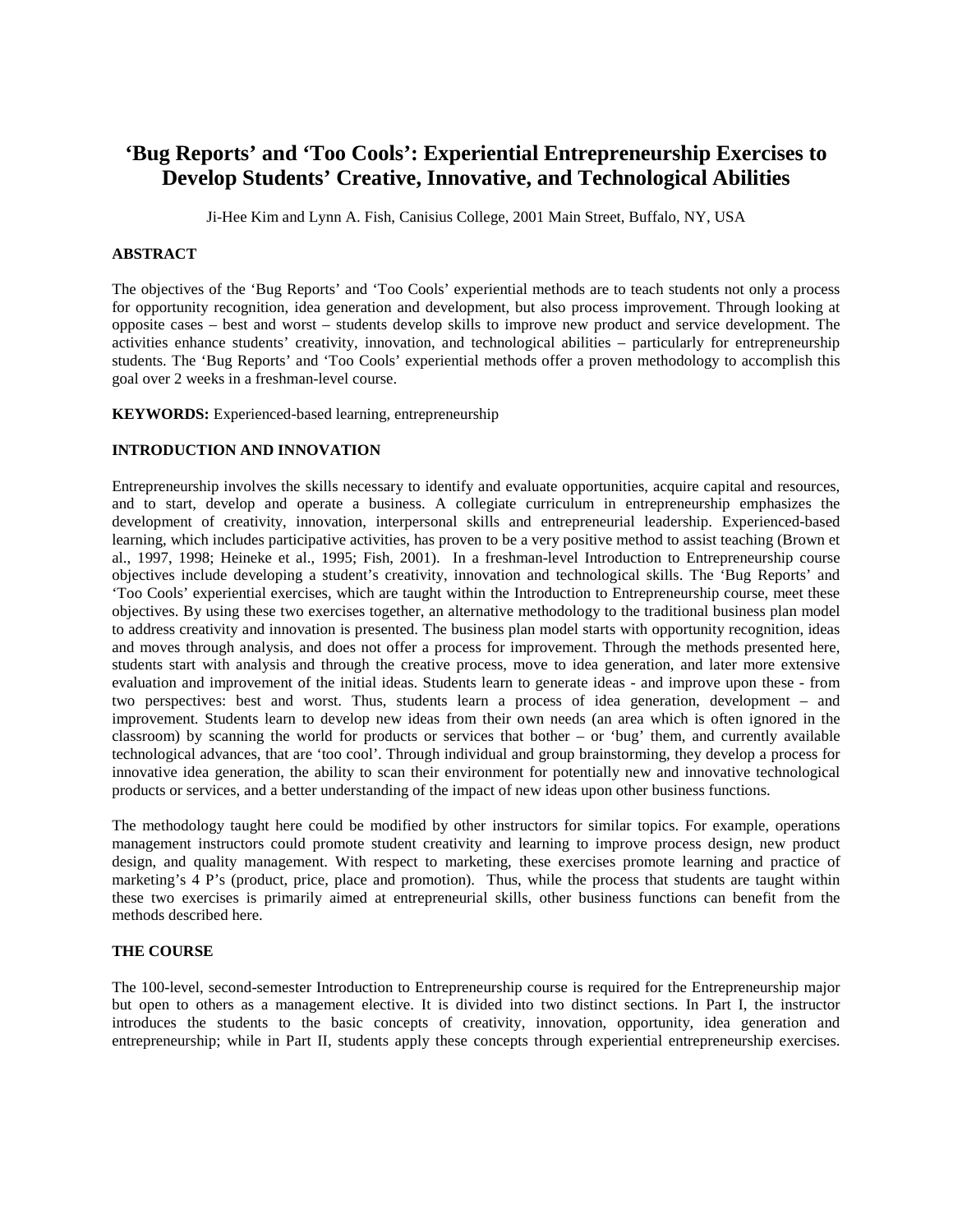The 'Bug Reports' and 'Too Cools' exercises are integral to the class during Part I and occur during the seventh and eighth weeks. The Introduction to Entrepreneurship course develops both individual and team learning by requiring students to first individually explore and present their own ideas, and then as part of a self-managed team, explore and present team ideas. The instructor uses reading assignments, lectures, and classroom discussions to further develop creative, innovative and entrepreneurship processes. The course meets bi-weekly for 75 minutes for each session. The class size is roughly 25-30 students who are divided into teams of 5-6 students per team.

# **THE EXERCISES & CLASSROOM INSTRUCTION**

The 'Bug Reports' exercise occurs during the seventh week and students explore potential issues for product and service improvements as well as a process to develop opportunity recognition. That is, students explore various potential 'worst' case scenarios to develop potential avenues for new concepts. The 'Too Cools' exercise that follows and builds upon the 'Bug Reports' activities occurs during the eighth week and requires students to seek technological solutions to the issues raised by the 'items that bug' them. Students use 'best' case technology to seek improvements to the 'worst' case scenarios that they previously uncovered. Individual and group assignments are submitted through the computer to the instructor.

**Bug Reports**: Often, entrepreneurs get new ideas through their own or others' needs. Similarly, the objectives of the 'Bug Reports' are for students to learn to be more creative and innovative through the negative experiences in their daily life by evaluating products or services that 'bug' them. The 'Bug Report' activities include review of an appropriate article, development of an individual 'Bug Report', and development of a team 'Bug Report'.

Homework Prior to Week 7: Prior to week 7, students must read the article "Developing Creativity and Understanding Innovation" (Kuratko and Hodgetts, 2007) and submit an individual critique of the article. Students also complete the individual 'Bug Report' assignment – table and preparation for the 1-minute presentation with a prop. Each student must create and submit a table of 30 products or services that bother or 'bug' him, why the item bothers him, and how to improve each item. Each student develops this table by reflecting on his life, personal needs and activities, hobbies, relationships, observations and so forth. From the 'Bug Report', each student selects one product that needs to be innovated, and develops a 1-minute presentation describing what he wants to change about the item to the class.

First class, week 7: The first class of week 7 begins with a discussion of the article. Thought provoking questions outline the discussion and lead into the bug report exercise. Example questions include "In your words, state what is meant by the term creativity and innovation? What are the major sources of innovation? Explain and give an example of each." This discussion leads into the Bug Report activities. Table 1 serves as a partial listing of 'Bug Reports' submitted by students. In 1- minute, each student presents the one product or service that 'bugs' him the most. The presentation includes a visual prop for the class and if an item cannot be brought to class, the student is expected to bring an internet visual to show the class. Through this process, students are challenged to think about how to develop opportunities for innovation and improvement. Students' individual (and later group) presentations are evaluated by the class using an appropriate rubric (Table 2 Project: Oral Presentation Evaluation). Then, previously formed teams meet and select an item from the 'Bug Reports'. The class concludes with a classroom discussion on 'How to Innovate the Item Your Team Selected'.

#### **Table 1: Partial Listing from Bug Reports Submitted by Students**

| Item        | Descriptions of Problem/Issue                | <b>Solution</b>                                  |
|-------------|----------------------------------------------|--------------------------------------------------|
| Outside gas | Pumping gas in the cold and wet.             | A drive-in gas station with heat in the building |
| stations.   |                                              | that is well-ventilated and includes necessary   |
|             |                                              | sprinklers and other safety features.            |
| Chip bags   | Chip bags are never filled to the top and at | Fill bags to the top or change package.          |
|             | least a third of the bag is empty space.     |                                                  |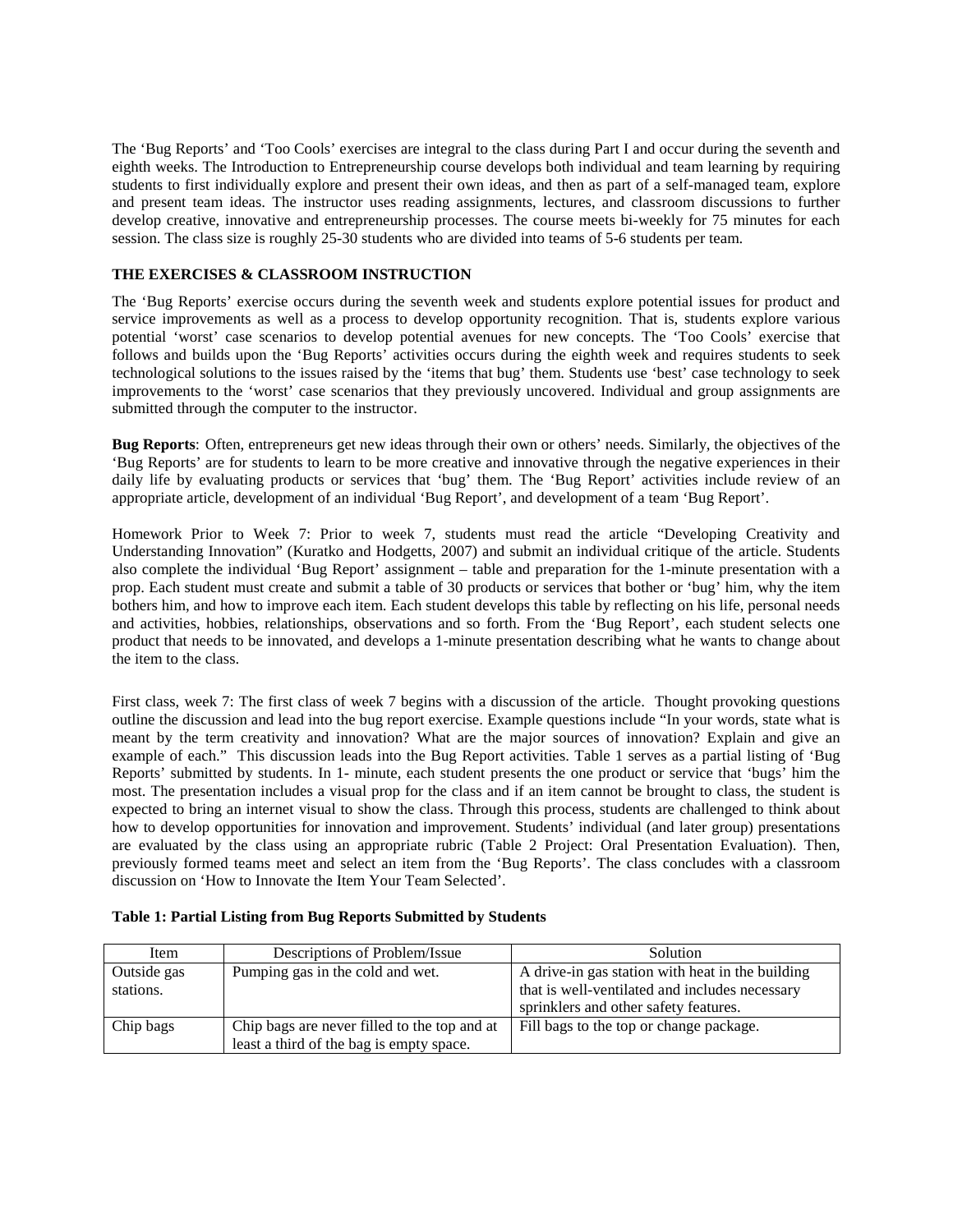| Pickle Jars               | Pickle jars are always too filled with juice.                                                         | Put less juice in the jars or change packaging.                                                                                                                                    |
|---------------------------|-------------------------------------------------------------------------------------------------------|------------------------------------------------------------------------------------------------------------------------------------------------------------------------------------|
| <b>ATM Machines</b>       | Banks charge individual for use.                                                                      | Offer free ATM access.                                                                                                                                                             |
| Gas can spillage          | Spilling gas on my hands while using can.                                                             | A new form of gas can that does not require you<br>to unscrew the cap to fill it. Instead on the end it<br>has a fill only adapter and the other end has a<br>long nozzle to pour. |
| Desk lamp                 | Desk lamps are large and take up too much<br>space on the desk.                                       | Smaller version to affix to the wall.                                                                                                                                              |
| Wine bottle               | Difficult to use manual wine bottle                                                                   | Pneumatic bottle opener.                                                                                                                                                           |
| opener                    | openers.                                                                                              |                                                                                                                                                                                    |
| Salsa or dip<br>jars.     | Jars are too tall and narrow. You can't<br>reach into when the dip is getting low.                    | Make the jars shorter and wider so you can easily<br>reach the bottom.                                                                                                             |
| Spray bottle              | Straw intake does not reach to the bottom<br>of the bottle. User can't squirt the last little<br>bit. | Make the straw reach to the bottom of the bottle.                                                                                                                                  |
| 5 lb. bags of hot<br>dogs | Who cooks and eats 5 lbs. of hot dogs at a<br>time? Package is not reasonable and user                | Change packaging.                                                                                                                                                                  |
|                           | must move the remaining hot dogs to<br>another container to keep them fresh.                          |                                                                                                                                                                                    |

# **Table 2: PROJECT- ORAL PRESENTATION EVALUATION**

Presentation Team/Company Name: \_\_\_\_\_\_\_\_\_\_\_\_\_\_\_\_\_\_\_\_\_\_\_\_\_\_

Judge (Your Name): \_\_\_\_\_\_\_\_\_\_\_\_\_\_\_\_\_\_\_\_\_\_\_\_\_\_

Presentation Date: \_\_\_\_\_\_\_\_\_\_\_\_\_\_\_\_\_\_\_\_\_\_\_\_\_\_

Overall Total Grade (A+, A, A-; B+, B, B-; C+, C, C-; D+, D, D-): \_\_\_\_\_\_\_\_\_\_\_\_\_

| Please evaluate the Presentation following criteria: |                      |                |   |                |   |  |  |  |  |  |  |
|------------------------------------------------------|----------------------|----------------|---|----------------|---|--|--|--|--|--|--|
| 1=Poor, 2=Fair, 3=Adequate, 4=Good, 5=Excellent      | <b>Comments</b>      |                |   |                |   |  |  |  |  |  |  |
| <b>CONTENT AND ORGANIZATION</b>                      |                      |                |   |                |   |  |  |  |  |  |  |
| <b>Introduction and Body (30 points)</b>             |                      |                |   |                |   |  |  |  |  |  |  |
| 5<br>1. Gave effective introduction<br>2<br>3<br>4   |                      |                |   |                |   |  |  |  |  |  |  |
| 2. Presented a clear structure                       |                      | $\overline{2}$ | 3 | 4              | 5 |  |  |  |  |  |  |
| 3. Made it easy to follow                            | 1                    | $\overline{2}$ | 3 | $\overline{4}$ | 5 |  |  |  |  |  |  |
| progression of ideas                                 |                      |                |   |                |   |  |  |  |  |  |  |
| 4. Gave relevant examples                            |                      | 2              | 3 | 4              | 5 |  |  |  |  |  |  |
| 5. Provided smooth transitions                       | $\overline{2}$       | 3              | 4 | 5              |   |  |  |  |  |  |  |
| 6. Covered required topics                           |                      | っ              | 3 | 4              | 5 |  |  |  |  |  |  |
|                                                      | Delivery (35 points) |                |   |                |   |  |  |  |  |  |  |
| 1. Clear voice, could be heard                       |                      | 2              | 3 | 4              | 5 |  |  |  |  |  |  |
| 2. Gave adequate eye contact                         |                      | $\overline{c}$ | 3 | 4              | 5 |  |  |  |  |  |  |
| 3. Demonstrated vocal clarity                        |                      | 2              | 3 | 4              | 5 |  |  |  |  |  |  |
| 4. Selected meaningful gestures                      |                      | 2              | 3 | 4              | 5 |  |  |  |  |  |  |
| 5. Used clear diction                                |                      | $\overline{2}$ | 3 | 4              | 5 |  |  |  |  |  |  |
| 6. Appeared organized and                            |                      | $\mathfrak{D}$ | 3 | 4              | 5 |  |  |  |  |  |  |
| in control                                           |                      |                |   |                |   |  |  |  |  |  |  |
| 7. Not rushed                                        |                      | $\mathfrak{D}$ | 3 | 4              | 5 |  |  |  |  |  |  |
| <b>Management of Visual (20 points)</b>              |                      |                |   |                |   |  |  |  |  |  |  |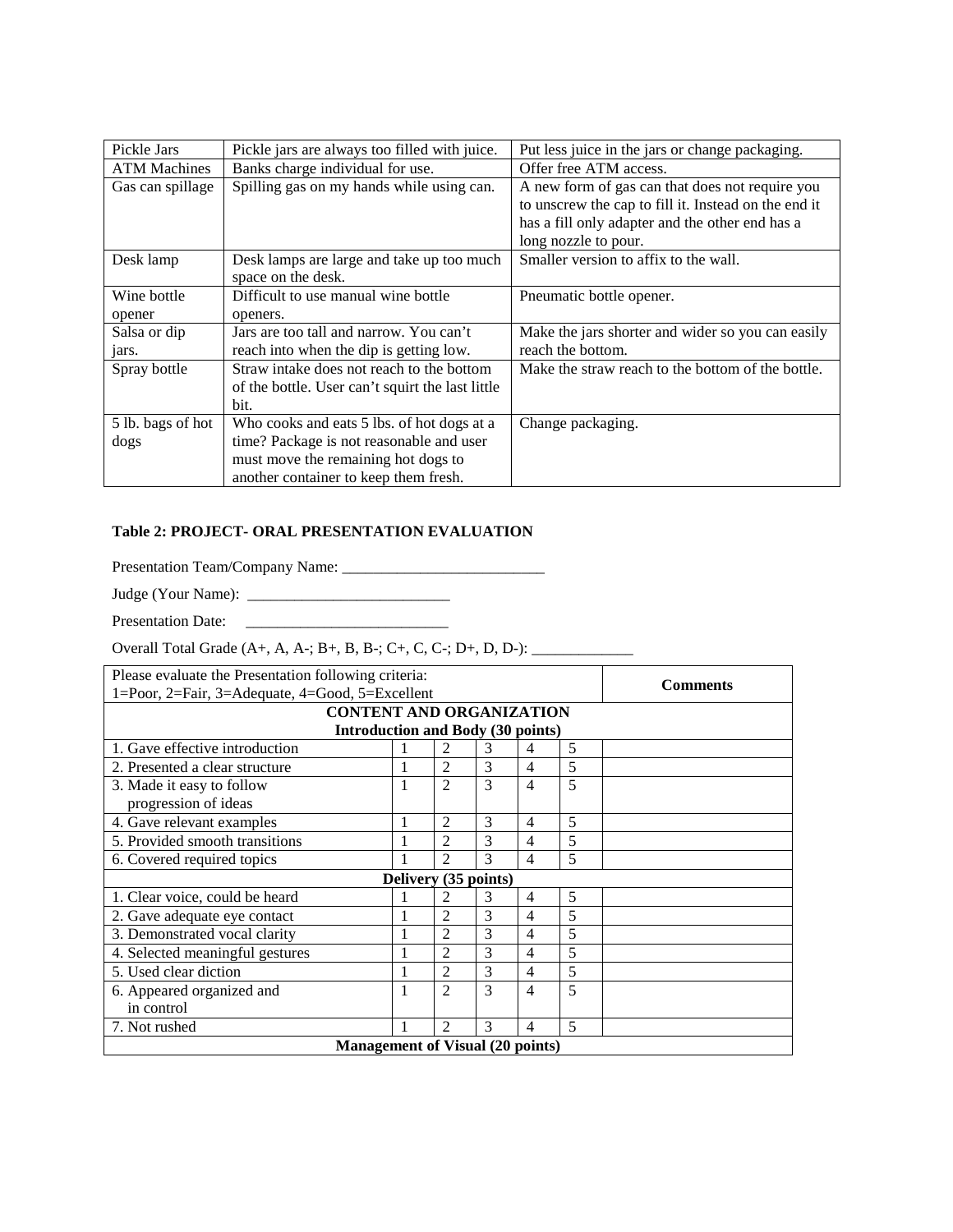| 1. Used visual effectively                   |  |                             | 3 | 4              | 5 |  |  |  |  |
|----------------------------------------------|--|-----------------------------|---|----------------|---|--|--|--|--|
| 2. Handled visual adeptly                    |  | $\mathcal{D}_{\mathcal{L}}$ | 3 | 4              |   |  |  |  |  |
| 3. Reflected simplicity                      |  |                             | 3 | 4              |   |  |  |  |  |
| 4. Were legible                              |  |                             | 3 | 4              |   |  |  |  |  |
| <b>Conclusion and Suggestion (10 points)</b> |  |                             |   |                |   |  |  |  |  |
| 1. Summarized main points                    |  |                             | 3 | 4              |   |  |  |  |  |
| 2. Had a summary and good                    |  |                             |   |                |   |  |  |  |  |
| Suggestion                                   |  |                             |   |                |   |  |  |  |  |
| Kept within time allocation (5 points)       |  |                             |   |                |   |  |  |  |  |
| 1. Kept time allocation                      |  |                             | 3 | $\overline{4}$ | 5 |  |  |  |  |

Be sure to provide this evaluation form to the instructor.

Between classes, week 7: Teams are expected to develop and submit a report on their bug product – what it is, how to innovate and improve it, and a 3-minute team presentation on their bug product.

Second class, week 7: At the next session, the team presents their bug product using the item or an internet visual in 3 minutes. The team also reviews their ideas for an improved product - modified design, features, and functions. Class discussion follows, lead by instructor questions such as: "What kind of additional changes will be challenges to innovate these products or service to the company or organization? What is the estimated additional cost – or cost reduction - for these changes? What organizational or processes changes will be needed to innovate the product? And if we improve the product or service, will the current market expand – and why?"

The instructor evaluates the written individual and team bug reports using a rubric evaluating the originality of the idea; feasibility in the real world; entrepreneurial market opportunity; concreteness of product ideas and functions; and report completeness. Thus, through the 'Bug Report' process, students learn to identify needs and brainstorm potential opportunities for new ventures.

**Too Cools**: The objective of the 'Too Cools' activity is to continue to develop students opportunity recognition, creativity and innovation skills through positive personal experiences and to develop a better understanding of currently available technologies. The instructor teaches students to look for positive opportunities in what they read and hear in the environment, and a creative approach to a new product or service through integration of the negative ('Bug Report') and positive ('Too Cools') activities.

Homework prior to Week 8: Students are expected to read and submit a critique of the article "The Complete Guide to Managing Traditional Brainstorming Events" (Baumgarner, 2005). Students are also expected to complete the individual 'Too Cool' assignment (Figure 1), which includes a report and a presentation. For the 'Too Cool' individual assignment, each student scans the environment for two very technologically-advanced, innovative products, that is, 'cool' products. Each student submits a report describing these items, the website, potentially 'how' the product was made, and using one idea from his student journal (where weekly entries are made), the potential to integrate the technology to improve it. Possible sources of 'cool items' include the world wide web, journals (trade, industry, scientific), magazines, newspapers, and other media. (In these exercises, technology implies the web-based observed technologies and technological processes the students may observe through their searches.) Each student also prepares a 2-minute presentation on the 'too cool' item using the product, materials or internet as presentation tools.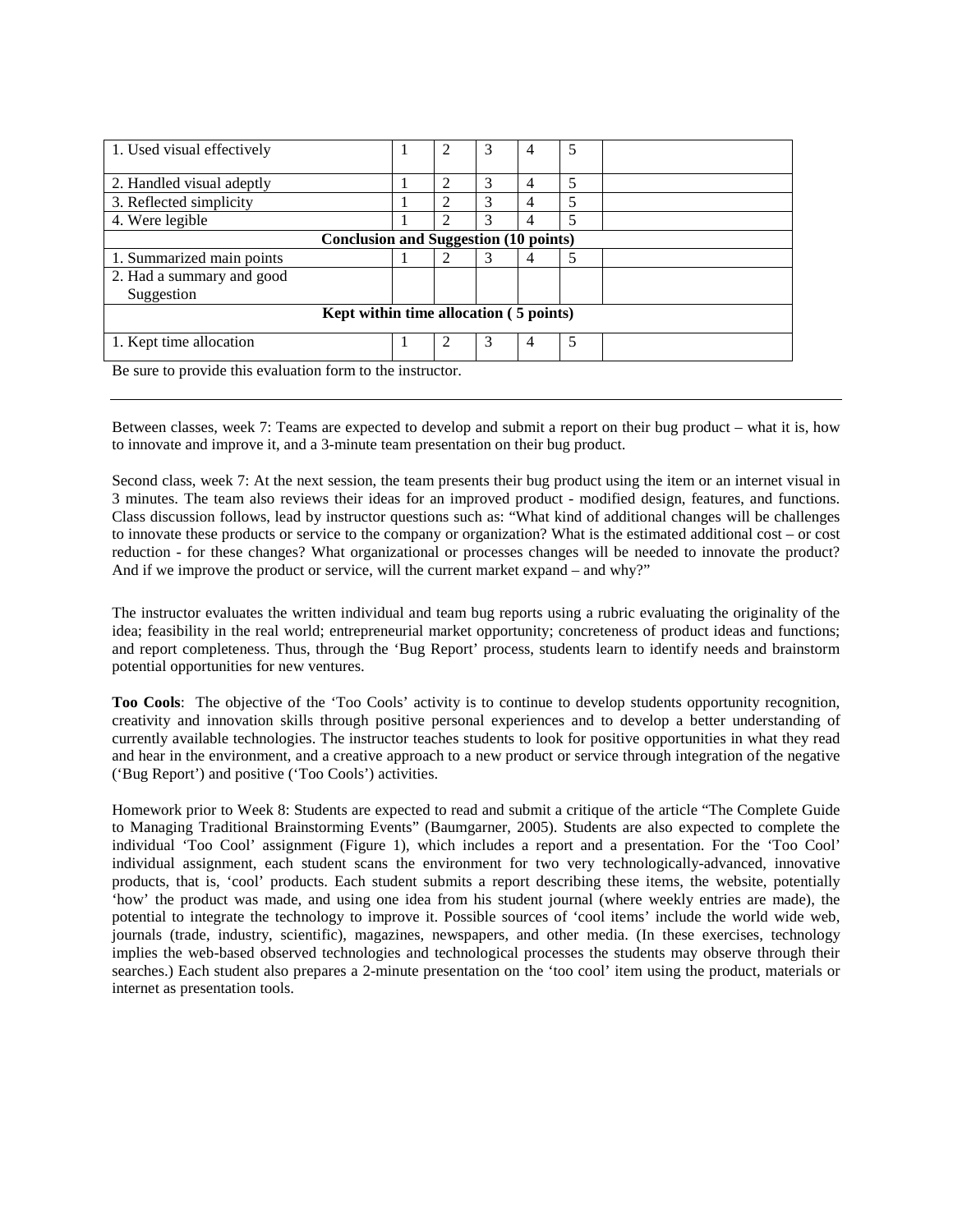# **Figure 1. Instructions for "Too Cool" group project.**

### **"TOO COOL" Instructions**

#### Objectives:

- 1) To create awareness of innovation in our surroundings; to help freshman students to look for opportunity in what they read and hear, and to help them to develop a creative approach to new business development.
- 2) To give students practice scanning their environment for new ideas.
- 3) To introduce business concepts in short, experiential bursts.
- 4) To be a vehicle for discussion about whether the concepts are just cool ideas or real opportunities.

Group Instructions:

1) Each group is required to bring two cool products, ideas, concepts, technologies, information items or whatever is truly innovative and grabs your interest/captures your imagination that you can find, to class. This should be a concept that is totally new to you.

2) The class will then select item from those presented, and will brainstorm (either in team with each team selecting a different concept or with the entire class on the same concept) about different ways to commercialize the concept, and discuss some of the barriers and opportunities inherent in the idea.

Possible Sources of Cool Items: Internet (sites for patents, inventions, new products, MIT Media Lab, etc.), journals (trade, industry, scientific), magazines, newspapers, other media, other entrepreneurs"

First class, week 8: The class begins with a discussion on the article and highlights such concepts as effective brainstorming processes, and finding opportunities and technologies. Through open class discussion, five criteria for defining 'Too Cool', technologically, innovative products are selected and may include such concepts as the origin of the creative idea, advanced technology involved, and cost effectiveness. Then, the class moves into the 'Too Cool' portion of the week as individual presentations are given. Figures 2A and 2B offer example write-ups for 'Too Cool' products. Each student gives a two-minute individual presentation on the 'Too Cool' item using the product, materials or internet as presentation tools. Following the individual presentations, classroom discussion includes such questions as "What kind of technology may have been used to produce this? What kinds of technology could be used with this 'cool product'? and Can you find some technology that you could use to do this better?" Then, the teams re-group and initially select the five best cool products, which is then narrowed down to the best 'cool product'.

#### **Figure 2 A. Example of Cool Product - Microsoft Surface: "Milan"**

- C. Explain the reason why you think this is creative: It has real life attributes in the services it offers. It has programs built into it such as concierge service, photo library, games, art creative programs and many more features. This is ideal for small business meetings, lounges in commercial buildings, or the everyday household living room. You can place a digital camera on the table with your cell phone, then upload the picture, and literally drag it with your fingertip into your cell phone. The innovation deletes the middle man in many features such as this one with the chord to connect your camera to your phone or even your computer.
- D. Add your own creative idea: Allow all the information stored in the "Milan" to be stored on a portable flash drive so it is easier to do business between offices. It can be even the remote to many devices in your home, the TV, the oven, or even the central air conditioner.

<sup>1.</sup> Microsoft Surface: "Milan"

A. Description of item: Commercial surface computer that is in the form of an ordinary coffee table. Current cost: \$10,000 but projected to go down within first 5 years to "more common affordable pricing."

B. Source of Information for Cool Item #1: Gizmodo.com (http://gizmodo.com/gadgets/touch-me/microsoft-surfaceconfirmed-touch+sensitive-10k-minority-report-table-264338.php)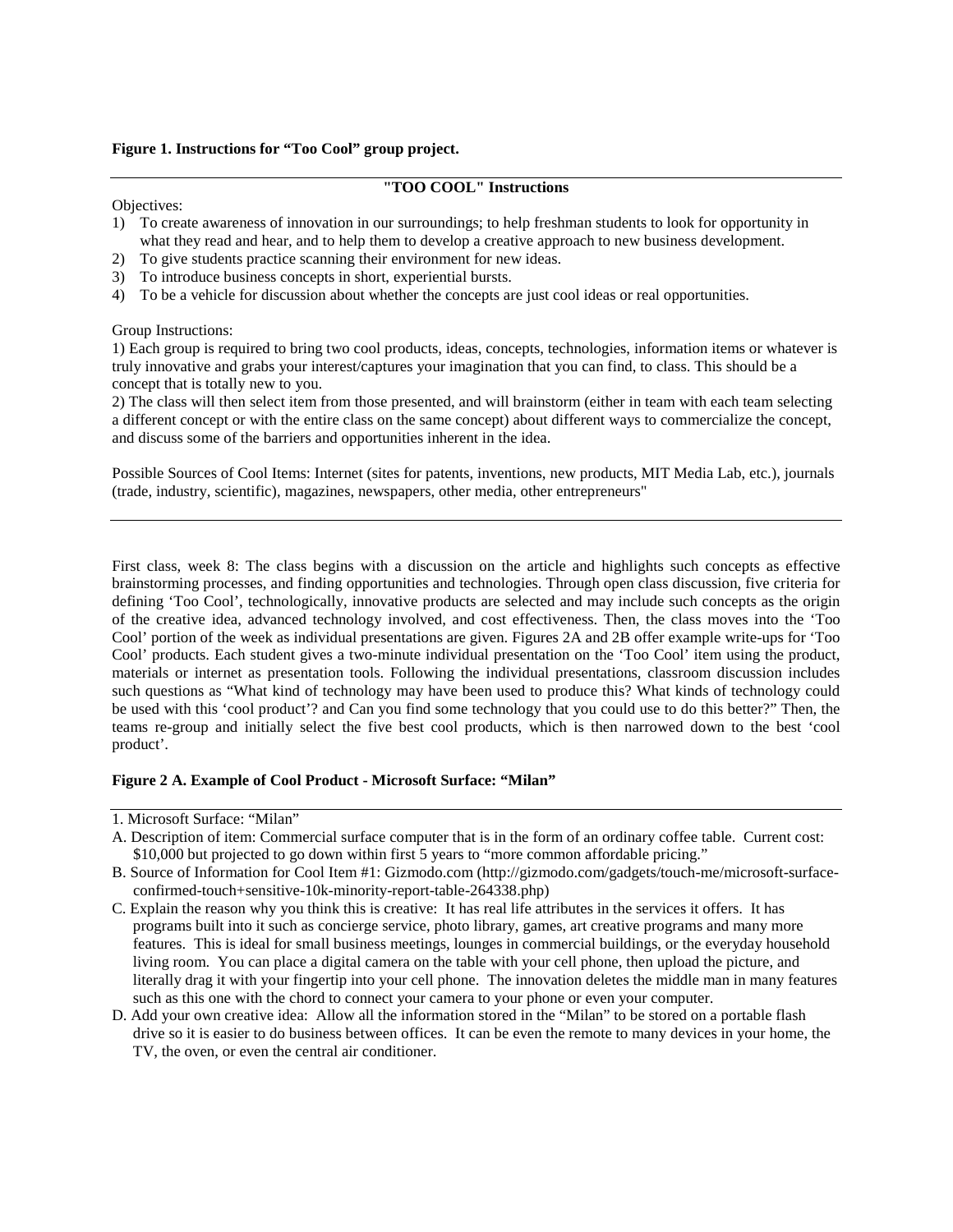## **Figure 2 B. Example of Cool Product - Sennheiser: MX W1 Headphones (Wireless)**

- A. Description of item: The cable-free Sennheiser MX W1 Headphones use a wireless transmitter that plugs directly into an MP3 player's headphone jack to beam uncompressed sound to earring-size ear buds. Current cost: \$600.00
- B. Source of Information for Cool Item #1: PopularMechanics.com (http://www.popularmechanics.com/technology/upgrade/4252208.html)
- C. Explain the reason why you think this is creative: The innovation cuts out all competition by getting rid of the chords that consistently get in the way, especially while running. This also allows for a wider range in head motion for looking side to side without the chord coming unplugged because it is too short.
- D. Add your own creative idea to make this product: Allow a circumference of soft material that suppresses outside noise for better hearing quality and more comfortable fit. This noise-canceling feature will make it ideal for airline passengers to sleep easier.

Between classes, week 8: Teams prepare a report and presentation for the next class on one of these items. The team is challenged to discuss why the technology is innovative.

Second class, week 8: The class begins with team presentations that outline why the team believes this product is creative and innovative, and how to incorporate this technology into improving a team idea. Presentations, creativity and innovation are evaluated using the Creativity and Innovation rubric (Table 3). Typical questions regarding the technology include probing student as to 'Where the market for these products is? And what special expertise is needed to start this product or business?" Following team presentations, class discussion revolves around developing opportunities from both a positive ('too cool) and negative ('bug report') perspective, and integrating and improving these ideas.

## **Table 3: Creativity and Innovation Part Scoring System**

**Date: Instructor's Name: Presenter's Name: Points: Points: Points:** 5 points per checked box: 1: lowest score, 5 highest score

<sup>2.</sup> Sennheiser: MX W1 Headphones (Wireless)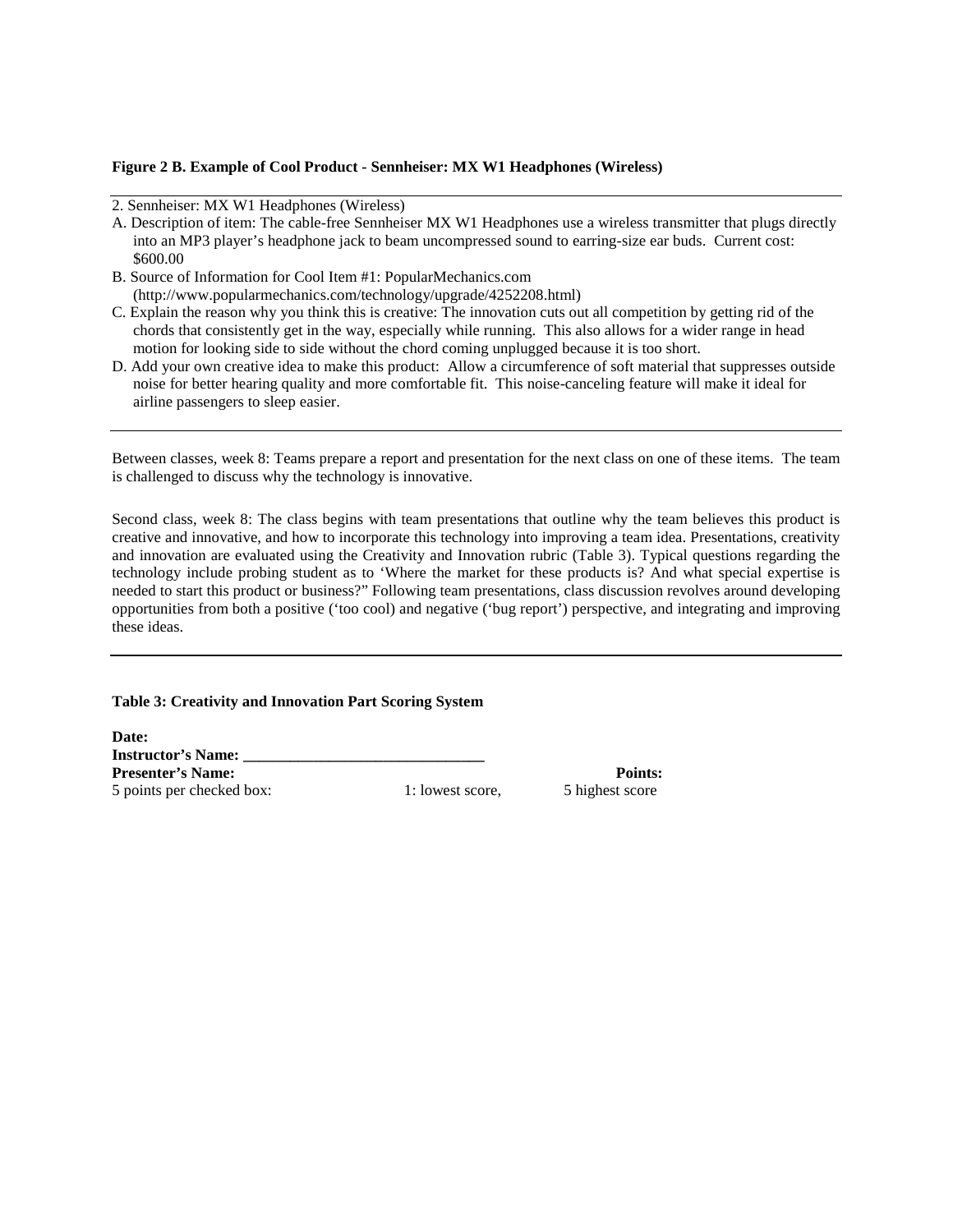| <b>Content</b>                                           | L            |                |   |                | H | <b>Comments</b> |
|----------------------------------------------------------|--------------|----------------|---|----------------|---|-----------------|
| Clearly identified product (bug and cool part)           | 1            | 2              | 3 | 4              | 5 |                 |
| Clearly stated the method of improvement                 |              | $\overline{2}$ | 3 | 4              | 5 |                 |
| Clearly identified the problem and strengths of products | $\mathbf{1}$ | $\overline{2}$ | 3 | 4              | 5 |                 |
| Clearly stated challenges to improve                     | 1            | $\overline{2}$ | 3 | 4              | 5 |                 |
| Clearly identified market niche                          |              | $\overline{2}$ | 3 | $\overline{4}$ | 5 |                 |
| Clearly stated competitors                               | 1            | $\overline{2}$ | 3 | $\overline{4}$ | 5 |                 |
| Clearly stated competitive advantages                    | 1            | $\overline{2}$ | 3 | 4              | 5 |                 |
| Clearly stated purpose of improvement                    |              | $\overline{2}$ | 3 | $\overline{4}$ | 5 |                 |
| Clearly stated financial request                         |              | $\overline{2}$ | 3 | 4              | 5 |                 |
| Clearly stated creative and innovative ideas             | $\mathbf{1}$ | $\overline{2}$ | 3 | 4              | 5 |                 |
| <b>Delivery</b>                                          |              |                |   |                |   |                 |
| Did not exceed time seconds                              | 1            | $\overline{2}$ | 3 | 4              | 5 |                 |
| Gaps in content vs. Prepared                             | $\mathbf{1}$ | $\overline{2}$ | 3 | 4              | 5 |                 |
| Slouching appearance vs. Good posture                    |              | $\overline{c}$ | 3 | $\overline{4}$ | 5 |                 |
| Frozen in space vs. Good movement                        |              | $\overline{2}$ | 3 | 4              | 5 |                 |
| Staring at floor or ceiling vs. Good eye contact vs.     | $\mathbf{1}$ | $\overline{2}$ | 3 | 4              | 5 |                 |
| Listener straining to hear vs. Good voice projection     |              | $\overline{2}$ | 3 | 4              | 5 |                 |
| Listener trying to decipher words vs. Good enunciation   |              | $\overline{2}$ | 3 | 4              | 5 |                 |
| Backtracking or confusing delivery vs. Confident         | $\mathbf{1}$ | $\overline{2}$ | 3 | $\overline{4}$ | 5 |                 |
| Weak persuasive arguments vs. Convincing                 |              | $\overline{2}$ | 3 | $\overline{4}$ | 5 |                 |
| Template delivery vs. Creative                           |              | $\overline{2}$ | 3 | 4              | 5 |                 |

Deduct 25 points for not stating required content within 30 seconds.

Instructor grading of the 'Too Cools' reports is based upon the class-defined definition of 'too cool' and technologically innovative products as well as the peer team evaluations.

# **SUMMARIZING THE DEMONSTRATION & STUDENT FEEDBACK**

In recent years, the experiential entrepreneurship course has been taught twice; however, student feedback regarding these exercises was only gathered for the last offering (29 students). As for validation of the exercise objectives, student free responses and a five-point scale feedback were gathered. Student responses (Figure 3) indicate that they felt they learned to 'think out-side the box'. Using a five-point scale, student feedback to the question "The 'Bug Reports' helped and challenged me to be creative and innovative in Entrepreneurship coursework" indicates that 44.8% (13) strongly favor, 51.7% (15) favor, and 3.4% (1) are 'okay' with the exercise. Similarly, with respect to the question "The 'Too Cools' exercise helped and challenged me to be creative and innovative in Entrepreneurship coursework" indicates 51.7% (15) strongly favor and 48.2% (14) favor this exercise. Therefore, while not statistically strong, indicators are very favorable to these exercises.

#### **Figure 3. Student free responses to "bugs and cools" activities.**

The Introduction to Entrepreneurship 101 class has shown me how to learn by thinking outside of the box. This assignment has given me a whole new perspective on group work, learning, enjoying and much more. When looking back at this semester I have found myself to have greater value then before coming into this class.

Aside from group projects we had many individual projects that required us to present in front of the class. Bug Reports and Cool Products where two of the projects that required us to present. Presenting in front of the class really helped with everyone's public speaking and helped everyone to get to know each other better. Also this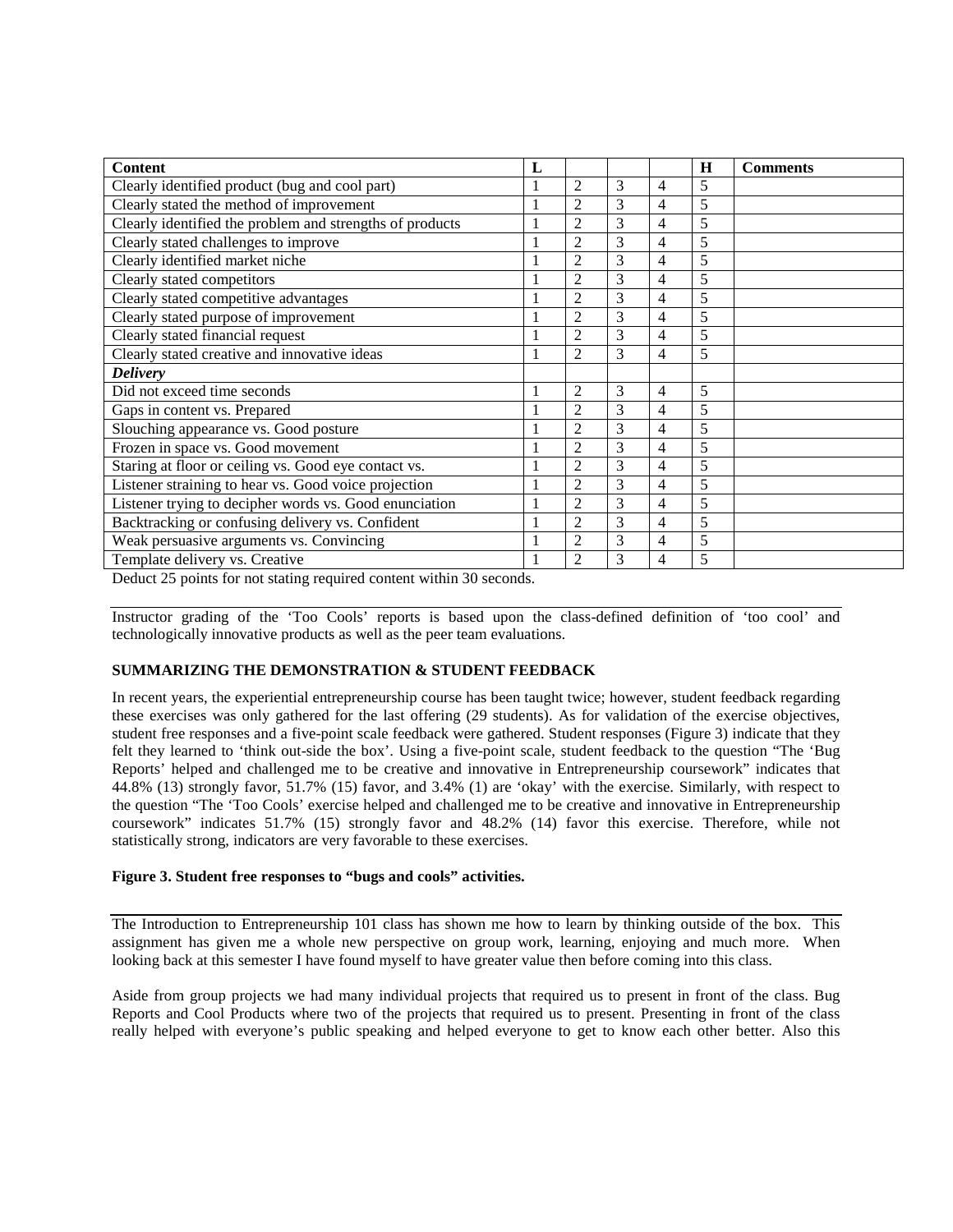helped with our group presentations; we became very comfortable and knowledgeable with the technology in the market.

This assignment helped me to be more entrepreneurial in many ways; first it forced me to think outside the box and look for new and creative ways to improve products and home work assignments. I will be honest at times I would sit at my computer and just stare because I had no idea what I was doing but, through brain storming and persistence I was able to get through. Group projects aside from brain storming and planning, really helped me to work in groups and I learned to trust people.

This assignment is very unique because it puts all of the important business aspects into practice because students of this class actually create a new business idea, improved products, identify market for it and calculate financial cost and challenges. This is very beneficially for anyone who truly wishes to become an entrepreneur. In addition, this assignment forces students to use their "smart brains" and dig deep into their minds for creative and innovative thoughts, provoked by many projects such as a bug and cool products, fundraising idea and the elevator pitch presentation. The best part about this class is forcing students to voice their own ideas, for all of the different projects, in front of the class.

This project was more fun for me than anything because of the goal associated with it, which was to represent something using technology. All of the class assignments, including individual and group project such as the bug reports and too cool products allow each member of the class to express their individuality and creativeness. Every assignment, whether or not it was group or individual, forced each student to actively discover and voice his or her innovativeness. As an entrepreneur, being innovative is one of the most important aspects of this field. In terms of myself, I was able to focus in on the parts of business which I enjoy through these assignments and benefit from doing so. My own creativity has become so immense it is almost unbelievable.

Therefore, we conclude that students' creativity, innovation, and technological understanding increases through the 'Bug Reports' and 'Too Cools' exercises. In particular, through these two related exercises, students develop an entrepreneurial attitude, analytical and inventive thinking, synthesis and integration, effectiveness and efficiency, and oral and written communication. Students learn a creative process to developing new products and business ideas by marketing scanning for potential improvement avenues, adding technology, and innovating. They develop their market scanning abilities; a basic understanding of operations, technology and the new product development process; and explore the barriers and opportunities for this business venture, a potential business model, and new markets. Therefore, we conclude that students highly favor these exercises as methods to develop creativity and innovation, while fostering technological growth.

#### **REFERENCES**

Baumgarner, J. (2005). *The Complete Guide to Managing Traditional Brainstorming Events.* Bwiti, Belgium, pp. 1-19.

- Brown, K. Hyer, N. L., Smith-Daniels, D., & Sprague, L. (1998). "More cinematic ticklers for the OM classroom." *Decision Line*, 29(3), pp. 15- 17.
- Brown, K. Hyer, N. L., Smith-Daniels, D., & Sprague, L. (1997). "Cinematic ticklers add interest in the OM classroom." *Decision Line*, 28(1), pp. 7-9.

Fish, L. (2001). "Operations Mini-demonstrations." *North East Decision Sciences Institute 2001 Proceedings*, Pittsburgh, PA March 21-23, 2001, pp. 64-66.

Heineke, J. and Meile, L. (1995). *Games and Exercises for Operations* Management. Prentice Hall, NJ.

Kuratko, D. & Hodgetts, R. (2007). Developing Creativity and Understanding Innovation., *Entrepreneurship*, 7<sup>th</sup> edition, Thomson, pp.142-164.

**Ji-Hee Kim** is an associate professor of Management and Marketing and director of entrepreneurship at Canisius College in Buffalo, NY. Dr. Kim's areas of expertise include entrepreneurship, family business, small business,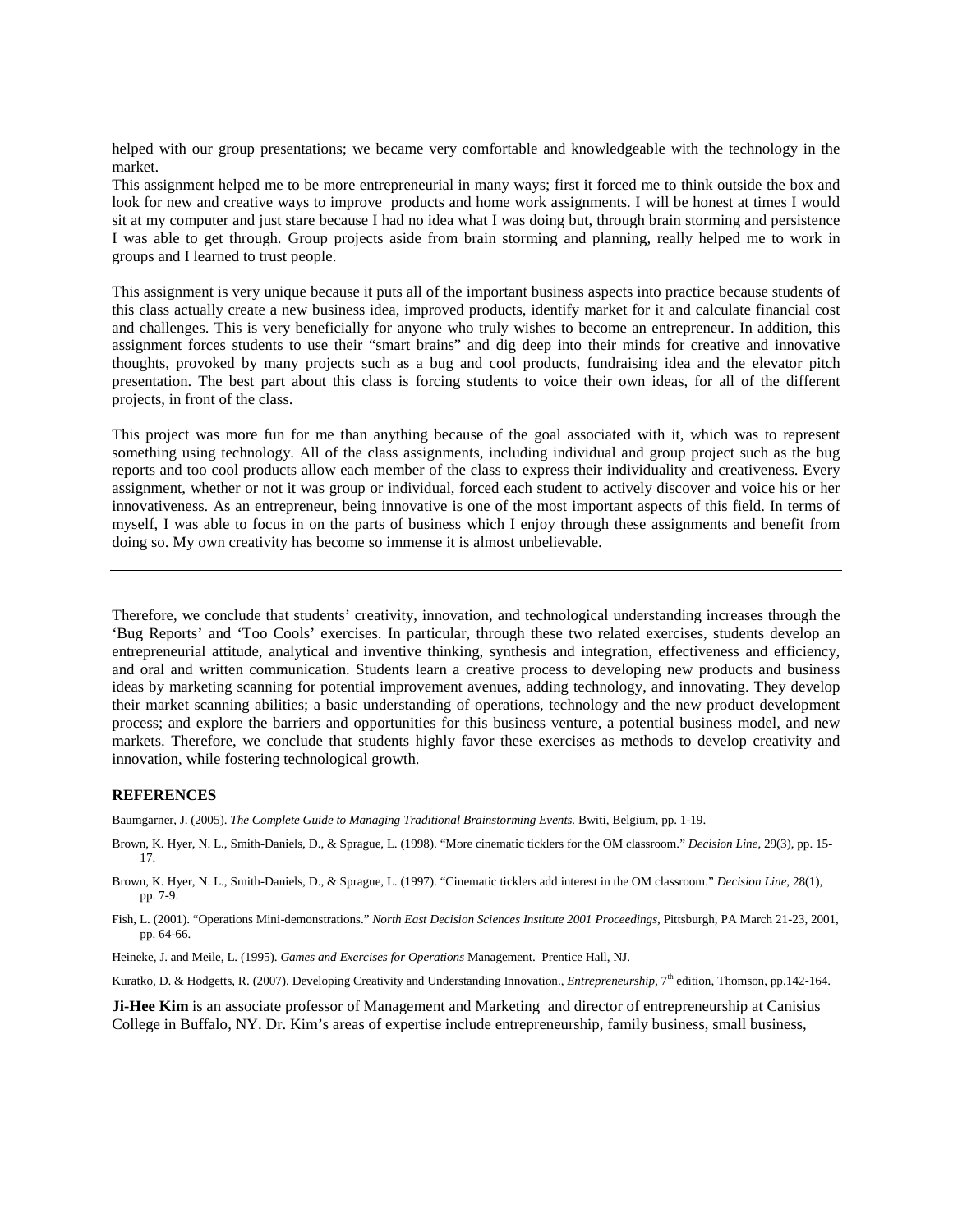international business and economic development. Kim's research includes work on family business and entrepreneurship from multi-cultural, environmental, and international perspectives.

**Lynn A. Fish** is a professor of Management and Marketing at Canisius College in Buffalo, NY, specializing in operations management and global supply chain management. She earned her BS, MS, and PhD in Industrial Engineering and MBA from the State University of New York at Buffalo. MBA students have honored her twice as the Donald E. Calvert Distinguished Professor. Dr. Fish has published over 50 articles in scholarly journals, conference proceedings, and professional publications.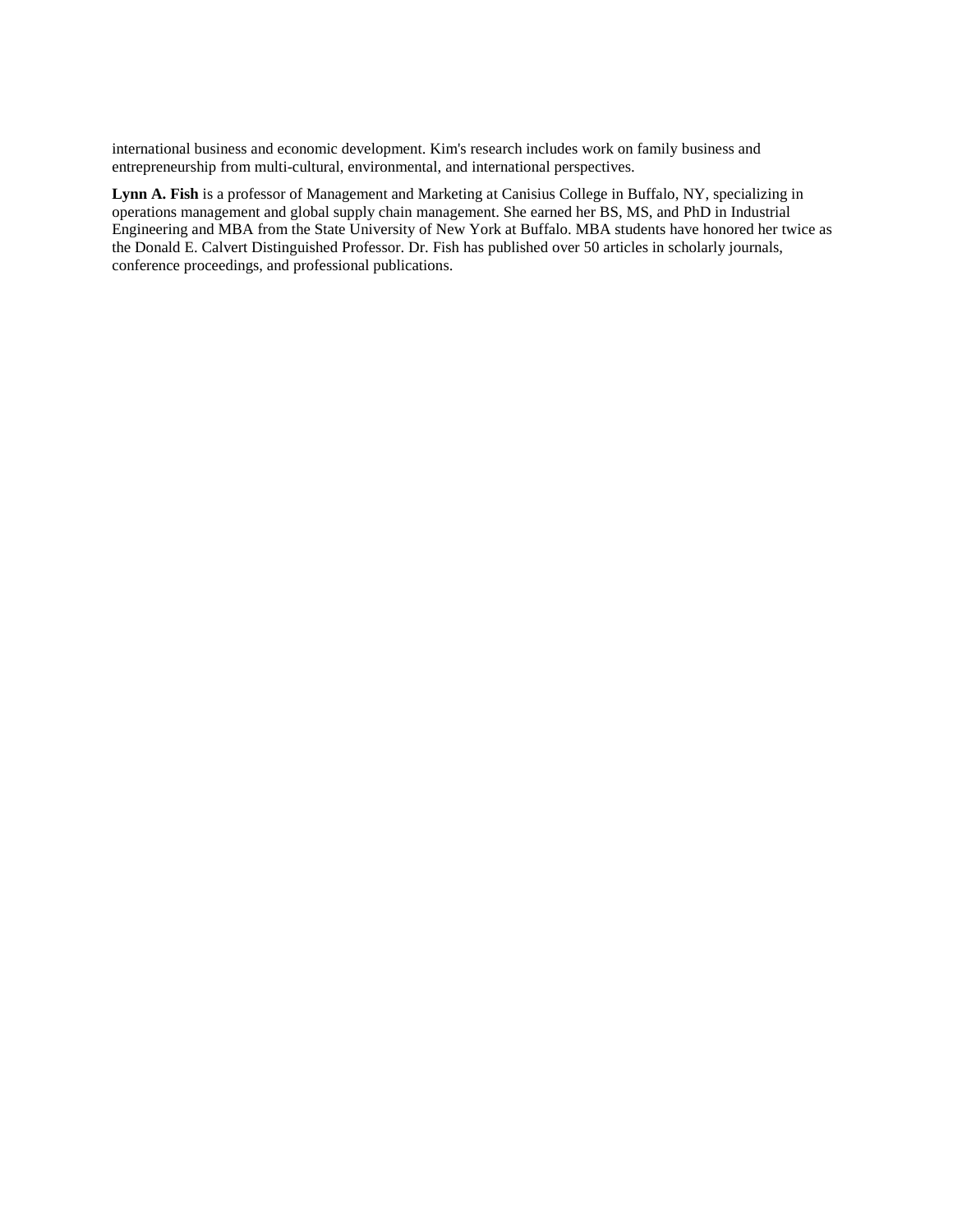# **Increasing Student Engagement through Community Organization Partnerships**

Dan A. Yates, The University of Findlay-Findlay, Ohio, USA Chris Ward, The University of Findlay-Findlay, Ohio, USA

#### **ABSTRACT**

This paper introduces a partnership model that uses several approaches to teaching and learning that encourages students to be actively engaged in the community by working with either small business owners or non-profit organizations. The model utilizes the collaboration of a university, the chamber of commerce, and the Small Business Development Center (SBDC) by pairing small business owners or non-profits with teams of college students. One approach assigns business owners to student groups within a college course with the outcome of a completed business plan for the owner. Another approach engages students from the university marketing club to develop marketing ideas through various venues for struggling business owners. A third approach uses college students from the marketing or entrepreneurship classes to create solutions and ideas for non-profit organizations or business owners. All approaches provide an excellent opportunity for the students to engage in active learning and use the information they have learned in their current and previous courses to assist the community. The approaches stress to the students about the importance of giving back to the community by using their accounting, financial, marketing, and research skills. (key words—active learning, experiential learning, community service)

## **INTRODUCTION**

The U. S. Small Business Administration (SBA) administers the Small Business Development Center Program (SBDC) to provide management assistance to current and prospective small business owners. SBDCs offer one-stop assistance to individuals and small businesses by providing a wide variety of information and guidance in central and easily accessible branch locations. Rhodes State College in Lima, Ohio is the regional host (Region # 3) for the SBDC in West Central Ohio. The program is a cooperative effort of the private sector, the educational community and federal, state, and local governments. It enhances economic development by providing small businesses with management and technical assistance.

Due to the increasing number of small business owners needing assistance, the SBDC advisor contacted the University of Findlay for assistance. In August of 2006, the Nxlevel Entrepreneurial Training Program was started as a pilot in a business research course where six teams of students and six local businesses worked in collaboration to develop business plans. This pilot project blended theory and practice exposing the students to local entrepreneurial businesses. Our experience suggests that bringing the business owners into the classroom and teaming them up with students will produce an entrepreneurial, experiential, and supportive education learning environment. The Nxlevel educational material is designed to help entrepreneurs learn the skills needed to create, develop and strengthen successful business ventures. Nxlevel addresses the special needs of the entrepreneur by providing a practical, hands-on, common sense approach to developing their small businesses…whether they are just starting out or ready to grow. The Nxlevel material is an excellent source for the college students to learn about entrepreneurship as they work closely with their business owner.

Bringing the business owners into the classroom and teaming them up with students is intended to develop the students' understanding of how a business enterprise is conceived, launched and sustained. Because today's marketplace is getting more complex, navigation requires a more sophisticated set of management skills for the successful small business owner and those training for careers in business. In addition, technology is playing a greater role in small business operations and management. A key learning objective of this project is to share the relevant technology applications from the students, educate the business owners and apply the new knowledge into business applications. The key to this program is the emphasis on technology use by the students as some business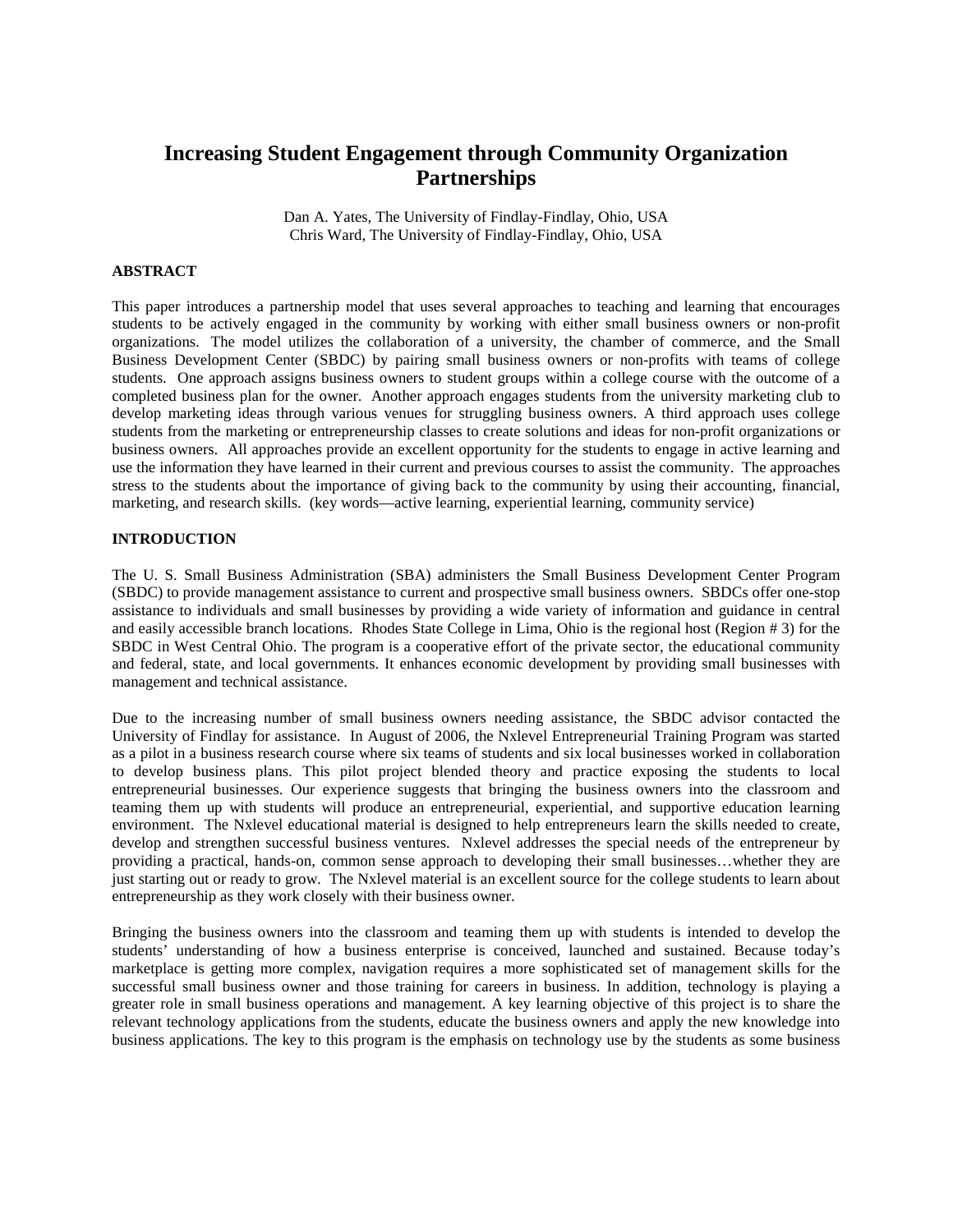owners lack the technology skills. Websites, budgeting software, brochures, and customer databases were primary methods developed from this project that will improve the likelihood of success in the small business.

The knowledge transfer for the students and the business owners takes place in discussions, presentations, networking, and the actual business plan creation. The goal of the SBDC is to provide small businesses with a business plan and resources to help them succeed. The goal of the University of Findlay was to provide the students with real-world experience to better prepare them for work and engage them in the community. The ensuing outcome of the two goals was the development of a community partnership between the owners, students, and faculty members. After the course was completed, ongoing conversations and discussions took place between some of the student groups, faculty members, and the businesses.

The business research class is designed to give students "firsthand experience" in helping entrepreneurs to reach the next level of success. It is intended to provide encouragement and ideas to facilitate entrepreneurship education for the students. Both students and business owners develop new skills and gain new knowledge from this experience. The power of collaboration, the spirit of innovation, and the future of learning in a global economy are critical components in the success of the Business Research Class, the Marketing club, and the activities in the marketing and entrepreneurship classes enhance the community partnership between the student groups and the owners.

The authors believe that every college graduate must have a working knowledge of business organizations and a greater appreciation about the environment and life of the entrepreneur and the non-profit. For many students, this is the first time working with business owners and understanding such entrepreneurial traits as the need for being resourceful, having a vision, being passionate, developing creative and innovative ideas/solutions, etc. Instead of students using case studies, which are by design somewhat artificial, this fresh approach to learning provides the student with the opportunity to fully engage in the actual development of a business plan or marketing ideas that can be used and implemented by a real entrepreneur or non-profit.

### **LITERATURE REVIEW**

There are many terms that describe the various forms of learning with each term having its subtle differences. This paper will briefly identify and define three learning terminologies and relate those terms to how the various approaches used them. The terms are active learning, entrepreneurial learning, and community service learning.

**Active learning** is any teaching method that gets students actively involved (Keyser 2000).Active learning can be anything that involves students in doing things and thinking about what they are doing (Bonwell and Eison 1991). Houston (1995) notes that many techniques can be used to get the students involved such as experiential learning, cooperative learning, problem-solving exercises, writing tasks, speaking activities, class discussion, case-study methods, simulations, role-playing, fieldwork, independent study, homework, etc. These approaches used active learning by requiring students to be engaged in such activities as: preparing a business plan, designing oral and written presentations for resolving problems, using in-class assignments and case studies, conducting market research, engaging in class discussion, working closely with their business owner or non-profit to resolve a real world issue/problem, discussing topics with guest speakers, etc. The business research course used most of the approaches identified in active learning with the students responding very favorably.

**Entrepreneurial learning.** Pittaway and Cope (2007) reference the following quote: "Effective entrepreneurs are exceptional learners. They learn from everything. They learn from customers, suppliers, and especially competitors. They learn from employees and associates. They learn from other entrepreneurs. They learn from experience. They learn by doing. They learn from what works and, more importantly, from what doesn't work" (Smilor, 1997).

The business research course provides the venue for entrepreneurial learning for the students, business owners and instructors. Students learn from the experiences of the business owners and the instructors. The business owners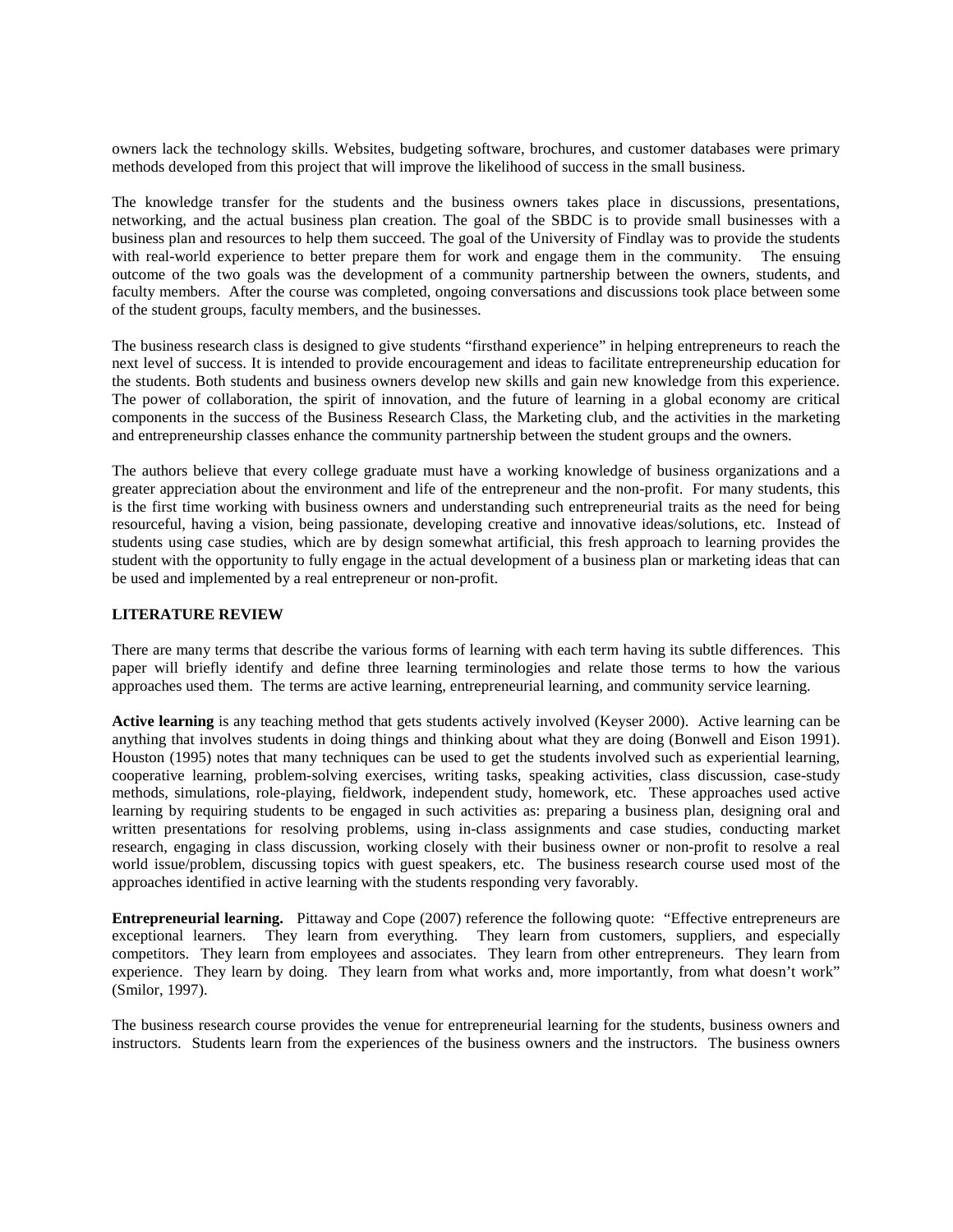share with the students what did and didn't work for them. The business owners learn from the students' experiences and knowledge attained from their college courses. The owners also benefit from the students' competencies in technology. The students learn how to develop a business plan by actually creating one for their business owner. The business owners learn about the business plan through the students' presentations and from the many dialogues between them. The instructors continue to learn from working with the various types of businesses and the different challenges that the business owners bring to each course.

Using the students' prior experience of other business courses, the students have the opportunity to integrate that knowledge into the project, thus adding value to the project and to the course from which the knowledge was taken. The activities used in all three approaches are clearly supported by Pittaway and Cope as a form of entrepreneurial learning. Taylor and Thorpe (2004) note that actual experiences can shape learning. Actual experiences would include having actual entrepreneurs or representatives from non-profits come into a classroom to share their experiences. Taylor and Thorpe describe it as a "process of co-participation" where learning involves "reflecting, theorizing, experiencing and action" (p204). Throughout the business research course semester, the students actively participate with other team members, other groups, and with their business owners. Each class session includes a period of reflection along with opportunities to theorize about the various issues that were raised during that class session.

In the business research course, the students act as "business advisors" or practitioners by helping the business owners develop solutions to business questions and problems. It was observed by the course professor that the students' "first-hand" experiences in solving entrepreneurial problems resulted in the student groups taking the responsibility of developing solutions. It was further observed that the students appeared to be more motivated, involved, and committed as they worked together with the owner to jointly resolve challenges faced by the owner. Entrepreneurs learn by identifying opportunities and overcoming problems (Reuber and Fischer, 1999; Young and Sexton, 1997; Minniti and Bygrave, 2001; Soloman, 2007). Other research argues for a view that entrepreneurial learning should be seen as a social phenomenon (Rae, 2002; Hamilton, 2004) and entrepreneurs be viewed as practitioners who operate in social communities of practice (Hamilton, 2004; Cope, 2005).

Offering students opportunities to "experience" entrepreneurship and small business management has been the theme for many entrepreneurial education programs. McMullan and Long (1987) stated that effective entrepreneurial education requires students to have substantive "hands-on" experience in working with community ventures so they can learn to add value to real ventures. The approaches provided by the partnership model provide an opportunity for the students to "experience" entrepreneurship by actually working with and developing a relationship with an entrepreneur or a non-profit organization. The students are proactive in developing solutions to real world problems. Plaschka and Welsch (1990) state that what are needed are a more proactive, problem-solving and flexible approach rather than the rigid, passive-reactive concept and theory-emphasized functional approach.

#### **Community service learning**

There is abundant research supporting the benefits of college students' engaging in community service activities (Jacoby, 1996) and research that emphasizes the importance of college student development (Chickering and Reisser, 1993; Yates and Youniss, 1996a, b). Educators have recognized the importance of linking community service with concepts learned in class which has been referred to as service learning. Jacoby and Associates (1996) define service-learning as "a form of experiential education in which students engage in activities that address human and community needs together with structured opportunities intentionally designed to promote student learning and development" (p. 5). Findings show that college students who engage in community service in the past are more likely to volunteer and be currently involved in community service (McKinney, 2002). Other research findings note this type of engagement along with active/collaborative learning provide the most consistent predictor of student success across three validation studies and was linked with higher grades, higher course completion rates, credit hours completed, long-term persistence, and degree completion (McClenney & Marti, 2006, p. 6).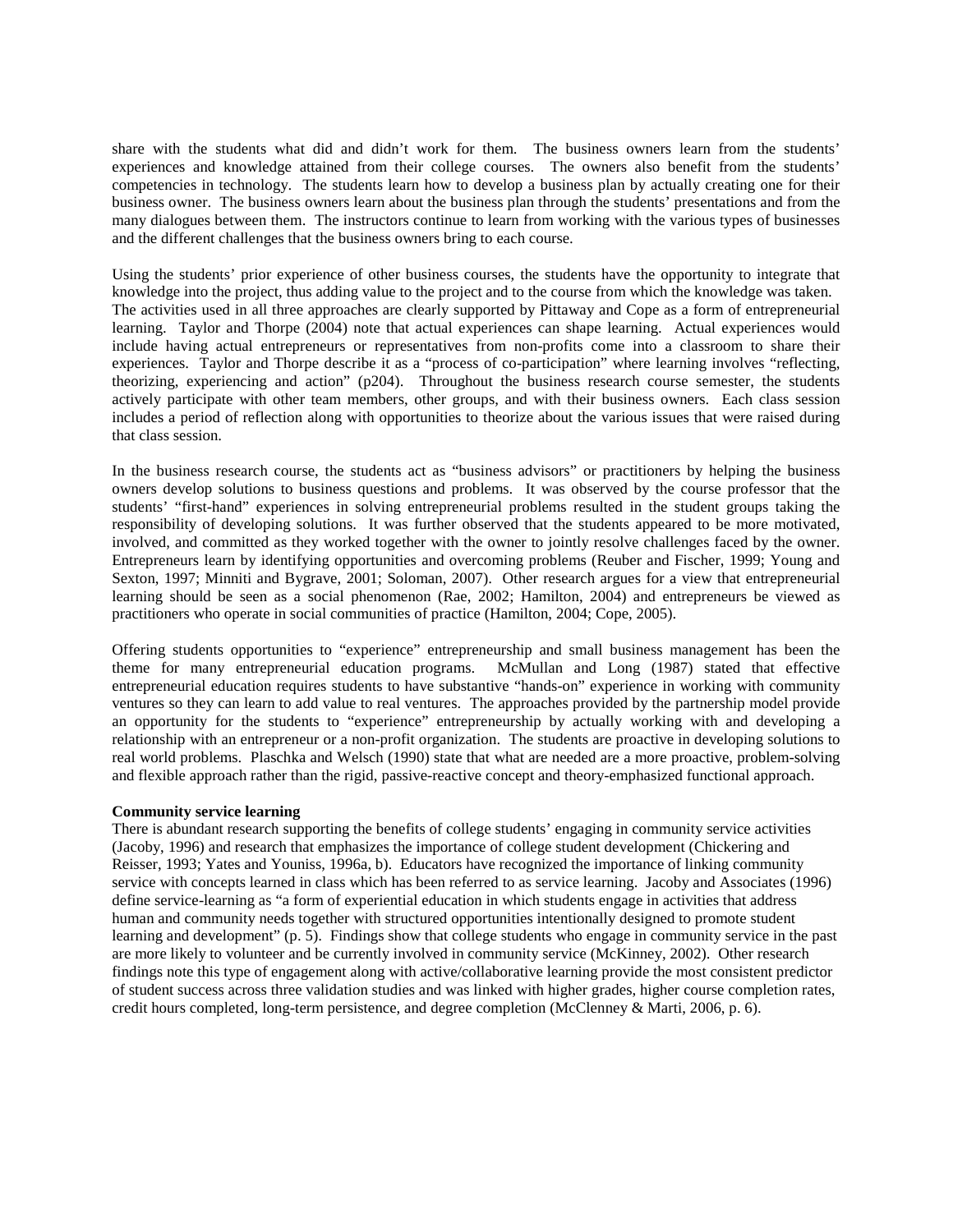This type of service/experiential learning coupled with community partners provides students with the direct experience in working with various business issues. Students analyze and solve real problems in the community either through a small business or a non-profit organization. A major outcome for this type of learning is that students apply what they are learning in real-world settings and then reflect in a classroom about their service experiences. The partnership model embraces this type of learning and recognizes the benefits for the students and the community.

# **PARTNERSHIP MODEL AND ITS PROCESS:**

The purpose of the Partnership Model (see Figure 1) is to show the relationship among the various components and the process used in assessing business owners for various university programs.





Below are the steps used in selecting businesses for this program.

- Initial Owner Contact: Local business owners who need help in various aspects of their business will contact either the SBDC advisor, UF business faculty, or the local Chamber of Commerce. The local Chamber will refer the business owner to the UF business faculty. The non-profit organizations usually contact the faculty members directly.
- Needs Assessment: The SBDC advisor and the UF business faculty conduct a needs assessment for each owner requesting service to determine the best program fit for the owner. The UF business faculty determine the best fit for non-profits.
- Program Selection: Businesses chosen for this effort are based on the type of assistance needed, the willingness of owner to participate in the partnership, the commitment level of the owner, etc. A decision is made between the course professors and the SBDC advisor to pair the business owners with the students in the business research course, the marketing or entrepreneurship class, or the marketing club.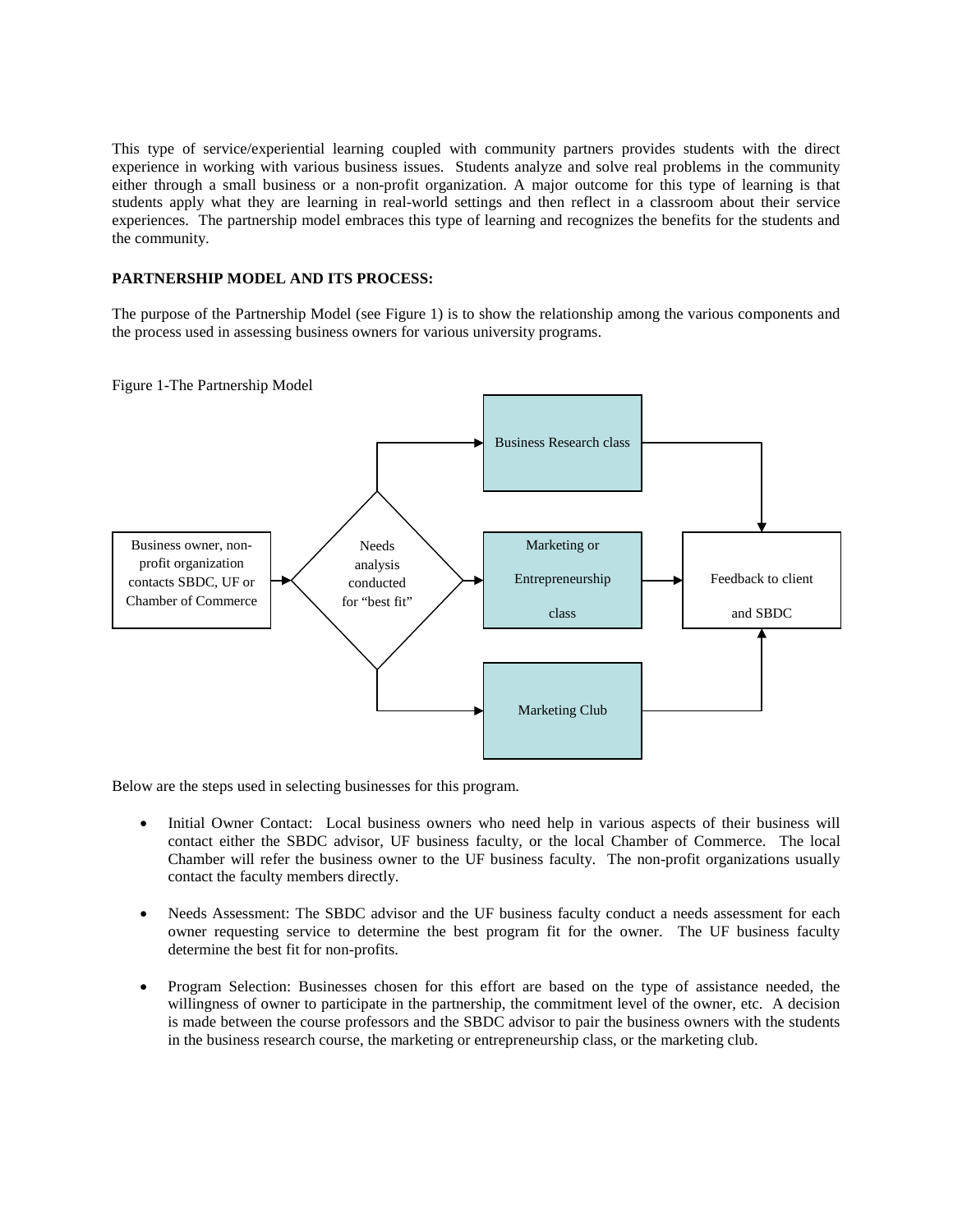• Feedback: In the business research course, the student groups prepare a comprehensive business plan and action plan for their owner. The groups also make three presentations to their owners. The SBDC requires that each student group log the amount of time spent in preparing the business plan, as well as, record the date/time/purpose of each communication with their owner. This document is required by the SBDC for reporting purposes to the State of Ohio. In the marketing club, student teams will summarize their ideas and send a report to the business owner. For the marketing and entrepreneurship classes, students provide feedback to the instructor through brainstorming exercises, comprehensive marketing plans, and small group discussions.

Below are the programs and the criteria used for placing a business owner into the various programs at the university:

#### **Business Research Course**

The business research course is designed to assist those business owners that would benefit from a comprehensive business plan. The student groups focus on developing a marketing plan and creating an action plan to help the owner implement the recommended changes. Owners assigned to this course typically need guidance and are looking for new ideas primarily in the areas of pricing, competitive analysis, and marketing. Both on-going companies and new start-up companies are assigned to this course. This is a 12 week commitment by the owner.

The University of Findlay (UF) faculty instructor assigns students to specific student groups for each business owner. Students in this course are either juniors or seniors and have completed the core business courses (economics, accounting, principles of management and marketing, etc.). The students act as business advisors by providing suggestions and recommendations to their assigned business owners throughout the project.

The business owners are invited to class to explain their situation and needs. The business owners then meet with their student groups and begin sharing information.

Guest speakers from the community are invited to two class sessions to provide information to student groups and the business owners. The speakers have been CPAs, insurance agents, website designers, and bankers. This is an excellent opportunity for both the students and owners to ask questions and begin to build a relationship with community experts.

Three student group presentations are made to the business owners throughout the course. The final presentation includes a completed business plan and an action plan for the owner.

| Semester/Year    | Types of business                                                             |
|------------------|-------------------------------------------------------------------------------|
| Fall 2006        | Curbside recycling, massage center, rum cake, new product (planter), and      |
|                  | metal art with new product added, and a non-profit.                           |
| Spring 2007      | Office supply/PC, biodiesel lid (new product), pet grooming, tattoo business, |
|                  | t-shirt screening/sports equipment/clothing, and a dipping sauce (new         |
|                  | product).                                                                     |
| Fall 2007        | Automotive oil changing, tooling, fragrance products, and window cleaning.    |
| Spring 2008      | Financial services, roller skating rink, radio station, handyman service, and |
|                  | photography.                                                                  |
|                  |                                                                               |
| <b>Fall 2008</b> | Tax service, jewelry design, hookah bar, travel agency, home moving,          |
|                  | handyman, and retail.                                                         |
| Spring 2009      | Wholesale meat cannery, wholesale premium nut, new invention, new coffee      |
|                  | distributor, new restaurant, green tea distributor.                           |

Below is a chart that summarizes the various businesses that have been served to the business research course.

#### **Marketing and Entrepreneurship Classes**

The business owners or non-profits assigned to the marketing or entrepreneurship classes are usually looking for solutions or ideas on how to solve a specific issue or problem. Students in these classes generally have very basic business knowledge and require coaching and guidance by the instructor. Small groups are formed to address the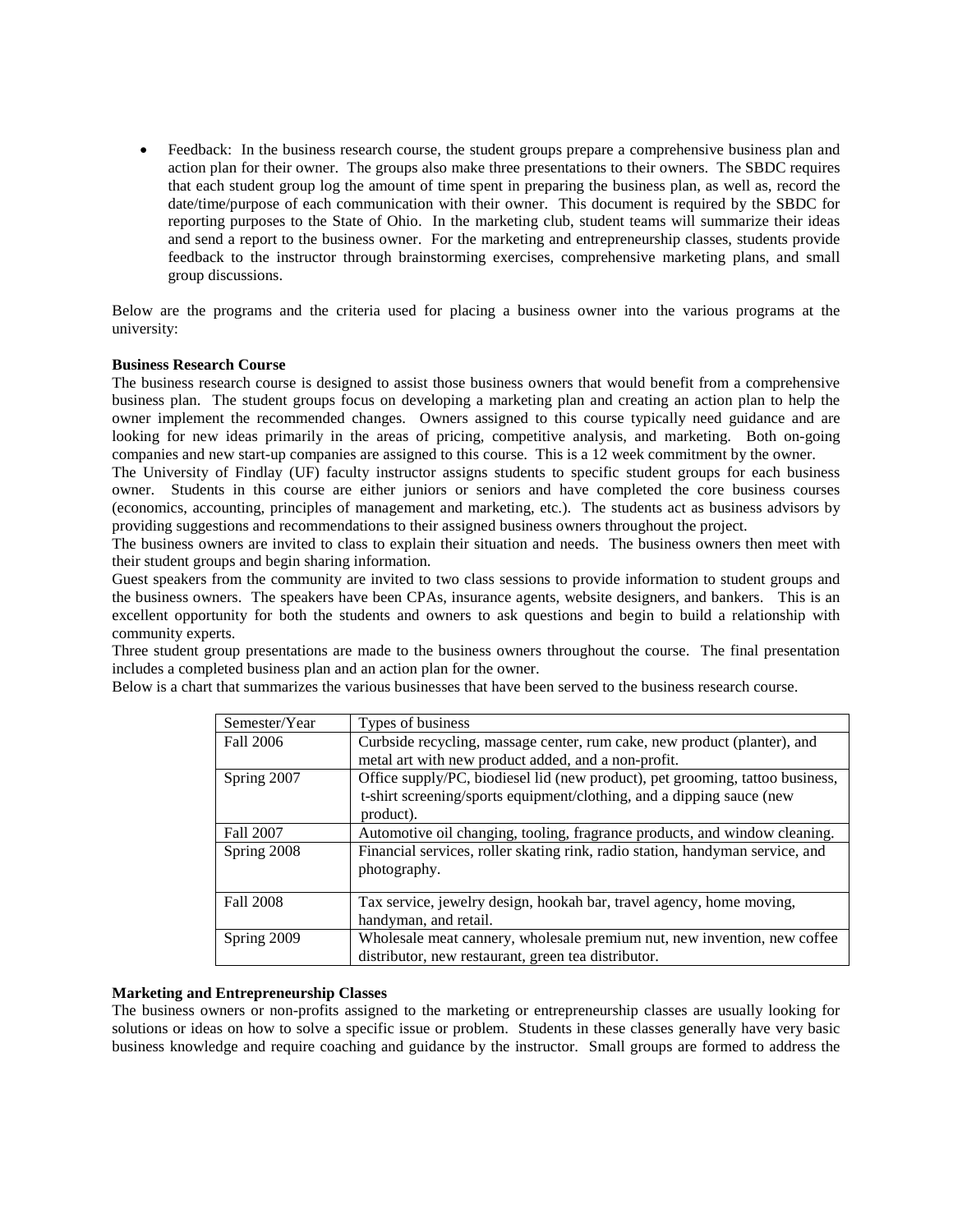situations. Brainstorming is a common technique used to solicit ideas from the groups. Probable alternative solutions are created during the class meeting. The number of class periods devoted to this type of project range from one week to one month.

## **Marketing Club**

The business owners and non-profit organizations assigned to the marketing club are usually looking for solutions or ideas on how to solve a more complex, specific issue or problem. The marketing club is a for-credit course. Marketing majors usually participate in this club to gain additional hands-on experience. Juniors and seniors serve as project managers for these businesses but it also provides an opportunity to mentor freshmen and sophomores. A moderate amount of coaching and guidance is required by the instructor. The owners or non-profits visit the marketing club evening meeting and present their problem to the club.

The two main activities for the marketing club are the extreme marketing makeover and the SWOT team. The marketing club advisor/faculty instructor selects the activity that best fits the business owner's needs.

#### • **Extreme marketing makeover**

As noted earlier, business owners assigned to the marketing club are looking or quick solutions or creative marketing ideas on how to solve or resolve a specific marketing issue or problem. In the "extreme marketing makeover", the students are divided into teams by the club advisor to address the issue as presented by the business owner. The students go to the computer lab to develop a strategy for implementing a solution. The student teams present their findings usually within 60-90 minutes. Each team will prepare a power point presentation to the owner. The teams compete for the best "recommendation plan" as judged by a panel from the local community. This exercise is a high energy, competitive activity that clearly strengthens the students' critical thinking, problem solving, creativity, and analytical thinking skills. It also reinforces time management skills.

#### • **SWOT team**

This event involves the business owner explaining the various issues facing the company as well as background information about the business. Students work in teams to identify the strengths, weaknesses, opportunities, and improvements for the business. Each team will present their findings and an action plan for the owner. This activity is typically completed in 2-6 weeks.

#### **RESULTS/OUTCOMES OF PROGRAM**

Below is a list of the program recognition events, business owner successes, and improvements of the students' competencies.

#### **Program Recognition**

- In the spring of 2009, the UF professors received a "Certificate of Appreciation" at the National Entrepreneurship Week in Ohio in Columbus, Ohio. The certificate was signed by the governor, lt. governor, and the state director of the SBDC of Ohio and recognized the outstanding performance and valuable contribution to the education and development of Ohio's future entrepreneurs.
- In June 2008, the partnership model was presented to SBDC Region #2 in Toledo, Ohio. They plan to "benchmark" the partnership model by partnering with a local university.
- In the spring 2008, a faculty member and two students from former business research teams presented their experiences to the Small Biz Expo at the State Capitol in Columbus, Ohio.
- A student team from fall 2006 business research course shared their experiences of the pilot course at the spring 2007 Small Biz Expo at the State Capitol in Columbus, OH.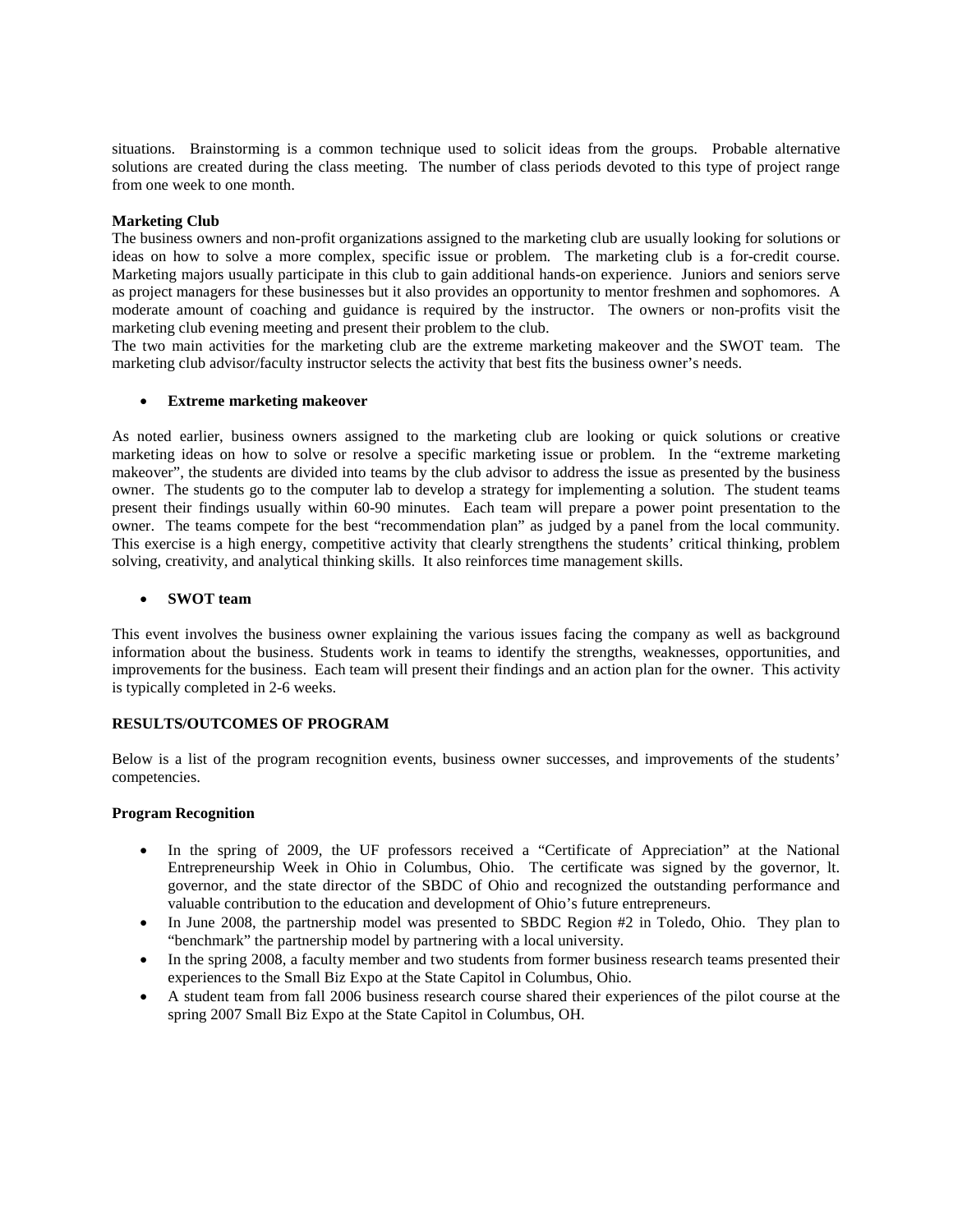## **Business Owner Success Stories**

Below are several success stories that resulted from implementing the business plans by several of the business owners and going through this business research course.

- The business owner who created a beef and bean dip began selling the product to local grocery stores. In the fall 2008, it will be distributing product in seven states. The business originally began in his home and then moved to a kitchen incubator. The business owner is producing and packaging the product in Ohio.
- The flower pot business secured the needed financing and is manufacturing the product in Ohio and distributing throughout the US. The business has expanded into India and is planning on expanding operations in Europe.
- The roller skating rink business used the business plan created by the students to secure loan to finance a building addition and to purchase equipment for selling ice cream. The idea to sell ice cream was suggested by the students in presentation #2—how to grow the business.
- The business owner with the new trailer hitch prototype is currently being reviewed by ten manufacturers and a video has been developed to promote it. Patents are pending and the potential revenue stream is over \$1 million over the next 15 years.
- Business owners use the billboards, logos, tag lines or other marketing ideas created by the students.

#### **Improvements of Students' Competencies**

- Students are better prepared in dealing with business issues as a result of their "hands-on" experience and include this experience in their student portfolios. During job interviews, students can demonstrate their critical thinking/problem solving skills by explaining how they used the PAR method (problem, action, results) in helping business owners develop solutions to their problems.
- Students became fully engaged by the "learning-by-doing" or application approach.
- Through research, the students evaluated the industry, market, and competitors then created specific plans for the business owners. Entrepreneurs have been advised to abandon their idea when the research showed the idea lacked a significant target market, credentials to launch the service/product or a technology-driven product dominated the industry.
- From the students' research, their comprehension skills improved by developing marketing ideas on how to improve the owner's situation.
- Once the students completed the research, they analyzed and synthesized the data. The students developed specific action plan items for the business owner to implement such as advertising using a billboard or implement a customer relationship database.
- Students solved problems by applying knowledge in a different way.

Based upon the course evaluations by students, the business owners, and the SBDC advisor, it was found that the students' competencies were strengthened the following areas:

• Critical thinking, analytic reasoning, teamwork, problem solving, written and oral communication, awareness of community needs and importance of utilizing resources and skill sets more efficiently and effectively. This closely resembles the way multi-functional teams are structured in organizations.

Rubrics are used by the instructors to assess the students' competencies for the oral presentations, action plans, and final business plans. The business owners provide feedback using an SBDC evaluation form regarding the overall results of the course activities. Also, the SBDC advisor serves as an outside/independent evaluator of the students' work.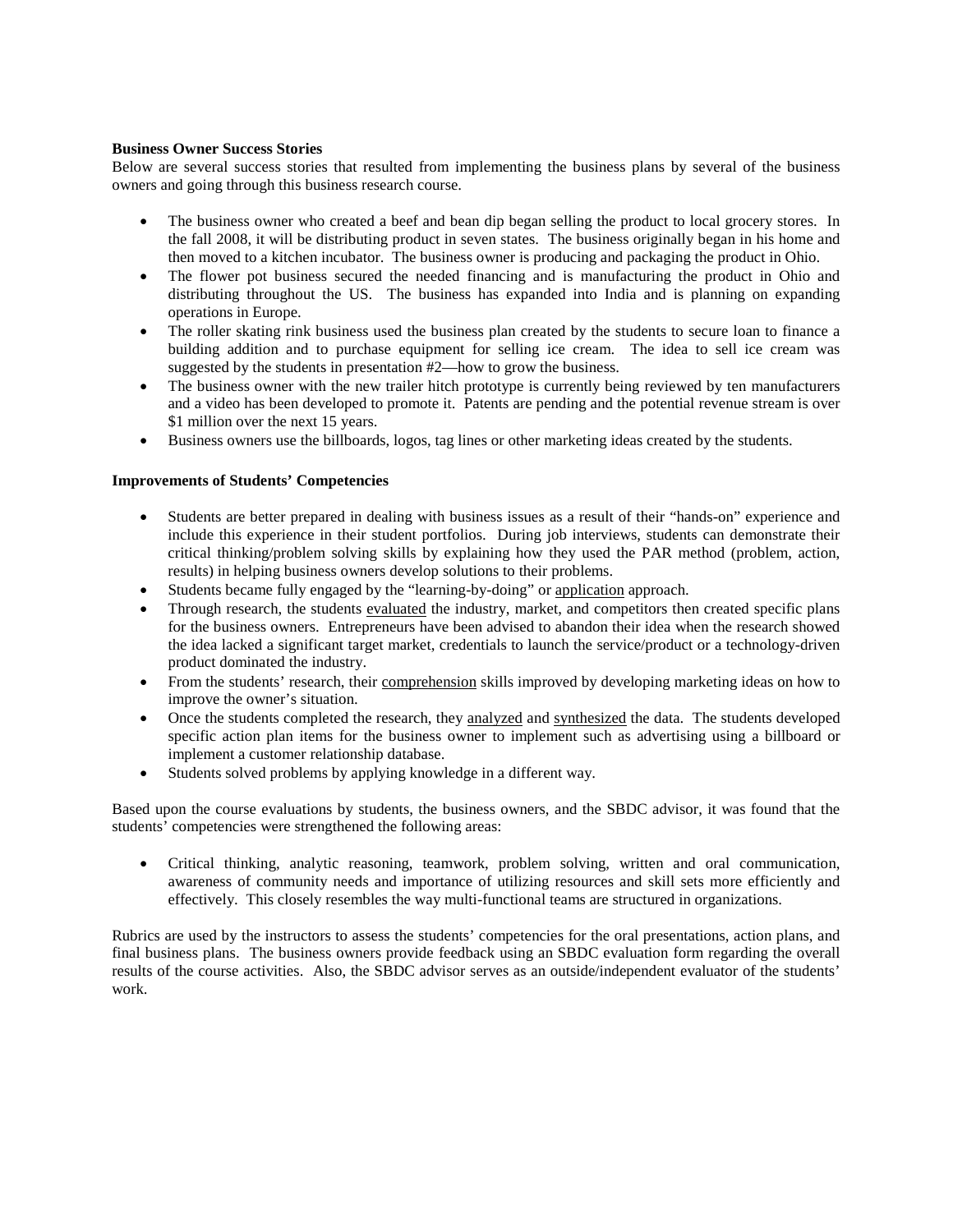#### **FUTURE CHANGES OR RECOMMENDATIONS**

Below are areas in the partnership model that need to be either maintained or improved as we move forward with the partnership.

- Continue fostering the relationship between the university, SBDC, and the Chamber of Commerce, as well as expand our partnership opportunities to other organizations serving small businesses.
- Continue to look for technology solutions to resolve owner problems.
- Continue to look for assistance from other college depts., perhaps team-up with their students in solving owner problems which will leverage skill sets across campus.
- Continue to develop student business research skills.
- Focus on developing follow-up surveys for business owners in which the student would analyze the data, report results, and prepare recommendations.
- Establish follow-up procedures to track the progress of the implementation of the student recommendations made for the business owners and non-profits.

#### **CONCLUSION**

At the time of this writing, we have completed our sixth semester of applying the partnership model at the university. After each semester, the authors meet to discuss what worked, what didn't work, and identify what can be done in the next semester to improve our methods and outcomes. We focus on the continuous improvement of this program by seeking feedback from the business owners, students, and the SBDC. Changes are implemented into the program based on the results of the feedback. The authors believe that the continuous improvement used for this partnership model will better prepare students for the employment that lie before them in the  $21<sup>st</sup>$  century.

#### **REFERENCES**

Allen, E. E. (1995). Active Learning and Teaching: Improving Postsecondary Library Instruction. *Reference Librarian* , 51-52, 89-103.

- Bonwell, C. C., & Eison, J. A. (1991). *Active Learning: Creating Excitement in the Classroom.* Washington, D.C.: The George Washington University (ERIC Clearinghouse on Higher Education.
- Chickering, A. W. (1993). *Education and Identity.* 2nd Edn. San Francisco, CA: Jossey-Bass.
- Cope, J. (2005). Toward a Dynamic Learning Perspective of Entrepreneurship. *Entrepreneurship: Theory and Practice* , July, 373-98.
- Fiet, J. O. (2001). The Pedagogical Side of Entrepreneurship Theory. *Journal of Business Venturing* , Vol. 16, 101-117.

Garavan, T. N. (1994). Entrepreneurship Education and Training Programmes: A Review and Evaluation. *Journal of European Industrial Training* , Vol. 18, No. 8, 3-12.

Hamilton, E. (2004). Socially Situated Entrepreneurial Learning in Family Business. *Proceedings of the 27th ISBA National Small Firms Policy and Research Conference.* Newcastle, November.

Houston, J. (1995). *Thesaurua of ERIC Descriptors, 13th edn. (p.8).* Phoenix, AZ: Oryx Press.

- Jacobson, T., & Mark, B. L. (1995). Teaching in the Information Age: Active Learning Techniques to Empower Students. *Reference Librarian* , 51-52, 105-120.
- Jacoby, B. & Associates (1996). *Service-Learning in Higher Eduction: Concepts and Practices.* San Francisco, CA: Jossey-Bass.

Johnson, D. W., Johnson, R. T., & Smith, K. A. (1991). *Nuts and Bolts of Cooperative Learning, pp. 1-3.* Edina, MN: Interaction Book.

Johnson, D., Johnson, R. T., & Smith, K. A. (1991). Active Learning: Cooperation in the College Classroom. Edina, MN: Interaction Book.

- Keyser, M. W. (2000). Active Learning and Cooperative Learning: Understanding the Difference and Using Both Styles Effectively. *Research Strategies, Vol. 17, Issue:1, Spring* , 35-44.
- King, A. (1993). From Sage on the Stage to Guide on the Side. *College Teaching 41 (Winter)* , 30-35.
- Mabry, C. H. (1995). Using Cooperative Learning Principles in BI. *Research Strategies* , 13 (Summer), 182-185.

McClenney, K. & Marti, C. N. (2006). *Exploring relationships between student engagement and student outcomes in community colleges: Report on validation research.* Austin, TX: Sage .

McKinney, K. G. (2002). Engagement in community service among college students: is it affected by significant attachment relationships? *Journal of Adolescence* , (25)139-154.

McMullan, W. E., & Long, W. A. (1987). Entrepreneurship Education in the Nineties. *Journal of Business Venturing* , Vol. 2, No. 3, 261-75. Minniti, M., & Bygrave, W. (2001). A Dynamic Model of Entrepreneurial Learning. *Entrepreneurship: Theory and Practice* , 25 (3), 5-16.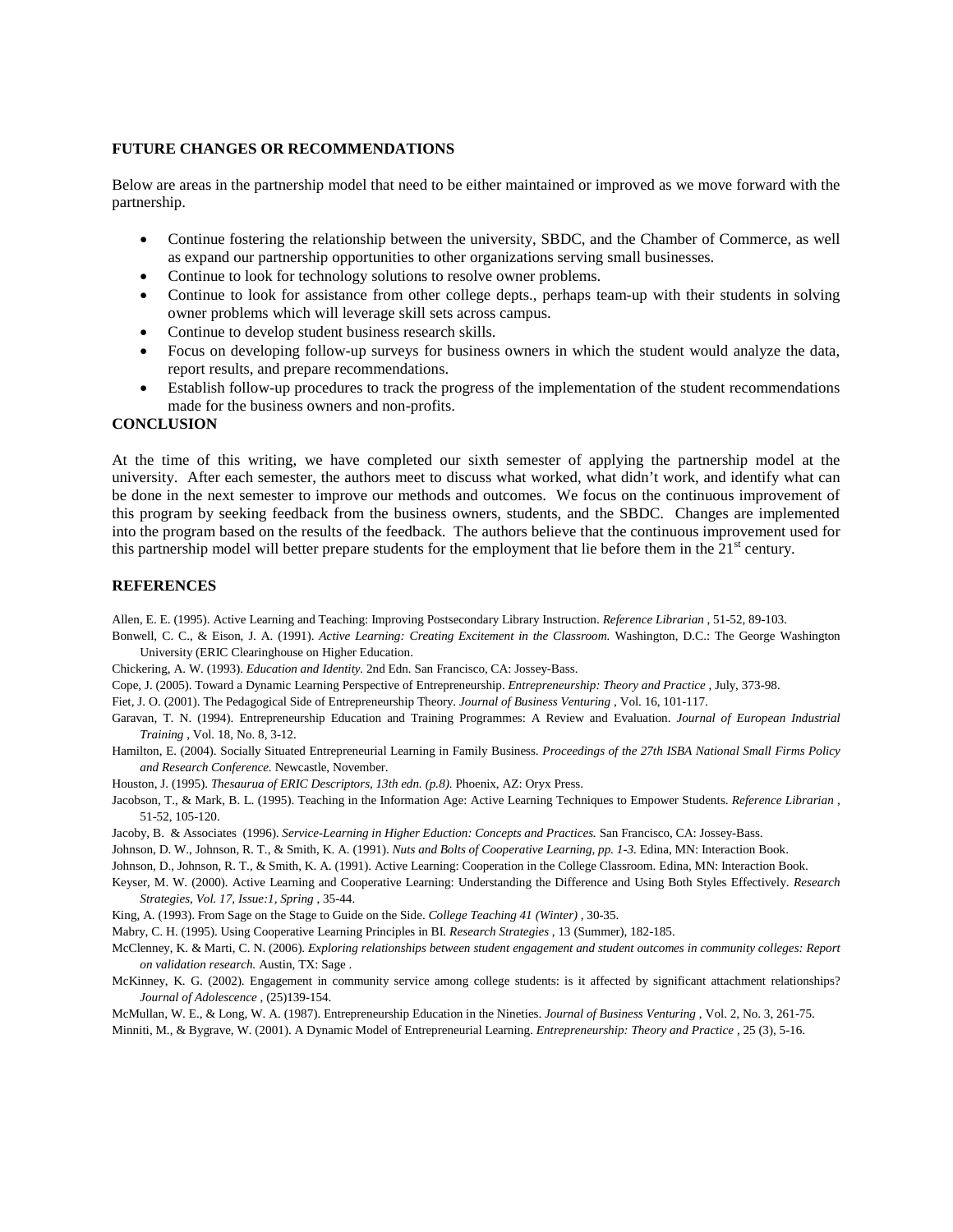Pittaway, L., & Cope, J. (2007). Simulating Entrepreneurial Learning: Integrating Experiential and Collaborative Approaches to Learning. *Management Learning* , 211-233.

Plaschka, G. R., & Welsch, H. P. (1990). Emerging Structures in Entrepreneurial Education is Beginning. *Entrepreneurship Theory and Practice* , Vol. 14, No. 3, 55-71.

- Rae, D. (2002). Entrepreneurial Emergence: A Narrative Study of Entrepreneurial Learning in Independently Owned Media Businesses. *International Journal of Entrepreneurship and Innovation* , 3 (1), 53-59.
- Reuber, A. R., & Fischer, E. (1999). Understanding the Consequences of Founders' Experience. *Journal of Small Business Management* , 37 (2), 30-45.
- Ridgeway, T. (1989). Integrating Active Learning techniques into the One-hour Bibliographic Instruction Lecture. In J. &. G. E. Mensching, *Coping with Information Illiteracy: Bibliographic Instruction for the Information Age* (pp. 33-42). Ann Arbor, MI: Pierian Press.
- Sheridan, J. (1990). The Reflective Librian: Some Observations on Bibliographic Instruction in the Academic Library. *Journal of the Academy of Librarianship, 16 (March)* , 22-26.
- Soloman, G. (2007). An Examination of Entrepreneurship Education in the United States. *Journal of Small Business and Enterprise Development* , Vol. 14, No. 2, 168-182.
- Taylor, D. W., & Thore, R. (2004). Entrepreneurial Learning: A Process of Co-participation. *Journal of Small Business and Entreprise Development* , 11 (2), 203-11.
- Yates, M. & Youniss, J. (1996b). A development perspective on community service in adolescence. *Social Development* , 5, 85-111.
- Yates, M. & Youniss, J. (1996a). Community service and political-moral identify in adolescents. *Journal of Research on Adolescence* , 6, 271- 284.

Young, J. E., & Sexton, D. L. (1997). Entrepreneurial Learning: A Conceptual Framework. *Journal of Enterprising Culture* , 5 (3), 223-48.

**Dan Yates** is an assistant professor of business at The University of Findlay. His teaching interests include entrepreneurship, leadership, organization development, and business strategy. He serves as an advisor to the campus College Republicans, member on the Small Business Advisory Council, lead facilitator for a local school strategic planning committee, and a finance committee member for Associated Charities.

Yates holds a PhD degree in Management from Northcentral University. He also has a MBA from University of Dayton, a Master of Organization Development degree from Bowling Green State University, and a BS in Accounting from Tiffin University. He completed the NxLevel Certification Course for Instructor Certification for teaching business plans at the Innovation Center (Ohio University). He has 30 years industrial and governmental experience. He operates Yates Consulting which provides consulting services for individuals and small business owners.

**Dr. Ward,** an associate professor, has been an active faculty member, adjunct since 1998 and full-time with The University of Findlay since 2004. Professor Ward brings her expertise from two Fortune 500 companies into the classroom teaching operations and logistics, marketing, management, strategy and policy, communications, and research. She is the co-advisor for the Rotaract Club, advisor to the Marketing Club, and serves as the Lead Professor in Marketing for the College of Business. Her service to the community includes positions on the Small Business Advisory Council, Owens Community College Business Advisory Board, local school strategic planning committee, and multiple non-profit committees.

Professor Ward holds the following degrees: University of Sarasota, EdD, Organizational Leadership; The University of Findlay, MBA; The University of Findlay, Bachelor of Science in Business Administration; Owens Community College, Associate Degree in Business Management. She is also a Six Sigma Black Belt, a 2008 Ohio Partnership for Excellence Examiner, and completed the NxLevel Certification Course for Instructor Certification for teaching business plans at the Innovation Center (Ohio University).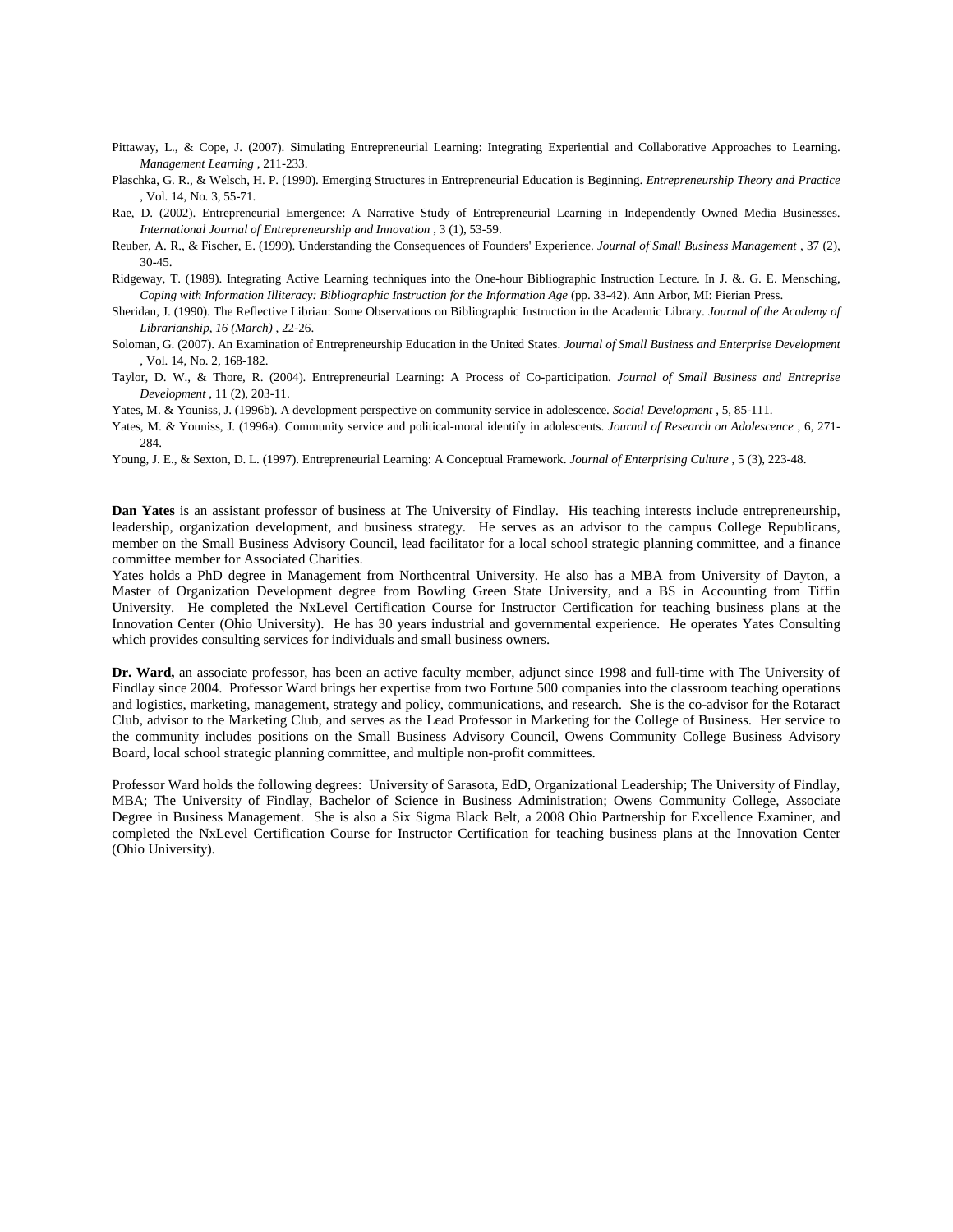# **Business Student Performance in Traditional vs. Honors Course Settings**

Dr. Kristie Ogilvie, California State University at San Bernardino, San Bernardino, California, USA Dr. Ernesto M. Reza, California State University at San Bernardino, San Bernardino, California, USA

### **ABSTRACT**

Institutions of higher learning present a broad range of choices concerning student qualifications, course delivery, and program considerations. Student honors programs constitute one such discretionary choice for academic leaders that has received very little research attention and has been virtually ignored in most business education programs. In this study, we compare the experiences and performance of business students in a course section offered solely for honors students and an identical course section offered for non-honors students. Systematic comparisons of performance measures indicate that students in the honors section scored significantly higher in eight of ten evaluation measures collected during the 2008 spring semester at a public California university. Alternative explanations for the empirical results and implications for learning effectiveness are raised as basic issues that further research on honors programs can explore.

## **INTRODUCTION**

The level of popularity and interest in honors programs has been growing among higher education institutions (Marsh and Craven, 2000; Seifert, Pascarella, Colangelo, and Assouline, 2007). Honors programs are generally considered to fall within the mission of higher education institutions to foster the learning process as well as contribute towards the accomplishment of their learning goals. Justification for honors programs is commonly based on the assumption that the performance and learning outcomes of highly motivated students will be enhanced in course sections that are exclusively designated for students with a proven propensity to excel in academic environments (Sederberg, 2005). Academic programs that successfully promote imminent scholars and successful alumni, in turn, add to the success and prestige of such institutions (Long, 2002).

# **PREVIOUS RESEARCH**

Rinn (2007) ascertains that there is extensive research on honors students in the K-12 level; but there is very little similar research on honor programs at the college level. The college-level studies that do exist have focused on comparisons of the environmental context and the motivational factors for students who are affiliated with an honors program and students who are not affiliated with such groups. Studies that focus on the environmental context of honors programs propose that students affiliated with honors programs have a significant increase in academic performance when compared to students who are as intellectually capable, but restricted to the experiences of "normal" or average academic environments (Rinn, 2007). This perspective represents the basic argument espoused in a theory of relative deprivation, suggesting that deprivation or lack of access to highly selective environments leads to lower academic achievement (Davis, 1966). An alternative explanation for the enhanced performance of students in honors programs is espoused by proponents of the Environmental Press Theory. Their reasoning argues that students in a more selective environment develop higher aspirations than students in less selective environments (Thistlethwaite & Wheeler, 1966). Nonetheless, the general pattern of results suggest that in those studies where student groups did not differ in terms of aspirations, gifted college students enrolled in an honors program have significantly higher rates of academic achievement and academic self-concepts than gifted college students who are not enrolled in honors programs (Rinn, 2007).

Research focusing on demographic factors has also ascertained the value of positive childhood effects on honor program participants (Gerrity et al., 1993). Furthermore, there is a substantial amount of support for the idea that students need to find themselves in a social environment where they can grow and experience trust as well as an integral sense of belonging (Herbert, 2000). Such studies highlight the importance of experiencing membership in a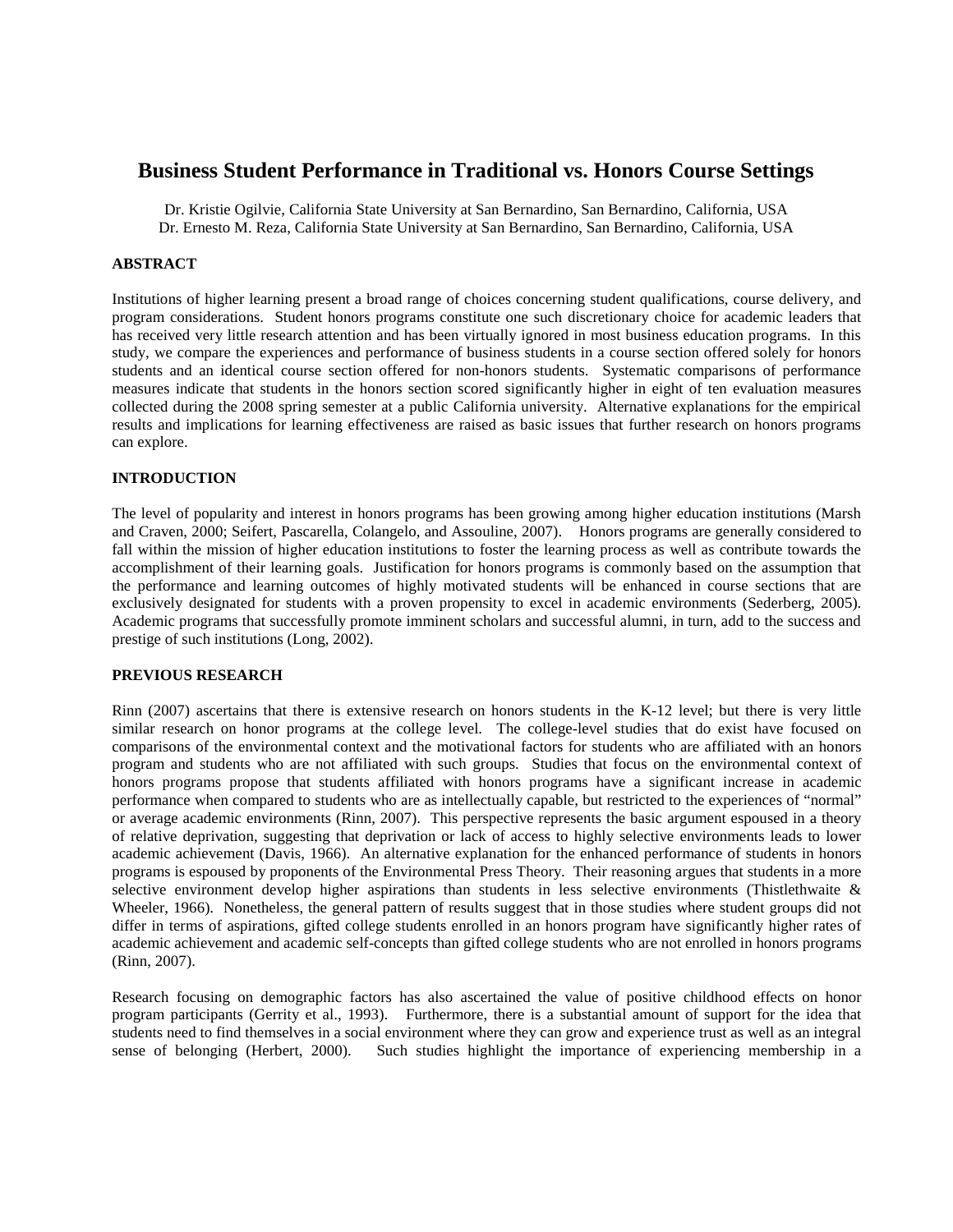community consisting of intellectually compatible friends as well as networks of high-achieving peers (Hébert & Reis, 1999; Neumeister, 2002). These findings are also consistent with research literature, which describes the sense of relief that gifted young people experience when placed in settings in which they no longer experience a social stigma due to their giftedness (Cross, Coleman, & Stewart, 1993). Overall, the limited quantitative evidence compiled by Seifert and colleagues (2007) supports previous research patterns suggesting that honors students do in fact thrive in the honors environment. Hence, it seems evident that the enhanced performance and the positive reinforcement or added attention that is attributed to the success of the honors program creates a positive and self-reinforcing feedback process. Presently, there is little opposition or empirical evidence to counter policies that support the designation of exclusive social environments, such as honors programs, since these tend to promotes an enhanced self-concept, additional cognitive growth and more acute analytical abilities among participants.

In the present exploratory study, the implicit proposition found in most studies of honors programs is tested in the context of a university business education setting. In essence, we examine the performance of students to see whether participation in an honors course section is associated with better academic performance and enhanced learning outcomes. Previous research consistently supports the notion that one can expect enhanced learning outcomes for students in such honors programs. In particular, we compare the scores of students who completed one of two sections of the same business course and examine some of the specific performance differences among students in the two sections of an introductory level management course; one section was designated for honors students and the other section for non-honors students.

#### **RESEARCH DESIGN**

Data for this exploratory study was collected by the first author during the 2008 spring semester. The data represent work performed by students in two undergraduate sections of an *Introduction to Organizational Management* course. One of the course sections was comprised of 43 traditional business students enrolled in a non-honors class. The second section of the course was comprised of 19 students participating in an honors program. The first author designed and taught both sections of the course. Every effort was made to ensure that the course content, lectures, exams, grading rubrics, and overall teaching methodology were identical for the two course sections. The nearly identical properties of the two course sections made it possible to compare the performance of students in the two course sections. Since the data represent measures that were obtained from students during the academic term for grading purposes, the present study is essentially exploratory and descriptive in nature. In the future, the present findings can be used as the basis for the development of more rigorous experimental or quasi-experimental designs.

Individual student scores on research papers, oral presentations, traditional tests, class participation, and on fourteen different assignments were recorded using measures that represented percentage scores or with other scores that could be readily converted into percentage scores. A score of 100% on a particular assignment was used to represent a perfect score or work of exceptionally high quality on the part of a student. All of the data and statistical analyses in the present study are also based on individual student scores that range from zero to one-hundred. In a few instances where student data on a particular assignment was missing, the corresponding field for that case was left blank and the case was omitted from the corresponding analysis.

### **RESULTS**

Table 1A and Table 1B summarize the means, standard deviations, and the Welch t-test coefficients for work performed by students in these two sections (See Tables 1A & 1B). As indicated in the first column of Table-1A, in reference to the paper assignment for the course, the students in the honors section averaged 90.05 percent on the paper assignment, whereas students in the regular section scored an average of 70.47 percentage points. This paper assignment had groups of four to five students collaborating on a fifteen-page research paper. Members of each student groups were given assessment forms in order to assess one another as well as to ascertain that each group member contributed to a major section of the paper. The mean score on the paper assignment for the honors and non-honors groups proved to be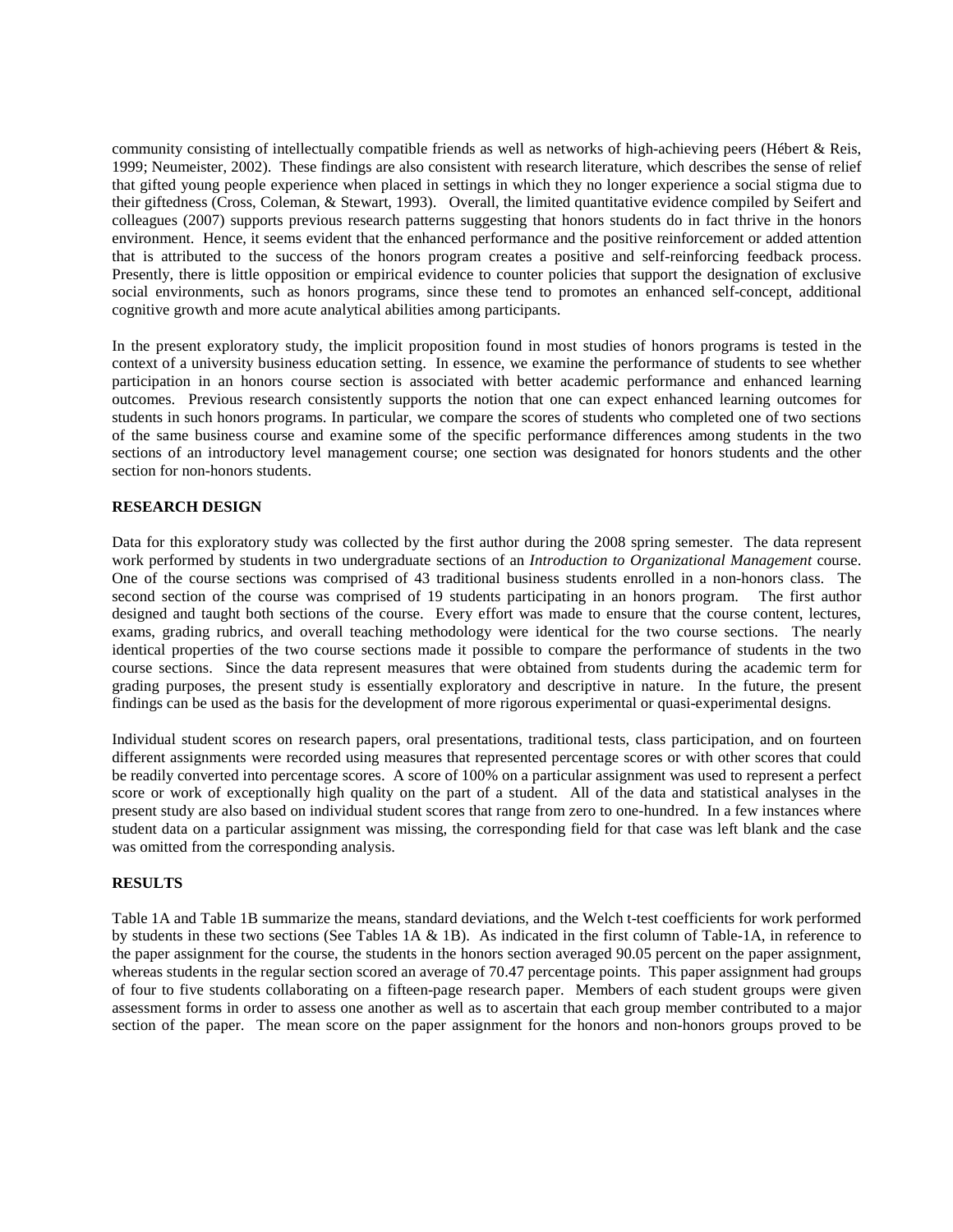significantly different ( $t=7.68$ ,  $df=49$ ,  $p<0.0001$ ), with the students average in the honors section almost twenty percentage points higher than the students average in the non-honors section.

The second column of Table-1A summarizes the group means on an assignment consisting of an oral presentation. Student scores on this assignment were based on oral presentation of approximately fifteen-minutes in duration which discussed the group paper described previously. A standard rubric was utilized for both courses and was subjective in nature. Students in the honors section scored an average of 93.84 on this assignment; whereas, students in the non-honors section scored an average of 86.21 on this oral assignment. Student scores on this assignment were also based on peer assessments and on the student's contributions to the presentation. On these oral presentations, the mean score for students in the honors section also proved to be significantly different than the mean score for students in the non-honors section (t=5.89, df=52,  $p<0.0001$ ).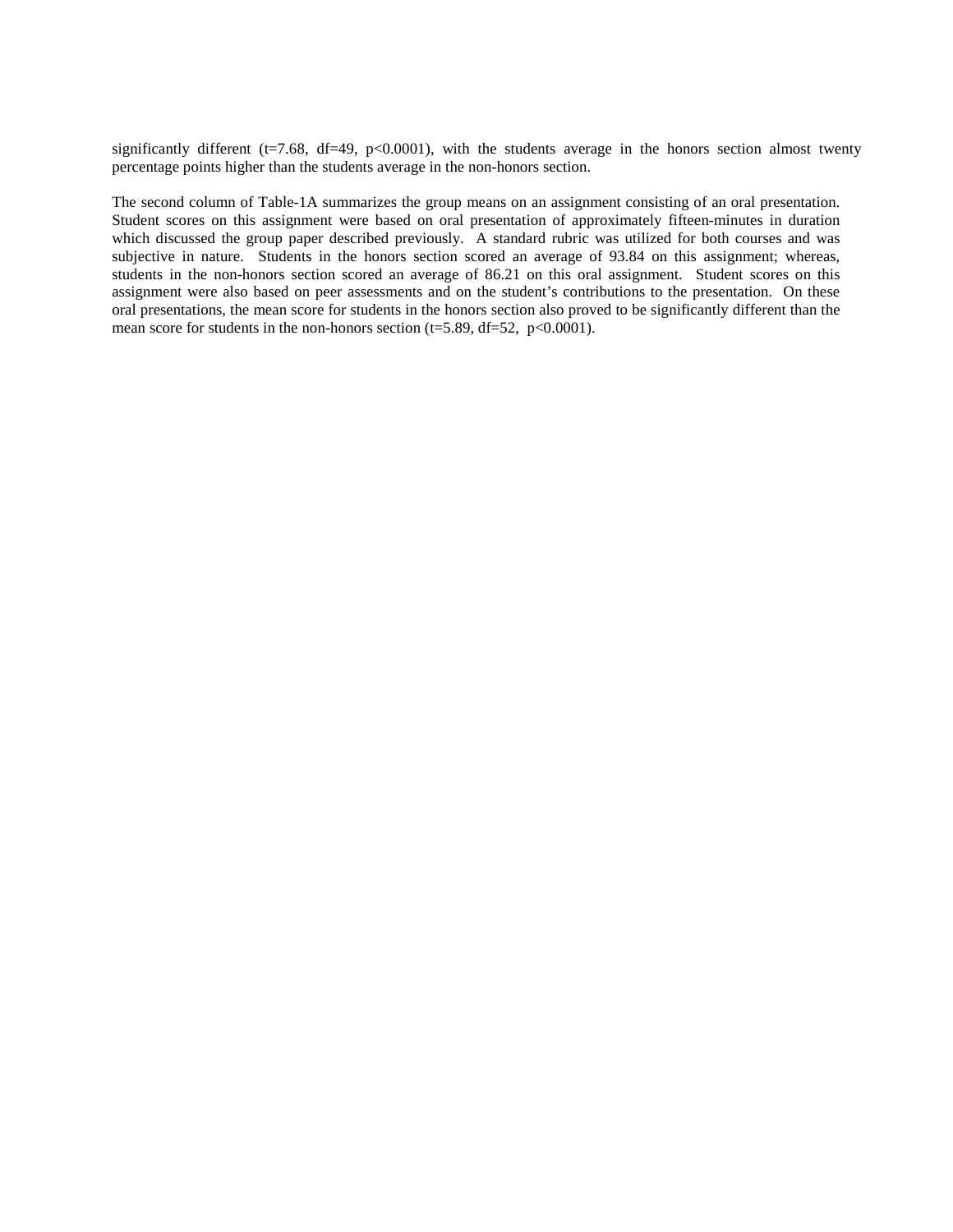|                         | <b>Papers</b>         |               |                       | <b>Oral Presentations</b> |                       | Average of 14<br><b>Assignments</b> | Test-1                |               | Test-2                |               |
|-------------------------|-----------------------|---------------|-----------------------|---------------------------|-----------------------|-------------------------------------|-----------------------|---------------|-----------------------|---------------|
|                         | Non-<br><b>Honors</b> | <b>Honors</b> | Non-<br><b>Honors</b> | <b>Honors</b>             | Non-<br><b>Honors</b> | <b>Honors</b>                       | Non-<br><b>Honors</b> | <b>Honors</b> | Non-<br><b>Honors</b> | <b>Honors</b> |
| Mean                    | 70.47                 | 90.05         | 86.21                 | 93.84                     | 72.21                 | 82.26                               | 73.23                 | 83.40         | 81.58                 | 91.32         |
| s.d.                    | 11.72                 | 7.91          | 7.94                  | 2.01                      | 10.05                 | 7.77                                | 7.70                  | 5.43          | 9.08                  | 3.73          |
| SE Mean                 | 1.79                  | 1.82          | 1.21                  | 0.46                      | 1.53                  | 1.78                                | 1.19                  | 1.25          | 1.38                  | 0.86          |
| $\mathbf n$             | 43                    | 19            | 43                    | 19                        | 43                    | 19                                  | 42                    | 19            | 43                    | 19            |
|                         |                       |               |                       |                           |                       |                                     |                       |               |                       |               |
|                         | 7.68                  |               |                       | 5.89                      |                       | 3.87                                | 5.19                  |               |                       | 5.99          |
| d.f.                    | 49                    |               |                       | 52                        | 60                    |                                     | 59                    |               | 59                    |               |
| SE of the<br>Difference | 2.55                  |               |                       | 1.29                      | 0.03                  |                                     | 1.96                  |               | 1.63                  |               |
| Two-tailed<br>p value   | < 0.0001              |               |                       | < 0.0001                  | 0.0003                |                                     | < 0.0001              |               | < 0.0001              |               |

**Table 1A Descriptive Statistics and T-Test Coefficients\* for Course Work Performed by Honors & Non-Honor Students**

\*All T-Test coefficients are based on Welch t-test computations for independent samples with unequal variance

The third column in Table-1A represents a composite measure of fourteen different assignments. These assignments include individual as well as group-based work. Some of these assignments were conducted in class and others outside of the classroom; they also include case studies and short essay questions ranging in length from one to two pages. A standard rubric was utilized and was subjective in nature. The average score on this composite measure was 82.23 percent for students in the honors section and 72.25 percent for students in the non-honors section. The difference in group averages on this measure also proved to be significantly higher for students in the honors program (t=3.87, df=60, p=0.0003).

Columns four and five in Table-1A and column one in Table-1B represent the results of student scores on three multiple-choice exams (objective in nature) administered on an individual basis during class time. The mean scores on each one of these three tests were once again significantly higher for students in the honors section. Column two in Table-1B represents the average student scores on all three tests. The mean score for this overall tests index, representing students' average scores in Test-1, Test-2, and Test-3 is 75.40 percent for students in the non-honors section and 86.75 for students in the honors section. This difference in group means is slightly greater than eleven percentage points and as in previous work assignments, it is significantly higher for students in the honors section  $(t=6.65, df=57, p<0.0001).$ 

Column three in Table-1B represents participation scores for students in both sections of the course. Participation scores were based on specific contributions by individual students throughout the term. During the lecture and discussion sessions, students were expected to contribute to the discussion of the theories presented, and when doing so, were awarded a score ranging from zero to four. A zero was awarded when students were not in attendance or students did not contribute to the entire discussion. A score of one was awarded when students' contributions were minimal; paraphrasing was used, or if there was a failure to provide any meaningful thought or analytical insight. A score of two was awarded when students' contributions were minimal, but some analytical insights were provided. A score of three was awarded when students' contributions furthered the discussion, provided insights, and were analytical in nature. A score of four was awarded when contributions took the discussion in another direction due to the analytical insights the comments brought to the discussion. The instructor during the course created a table, with columns for each score (1, 2, 3, 4). Students were required to create a name tag and display it during the class lecture. When the participation occurred, a determination in real time was made as to the score earned and recorded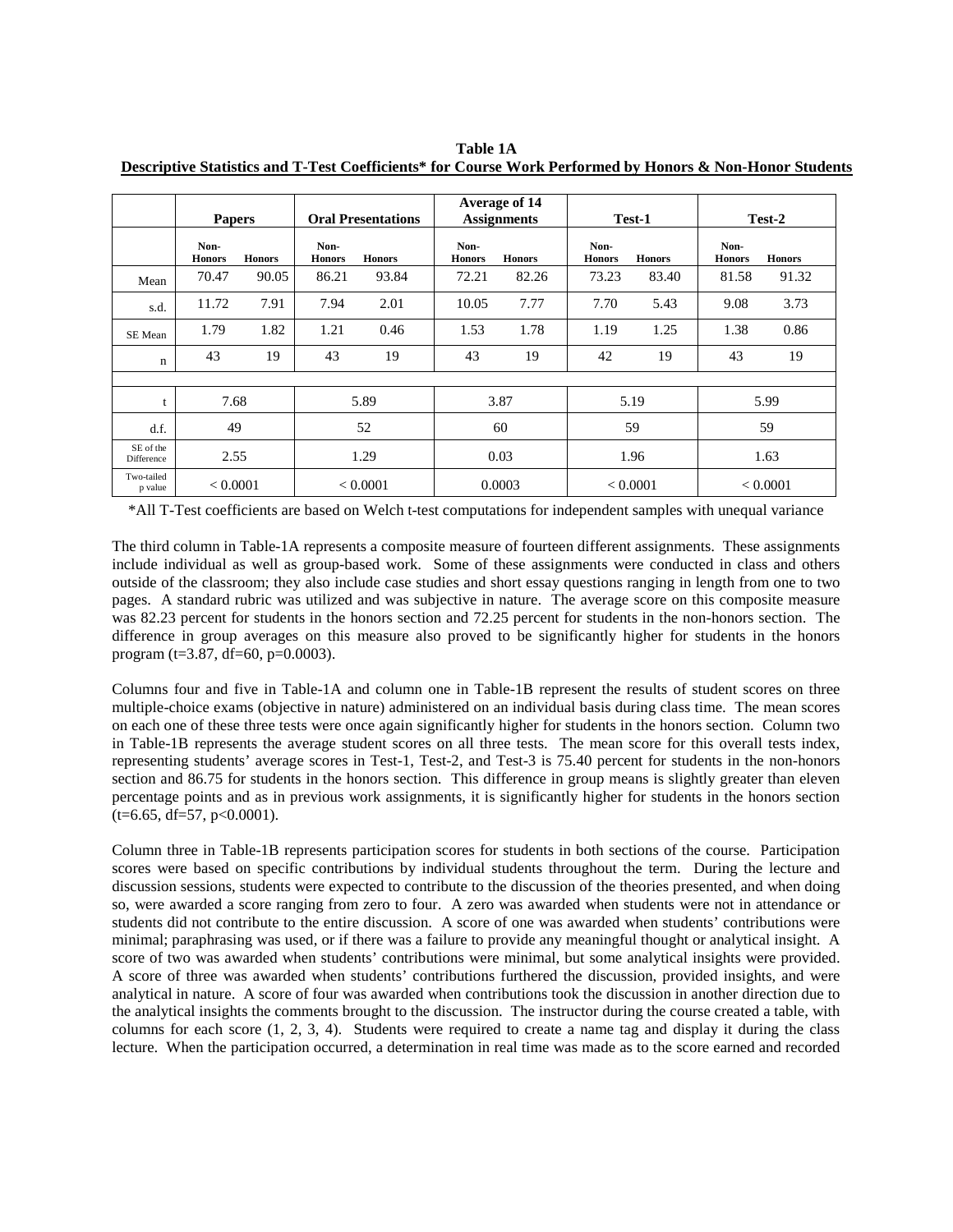on this table. The group average for students in the non-honors section was 44.42 percent; whereas the group average for students in the honors section was 65.0 percent. Although the absolute value of these group means differ considerably, they fail to be statistically significant due to the high levels of variance and standard error of the mean in both groups (t=1.97, df=33, p= $0.0575$ ).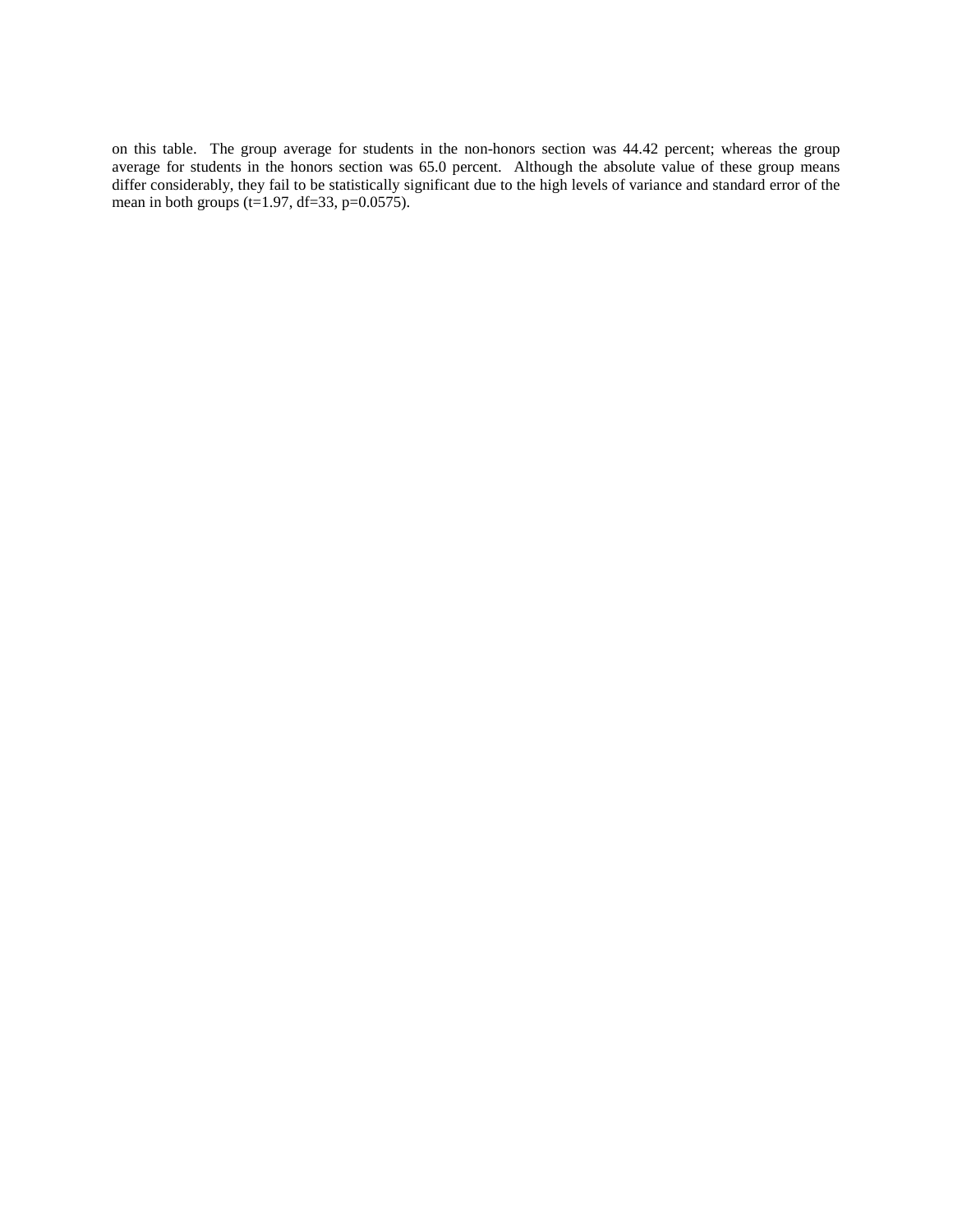|                         | Test-3                |               | <b>Average of Tests</b> |               | <b>Participation</b>  |               | <b>Extra Credit</b>   |               | <b>Overall Grade</b>  |               |
|-------------------------|-----------------------|---------------|-------------------------|---------------|-----------------------|---------------|-----------------------|---------------|-----------------------|---------------|
|                         | Non-<br><b>Honors</b> | <b>Honors</b> | Non-<br><b>Honors</b>   | <b>Honors</b> | Non-<br><b>Honors</b> | <b>Honors</b> | Non-<br><b>Honors</b> | <b>Honors</b> | Non-<br><b>Honors</b> | <b>Honors</b> |
| Mean                    | 76.66                 | 85.55         | 90.05.40                | 86.75         | 44.42                 | 65.00         | 86.05                 | 94.74         | 75.49                 | 87.95         |
| s.d.                    | 9.99                  | 7.09          | 8.66                    | 4.71          | 37.43                 | 38.18         | 35.06                 | 22.94         | 6.46                  | 4.90          |
| SE Mean                 | 1.56                  | 1.63          | 1.32                    | 1.08          | 5.70                  | 8.76          | 5.35                  | 5.26          | 0.99                  | 1.13          |
| n                       | 41                    | 19            | 43                      | 19            | 43                    | 19            | 43                    | 19            | 43                    | 19            |
|                         |                       |               |                         |               |                       |               |                       |               |                       |               |
|                         | 3.94                  |               | 6.65                    |               | 1.97                  |               | 1.16                  |               | 8.33                  |               |
| d.f.                    | 48                    |               | 57                      |               | 33                    |               | 51                    |               | 44                    |               |
| SE of the<br>Difference | 2.25                  |               | 1.71                    |               | 0.11                  |               | 0.08                  |               | 0.02                  |               |
| Two-tailed<br>p value   | 0.0003                |               | < 0.0001                |               | 0.0575                |               | 0.2521                |               | < 0.0001              |               |

**Table 1B Descriptive Statistics and T-Test Coefficients\* for Course Work Performed by Honors & Non-Honor Students**

\*All T-Test coefficients are based on Welch t-test computations for independent samples with unequal variance

Extra credit scores are represented in column four of Table-1B. Extra credit consisted of an anonymous course feedback form given to students towards the end of the term. Scores were either five points for participation or zero for not participating. The mean extra credit group score for students in the non-honors section was 86.05 percent and the mean extra credit group score for students in the honors section was 94.74. Due to the high levels of variance and standard error of the mean in both groups, the group means did not prove to be significantly different on this measure (t=1.16, df=51, p=0.2521).

The last column in Table-1B represents the overall grades for the course and all of the assignments described above. The average overall group grade for students in the non-honors section was 75.51 percent; whereas, the average overall group grade for students in the honors section was 87.91 percent. As predicted, the mean overall grade for the two sections proved to be significantly different, with students in the honors section earning a higher grade on average than the students in the non-honors section (t=8.33, df=44, p<0.0001).

It is evident from these results that students in the honors sections scored higher in the various class assignments in comparison to the students in the non-honors section. In light of the magnitude of the differences in group means for the various measures, the results from this study support the idea that student performance in honors courses tends to be significantly better than the performance of students in similarly-structured courses for non-honor student groups. Possible explanations and the implications of these results are explored in the following discussion.

## **DISCUSSION**

First, it should be noted that the data that was available for this exploratory research study was collected as an integral part of the course design and the instructional work for the *Introduction to Organizational Management* course developed by Professor Ogilvie in the spring of 2008. The original intent of the performance measures was to provide objective performance feedback to the students enrolled in the two course sections described previously and to assess their learning outcomes throughout the duration of the term. The scarcity of available research on honors programs became apparent after the course was taught, and the total absence of research on honors courses in business programs became an ominous void that the present study could begin to address. The empirical research literature on honors programs has established a clear pattern of enhanced performance for students who participate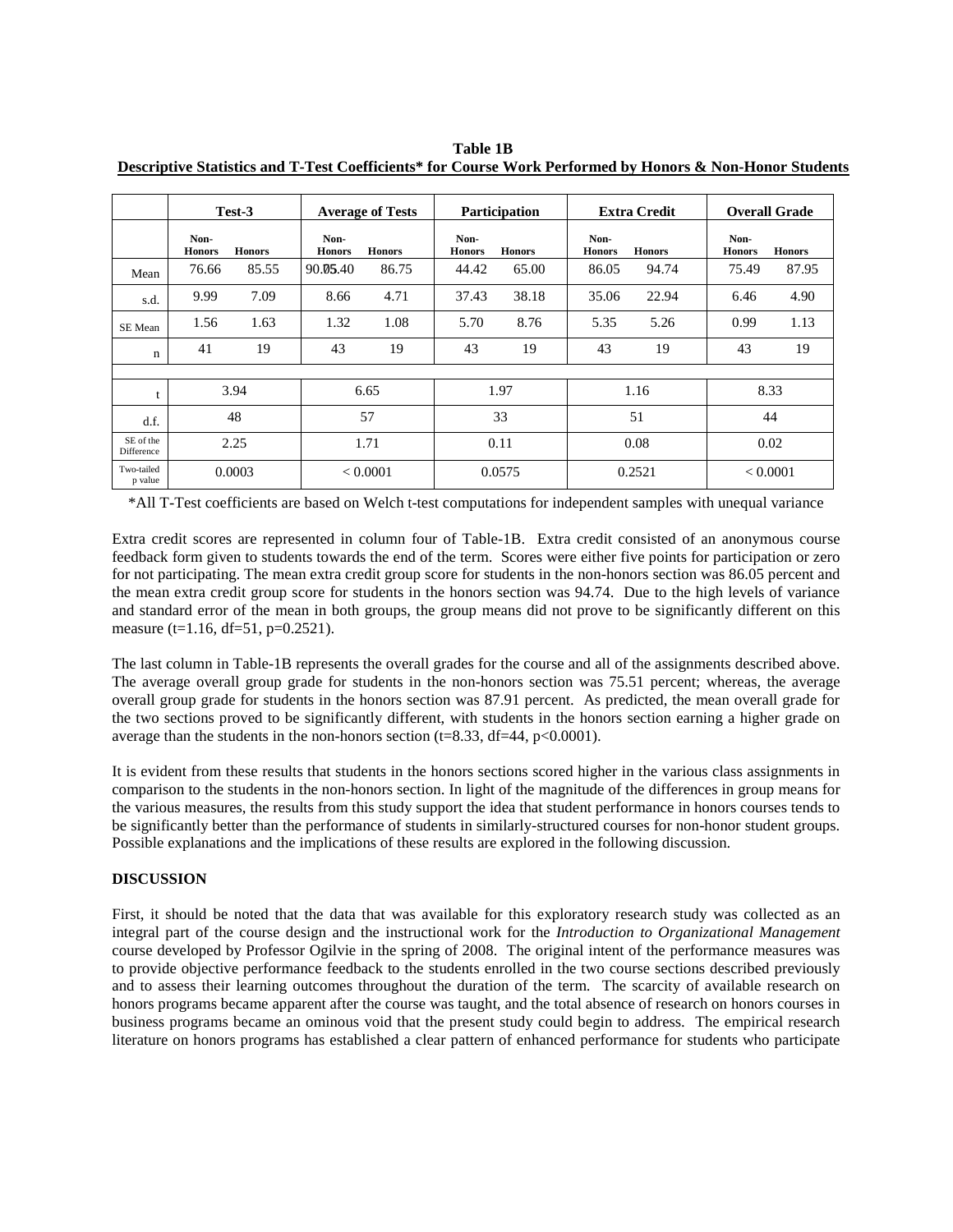in such programs. One of the primary objectives of the present study was to document whether the same pattern of performance differences exists in business education courses for honors students. The former description of our results unequivocally concurs with the pattern reported elsewhere and documents the significant performance advantages gained by the business students in the honors program. However, the actual reasons for the significant differences in the two student groups need to be explored more assiduously in future studies. The available data for this study do not allow testing or exploring possible causal relationships but some inferences about the actual differences in specific learning outcomes for the students in the honors and the non-honors sections merit further consideration.

In particular, the performance measures and the various grading criteria originally used for evaluating students in the honors and non-honors sections are a potential source of content for proxy indicators of learning outcome domains. An exploratory comparison of student performance along various measures of learning outcome domains may yield insights about the learning process in the honors group and a more accurate account of the performance differences documented in our exploratory research. It is noteworthy to report that for all of the measures in the present study, the average scores for students in the honors section were higher than the average scores of students in the nonhonors section. Furthermore, in eight of the ten learning measures, the group means for students in the honors section proved to be significantly greater ( $p \le 0.0003$ ) than the group means for students in the non-honors section. The two group means that were not significantly different in statistical terms represent the extra credit scores  $(p=0.2521)$  and the student participation scores  $(p=0.0575)$ . In both of these measures, the within group variance is substantial and contributes to the estimates for the standard error of the means as well as to the non-significant differences in corresponding group means. In terms of learning outcomes, the extra credit score is a single data point based on the submission of anonymous course feedback form. This measure is not an appropriate indicator of learning outcomes and likely to be a very unreliable proxy measure of performance in any future research.

On the other hand, the participation measure provides a qualitative indicator of general learning outcomes, and even though it may include student data for every course session or only one session at the other extreme, its substantial degree of variance reflects student attendance as well as the propensity of students to speak during class sessions. Nonetheless, since the magnitude of the difference in group means for the participation measure is over twenty percentage points, possible explanations for this difference in participation scores warrant further consideration. One possible explanation for the magnitude of the difference on this measure is the limited amount of interaction and participation that is possible on the part of students in the larger non-honors section, particularly during classroom discussions and some classroom activities. As the available research literature indicates, there is little concurrence on the effects of class size in the university setting on grades and scholastic performance. There are two well respected views that conclude that class size plays very little influence, if any, on student achievement (Williams et al., 1985; Pascarella and Terenzini, 1991). Alternatively, in courses that require critical-thinking skills, the research of McKeachie and his associates maintains that the smaller class environment promotes the development of those skills (Mc Keachie et. al, 1990). Problem-solving and critical-thinking skills were emphasized and promoted in both sections of the present study, but the size difference in the two sections may be responsible for the reported differences in the performance levels of the two groups, particularly for this measure of student participation. Nonetheless, given the non-statistical significance of the difference on this measure, it would be premature to draw any conclusions, particularly in light of the available literature on the effects of class size on student learning. This literature draws on research focusing on classes with less than 20 students to much larger courses, with as many as 250 students. A challenge for future research on honors programs is to control the effect of class size, ideally, in experimental designs that contain equal size groups.

Another factor to consider is the fact that the honors students are frequently linked in a cohort relationship, knowing one another from term to term, while the majority of students in the non-honors sections may have little in common with each other and likely to contain only a few students who can identify more than a handful of other students by name. Students in the non-honors courses generally lack the close-knit ties of students in the honors sections. If further research on student participation and on ambient factors, such as classroom cohesion should indicate that these factors moderate student learning outcomes, it can facilitate the development of pedagogy designed to foster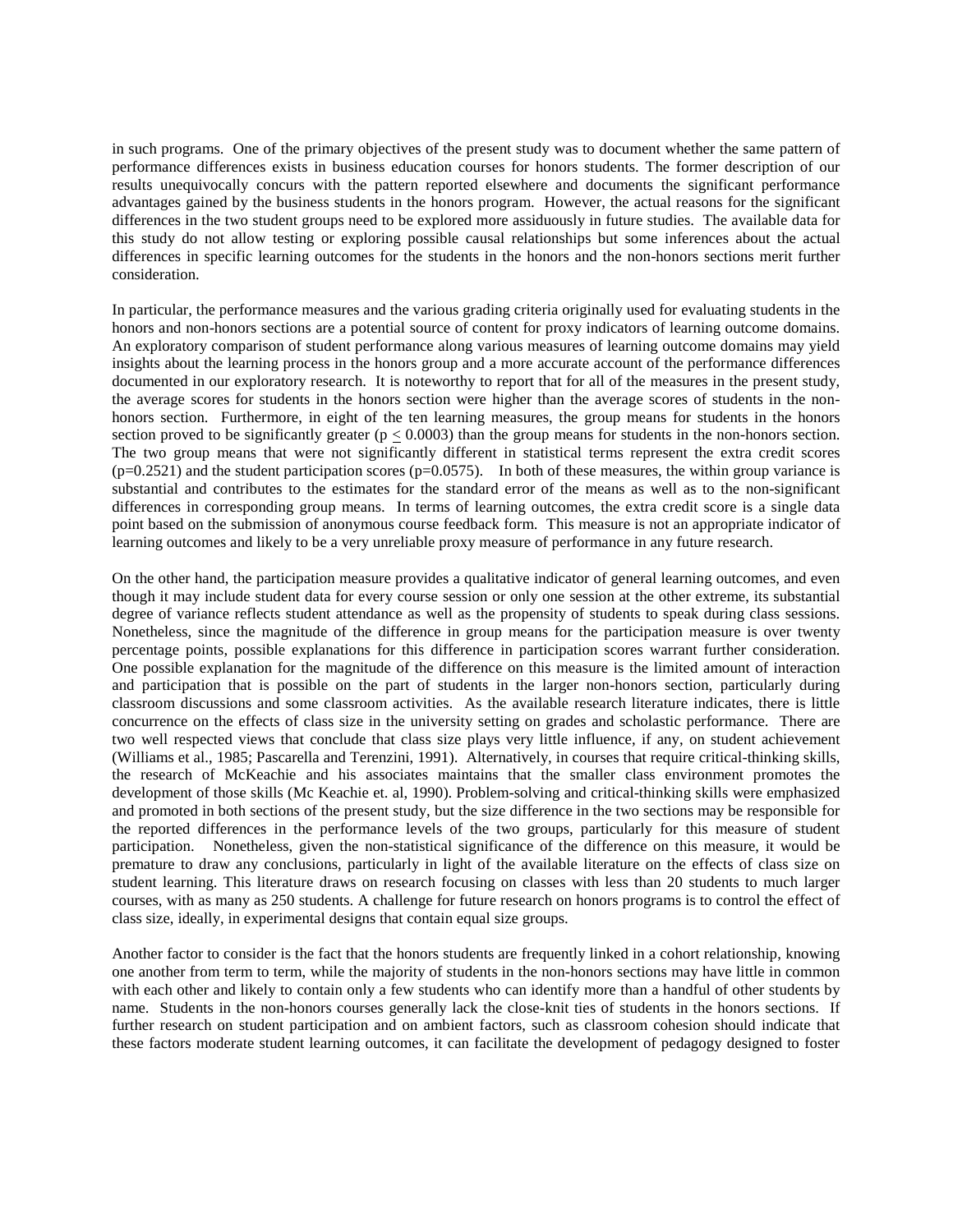student participation in structured classroom discussions. Similarly, the design of specific interactive classroom activities may help promote more personal close-knit relationships and counteract student alienation and performance anxiety. Research that can help identify those factors that contribute to the enhanced performance of students in honors programs may prove to be advantageous to other students as well. The literature on cohort effects in higher education environments is sparse and we were at a loss for possible insights from other research that could contribute to our discussion. An extension of our current research might integrate a non-cohort group of honors students or a new cohort group consisting entirely of new students in order to explore the effect of cohorts on learning.

In reference to the research paper assignment, results from the quantitative analysis outlined previously show a significant gain in the performance scores of students participating in the honors section when compared to the performance of students in the non-honors section. The magnitude of the difference in group means on the research paper assignment was nearly twenty percentage points; the largest significant group difference among the performance measures used in this study. This research paper assignment involved the application of collaborative, interpersonal skills in the development of a scholarly paper and a related public discourse on selected organizational and behavior management theories discussed in the course. The assignment also involved the exercise of writing abilities on the part of students. The overall nature and complexity of this assignment, more so than the other assignments in this study, required exercising critical thinking abilities on the part of students and most readily reflects the enhanced performance in learning processes that has been previously attributed to the enriched environment and motivational stimulation created in honors groups. It should be noted that even though the number of students in the non-honors section was slightly more than double the number of students in the honors section; students in both sections had a substantial amount of time to prepare their research papers as well as equal grading considerations and the ability to earn the same amount of points on this assignment. Furthermore, both sections required one-on-one instructional and feedback sessions with the professor both in-class and out-of-class to discuss individual progress and overall group progress on the research paper projects. In spite of the efforts to provide comparable levels of support to students in both sections, it is conceivable that class size could in fact play a critical role in the difference between the performances of students in the honors and the non-honors sections on this research paper assignment.

In regards to the other performance measures, class size is less likely to have a significant impact on student performance. The other performance measures represent traditional multiple-choice exams completed on an individual basis by the students and reflect whether the student has completed the reading assignments and prepared for these pre-scheduled in-class quizzes. Similarly, the measure of student performance on fourteen classroom assignments represent student discussion of case studies, a summary report of assigned article readings, and class size is not a likely factor for the difference level of student performance. To identify the likely sources for these differences further inquiry is needed.

The findings from this study have to be interpreted within the constraints of the research design as well as other limitations of the study. In particular, these findings represent the comparison of student performance s in two sections of a public university course. Both course sections were designed to be identical in content and were also taught by the same instructor. Although this design feature controls the likely errors and likely effects introduced by comparing student performance in course sections taught by different instructors, it is still limited to a single instructor. A design consisting of two instructors and each teaching one honors and one non-honors section can provide support for the reliability of the present findings. Also, it is conceivable that the findings may reflect the subtle and unconscious influences of the researcher and the participants in a subliminal process often described as the Pygmalion effect. The Pygmalion effect suggests that the expectations of the instructor are projected through unconscious behavioral cues that reinforce the behaviors expected from the two groups of students participating in the study. It also acknowledges the likelihood that the results of the study may also be due to the expectations and effort expended by the students who are told that they are academically gifted and consequently put forth more effort to live up to such external expectations. Replications of the study by different instructors in different types of courses and in different institutions can help to validate or eliminate plausible explanations for these results.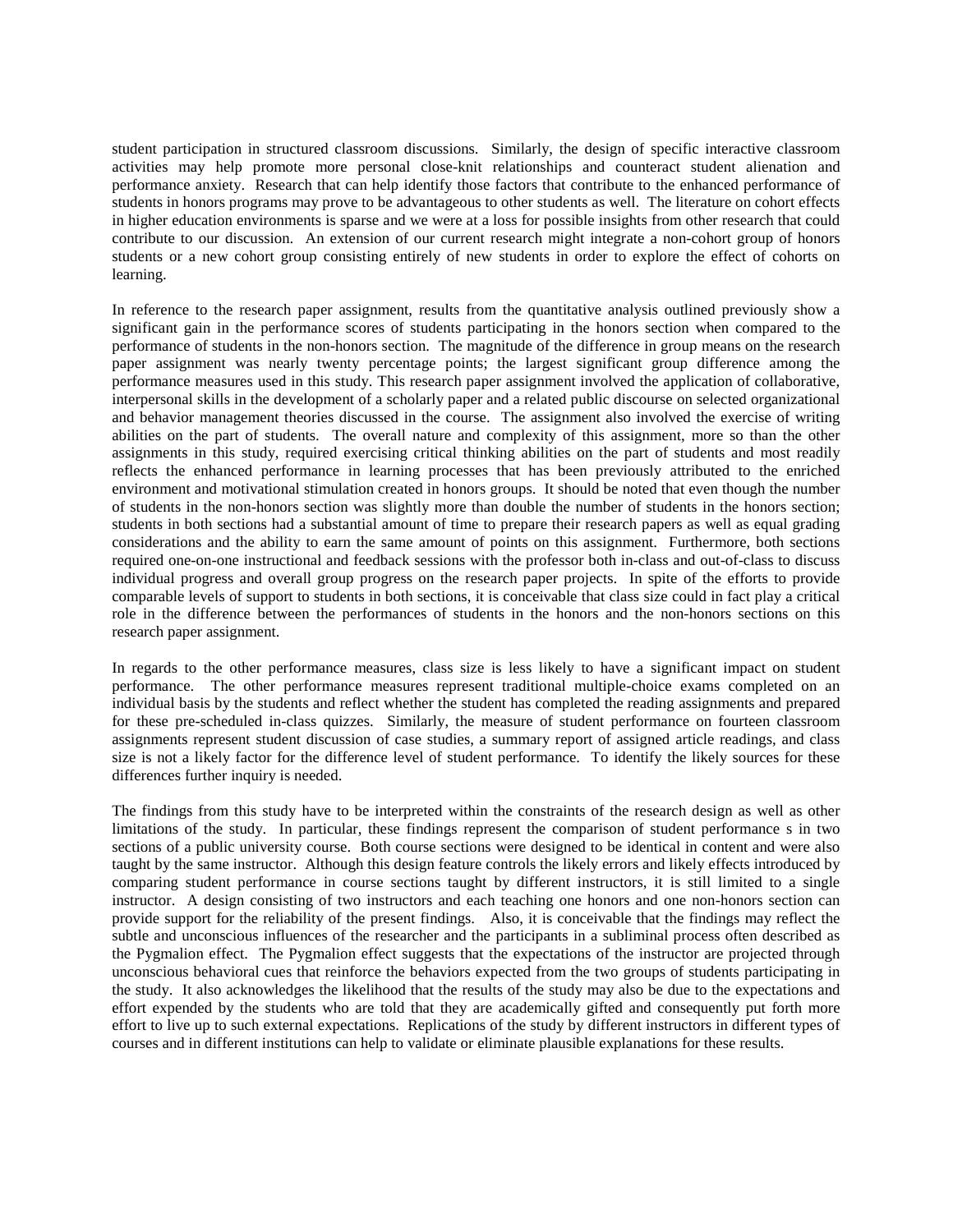Based on the results of our investigation as well as the scarcity of research on honors programs for university business students, it is the opinion of the authors that further research is warranted. Future research should aim to identify causal factors that are most likely to contribute to the performance differences between students in an honors program and non-honor students in similar classroom environments. Research on honors programs for business students should also try to identify innovative program designs that enhance the learning environment for the students who are most likely to benefit from honors courses. The positive influences of the honors programs are ones which have inherent differences from the non-honors courses, but ones in which, if utilized correctly, will challenge students that already have an increased performance. Further research in the area of honors students, programs, and program makeup are needed. As this exploratory study found, certain areas of the pedagogy seem to be correlated best with honors students, but the environmental factors of cohort atmospheres would need to be isolated to solidify the findings found within this exploratory study.

#### **REFERENCES**

- Cross, T. L.; Coleman, L. J.; and Stewart, R. A. "The Social Cognition of Gifted Adolescents: An Exploration of the Stigma of Giftedness Paradigm." *Roepr Review*. 1993, V. 16, No. 1, pp. 37-40.
- Davis, J. A. "The Campus As a Frog Pond: An Application of the Theory of Relative Deprivation to Career Decisions of College Men." *American Journal of Sociology*. 1966, V. 72, No. 1, pp. 17-31.
- Gerrity, D. A.; Lawrence, J. F.; and Sedlacek, W. E. "Honors and Non-Honors Freshmen: Demographics, Attitudes, Interests, and Behaviors." *NACADA Journal.* 1993, V. 13, No. 1, pp. 43-52.
- Hébert, T. P. "Defining Belief in Self: Intelligent Young Men in an Urban High School." *Gifted Child Quarterly*. 2000, V. 44, pp. 91-114.
- Hébert, T. P. and Reis, S. M. "Culturally Diverse High-Achieving Students in an Urban High School." *Urban Education.* 1999, V. 34, pp. 428- 457.
- Long, B. *Attracting the Best: The Use of Honors Programs to Compete for Students*. 2002. Chicago, IL: Spencer Foundation (ERIC Reproduction Service No. ED465355).
- Marsh, H.W. and Craven, R. G. "The Pivotal Role of Frames of Reference in Academic Self-Concept Formation: The Big Fish Little Pond Effect." Paper presented at the *Inaugural Self-Concept Enhancement and Learning Facilitation (SELF) Research Centre International Conference*. October 2000, Sydney, Australia.
- McKeachie W.J., Asghar Iran-Nejad, and David C. Berliner. 1990. "The Multi-source nature of learning: An Introduction," *Review of Educational Research* 60(4) 509-516.
- Pascarella, E.T. and P.T. Terenzini. *How College Affects Students*. 1991. San Francisco: Jossey-Bass.
- Rinn, A. N. "Effects of Programmatic Selectivity on the Academic Achievement, Academic Self-Concepts, and Aspirations of Gifted College Students." *Gifted Child Quarterly*. 2007, V. 51, p. 232.
- Sederberg, P. "Characteristics of the Contemporary Honors College: A Descriptive Analysis of a Survey of NCHC Member Colleges." *Journal of the National Collegiate Honors Council*. 2005, V. 6, No. 2, pp. 121-136.
- Speirs, N. K. L. "Shaping an Identity: Factors Influencing the Achievement of Newly Married, Gifted Young Women." *Gifted Child Quarterly*. 2002, V. 46, pp. 291-305.
- Seifert, T. A.; Pascarella, E. T.; Colangelo, C. and Assouline, S. "The Effects of Honors Program Participation on Experiences of Good Practices and Learning Outcomes." *Journal of College Student Development*. 2007, V. 48, No. 1, pp. 57-74.
- Thistlethwaite, D. L. and Wheeler, N. "Effects of Teacher and Peer Subcultures Upon Student Aspirations." *Journal of Educational Psychology*. 1966, V. 57, No. 1, pp. 35-47.
- William David D., Paul F. Cook, Bill Quinn and Randall P Jensen 1985. "University Class Size: Is Smaller Better?" *Research in Higher Education* 23(3): 307-317.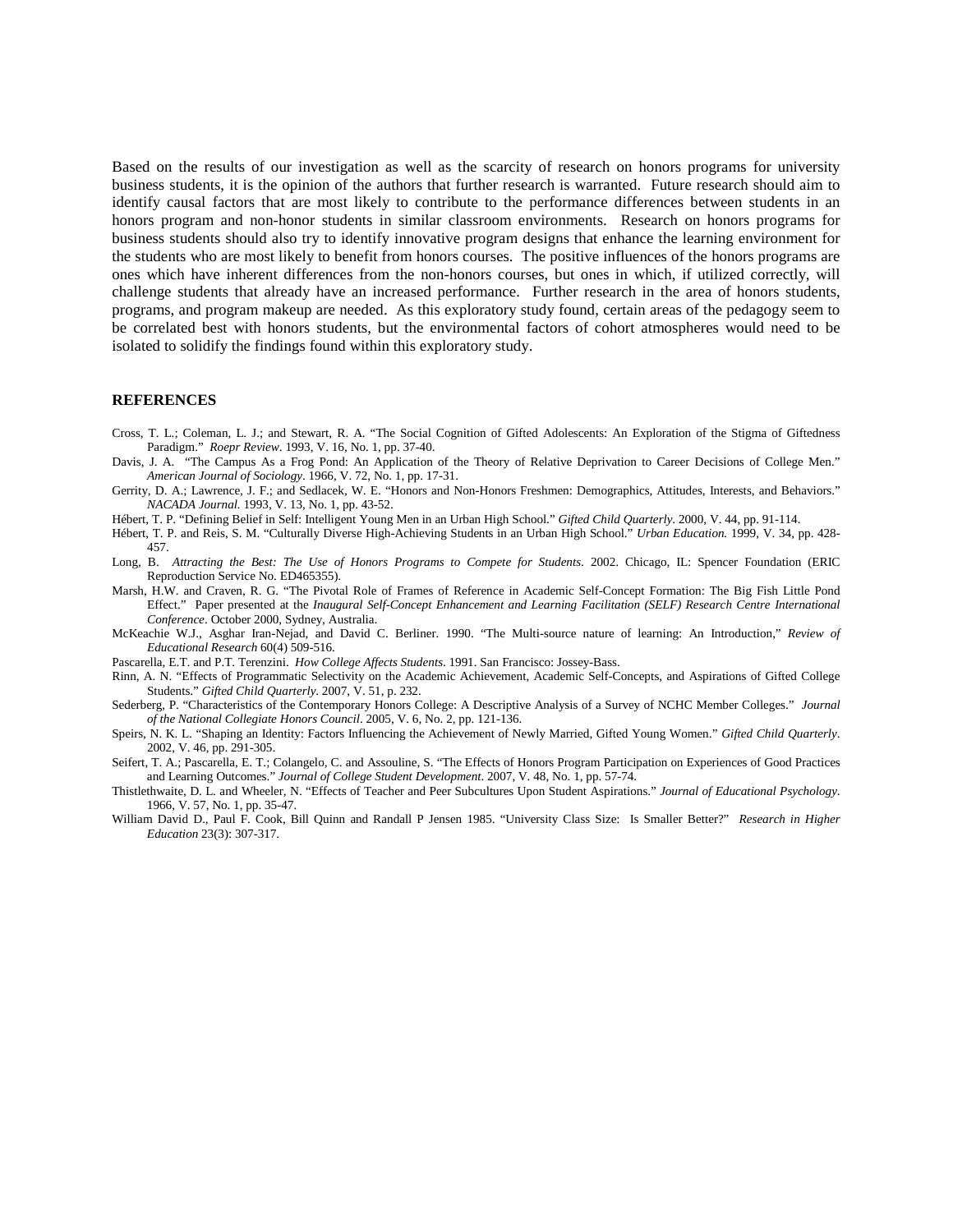# **Innovative Interdisciplinary Business Courses Offered in Partnership with Social Institutions**

Dennis Muraoka, California State University Channel Islands, Camarillo, California, USA

## **ABSTRACT**

Founded in 2002, California State University Channel Islands (CSUCI) is the newest campus in the CSU system. An important element of CSUCI's mission is to "facilitate learning within and across disciplines through integrative approaches…" CSUCI has addressed this mission element in part by forming partnerships with familiar social institutions—art museums, zoos, libraries, and universities—to develop and deliver courses that examine these institutions from business perspectives, as well as from other perspectives appropriate to the institution. A distinctive characteristic of these courses is that much of the course content is delivered by professionals employed by these institutions at these institutions (for example, much of the course about zoos is delivered at the Santa Barbara Zoo). Through these courses, business majors (a) develop a deeper and richer understanding of these institutions, (b) learn about business practices in "real-life" situations, and (c) learn of business careers in these institutions.

## **INTRODUCTION**

Founded in 2002, California State University Channel Islands (CSUCI) is the first public university to open in California in the  $21<sup>st</sup>$  century. Its mission statement is as follows:

Placing students at the center of the educational experience, California State University Channel Islands provides undergraduate and graduate education that *facilitates learning within and across disciplines through integrative approaches*, emphasizes experiential and service learning, and graduates students with multicultural and international perspectives. (Emphasis added.)

To fulfill this mission, the CSUCI faculty require all students to complete three upper-division, interdisciplinary, general education courses. Two of these courses also meet major requirements and connect the student's major to another discipline while the third course must be unrelated the student's major. CSUCI has defined an interdisciplinary course as one that addresses problems and issues using the methodology of more than one discipline. (Cordeiro, et al., 2003). Business majors may select from an array of unique courses to meet this requirement including:

- Biotechnology in the  $21<sup>st</sup>$  Century (cross-listed with Biology)
- The Business of Art (cross-listed with Art)
- Business and the Performing Arts (cross-listed with Performing Arts)
- Business and Economics in American Literature (cross-listed with English)
- Drug Discovery and Development (cross-listed with Chemistry)
- History of Business and Economics in North America (cross-listed with History)
- *The Museum: Culture, Business and Education* (cross-listed with Art and Education)
- *The Zoo: Conservation, Education and Recreation* (cross-listed with Biology and Education)
- *The Library: Collections, Services and Instruction* (cross-listed with Library Science and Education)
- *The University: Education, Research and Service* (cross-listed with Education)

While each of these courses has been successful, the focus of this article is the group of four courses shown in italics at the end of the list. These courses are related to one another in that they are based on a common model. Specifically, these courses have all been developed and delivered in partnership with familiar social institutions. In this article, these courses and the model on which they are founded are described. There are also reflections on the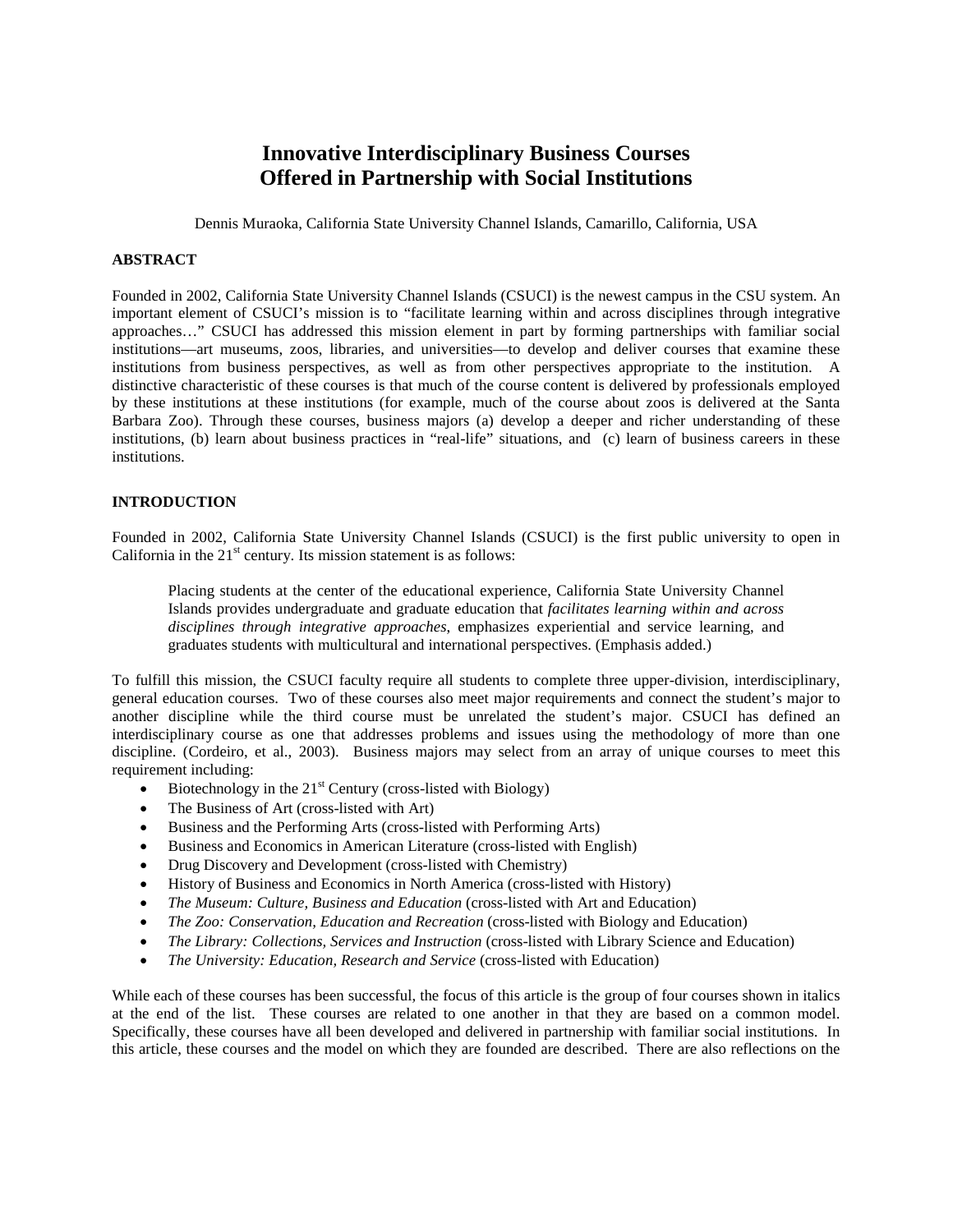strengths of and concerns about these courses and this model. Finally, advice is provided for business schools interested in developing similar courses.

## **A COURSE ABOUT ART MUSEUMS**

As noted above, CSUCI has developed and offers a group of courses in partnership with local social institutions. The first of these courses, "The Museum," was developed and offered in partnership with the world famous J. Paul Getty Museum (Los Angeles) in 2003. The course is cross-listed between Business, Art, and Education, and is typically team-taught by faculty from these departments. In addition to on-campus presentations by faculty, there are many presentations given by professionals from various museum departments. Rather than bringing these guest speakers to campus, the students travel to the museum to "experience" their presentations. This gives students a "behind-the-scenes" look at the museum and allows the guest speakers to use the museum to enhance their presentations. The course has been offered annually since its debut with the Getty Museum and other art museums serving as educational partners. These museums have included the Getty Villa (Malibu), the Los Angeles County Museum of Art (Los Angeles), and the Museum of Contemporary Art (Los Angeles). An important element of the course is a term project prepared by student teams. An example of the term project is the preparation of a catalogue for a proposed new exhibition at the museum. The student teams present their exhibition proposals to the museum staff, who, in turn, critique the proposals and participate in their grading. All courses at CSUCI are founded on a set of student learning outcomes. The catalogue description and student learning outcomes for the museum course are as follows:

## **Catalogue Description: The Museum**

The Museum: Culture, Business, and Education. This course is an interdisciplinary, in-depth study of a museum from the perspective of art, business, and education. Analyzes how artistic values, business and management issues and educational projects are linked within museum practices. Each term this course is offered it will focus on a specific museum in the area.

## **Student Learning Outcomes: The Museum**

Upon the completion of this course, students will be able to:

- Describe, understand and analyze the connections between the art, business and education within museum practices.
- Evaluate the ways that art, business and education can be mutually beneficial in a museum environment.
- Examine from three different perspectives the role of the museum in contemporary culture.
- Reflect in written and oral form on the various aspects of the museum as a cultural institution.
- Describe and analyze the processes of collecting and displaying art in museums.
- Analyze critically the development of an art collection and the specificity of museum practices.
- Evaluate and analyze the business practices of running a museum.
- Analyze ethical issues in running a museum.
- Analyze the educational services offered by the museum and reflect on possibilities for new projects.
- Analyze how the educational projects of the museum are connected to what children learn in schools (California framework).
- Apply the knowledge and information to real life situation in a final presentation.

## **A COURSE ABOUT ZOOS**

Following the successful launch of the museum course, CSUCI developed a second course using the same model that focuses on zoos. This course was first offered in 2004 and shares many common elements with the museum course. These include the following:

• The zoo course is offered in partnership with a local institution (in this case the Santa Barbara Zoo).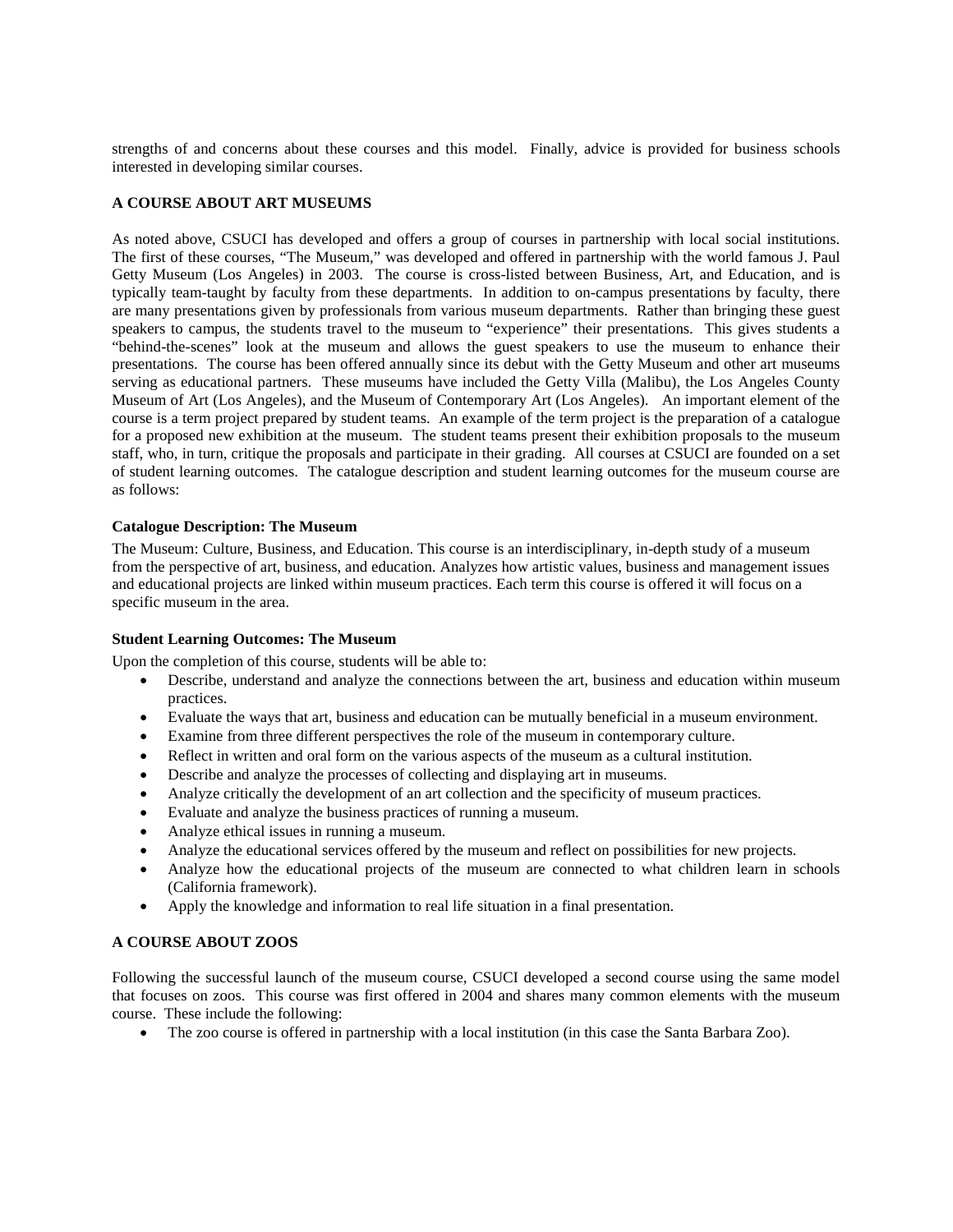- The zoo course is cross-listed between Business and other departments (in this case, Education and Biology) and is team-taught by faculty from these departments.
- There are many guest speakers from the zoo who deliver presentations to the students at the zoo. The presenters are encouraged to "walk the zoo" to illustrate important aspects of their presentations.
- The zoo course culminates with a team term project. For this course, student teams prepare proposals for new exhibits at the Santa Barbara Zoo. The exhibits are presented at the zoo to the zoo staff, who, in turn, critique the proposals and participate in the grading of the proposals.

Since its initial offering, a field trip to the Los Angeles Zoo has been added to the course. The Los Angeles Zoo differs from the Santa Barbara Zoo in size, scope, management and source of funding. Presentations and tours at the Los Angeles Zoo broaden student understanding of zoos by providing a view of an alternate zoo.

The course about zoos has been extraordinarily successful in two ways. First, it is very popular among students. Indeed, the course usually fills on the first day of registration. Second, the course has received excellent publicity to the benefit of both the university and the zoo. This latter point is evidenced by the fact that the course has been featured in articles in the Chronicle of Higher Education (Millman, 2007) and the Los Angeles Times (Alvarez, 2004). In response to the popularity and success of this course, a second course entitled "Service Learning at the Zoo" has been developed. The sole prerequisite for this course is the successful completion of "The Zoo." In this follow-up course, teams of students work with zoo staff on a project of interest to the zoo.

The catalogue description and student learning outcomes for the zoo course are as follows:

# **Catalogue Description: The Zoo**

*The Zoo: Conservation, Education and Recreation*. An interdisciplinary study of zoos and zoological gardens from scientific, managerial, business, recreational and educational perspectives. Analyzes how these perspectives are linked within zoo practices. The course will include an in-depth case study of a local zoo.

# **Student Learning Outcomes: The Zoo**

Upon completion of this course, students will be able to:

- Describe the roles of biology, business, economics and education within the zoo.
- Analyze the interactions of biology, business, economics and education in a zoo. This analysis will include the ways that these disciplines complement and conflict with one another.
- Reflect in written and oral form on the zoo as a social institution and the role of the zoo in contemporary society.
- Describe the processes of collecting and displaying flora and fauna in zoos.
- Analyze the development of a zoo collection.
- Describe the effects of the macroeconomy on a zoo.
- Describe microeconomic issues facing zoos.
- Evaluate the business and management practices of zoos including marketing and public relations.
- Analyze ethical issues in managing a zoo.
- Analyze current trends in zoos.
- Analyze the educational services offered by zoos and reflect on possibilities for new projects.
- Analyze how the educational projects of zoos are connected to what children learn in schools (California framework).
- Synthesize knowledge and information by developing a proposal for a new zoo exhibition.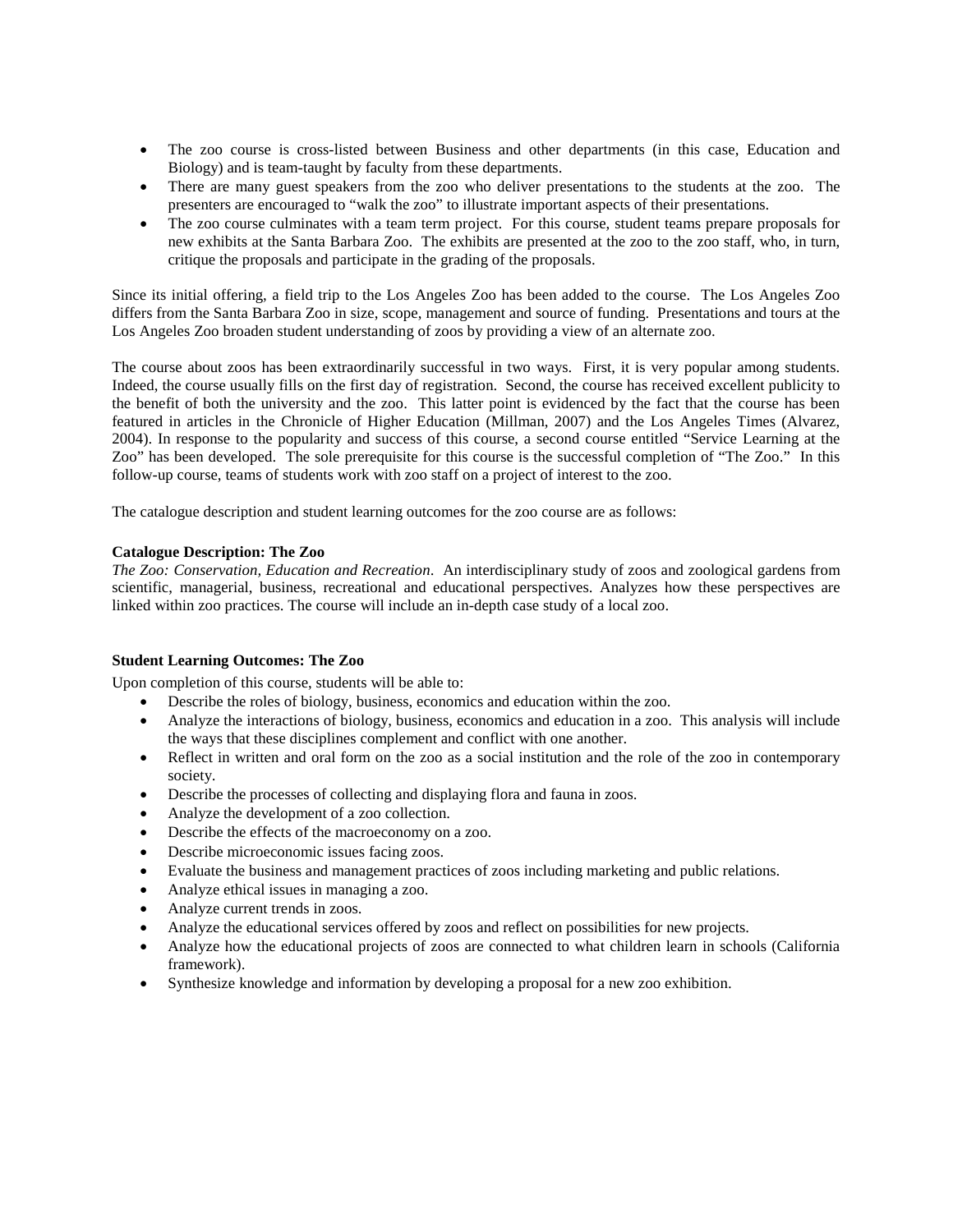## **A COURSE ABOUT LIBRARIES**

In 2007, CSUCI opened the John Spoor Broome Digital Teaching Library, and timed the initial offering of a course about libraries to correspond to this opening. The library course shares many common elements with the museum and zoo courses. These include the following:

- The library course is offered in partnership with local institutions (in this case, private and public libraries throughout the region).
- The library course is cross-listed between Business and other departments (in this case, Education and Library Science) and is team-taught by faculty from these departments. For the library course, one of the instructors has been the Dean of the Library.
- There are many guest speakers from the CSUCI library and other regional libraries. The students travel to regional libraries to hear presentations about different types of libraries and to tour these facilities.
- The course culminates with a term project. For this course, each student prepares proposals for a special collection at the CSUCI library.

In the library course, students learn about common elements of all libraries from the department heads at the CSUCI library. Following this introduction to library operations, the students make a series of field trips to regional libraries. In this regard, CSUCI is fortunate to be located very near the Ronald Reagan Presidential Library, which has hosted the class and provided a tour of its facilities. Students have also visited both elementary and high school libraries, the Amgen Corporate Library, and the Camarillo and Los Angeles Public Libraries. The catalogue description and student learning outcomes for the library course are as follows:

## **Catalogue Description: The Library**

*The Library: Collections, Services and Instruction*. A study of university, school (K-12), public, and special libraries from business, economic, library science, and educational perspectives. Analyzes how these perspectives are linked within library practices. The course will include study of local libraries. The course will include field trips to local libraries.

## **Student Learning Outcomes: The Library**

Upon completion of this course, students will be able to:

- Reflect in written and oral forms on the history, mission, and roles of libraries.
- Describe the roles of business, economics and education within libraries.
- Analyze the interactions of business, economics and education in libraries. This analysis will include the ways that these disciplines complement and conflict with one another.
- Describe the functions and basic organizational structures of libraries.
- Evaluate critically library collections and services.
- Compare and contrast the roles of public, school, academic, and special libraries.
- Analyze ethical issues in managing libraries.
- Synthesize knowledge and information by developing and presenting a proposal for a new library program, service, or collection.

## **A COURSE ABOUT UNIVERSITIES**

The course about universities is the newest course in this series and will be offered for the first time in Spring 2010. CSUCI President Richard Rush participated in the development of this course and intends to be among the faculty who will team-teach the course. It is anticipated that many faculty, administrators (including members of the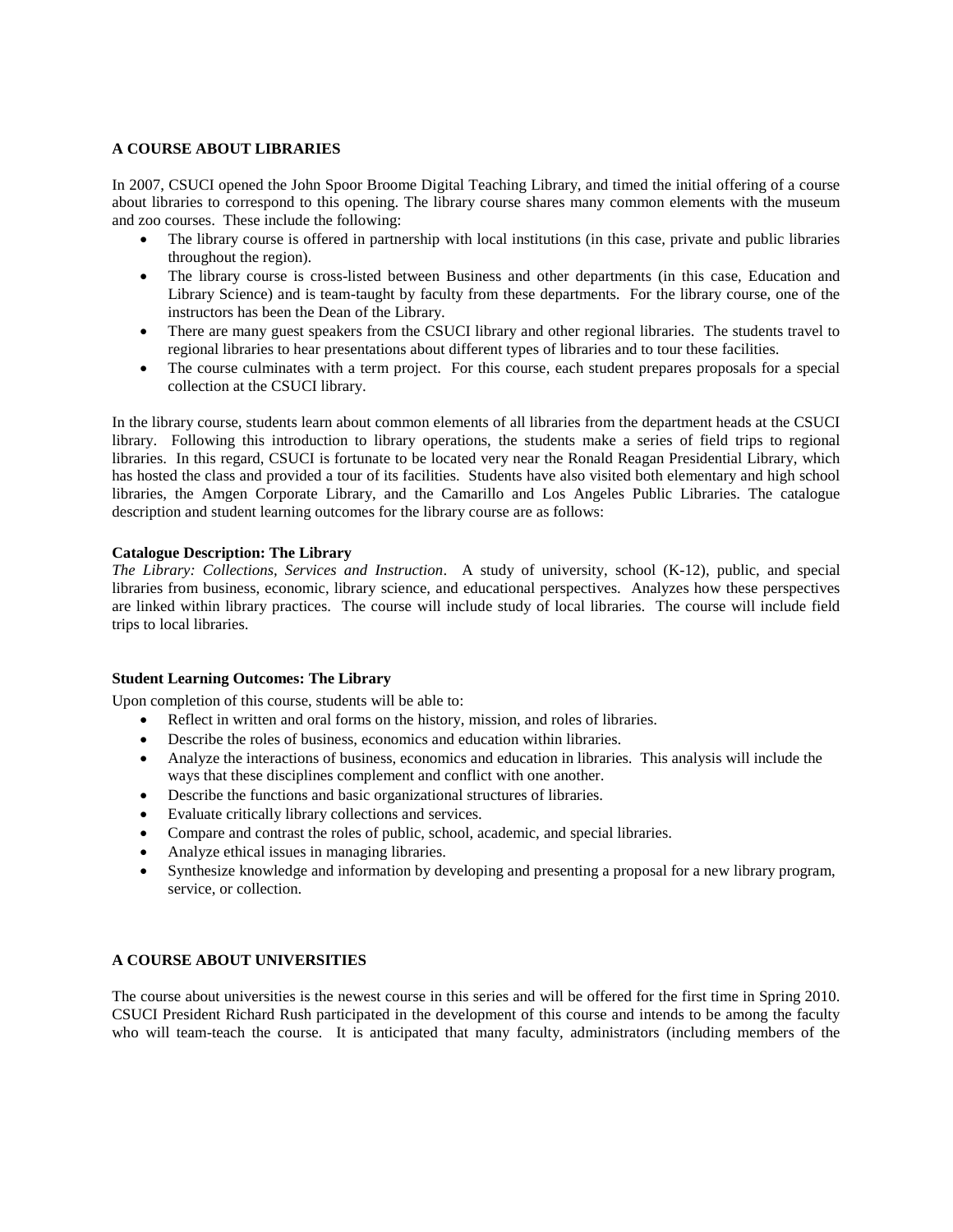President's Cabinet, division heads, deans and department heads), and staff will participate in the course as guest speakers. The catalogue description and student learning outcomes for the university course are as follows:

## **Catalogue Description: The University**

*The University: Education, Research and Service*. A study of institutions of higher education from multiple perspectives including, but not limited to education (teaching and learning), scholarly and creative activities, community service, management, and public policy. The course will include case studies of colleges and universities in the region and may include field trips to these institutions.

# **Student Learning Outcomes: The University**

Upon completion of this course, students will be able to:

- Reflect in written and oral forms on colleges and universities as social institutions and on the roles of colleges and universities in contemporary society.
- Compare and contrast the missions and responsibilities of the three segments of California public higher education as denoted in the California Master Plan for Higher Education.
- Describe the basic organizational structures of colleges and universities.
- Describe the processes of developing and delivering the curriculum.
- Describe political, economic and budgetary issues facing colleges and universities.
- Evaluate the business and management practices of colleges and universities.
- Analyze current trends in colleges and universities.
- Synthesize knowledge and information by preparing and presenting a group paper/project on a current challenge facing higher education.

## **A MODEL FOR INTERDISCIPLINARY BUSINESS COURSES BASED SOCIAL INSTITUTIONS**

Each of these courses is based on a common model, the elements of which can be discerned by analyzing the information provided about each course described above. Here are important elements of the model.

**The focal point of each of these courses is a highly familiar social institution**. This has the benefit that students enrolling in the courses have visited, experienced, and interacted with the institutions prior to enrollment. Indeed, there appears to be a selection bias among enrollees as they typically "like" the institution at the heart of the course and enroll in the course to learn more about the institution. Typically, these institutions are either not-for-profit businesses or government agencies. As such, there are several topics that are addressed in many, if not all of these courses including: mission statements, governance, organizational structure, budgeting, fund raising, labor unions, volunteers, accreditation, education, marketing, public relations, security, retail, and food services. Although these topics are discussed in the context of the social institution under study, the lessons learned are applicable to other organizations as well.

**Each of these courses is classified as an upper-division general education course.** As these courses focus on social institutions, they are deemed to meet the general education requirements in the area of social perspectives. As general education courses, they are not only taken by business majors, but also by students from other majors.

**These courses are offered in partnership with local institutions.** As noted earlier, much of the course content for these classes is delivered by working professionals at their job sites. This provides the students with an opportunity to learn "first-hand" from industry experts who are often seen as role models for careers in their fields. It is also of note that the partner institutions benefit from working with the university and the guest speakers greatly enjoy the opportunity to convey to students the nature of their work and how they arrived at their current positions.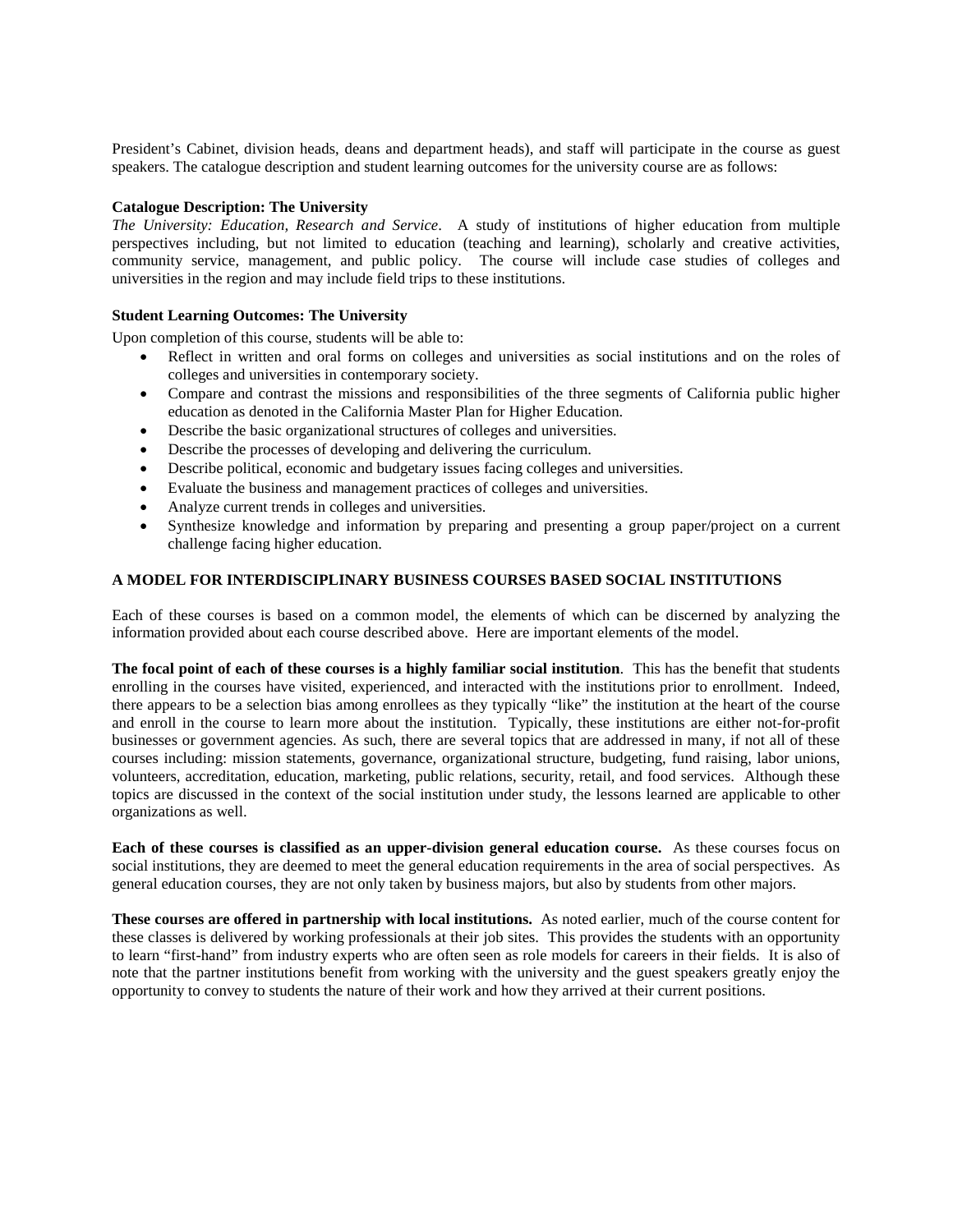**These courses are team-taught by faculty from different disciplines.** This provides students with a truly interdisciplinary experience as the students are able to observe the interaction between the instructors throughout the course. It also benefits the faculty teaching the courses by creating dialogues across disciplines.

**There is a culminating term project for each of these courses.** The projects are typically prepared by teams of students and are presented to the professionals at the partner institutions. They allow the students to demonstrate their knowledge of course topics and how they have integrated topics from the beginning to the end of the course.

## **BENEFITS AND CONCERNS**

Our experiences with these courses have given us the opportunity to reflect on the benefits of and concerns regarding the courses from the perspectives of students, faculty, the university and partner institutions. We share these reflections below.

## **A Benefit for Students: Developing Cooperative Skills**

Each of these courses culminates with the presentation of a term project related to the mission of the social institution. To accomplish this task, the students have been asked to form their own teams, keeping in mind that it is wise to assemble teams with diverse skills and interests. When the students submit their term projects, each student also completes a rubric evaluating the contributions of each of team member to the term project. An individual grade is given to each student based in part on information gleaned from these rubrics.

## **A Benefit for Students: Developing Communication Skills**

Each of these courses includes a student learning outcome that begins "Upon completion of the course, students will be able to reflect in written and oral forms on…" A characteristic of these courses not previously mentioned is that they are designated as "writing intensive." At CSUCI, it is a requirement of all upper division general education courses that they focus on writing. As such, each course has multiple written assignments. For example, in the zoo and library courses, students draft a weekly reflective essay linking what they have learned in a given class session to the student learning outcomes for the course. This assignment has the benefit of developing writing skills while refocusing the students on the course's student learning outcomes. Students also prepare a "revise-and-resubmit" term papers on topics developed in the courses (that is, term papers that can be submitted as first drafts to the instructors for comments and suggestions, and then resubmitted at a later date for a final grade). Finally, each course culminates with the development of a term project. These projects are both presented orally and submitted as reports. In each of these courses, students make "practice presentations" before their classmates and instructors prior to their final presentation. These activities have served to build communication skills.

## **A Benefit for the University: Assessment of Student Learning Outcomes**

A current trend in higher education is an increasing emphasis on the assessment of student learning (Barr and Tagg, 1995). In fact, the assessment of student learning is now a requirement for AACSB and regional accreditation (Corderio and Muraoka, 2009), and faculty and administrators are on the lookout for student work that can be used for the direct assessment of student learning. The student work prepared throughout these courses provides materials that can be used by business schools and universities in just this way. For example, the term projects developed in the museum course and the zoo course have been collected and used to assess a general education student learning outcome on integrating materials across disciplines and term papers from the zoo course have been used to assess writing by the school of business.

## **A Benefit for the University and the Partner Institution: Strengthening Community Partnerships**

A significant spillover benefit from these courses is that they have strengthened partnerships with participating social institutions. For example, as a result of the zoo course:

• The Santa Barbara Zoo and CSUCI are planning a pair of "home-and-home" donor events whereby one event will be held at the university and the second event will be held at the zoo. The first of these events, the one held at the university, has already taken place. This event took the form of a joint presentation by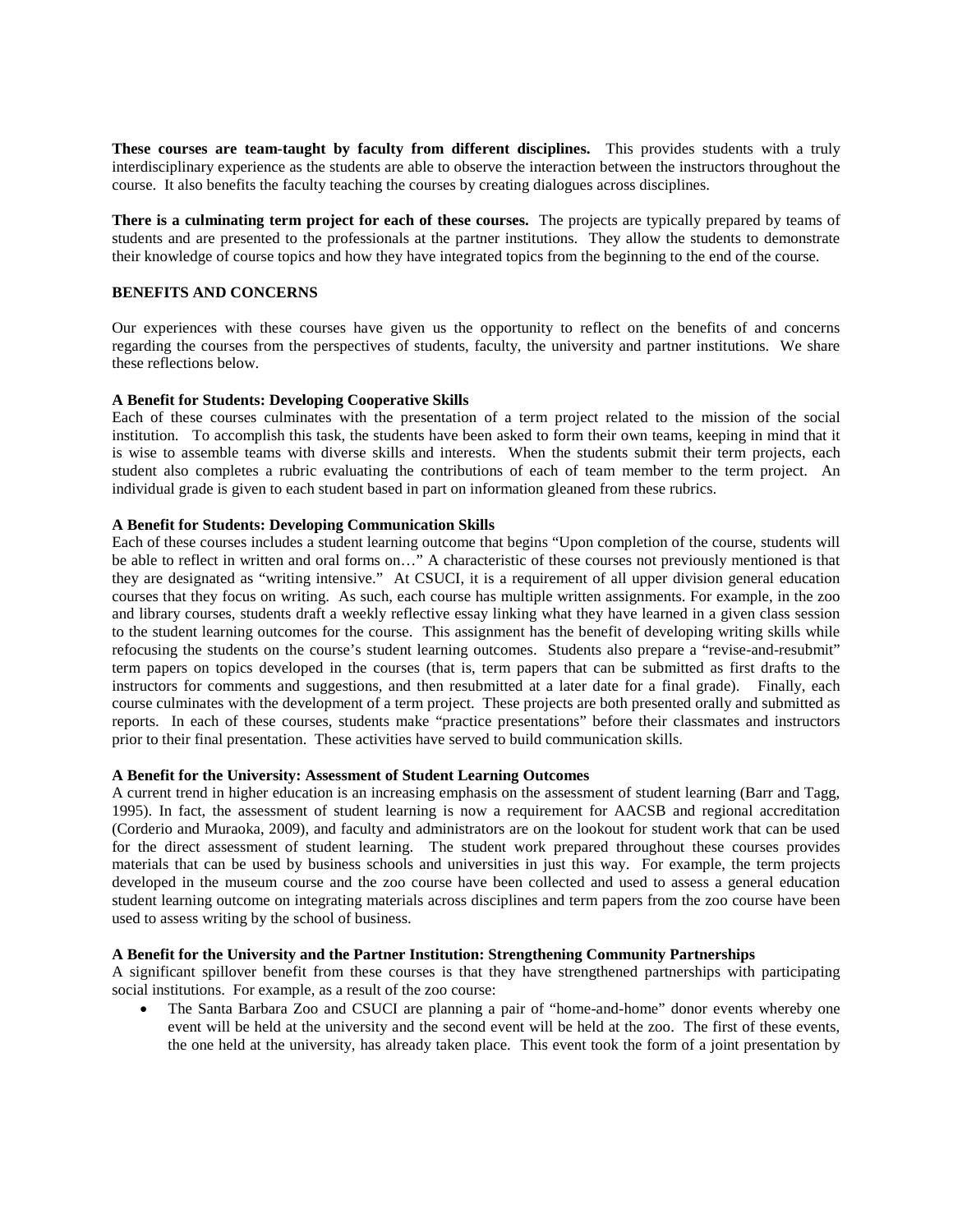Mr. Richard Block, the CEO of the Santa Barbara Zoo, and the CSUCI professors who teach the zoo course. The second event is planned to correspond to the opening of the new education pavilion at the Santa Barbara Zoo.

- Santa Barbara Zoo staff and faculty are collaborating on research projects.
- CSUCI faculty have facilitated strategic planning at the Santa Barbara Zoo.
- CSUCI students have developed senior theses with the Santa Barbara Zoo.
- CSUCI students have taken internships with the Santa Barbara Zoo.
- CSUCI graduates have taken employment at the Santa Barbara Zoo.

## **A Benefit for the Partner Institution: Staff Development**

The partner institutions regard the opportunity of having members of their organizations make presentations to a college class as an excellent vehicle for staff development. While this is a benefit for the partner institution, it can also be a concern for the students (see below, "A Concern for Students: The Quality of Presenters").

## **A Concern for the University: Relatively High Costs**

With multiple instructors and limited enrollments, these are relatively high cost courses. As noted earlier, full participation by two or more professors in these courses enhances the interdisciplinary nature of the courses. This is, however, not without cost. The enrollment in the courses is limited based primarily on space limitations found at the partner institutions.

## **A Concern for Students: Relatively High Costs**

CSUCI has been unable to provide transportation to partner institutions. Although the distances to the partner institutions have typically been less than 40 miles, the responsibility to travel to these institutions falls upon the students enrolled in the classes. Undoubtedly some potential students have not enrolled in the classes because of the travel costs associated with the courses. To help mitigate these costs, the faculty have encouraged carpooling and arranged parking as needed. Is should be noted that in some instances carpooling has been converted by students into meeting times to discuss the course and term projects.

In addition, because many class sessions are held off campus, students cannot enroll in other courses that either end immediately before the class or begin immediately after the class. To mitigate this impact, these courses have usually been scheduled in one, three-hour time block per week, and have often been scheduled in the mid to late afternoon or on Fridays.

## **A Concern for Students: No Textbooks**

Owing to the unique nature of these courses, there is a general lack of printed materials for these classes and there are no textbooks. The presenters often prepare PowerPoint presentations for the students, and these presentations are made available to students on the college course management software package (in our case, "Blackboard.") In addition, there are a few journal articles that can supplement presentations. Nevertheless, students who will not be able to attend class regularly are greatly disadvantaged and are discouraged from enrolling in the courses.

## **A Concern for Students: The Quality of Presenters**

This model relies heavily on institution professionals to tell their stories. Without exception, these guest speakers have been passionate about their jobs and institutions. However, it should be noted that many of the presenters are seldom called upon to make presentations, and, as such, may not be skilled presenters. This concern has not often proven to be a problem as the guest speakers have taken the task seriously and have always been well prepared for their presentations. One area of concern is time management for inexperienced presenters. It is not uncommon for presenters to have too much or too little material for their allotted time periods.

## **A Concern for the Students and Partner Institution: Scheduling Guest Speakers**

With the large number of guest speakers, scheduling the guest speakers is challenging. In addition, there can be mix-ups in the speaker schedule due to emergencies, illness and the like.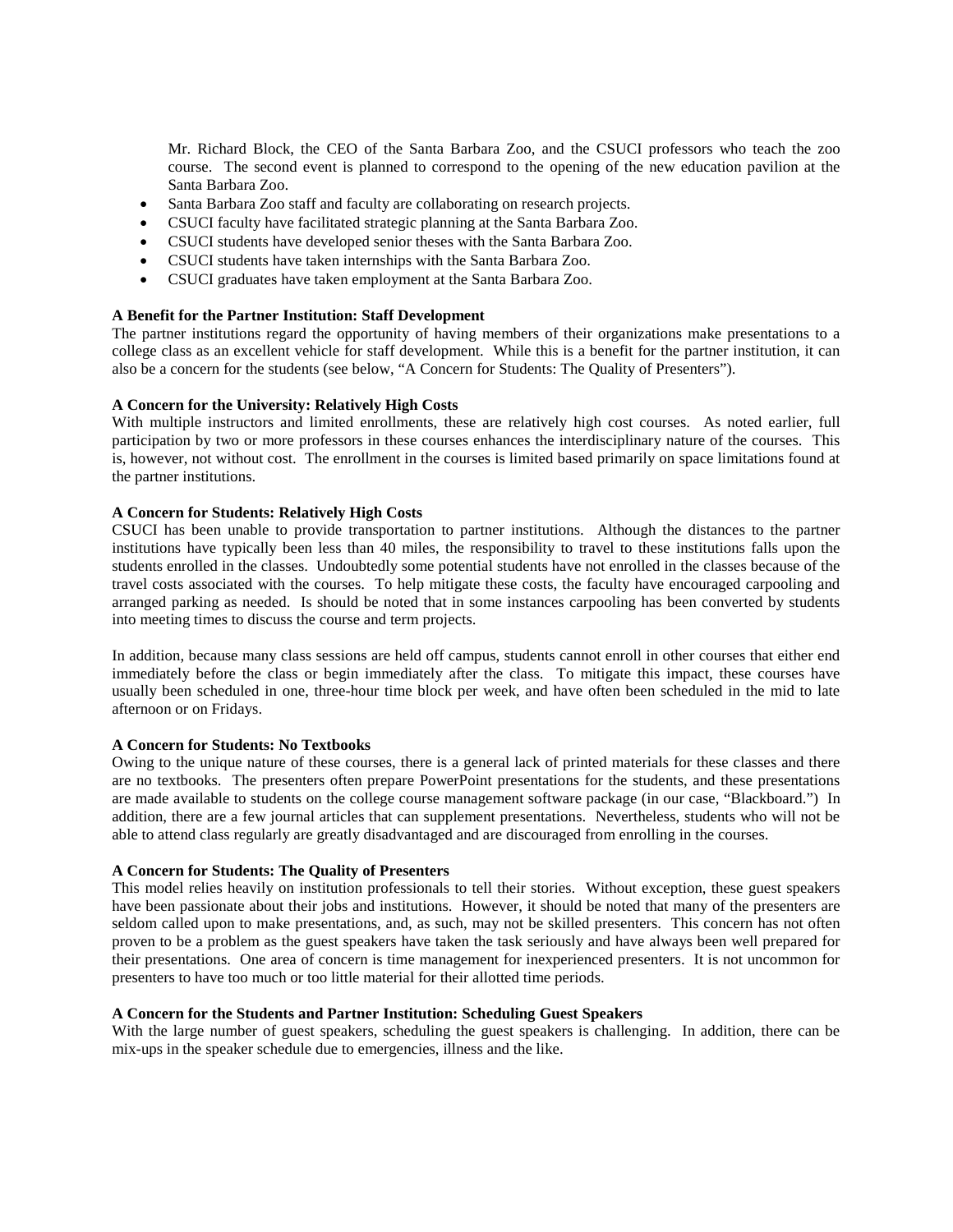#### **A Concern for the University: Identifying Partner Institutions**

One characteristic of each of the partner social institutions is that education is an important element of its mission. One way in which these courses are attractive to partner institutions is that they allow them to fulfill in part their educational missions by teaching college students about their institutions. It can be challenging to find institutions to partner with the university to offer these classes. This problem may be solved by seeking partners who share with the university an educational mission. In these instances, the offering of the class is a "win-win" situation for the university and the partner institution.

## **ADVICE TO OTHER BUSINESS SCHOOLS**

At CSUCI we have been highly satisfied with this group of upper division courses. The courses have been popular among students and the student's term projects indicate that they are learning a great deal in these courses. Our satisfaction with the courses is evidenced by their growing number. Indeed, another course based on this model "The National Park," has been proposed. CSUCI is fortunate to be near the Channel Islands National Park, which will serve as the partner institution for this course when it is offered. Still another course on symphony orchestras is in the planning stage.

Given our success with these courses, we recommend this model to business schools interested in expanding their interdisciplinary course offerings. Partner institutions, like art museums (or other types of museums), zoos, and libraries can be found near all college campuses, and, of course, all institutions of higher education can develop a course on colleges and universities. We have found local social institutions to be willing and eager partners. As noted above, partner institutions that include education in their mission make excellent candidates as the basis for these courses. The key contact at these institutions is the person in charge of the education department at the institution.

# *REFERENCES*

Alvarez, F., "For Students, Zoo Class Is a Jungle; Competition is Intense as Cal State Teams Draw Up Exhibits for Santa Barbara Animal Park," *Los Angeles Times*, November 21, 2004, Section B, p.4

Barr, R. and J. Tagg, "A New Paradigm for Undergraduate Education", *Change*, Vol. 27, No. 6, 1995, pp. 12-25.

**Cordeiro, W. and D. Muraoka, "Case Presentation: Course and Program Level Assessment for a School of Business and Economics,"** *Review of Business Research***, forthcoming, 2009.**

Cordeiro, W., D. Muraoka, P. Rivera, Paul and A. Vaidya, "Excellence in a Business and Economics Curricula Through Interdisciplinarity", *Review of Business Research*, Vol. I (1), 2003, pp. 88-93.

Costache, I. and D. Muraoka, "A Model for Interdisciplinary Courses Based on Non-Profit Social Institutions," *Review of Business Research,*  Vol. 4, No. 1, 2004, pp. 67-73.

Millman, S., "A Positively Beastly Course in California," *The Chronicle of Higher Education*, July 27, 2007, Section: The Faculty, Vol. 53, Issue 47, p. A9.

**Dennis Muraoka** is a founding faculty member at California State University Channel Islands where he is a professor of economics in the Martin V. Smith School of Business and Economics. He earned his PhD in economics from the University of California, Santa Barbara, and prior to joining the CSUCI faculty, was a faculty member at California State University, Long Beach. He currently serves as the interim associate provost at CSUCI.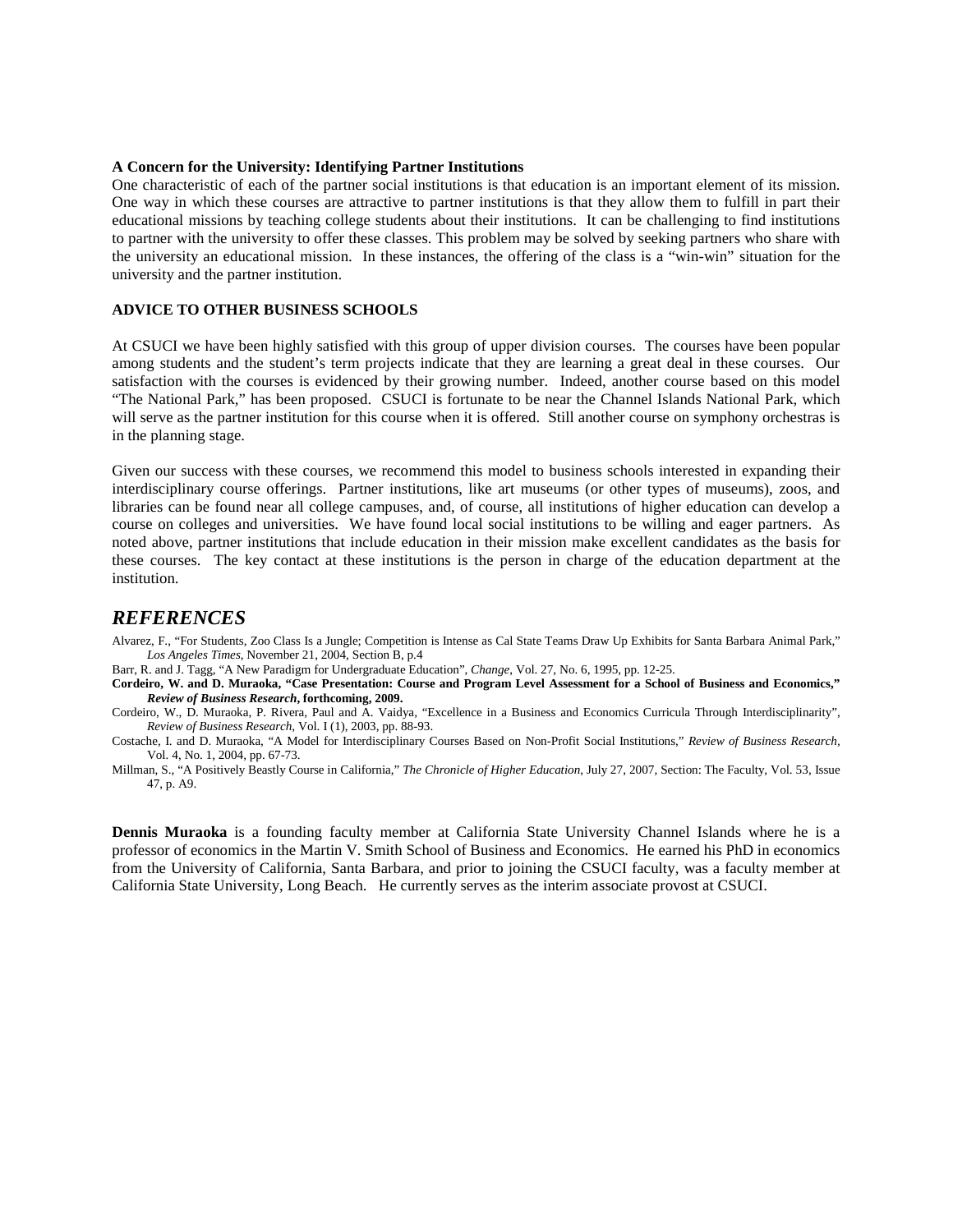# **The Four-Year Experience: Expanding Horizons and Preparation**

James C. Rothwell, Ouachita Baptist University, Arkadelphia, Arkansas USA Philip F. Rice, Ouachita Baptist University, Arkadelphia, Arkansas USA Marshall J. Horton, Ouachita Baptist University, Arkadelphia, Arkansas USA

## **ABSTRACT**

The Four-Year Experience program of the Hickingbotham School of Business at Ouachita Baptist University is designed to help students bond with the school beyond the classroom through on-campus activities and off-campus trips to major U.S. cities that expose students to cultural and learning events. Interactions with alumni and potential employers are an important part of the unique program. Preliminary results indicate that the program has been helpful in student retention.

## **INTRODUCTION**

During the past few years, many universities have initiated First-Year Experience programs. Those programs have multiple objectives, such as reading current business literature, making new friends, learning communication skills, participating in community service, and using university support services. This is consistent with Kelly (2006) who pointed out the effectiveness of facilitating "cross-functional communications." Some of these programs are referred to in the sources section at the end of this paper.

Three years ago, the Frank D. Hickingbotham School of Business (HSB) at Ouachita Baptist University began a Four-Year Experience program. This program is designed to supplement the first-year activities sponsored by the university. The initial idea evolved from an awareness of a program at the University of Evansville that focused on four years of experienced- based business education. Discussions among HSB faculty during the fall of 2005 generated a consensus that such a program could be developed to enhance student learning and retention efforts. Additionally, an expectation for the HSB program was that it would significantly broaden the students' overall education beyond the classroom. This is important because of the university's location in an isolated town of 10,000. From those discussions the following program goals emerged.

- 1. Create a strong bond to the Hickingbotham School by promoting and enhancing the development of relationships between students, faculty, alumni, and business professionals.
- 2. Provide unique and varied experiences for all business majors and focus on activities and events to supplement the traditional classroom setting with a special emphasis on off-campus opportunities.

As the Four-Year Experience name implies, the purpose of the program is to create experiences and activities for each class, freshmen, sophomores, juniors and seniors, to be outside the traditional classroom setting and mostly offcampus events. The program was begun in fall 2006 with all costs underwritten by the Hickingbotham School of Business (HSB).

The two primary components of the Four-Year Experience are:

- 1. First Friday Speaker Series open to all business majors (this series includes the speaker at the annual spring semester Business Administration Day Luncheon).
- 2. Special activities for each class including a unique travel program.

Initially the intent was for all components of the program to be mandatory. However, because of student commitments to other university sponsored activities (athletics, band, choir, etc.) and work obligations the practical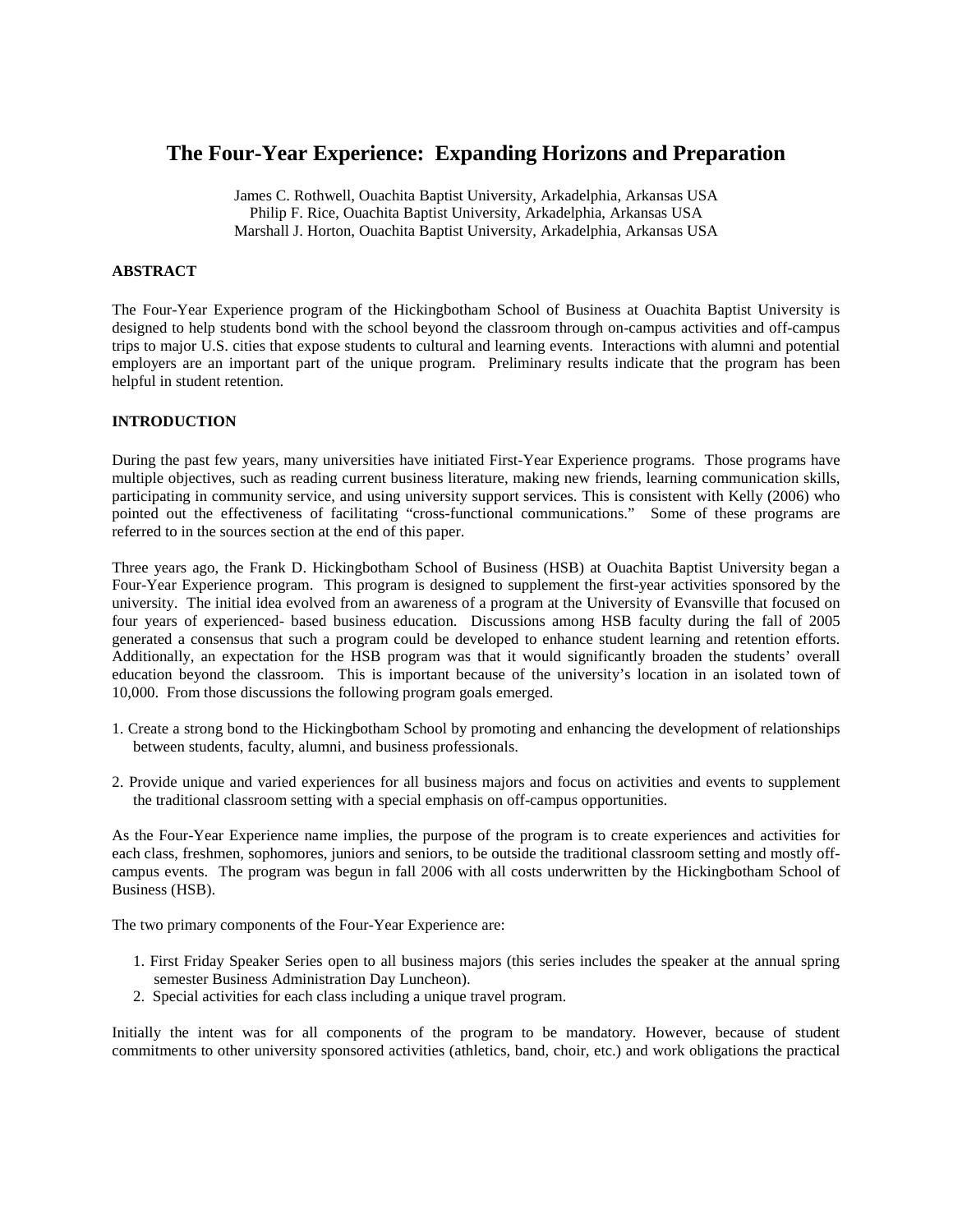application is that participation in some of the program activities is voluntary. Students are strongly encouraged to participate in all the activities that they can. The school makes a strong effort to maximize student participation in the voluntary activities. The ultimate goal is for the student to view the Four-Year Experience as a "must-do" activity because of the opportunities and experiences provided through the program.

## **FIRST-FRIDAY SPEAKER SERIES**

One of the key components of the Four-Year Experience is the school's First-Friday Speaker Series. All business majors are invited to attend these presentations held during the noon hour in Young Auditorium in the recently constructed Hickingbotham Hall. First-year business students are required to attend (sign-in sheets are used and participation is reflected in grading) and each program is open to all students enrolled in business classes. On average over 60% of all business students attend each of the First Friday Speaker programs. The speakers are invited to speak for about 20 minutes with a short Q/A session following the presentation. A light lunch is served in the lobby of the building where students have additional time and opportunity to interact with the speaker.

The speaker series has been very popular in that students anticipate the event (in particular when the speaker is in his or her field of study) and frequently inquire as to whom the next speaker will be. The inaugural speaker was Frank D. Hickingbotham, founder of TCYB and currently Chairman and CEO of Hickingbotham Investments. Since that initial event, speakers have included:

- 1. President and CEO of a regional bank holding company and member of the St. Louis Federal Reserve Board
- 2. President and CEO of a large regional hospital system
- 3. Deputy Chief-of Staff for the Governor of Arkansas
- 4. Owner and founder of an extreme sports retailing chain
- 5. Administrator for a large church, consultant and author
- 6. Vice-president of a large not–for-profit foundation
- 7. Former U.S. Ambassador to Tanzania and Administrator of the U.S. Agency for International Development
- 8. Executive vice-president and CFO for an investment holding company
- 9. Managing partner for a large law firm
- 10. CEO of a large advertising firm
- 11. Director of professional training for a global healthcare products provider

Several of the speakers are business school alums. Speakers are encouraged to share with the students their experiences in the workplace, the issues that confront them, and insights on being successful in all areas of life.

All business majors are given a Hickingbotham School of Business t-shirt with Ouachita's purple color during the first few weeks of school and are encouraged to wear the shirts on First Fridays, future business trips, and other special events involving the school of business. In addition, each senior student is provided with a polo shirt or long-sleeve button shirt with the Hickingbotham School of Business logo.

The year-end event for the Hickingbotham School of Business is the Business Administration Day in late spring. This day includes an opportunity for all business majors to attend a luncheon with a distinguished keynote speaker and meet with advisory board members during and after the luncheon.

# **SPECIAL ACTIVITIES FOR EACH CLASS (Including a unique travel program)**

The second component of the Four-Year Experience includes special activities for each class, freshmen through seniors. A particular goal of this component is to establish cohort-groups and promote student-interaction, particularly in the first year. Also, a unique element of this component is an out-of-town trip for each class. The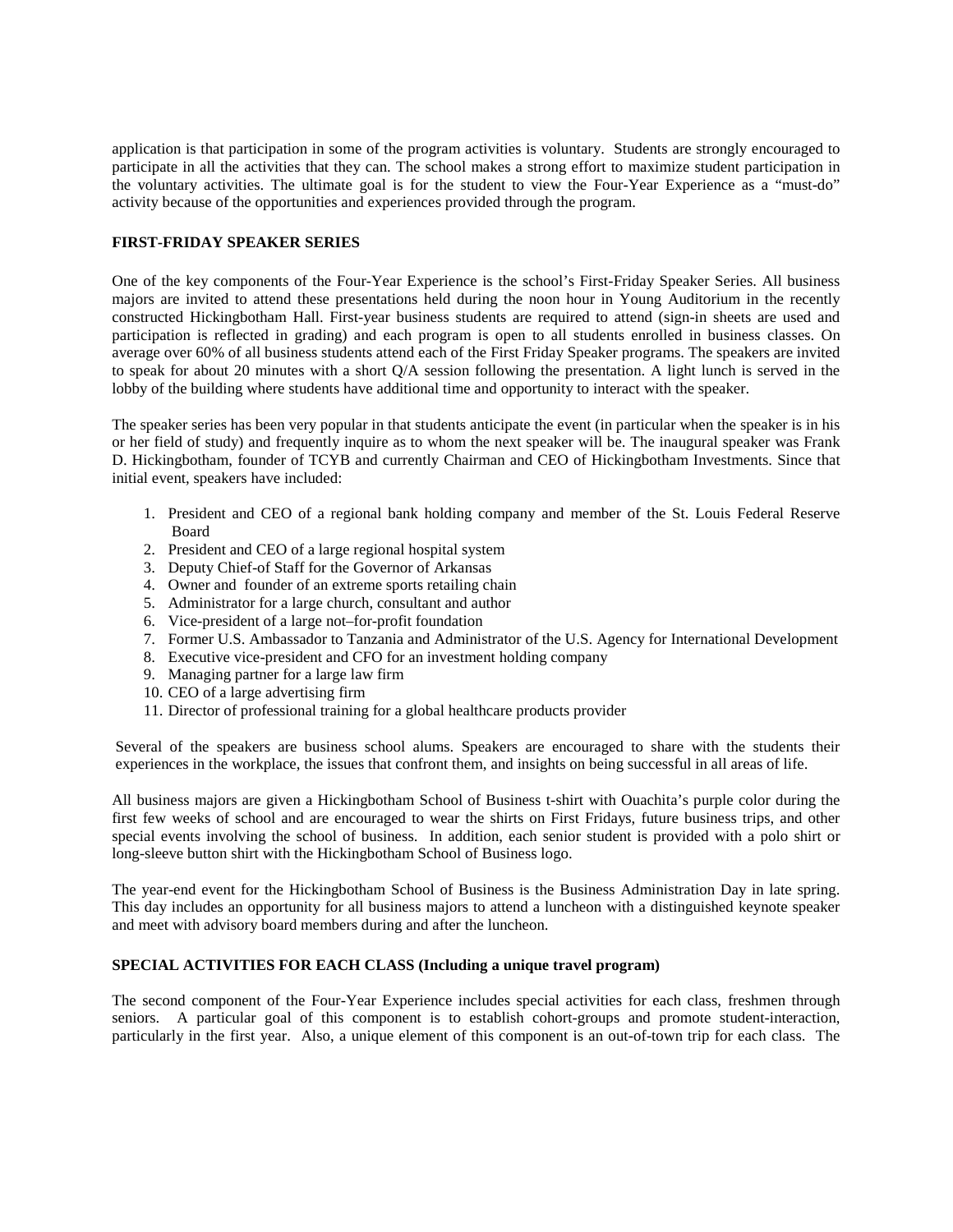purpose of these trips is to (1) continue to promote student interaction, (2) enhance student knowledge of the business environment, and (3) observe the application of business principles in the workplace.

Three of the trips, freshmen, sophomore, and senior are overnight lasting three or four days. All four of the trips usually include three components: (1) professional, (2) cultural, and (3) fun/entertainment. The Assistant Dean coordinates and participates in every trip. Various faculty members (and sometimes spouses) also participate in the travel programs providing the opportunity for faculty and student interaction outside of the normal classroom or office environment.

## **Year 1: Freshmen**

The freshman year is very important in the implementation of the Four-Year Experience. In the first semester at Ouachita, declared business majors are enrolled in "Introduction to Economics and Business" and "Microcomputer Applications." Each course has a specific role in the preparation of new business students.

The "Introduction to Economics and Business" course establishes a cohort group and provides a forum for communication and interaction with first-year business students. Three special components are present in this class: (1) Students are provided a subscription to Business Week and quizzed weekly over discussions of various articles from the current issue, (2) students are required to complete an on-line aptitude and skills assessment survey related to career opportunities and choices, and (3) Business alumni and local business professionals are invited to speak in class to acquaint students with careers they would want to consider. In the second semester, students typically enroll in "Principles of Microeconomics" to begin their study of markets and how institutions operate in them.

The "Microcomputer Applications" class focuses on developing technology skills (word processing, presentation packages, and spreadsheet applications). In the second semester, students from this course track into the "Business Communications" course where the emphasis is on developing oral and written communication skills needed in future semesters.

Additionally, in the first semester, the students enrolled in the "Introduction to Business" class participate in an exercise coordinated by a management professor and senior students from a Leadership class. This leadership and team-building exercise is the beginning of the Freshman Leadership Experience (FLEX), a program designed to facilitate communication, problem-solving, teamwork, and trust. At the end of the afternoon exercise, faculty members host their freshman advisees at a dinner in an informal setting. The goals are to provide the students with an understanding of the importance of effective teamwork, enhance student interaction, and connect with HSB faculty and upper-level students. This event has been hosted on the Ouachita campus as well as at nearby Camp Winnamocka, a scenic conference and resort facility. The program is voluntary, but approximately 60 percent of the freshmen students have been able to participate in the FLEX program each year it has been offered. The results of an assessment survey of those who participated each indicates that the students have found the activity to be beneficial and worthwhile (3.25 on a satisfaction scale with 4.00 being extremely satisfied)

In the spring semester, freshmen business students travel to Memphis, Tennessee. Average participation on the trips has been around 60% of the freshmen business majors. Past trips have included activities at:

- 1. Gibson Guitar
- 2. Graceland
- 3. Memphis Motor Speedway
- 4. St. Jude Children's Research Hospital
- 5. Vining-Sparks
- 6. AutoZone corporate offices
- 7. Sanyo plant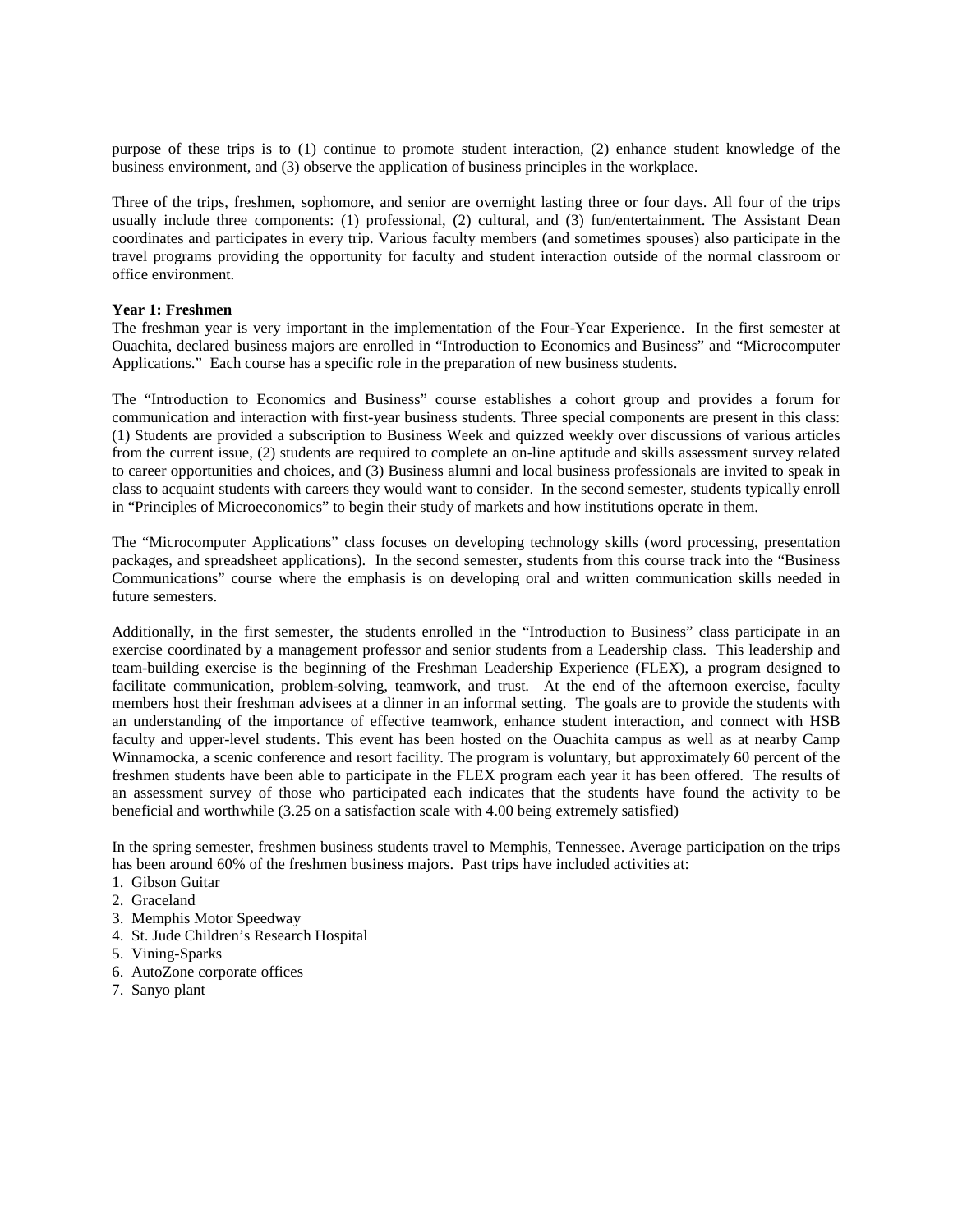## **Year 2: Sophomores**

During the sophomore year students are encourage to enroll in Accounting Principles 1 and 2, Principles of Macroeconomics, and the Business Statistics course to continue the cohort process. Faculty advisors begin career discussions and are available for consultation as students pre-plan the remainder of their academic careers at Ouachita. This process is preliminary to the formal Degree Plan prepared in the fourth semester.

The Hickingbotham School has two majors, Accounting and Business Administration (Emphasis areas in Finance, Management, and Marketing). The accounting curriculum is regimented, and students are advised when specific required courses should be taken. Students majoring in Business Administration must choose at least one emphasis area. Advisors assist in the choice and the appropriate Junior/Senior business elective courses to support the chosen emphasis. A tutoring program is made available to sophomore students in Principles of Accounting, Principles of Economics, and Statistics.

The sophomore business majors have had a travel experience in the spring to either Nashville, Tennessee or Dallas, Texas for the past three years and on average over 70% of the sophomore business majors participated in the travel experience. These trips included visits to:

## **Nashville**

- 1. LifeWay
- 2. Nissan plant (Smyrna)
- 3. Boswell's (Harley- Davidson dealership)
- 4. Hermitage (Andrew Jackson's home)
- 5. Grand Ole Opry
- 6. General Jackson Showboat

## Dallas

- 1. New Cowboy Stadium (under construction)
- 2. Dallas Trade Mart
- 3. Myerson Center (Dallas Symphony)
- 4. Prestonwood Baptist Church
- 5. Medieval Times
- 6. Mesquite Rodeo

# **Year 3: Juniors**

The focus during the junior year is on career preparation and professional development with students involved in résumé and interview preparation workshops sponsored by SIFE (Students in Free Enterprise) and conducted by the Office of Career and Corporate Development in the spring semester. These workshops include such topics as professional dress, appropriate business casual dress, cell phone etiquette, text-messaging etiquette, and dining etiquette. The cohort process continues as the students enroll in Corporate Finance, Organizational Behavior, and Principles of Marketing in year 3. Additionally, in the fall semester, junior students have a one-day trip to Little Rock. The trip includes visits to:

- 1. Clinton Presidential Library
- 2. Stephens Inc.
- 3. Dillard's
- 4. Little Rock Chamber of Commerce.

A special feature of the trip is a formal luncheon with the Hickingbotham School of Business Executive Advisory Board. At this event, students have the opportunity to meet and visit with the founder of the school, Frank D. Hickingbotham, as well as other members of the board. Also in the spring semester, students have the opportunity to participate in individual mock interviews conducted by business alumni and local business professionals. After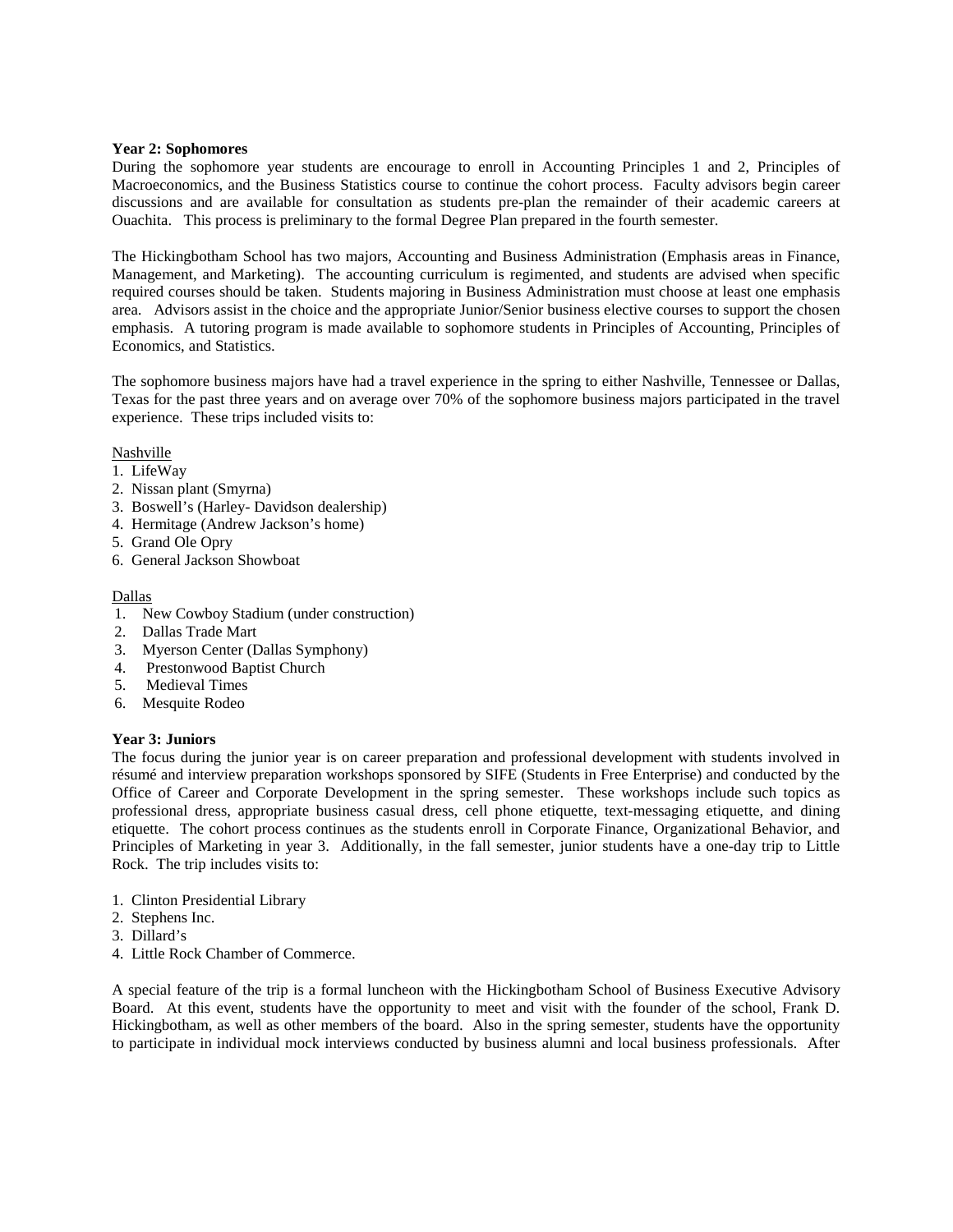the interviews, there are follow-up discussions of the evaluations by the interviewers. The fall of 2008 was the first time for this trip and approximately 65% of the junior business majors participated.

#### **Year 4: Seniors**

At the beginning of the next to last semester, all senior students have an individual meeting with the dean of the school. The focus of the meeting is two-fold: (1) the course-work needed to graduate is reviewed and (2) the student's future plans in regard to employment (secured or needed) and graduate school or law school plans are discussed. These meetings are very productive as they provide each student one-on-one interaction with the dean.

The continuity of the cohort group is maintained through enrollment in the "Business Ethics" course and the capstone course, "Management Strategy and Policy", which integrates the core competencies and practices and promotes teamwork development through participation in a business simulation as teams. Simultaneous with the capstone course is the Senior Seminar that focuses on special readings and current business topics. A primary purpose of the Senior Seminar is to stimulate life-long learning by reading professional literature.

Also, senior business majors have travelled to either Chicago or St. Louis during September of the past three years. Participation in these trips has been over 75% of the senior business majors.

The following experiences and activities have been a part of the trips:

Chicago Chicago Board of Trade Federal Reserve Bank of Chicago Shedd Aquarium Museum of Natural History John Hancock Building Sears Tower White Sox baseball game Morse Automotive plant

St. Louis Fox Midwest studio Edward Jones corporate office Conoco-Phillips refinery Mid-America Arch tour Cardinals' baseball game

#### **RESULTS**

The Four-Year-Experience program of the Hickingbotham School of Business is in its third year. Based on student evaluations and comments from students and parents, the various activities have been well received. The accomplishment of each of the earlier stated objectives is described below.

## **Objective 1: Create a strong bond to the Hickingbotham School by promoting and enhancing the development of relationships between students, faculty, alumni, and business professionals.**

The FLEX activity introduces first-year students to academic advisors over dinner early in the first semester. Freshmen are introduced to each other and to senior students as they participate in leadership/team building activities during the first month of classes.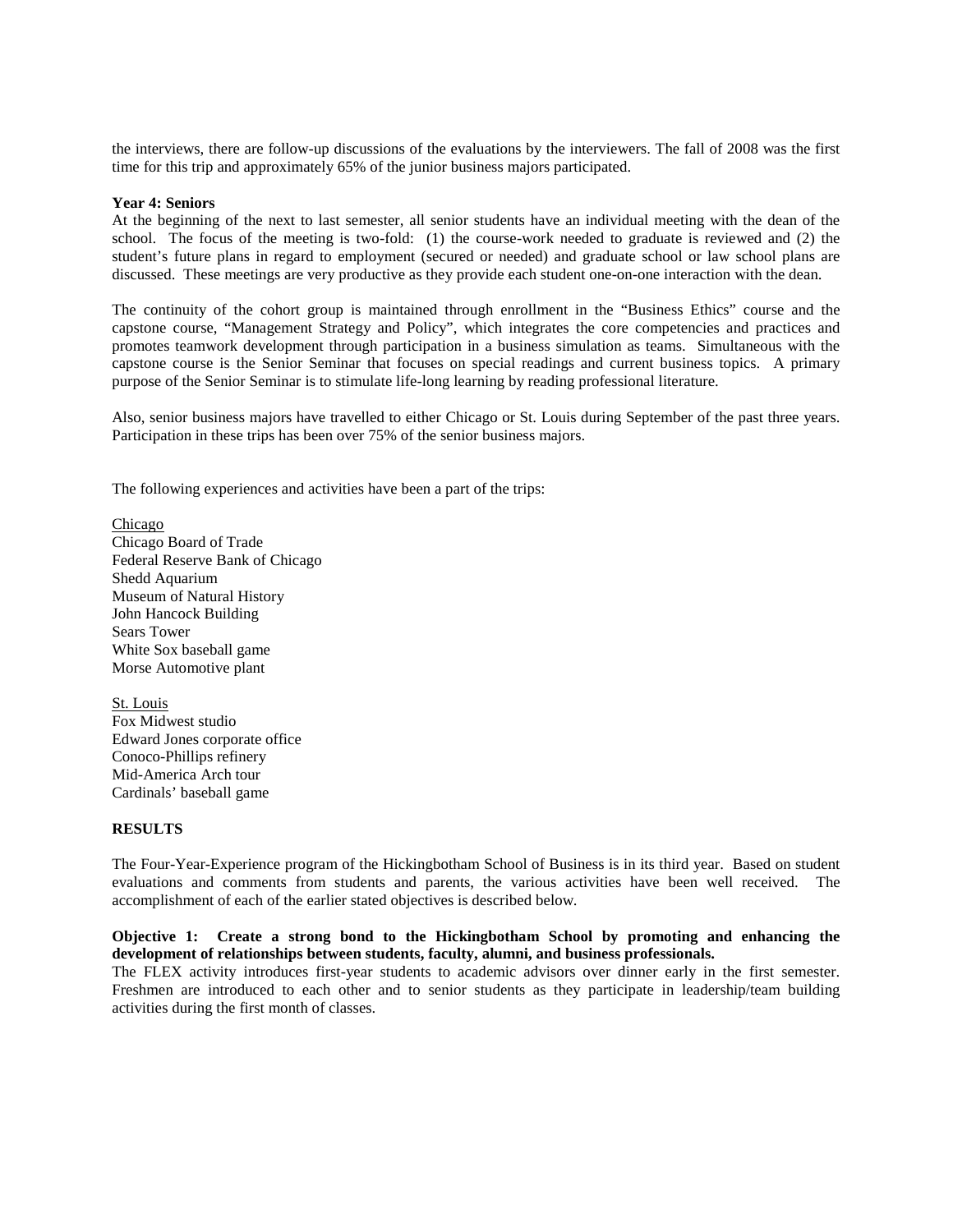The travel program enables students and faculty members (who serve as sponsors) to spend time together in various activities away from campus.

The speakers (including several alumni) in the First-Friday Speaker Series always make time to attend the lunch and visit with students and faculty members.

Business Administration Day (in addition to a speaker) provides time for students to meet and interact with more than thirty advisory board members who are on campus for a formal luncheon with students.

Alumni frequently help arrange site visits for the travel groups and join the students for dinner as their schedules allow.

A special interaction for junior students is a luncheon with the Executive Advisory Board members which takes place when the board has its fall meeting in the Little Rock.

The mock interview process enables students to meet and interact with local alumni and friends.

## **Objective 2: Provide unique and varied experiences for all business majors focusing on activities and events to supplement the traditional classroom setting.**

Component 1: The First-Friday Speaker Series has provided students the opportunity to learn about:

- The career of personal financial advisor.
- The anxiety and surprise associated with starting a business,
- The role of fund-raising for a hospital,
- The workday of a banker,
- The career path of a hospital administrator,
- The career of a church administrator.

Component 2: The Travel Program has helped students connect business principles and concepts by:

- Seeing the impact of globalization by visiting the last U.S. plant to manufacture televisions,
- Touring a major research hospital and experiencing the importance of social responsibility at corporate and personal levels,
- Witnessing the excitement and dynamics of markets at the opening bell of the Chicago Board of Trade,
- Experiencing the operations of an automobile brake manufacturer and the use of robotic systems in an automobile manufacturing plant,
- Seeing and learning about financial services operations at the St. Louis office of an major investment advisory firm and the Chicago Federal Reserve Bank,
- Learning about the distribution processes of a major retailer.

Preliminary data tracking the initial 2006 freshman group (now in their sixth semester) suggest that the program has been well-received and is contributing to greater retention from freshman to sophomore and from sophomore to junior years. For example, 61 percent of freshmen participated in one of the two major four-year experience events and 68 percent of sophomores participated in two of the three major events for their class. The more activities in which a student participates increase the prospect of retention. Of the freshmen who entered in 2006 that participated in one of the freshman events, 82 percent are still currently enrolled. Only 24 percent of the students who did not participate in either FLEX or the freshmen trip are still currently enrolled. Overall retention of students between the freshman and sophomore years was 65 percent, but for those participating in either of the freshman FLEX activities, retention was 74 percent. Also, the percentage of students participating in the travel experiences is increasing, particularly for seniors.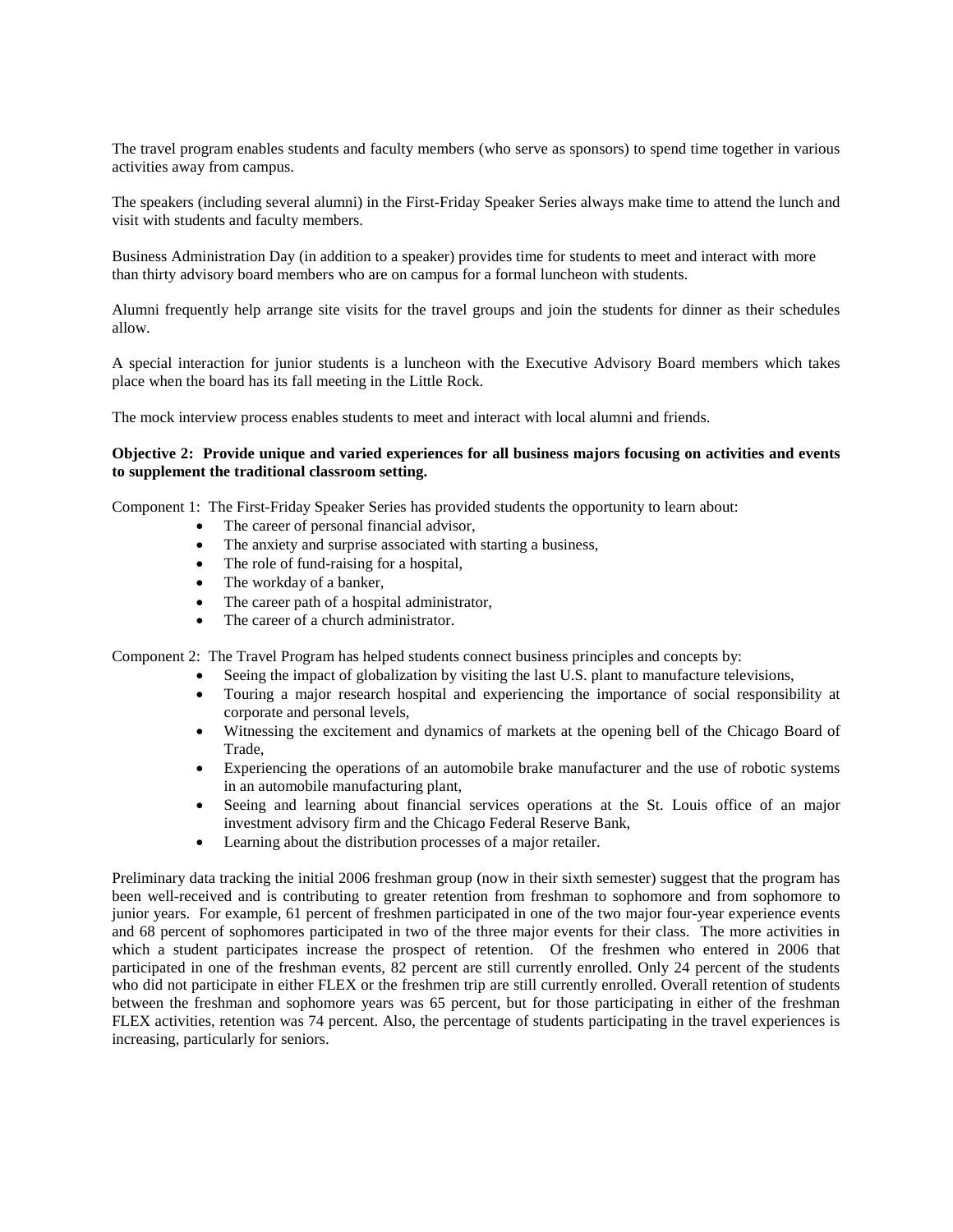Since the program is still relatively young, more data will be analyzed as students make their way through the program. The results thus far indicate that the Four - Year Experience program at HSB has been an excellent investment.

#### **SOURCES:**

Cox, Pamela L., Elizabeth Dunne Schmidt, Paula E. Bobrowski, and Glenn Graham (2005) "Enhancing the First-Year Experience for Business Students: Student Retention and Academic Success," *Journal of Behavioral and Applied Management* 7:1 (September): 40-68.

Dowling University First-Year Experience Webpage<http://www.dowling.edu/admissions/FYE.shtm>

- Indiana State University Four-Year Experience Webpag[e http://www1.indstate.edu/business/cec/files/Four.pdf](http://www1.indstate.edu/business/cec/files/Four.pdf)
- Indiana University Purdue University Indianapolis Kelley School of Business First-Year Experience Webpage <http://kelley.iupui.edu/undergrad/academics/firstYear.cfm>
- *Kelly, Jeffrey M. (2006) "Why Focus on the First Year?" The First-Year College Experience: Strategies for Improvement http://www.newfoundations.com/OrgTheory/Kelly721Sp06.html accessed May 2009.*

University of Delaware First-Year Experience Webpag[e http://www.ugs.udel.edu/fye/FYEbyDept.htm](http://www.ugs.udel.edu/fye/FYEbyDept.htm)

*University of Evansville School of Business Webpag[e http://www.evansville.edu/areasofstudy/business/](http://www.evansville.edu/areasofstudy/business/)*

Williams, Chuck, and Richard E. Fetter (2009) "Real Challenges, Real Change (in New and Improved B-School Curriculum)," *BizEd* VIII (1) (January/February): 46-47.

**James C. Rothwell,** MBA is Assistant Dean of the Hickingbotham School of Business at Ouachita Baptist University. His degree is from Louisiana Tech University. He teaches courses in auditing and financial accounting.

**Philip F. Rice,** Ph. D. is retired dean and current Professor of Business Administration of the Hickingbotham School of Business at Ouachita Baptist University. His degree in engineering management is from Clemson University. He teaches courses in statistics and operations management.

**Marshall J. Horton,** Ph. D. is the Regions Bank Chair of Economics and Finance at the Hickingbotham School of Business at Ouachita Baptist University. His degree in economics is from Southern Methodist University. He teaches courses in economics and finance.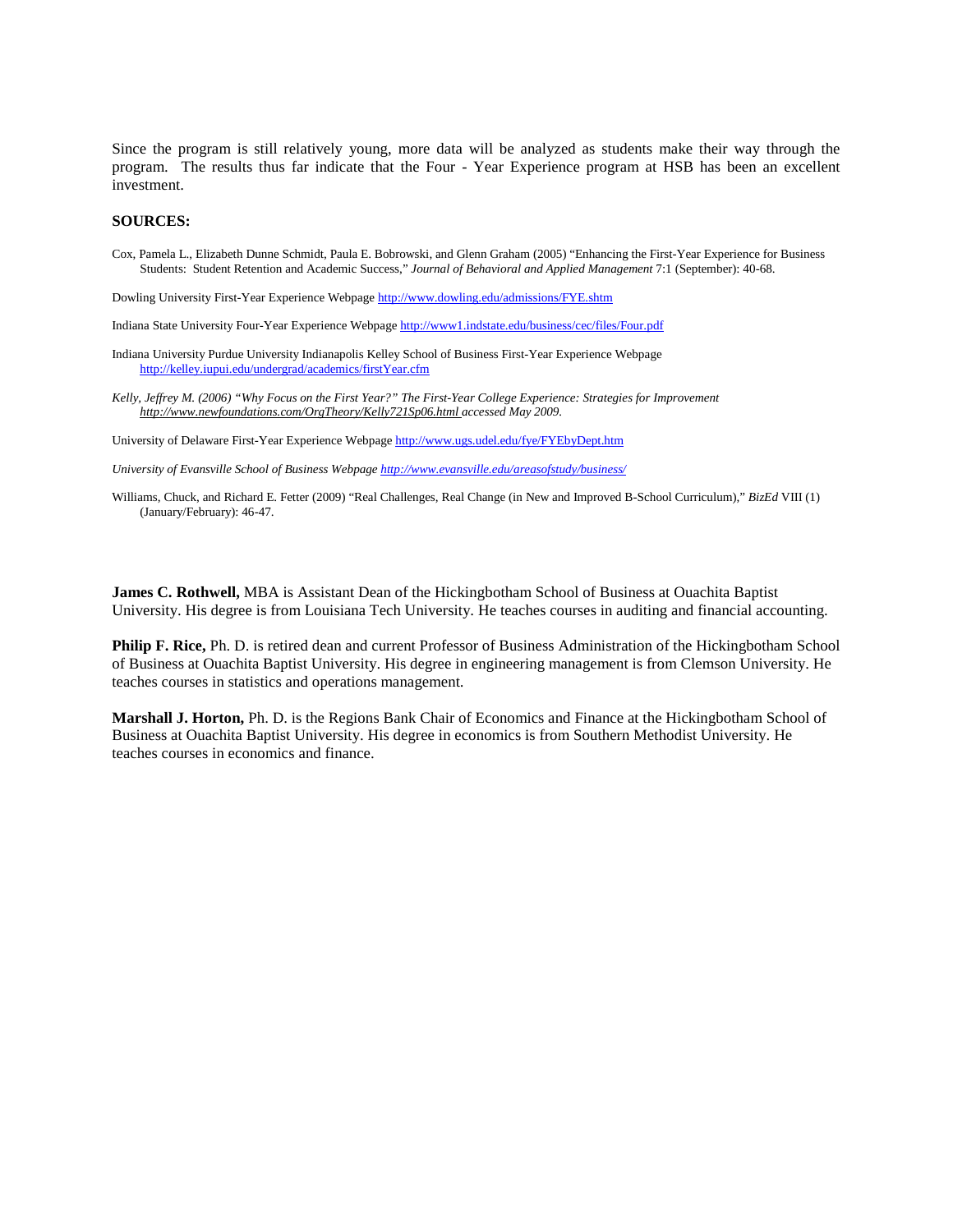# **Effectiveness of Interactive Technology in Business Education**

Sarah A. Humphries, Georgia College & State University, Georgia, USA Catherine Whelan, Georgia College & State University, Georgia, USA

## **ABSTRACT**

This study investigates both the effectiveness of a Personal Response System in enhancing student learning and student perceptions of the use of a Personal Response System. The technology was tested in two different courses being taught by different professors in Accounting and Business Communications. Each professor taught one class incorporating the Personal Response System and another class without the system. The same content was covered and the same major assessment items were used in each class. Results supported the hypothesis that the use of a Personal Response System enhances perceived student learning. Furthermore, survey data indicated that the interactive nature of the technology was appealing to students. However, objective measures of student learning (exam results) did not show the anticipated improvement based on publishers' claims about the effectiveness of Personal Response Systems. This research suggests that instructors should carefully weigh the cost of implementing this type of technology against perceived benefits to student learning.

## **INTRODUCTION**

Today's students live in an interactive world where they are connected through multi-media technology. Unless we can engage these students in the learning process it is highly likely they will quickly lose interest. Consequently, traditional lectures may no longer be the most appropriate means of conveying information to support student learning. Textbook publishers have recognized the need for change and are now providing materials that support a range of new technologies that they claim will enhance student learning. The effectiveness of educational technologies has been the focus of numerous studies. Thompson *et al*. (1992) and Bryant and Hunton (2000) provide extensive reviews of this literature.

A Personal Response System (PRS) is a form of interactive educational technology that has the potential to improve student learning by connecting the learner and instructor in a dynamic two-way exchange. Students are able to become both cognitively and physically engaged in the learning process. Using remote handheld devices, referred to as clickers, students can respond to questions delivered through a PowerPoint presentation. Student responses are instantly recorded and can be tabulated and charted to provide immediate feedback for the benefit of both the students and the instructor. This enables the instructor to assess the collective understanding of course material in real-time and then review topics or move on to new material as appropriate. As responses can be anonymous, use of the system can also build student confidence and encourage participation by all students. Results can also be exported into spreadsheets or grade book software.

The use of PRS is relatively new to the business classroom, and as such, requires investigation prior to widespread adoption. Given the time and resources required to implement new technology, it is imperative to test the validity of the publishers' claims. Furthermore, in the current educational environment that focuses on assurance of learning, it is essential that the effectiveness of PRS should be evaluated to determine the impact on student learning.

Research into the effectiveness of PRS has focused on two main attributes of effectiveness; student perceptions and student performance. Findings generally support the proposition that students value the use of clickers and believe that the use of clickers enhances student learning. These subjective measures of student learning provide some evidence of the benefits derived from the use of clickers. However, there is minimal evidence that the use of clickers enhances student performance as measured objectively, that is, through exam scores or course grades.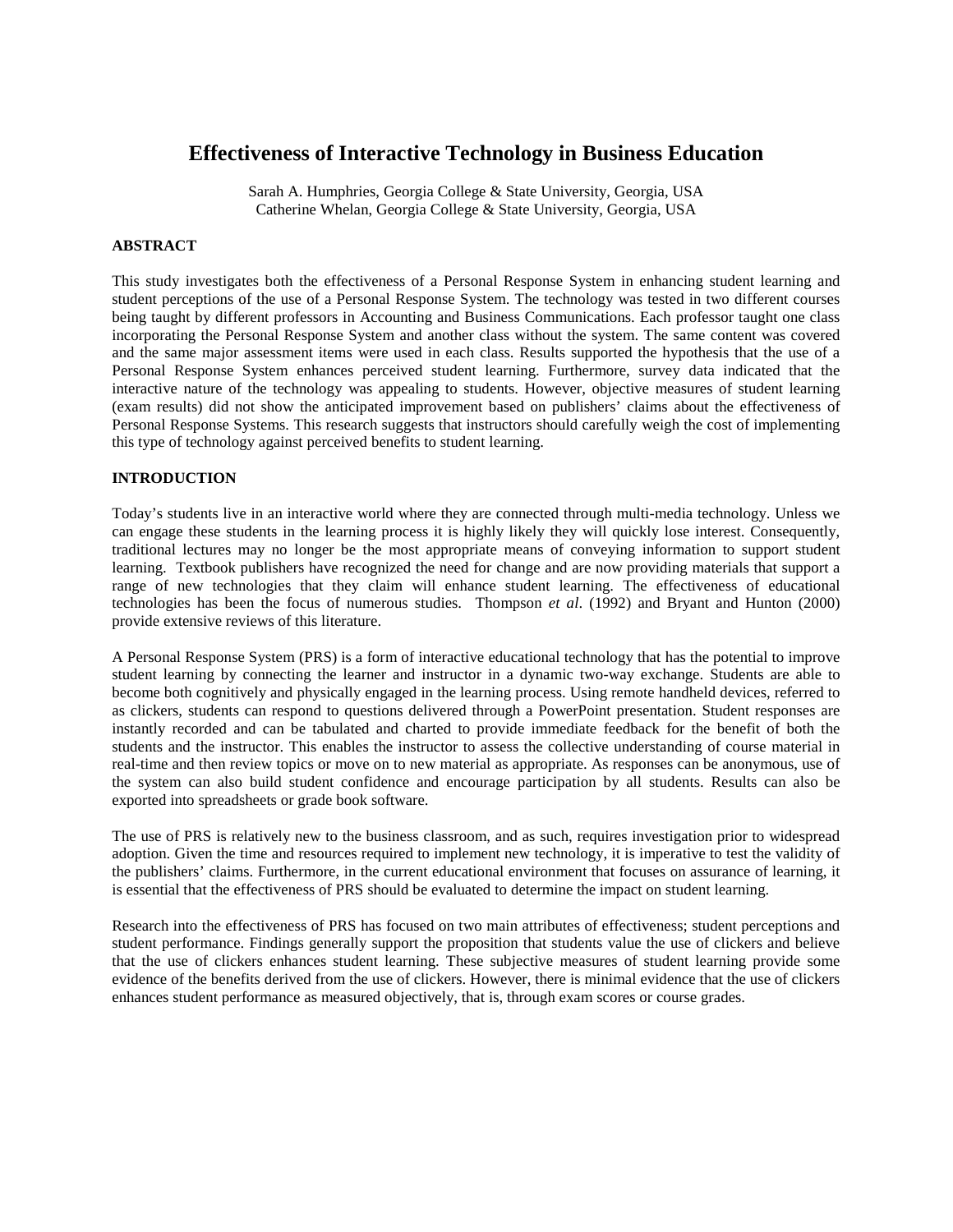## **PRIOR RESEARCH**

An early study of the role of PRS in business education focused purely on student perceptions regarding the use of technology rather than its effect on student learning. Robinson & Ritzko (2006) used clickers to deliver "games" to review content in three management and two managerial accounting classes. Students reported that they were more likely to attend class and be more engaged in class when clickers were used.

Stowell and Nelson (2007) assessed the impact on short-term learning by administering a post-lecture quiz to psychology students. While their results indicated that the use of clickers was correlated with positive academic emotion, there was no significant difference in the scores on the post-lecture quiz. Longer-term learning was examined by Watkins and Sabella (2008) in their study of the use of clickers with physics students. To evaluate student performance, comparison was made between student responses to question in class (using the clickers) and student responses to similar questions on the exam. While there was some improvement in student knowledge during the lecture, learning did not carry over to the exam despite questions being very similar, if not the same. In contrast, King and Joshi (2008) found that active use of clickers resulted in improved performance on exam questions that were similar in content to the clicker questions used in class. This effect was greater for male students than female students. In this study, all students were given a clicker to use during a chemistry class, but there was no requirement to actually use the clickers. Thus, the students using the clickers were self-selecting to become more active participants in the learning process. The students who decided to use the clickers may generally take a more active role in their learning regardless of the use of technology. Consequently, their higher level of performance may be due to personality characteristics rather than the use of the clickers.

Trees and Jackson (2007) examined the impact of student characteristics and course design on student perceptions of the effectiveness of clickers in enhancing learning and class involvement. Using students in large enrollment course, the study found that positive perceptions of clicker usage were related to a student's desire to be actively engaged in class, the view that traditional lectures are not best, valuing of feedback, class standing, previous experience with lecture courses, anticipated course performance, and the amount of clicker use in the classroom.

The novelty of the technology may enhance student perception of its effectiveness. Students majoring in Management Information Systems (MIS) may be less susceptible to the novelty factor due to their exposure to different technologies in the course of their study. However, when examining the use of clickers in MIS classes, Nelson and Hauck (2008) found results similar to prior studies. That is, the use of clickers increased the perception of student learning but there was no significant effect on student performance as measured by course grades. However, there was a higher attendance rate in the clicker class and it was found that higher attendance correlated with higher grades. A limitation of this study was the use of different instructors for each of the three classes.

Carnaghan and Webb (2007) investigated the effectiveness of PRS in accounting education. While they found that students were generally satisfied with their experience using clickers, there was limited support that the use of clickers led to greater satisfaction with the course. In line with prior research, they found evidence that students perceived the clickers to have a positive impact on learning. However, in contrast to other studies, there was some evidence that clickers enhanced student performance on exams. This evidence is limited to improved performance on multiple choice questions similar to those employed when using the system in class.

It is clear that student perceptions relating to the use of clickers are extremely positive. While students may feel that the clickers enhance their learning, there is little objective evidence that clickers enhance student performance. Much of the research has been conducted using students in non-business disciplines and/or large class sizes. This study will further examine the question of student learning in the business disciplines of accounting and business communications in a small-class liberal arts setting. The same instructor will teach the classes in each discipline, thereby removing the confounding effect of different instructors. It is proposed that the interactive nature of a PRS will enhance student learning. Student learning will be measured using one subjective measure (student perception of learning) and one objective measure (examination scores) to evaluate the effectiveness of a PRS.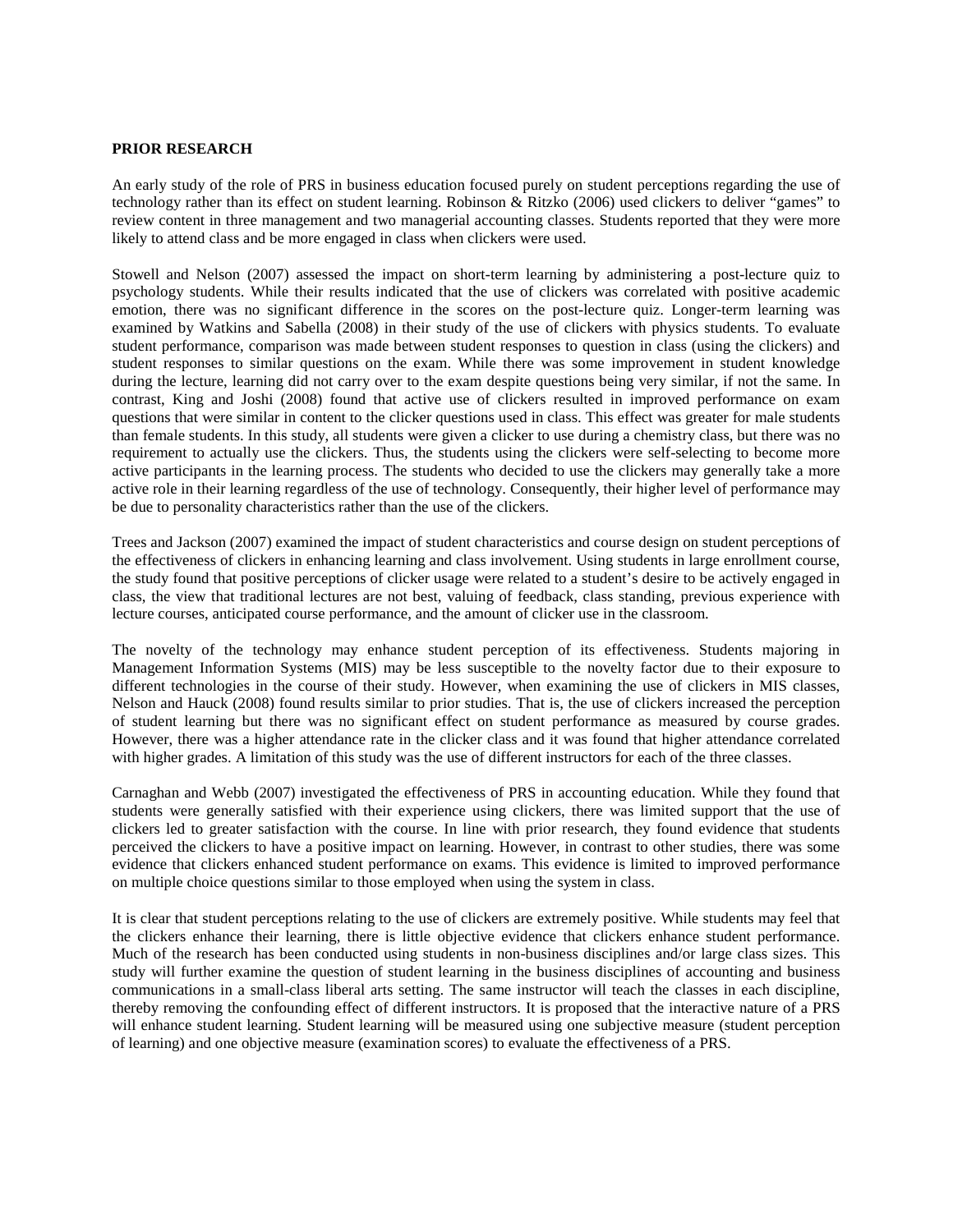#### **METHOD**

#### **Participants**

Participants were 113 undergraduate students at a liberal arts university enrolled in Business Communication (BCOM) or Accounting Principles II (ACCT) courses. During one semester, two sections of each course were used to provide an experimental and control group within each course. One professor taught both Business Communication sections and another professor taught both Accounting sections. Both professors were seasoned academics who had taught their course material many times. This was their first exposure to using the clicker technology. Sixty-four students participated in the two ACCT sections (33 in the clicker section and 31 in the traditional section). Forty-nine students participated in the BCOM sections (25 clicker, 24 traditional). Informed consent was obtained from all participants. Basic student demographic comparisons yielded no significant differences between the two courses or within sections of each course.

#### **Procedures**

The same material was covered in both the clicker section and the traditional section for each of the courses. The text book, lecture notes, and homework assignments were identical with the only difference being the inclusion of additional PowerPoint slides for the clicker questions. Both professors used the technology primarily during lectures. Interactive slides were created and used to assess learning to that point, to emphasize an important concept, or to ask for anonymous opinions on potentially sensitive topics (i.e., ethics questions). Feedback from student answers was utilized to determine speed of topic progression and/or areas that needed further coverage.

Students in the clicker sections were assigned a specific device to be used throughout the semester. Since the devices were purchased through a University research grant, students were required to sign a document indicating their agreement to return the devices at the end of the semester. To encourage students to remember to bring the device to class each session, a portion of the final course grade in each experimental section was determined by daily participation.

#### **Measures of Student Learning**

The measures of student learning typically used in educational research include exam scores (Carnaghan and Webb, 2007; Hamer, 2000), course grade (Brokaw & Merz, 2000; Young *et al*., 2003), student perceptions of learning (Carnaghan and Webb, 2007; Clarke *et al*., 2001; Watkins & Sabella, 2008; Young *et al*., 2003), and student perceptions of course value (Carnaghan and Webb, 2007; Marks, 2000). This research examines the impact of PRS on student learning as measured by (1) student perception of learning and (2) examination scores.

At the conclusion of the semester, students in the experimental sections were asked to complete a brief questionnaire. This questionnaire was designed to collect student self-reported perceptions of contributions to learning and usefulness of the technology. Eleven items such as "The use of this technology helped me understand the material" and "I found the instant feedback helpful" were assessed on a 1 to 7 scale. The scale was marked with end points of "Strongly Disagree" at 1, "Strongly Agree" at 7, and "Neutral" at 4. Answers to demographic items such as gender, age, class standing, and expected grade were also gathered.

Throughout the semester, students in both sections were required to take identical exams. Prior studies have attempted to assess student learning by looking at performance on exam questions that were similar to, if not the same as, questions used in the clicker class. This study looks at the overall score on exams that include a variety of questions and question types. The questions on these exams are not merely a replication of the questions used in class. This approach provides a better measure than those used in prior studies as true student learning is demonstrated by applying knowledge to new scenarios.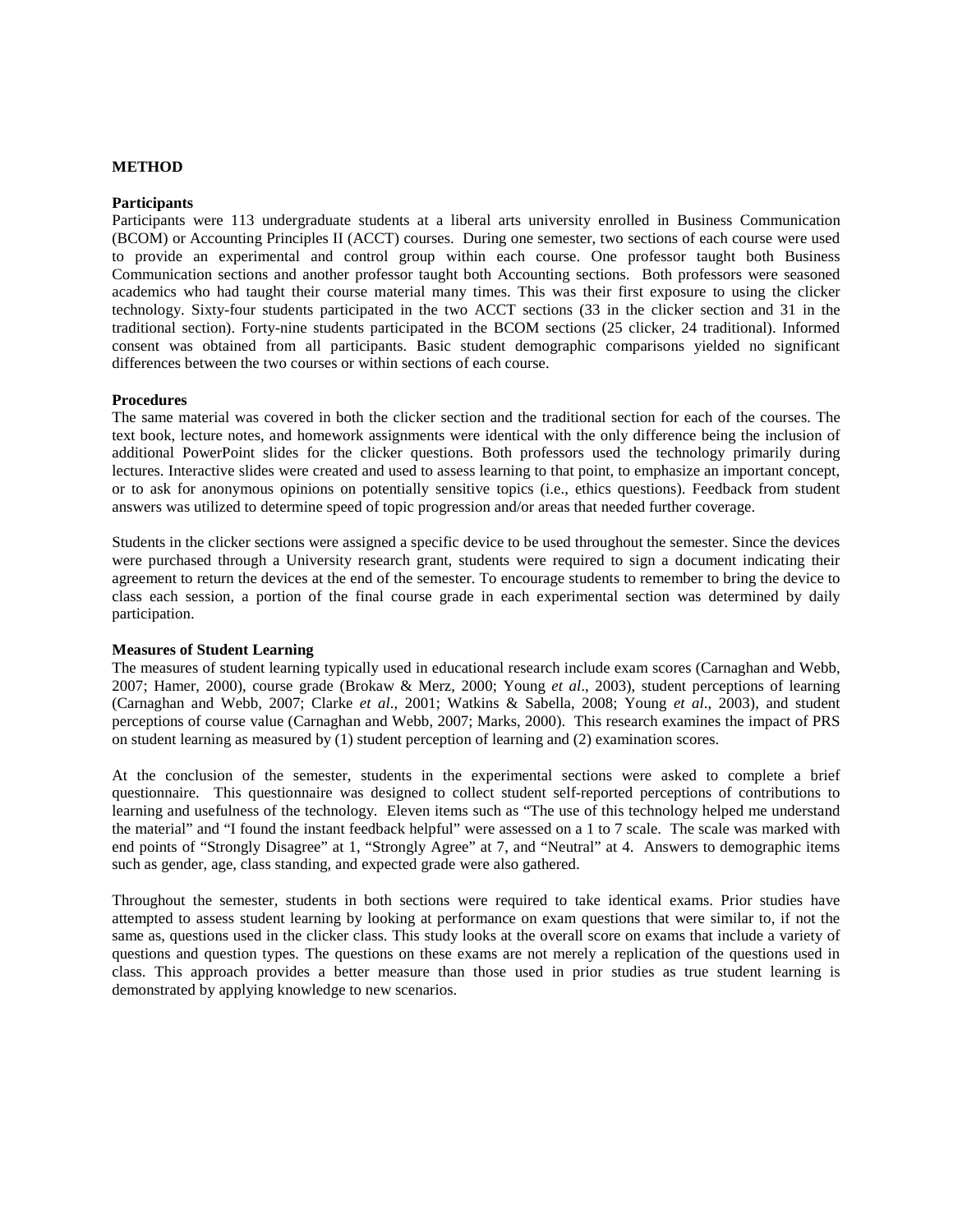#### **RESULTS**

On self-reported measures of PRS effectiveness, all items in both experimental sections indicated statistically significant positive perceptions of contributions to learning and effectiveness of the technology. The mean response for each statement was compared to the neutral mid-point of 4 using one-tailed t-tests. The results presented in Table 1 indicated a positive response to all statements. The number of respondents is less than the class sizes of the experimental sections due to students being absent on the day the survey was administered.

Statements 1 through 4 relate to the students' general satisfaction with the technology. The results suggest that students find the technology easy to use and would be happy to see it used more extensively in other classes. Statements 5 through 11 examine the effectiveness of the technology in relation to student learning. Once again, significantly positive responses to these statements indicate that students perceive that the use of the PRS enhanced their learning. They stated that they found it easier to remain engaged in the class and found the immediate feedback they received from the use of the PRS helpful in developing a more focused study plan.

A statistical comparison was made between the results for the Business Communications (BCOM) and Accounting (ACCT) courses. The discipline in which the PRS was used made no significant difference to student self-reported measures of clicker effectiveness. Overall, students perceived the technology to be useful to learning the material associated with the course.

| <b>TABLE 1</b>                                         |                                                                                                                    |             |                   |                |  |  |  |  |  |
|--------------------------------------------------------|--------------------------------------------------------------------------------------------------------------------|-------------|-------------------|----------------|--|--|--|--|--|
| <b>Self-Reported Measures of Clicker Effectiveness</b> |                                                                                                                    |             |                   |                |  |  |  |  |  |
| <b>Class</b>                                           | <b>Survey Item</b>                                                                                                 | $\mathbf n$ | Mean <sup>a</sup> | <b>Std Dev</b> |  |  |  |  |  |
| <b>ACCT</b>                                            | 1. The technology was easy to use.                                                                                 | 31          | $6.77***$         | 0.43           |  |  |  |  |  |
|                                                        | 2. I felt comfortable using this technology.                                                                       | 31          | $6.74***$         | 0.51           |  |  |  |  |  |
|                                                        | 3. I enjoyed using this technology during class.                                                                   | 31          | $6.39***$         | 0.80           |  |  |  |  |  |
|                                                        | 4. I would like to see this technology used in other classes.                                                      | 31          | $6.10***$         | 1.11           |  |  |  |  |  |
|                                                        | 5. The use of the technology helped me learn the material.                                                         | 31          | $5.81***$         | 1.08           |  |  |  |  |  |
|                                                        | 6. The use of the technology helped me understand the material.                                                    | 31          | $5.58***$         | 1.46           |  |  |  |  |  |
|                                                        | 7. The use of the technology encouraged me to prepare for class.                                                   | 31          | $5.06***$         | 1.50           |  |  |  |  |  |
|                                                        | 8. The use of the technology encouraged me to attend class.                                                        | 31          | $6.10***$         | 0.94           |  |  |  |  |  |
|                                                        | 9. The use of the technology encouraged me to pay attention in class.                                              | 31          | $6.03***$         | 1.08           |  |  |  |  |  |
|                                                        | 10. I found the instant feedback helpful.                                                                          | 31          | $6.16***$         | 0.86           |  |  |  |  |  |
|                                                        | 11. I made use of the feedback provided in class to guide my study of the material.                                | 31          | $5.48***$         | 1.31           |  |  |  |  |  |
| <b>BCOM</b>                                            | 1. The technology was easy to use.                                                                                 | 24          | $6.83***$         | 0.38           |  |  |  |  |  |
|                                                        | 2. I felt comfortable using this technology.                                                                       | 24          | $6.92***$         | 0.28           |  |  |  |  |  |
|                                                        | 3. I enjoyed using this technology during class.                                                                   | 24          | $6.00***$         | 1.38           |  |  |  |  |  |
|                                                        | 4. I would like to see this technology used in other classes.                                                      | 24          | $5.50***$         | 1.67           |  |  |  |  |  |
|                                                        | 5. The use of the technology helped me learn the material.                                                         | 24          | $5.38***$         | 1.35           |  |  |  |  |  |
|                                                        | 6. The use of the technology helped me understand the material.                                                    | 24          | $5.46***$         | 1.28           |  |  |  |  |  |
|                                                        | 7. The use of the technology encouraged me to prepare for class.                                                   | 24          | $4.58*$           | 1.50           |  |  |  |  |  |
|                                                        | 8. The use of the technology encouraged me to attend class.                                                        | 24          | $5.75***$         | 1.87           |  |  |  |  |  |
|                                                        | 9. The use of the technology encouraged me to pay attention in class.                                              | 24          | $5.50***$         | 1.59           |  |  |  |  |  |
|                                                        | 10. I found the instant feedback helpful.                                                                          | 24          | $6.08***$         | 1.02           |  |  |  |  |  |
|                                                        | 11. I made use of the feedback provided in class to guide my study of the material.                                | 24          | $4.79*$           | 1.69           |  |  |  |  |  |
|                                                        | "Means were compared to the mid-point of 4 using one-tailed t-tests. *** $p < 0.001$ , * $p < 0.01$ , * $p < 0.05$ |             |                   |                |  |  |  |  |  |

Exam scores were used as an objective measure of student learning. Comparisons were made between the clicker section and the traditional section for each exam and for the average exam score for each student. The results presented in Table 2 indicate that the exam scores in the experimental sections were higher than in the control sections. This suggests that the use of the PRS enhanced student learning as measured by exam performance. However, the differences in exam scores between the groups were not statistically significant. Therefore, it must be concluded that exam performance was not significantly impacted by the use of the PRS technology.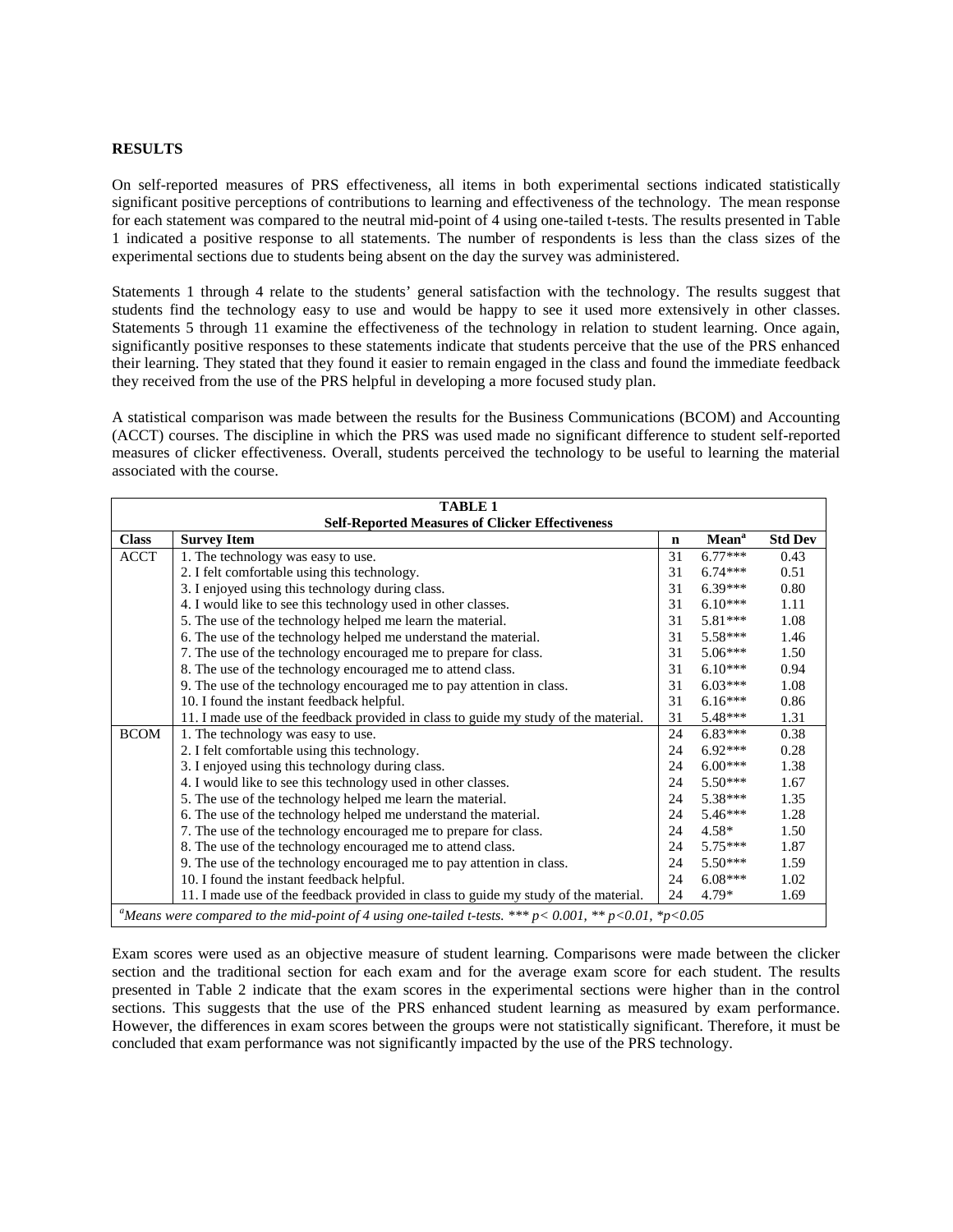| <b>TABLE 2</b>                                                                                        |                        |    |       |                |    |       |                |                     |                     |
|-------------------------------------------------------------------------------------------------------|------------------------|----|-------|----------------|----|-------|----------------|---------------------|---------------------|
| <b>Objective Measures of Student Learning</b><br><b>Clicker Section</b><br><b>Traditional Section</b> |                        |    |       |                |    |       |                |                     |                     |
| <b>Class</b>                                                                                          | <b>Assessment Item</b> | n  | Mean  | <b>Std Dev</b> | n  | Mean  | <b>Std Dev</b> | Mean<br><b>Diff</b> | t-stat <sup>a</sup> |
| <b>ACCT</b>                                                                                           | Exam 1                 | 33 | 71.27 | 18.13          | 31 | 67.26 | 17.14          | 4.01                | 0.910               |
|                                                                                                       | Exam 2                 | 33 | 79.51 | 17.97          | 31 | 75.03 | 15.46          | 4.48                | 1.072               |
|                                                                                                       | Exam 3                 | 33 | 75.51 | 13.79          | 31 | 70.99 | 22.33          | 4.52                | 1.033               |
|                                                                                                       | Exam 4                 | 33 | 80.50 | 10.58          | 31 | 79.72 | 10.70          | 0.78                | 0.291               |
|                                                                                                       | Final Exam             | 33 | 77.24 | 10.32          | 31 | 74.71 | 10.30          | 2.53                | 0.982               |
|                                                                                                       | Exam Average           | 33 | 76.80 | 11.12          | 31 | 73.54 | 12.30          | 3.26                | 1.111               |
| <b>BCOM</b>                                                                                           | Exam 1                 | 25 | 84.16 | 9.34           | 24 | 81.83 | 10.78          | 2.33                | 0.806               |
|                                                                                                       | Exam 2                 | 25 | 80.16 | 7.74           | 24 | 78.67 | 12.92          | 1.49                | 0.488               |
|                                                                                                       | Exam 3                 | 25 | 82.88 | 8.91           | 24 | 81.79 | 10.73          | 1.09                | 0.385               |
|                                                                                                       | Exam Average           | 25 | 82.40 | 7.56           | 24 | 80.77 | 10.41          | 1.63                | 0.628               |
| <sup>a</sup> Means were compared using one-tailed t-tests. *** p< 0.001, ** p<0.01, *p<0.05           |                        |    |       |                |    |       |                |                     |                     |

## **CONCLUSION**

The results of this study mirror those of other studies investigating the usefulness of Personal Response Systems (ie. Carnaghan and Webb, 2007; Nelson and Hauck, 2008; Stowell and Nelson, 2007; Watkins and Sabella, 2008). Subjective measures of effectiveness appear to indicate an overall positive student response to the technology. Unfortunately, objective measures do not indicate the anticipated positive learning outcomes. Although our results are similar to prior studies, we believe that this study contributes to the literature by providing further evidence from a new setting (small class business course) and using a broader objective performance measure (exam scores) than previously considered. Consequently, it must be concluded that there is little evidence to support the claims made by textbook publishers about the astounding improvement in student learning that occurs with the use of a PRS.

In 1924, a series of studies was conducted to assess the effects of changes in the working environment on productivity of workers at Western Electric's Hawthorne plant in Chicago (Mayo, 1933). The results indicated that regardless of the change, productivity increased. This phenomenon has become known as the "Hawthorne effect" and is a classical example of social influences in the workplace. Productivity increased not because of what was being manipulated, but because of worker's perceptions that management was taking an interest in their well-being. Why should the classroom be any different?

It is entirely possible that student perceptions of the effectiveness of this technology are related more to the extra attention a professor must devote to the class than to any benefits of the technology itself. In these tight budgetary times, where monies for "cutting-edge" technologies may be difficult to find, perhaps we should look for ways to "change" our classes that would create this same phenomenon without the expense.

#### **REFERENCES**

Brokaw, A.J. and T.E. Merz, "The effects of student behavior and preferred learning style on performance." *Journal of Business Education*. Spring 2000, V. 1, pp 44-53.

Bryant, S. and J. Hunton, "The use of technology in the delivery of instruction: Implications for accounting educators and education researchers." *Issues in Accounting Education*. 2007. V. 15, No. 1, pp 129-163.

Carnaghan, C. and A. Webb, "Investigating the Effects of Group Response Systems on Student Satisfaction, Learning, and Engagement in Accounting Education." *Issues in Accounting Education.* 2007, V. 22, No. 3, pp 391-409.

Clarke, I., T.B. Flaherty, and S. Mottner, "Student Perceptions of Educational Technology Tools." *Journal of Marketing Education*, 2001, V. 23, No. 3, pp 169-177.

Hamer, L.O., "The Additive Effects of Semistructured Classroom Activities on Student Learning: An Application of Classroom-Based Experiential Learning Techniques." *Journal of Marketing Education*. 2000, V. 22, No. 1, pp 25-34.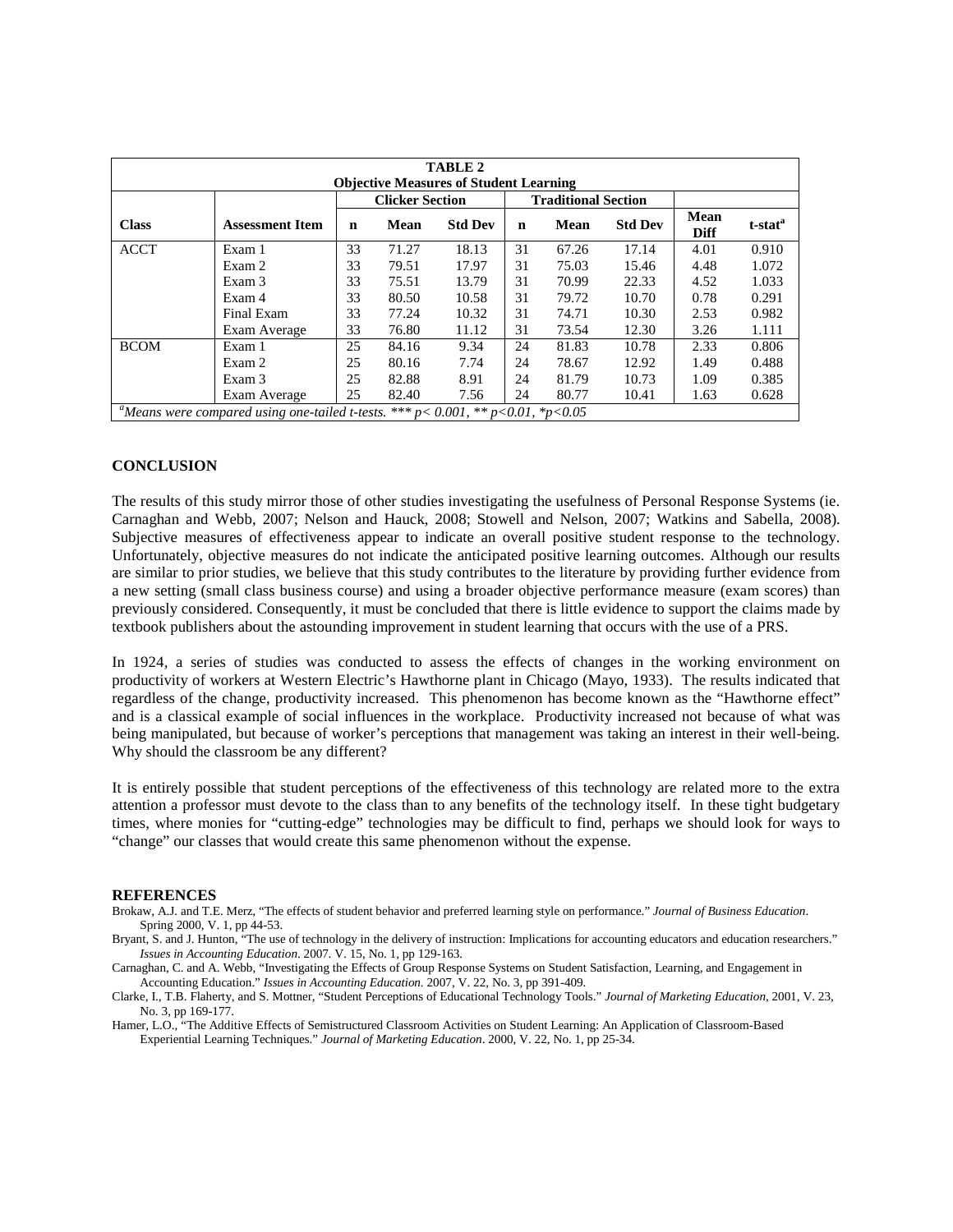- King, D. and S. Joshi, "Gender Differences in the Use and Effectiveness of Personal Response Devices." *Journal of Science Education & Technology.* 2008, V. 17, No. 6, pp 544-552.
- Marks, R.B., "Determinants of Student Evaluations of Global Measures of Instructor and Course Value." *Journal of Marketing Education*, 2000, V. 22, No. 2, pp 108-119.

Mayo, E., *The Human Problems of an Industrial Civilization*. 1933, New York: MacMillan.

- Neslon, M.L. and R.V. Hauck, "Clicking to Learn: A Case Study of Embedding Radio-Frequency based Clickers in an Introductory Management Information Systems Course." *Journal of Information Systems Education*, 2008, V. 19, No. 1, pp 55-64.
- Robinson, S. and J. Ritzko, "Increasing Student Engagement Through Electronic Response Devices." *Proceedings of the Academy of Educational Leadership.* 2006, V. 11, No. 1, pp 79-82.
- Stowell, J.R. and J.M. Nelson, "Benefits of Electronic Audience Response Systems on Student Participation, Learning, and Emotion." *Teaching of Psychology.* 2007, V. 34, No. 4, pp 253-369.
- Thompson, A., M. Simonson, and C. Hargrave, *Educational technology: A review of the research*. 1992, Washington, DC: Association for Educational Communication and Technology.
- Trees, A.R. and M.H. Jackson, "The learning environment in clicker classrooms: Student processes of learning and involvement in large university-level courses using student response systems." *Learning, Media, & Technology.* 2007, V. 32, No. 1, pp 21-40.
- Watkins, E.P. and M.S. Sabella, "Examining the Effectiveness of Clickers on Promoting Learning by Tracking the Evolution of Student Responses." *AIP Conference Proceedings.* 2008, V. 1064, No. 1, pp 223-226.
- Young, M.R., B.R. Klemz, and J.W. Murphy, "Enhancing learning outcomes: The effects of instructional technology, learning styles, instructional methods, and student behavior." *Journal of Marketing Education*. 2003, V. 25, No. 2, pp 130-142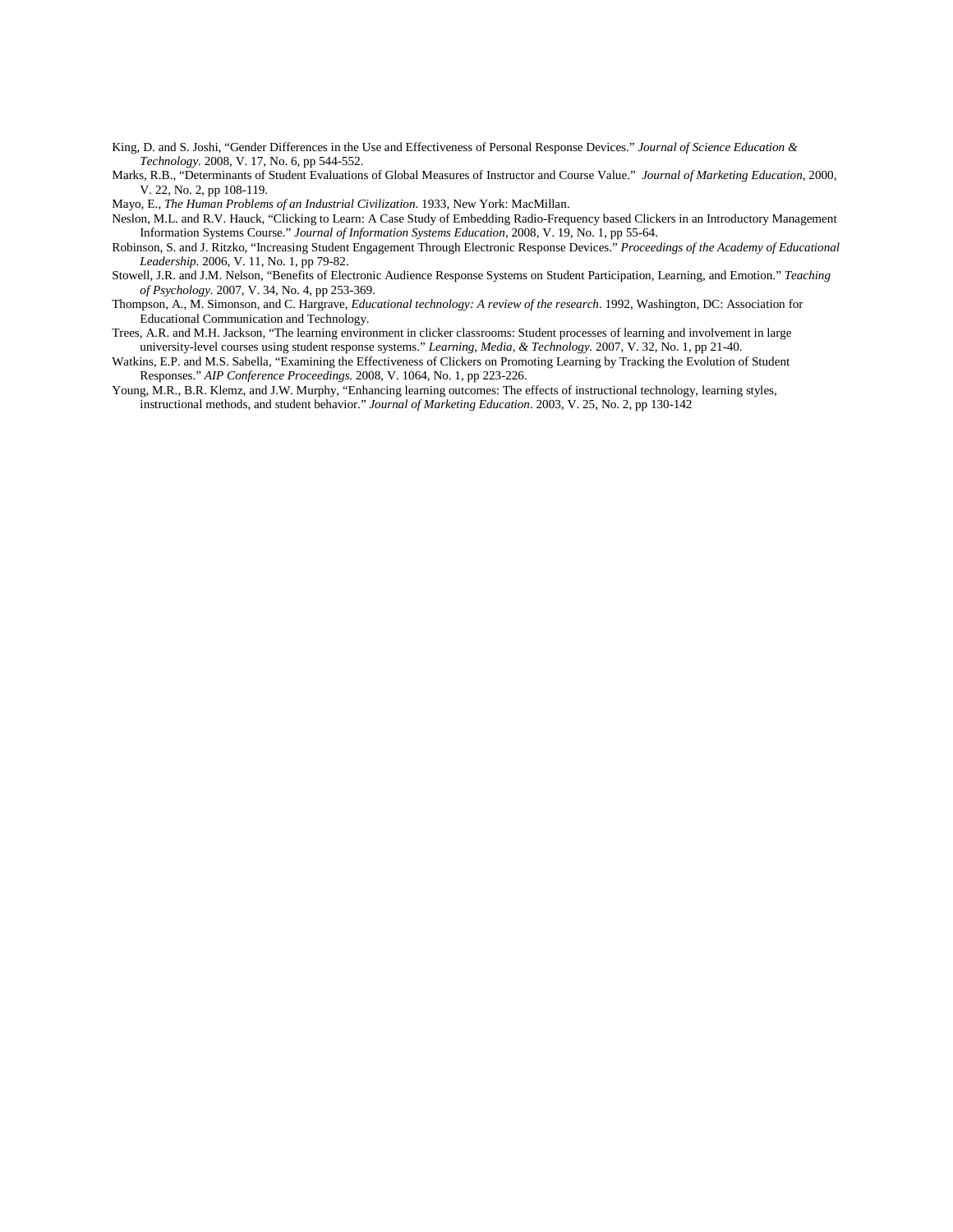# **ACHIEVE: A Career and Professional Development Program for Undergraduate Business Students**

Karl D. Majeske, Oakland University, Rochester, Michigan, USA James S. Serocki, Oakland University, Rochester, Michigan, USA

## **ABSTRACT**

The faculty in the School of Business Administration at Oakland University identified the need to supplement the traditional business curriculum with a career and professional development program. To this end, it was decided to implement the "ACHIEVE" program to assist students with selecting a career that matches their interests and skill set, and ideally increase job placement in their chosen field. ACHIEVE consists of four zero credit courses – taken one per year during a student's undergraduate education. Each course consists of a collection of tasks such as attending a student organization meeting, networking with professionals and participating in a job fair. A student survey administered at the end of the first year served as one assessment tool that provided feedback to modify the program for the second year. A summary of the "lessons learned" is provided in this article which may benefit others who develop similar programs.

## **INTRODUCTION**

Oakland University (OU), located in Rochester, is one of fifteen state universities in Michigan. Fall term 2008, OU had an undergraduate enrollment of 14,397 with a median age of 21 and consisted of 61% female and 39% male students. Almost half of OU's undergraduate students attended high school in the same county as OU and over 80% attended high school within 30 miles of campus. OU has accommodations for 1,951 students (of the 18,169 total) to live on campus and can be described as a regional commuter school. The School of Business Administration (SBA) at OU graduated 374 undergraduates during the 2006-2007 academic year and 356 in 2007-2008. In the 2008-09 academic year, SBA enrolled 487 new students: 279 (57%) students classified as first time in any college (FTIAC), and 208 transfer students mostly from local community colleges.

The scope, goals and approach of higher education must continually evolve to match the needs and learning styles of the current student body. Twenty years ago, academics needed to calibrate pedagogy and delivery methods for the shift from Baby Boomers to Generation X and then ten years later to Generation Y. Currently, we are at the cusp of the Generation Y to Generation Z (a.k.a. the iGeneration) transition that (potentially) will impact learning styles and education delivery methods more than past transitions. These students have grown-up in a technology heavy environment and become accustomed to instantaneous feedback that they expect to be positive. One major issue we face is how to prepare them for the workforce in a way they will embrace and ultimately benefit from.

In anticipation of this evolutionary process the Dean's office conducted a survey of the faculty at the School of Business Administration (SBA) at Oakland University (OU) in Rochester Michigan in Winter of 2006 to identify interest and support for a variety of possible changes. The topic that garnered the highest support among the faculty was to implement a career and professional development program for the undergraduate students (Williams and Fetter, 2009) that placed emphasis on preparing graduates for job placement (Morey, 2001). This result gave support to the notion that the role of the SBA should expand beyond the teaching of the traditional business disciplines. In other words, the faculty recognized that students now value career preparation and job placement. These functions are handled centrally at OU by Career Services that supports all students within the University. Some faculty believed that creating some SBA specific support functions would enhance the placement of business undergraduates within their field. This presented an opportunity to supplement the standard business curriculum that emphasizes critical thinking and mastery of discipline content (Myers, 2008) with career and professional development. In the Fall of 2006 a task force of SBA faculty was formed to explore the career and professional development concept and make a recommendation for how to proceed. The task force recommended a required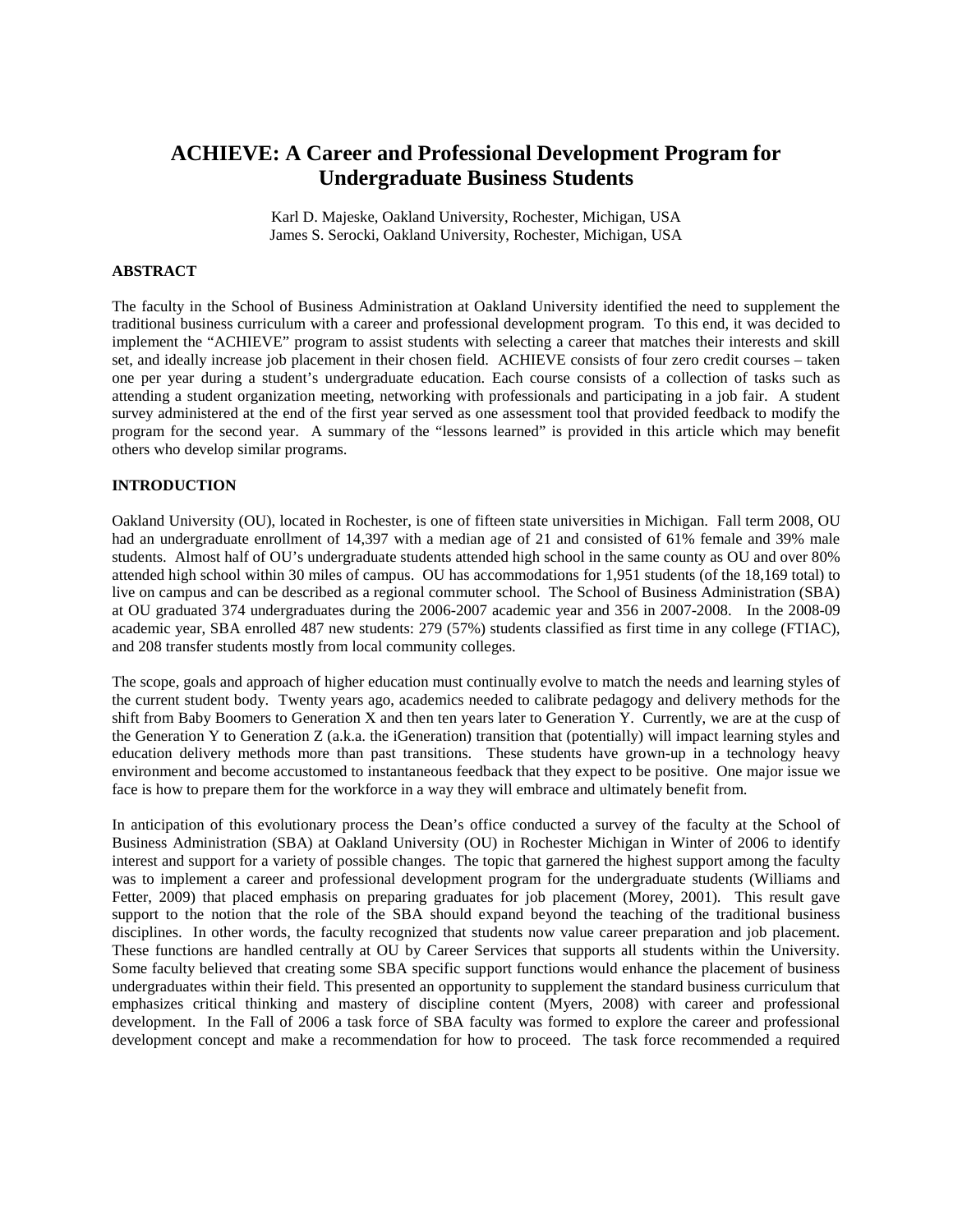program that leveraged Career Services resources and consisted of a blend of curricular, extra curricular and cocurricular learning opportunities. The program would supplement the job placement functions supported throughout OU by Career Services. In Fall of 2007 the SBA formed a committee to develop and implement such a program. This two-year process resulted in the Accomplish Career Hopes Including Excellent Valued Employment (ACHIEVE) program launched in Fall of 2008.

The objective of the ACHIEVE program is to help students determine their selected business major and course plan, match their career choices with their talents, find employment within their chosen field, and make immediate and valuable contributions to their employers. As part of the ACHIEVE program, students will identify various business career paths, obtain within major career specific information, and have exposure to employment trends and forecasted future opportunities. Students will obtain hands on knowledge of business sectors and functional areas by interacting with business professionals at various stages of their careers. The ACHIEVE program assists students with identifying and obtaining support services and resources to develop an understanding of the work world, aid in career planning, and optimize future employment options. The ACHIEVE program prepares students for finding suitable employment by developing effective job search skills, the ability to market oneself in a career fair, and presenting a professional image in the job interview setting. However, we recognize that providing students with a realistic preview of career specific industry may not, in and of itself, be the key to early career satisfaction (Dickerson, 2009).

This paper presents an overview of the genesis of the program and provides background and rationale for the final program design. The next section provides a summary of the design issues considered in the ACHIEVE program's conceptual design. Then appears a detailed description of the ACHIEVE program curriculum. This is followed by a summary of the first year assessments methods. Next appears a section on the lessons learned and the paper ends with a conclusion.

## **CONCEPTUAL DESIGN**

This section outlines the steps we followed to develop a high level design of ACHIEVE - the SBA career and professional development program. The initial task force consisted of one faculty representative from each of the four departments within the SBA along with representatives from Career Services, the SBA undergraduate advising office and the dean's office. To begin defining the program, each faculty representative met with their department to develop a list of topics that the program could potentially cover. The committee then consolidated these into categories and identified some general themes. For example, after completing the core business curriculum – generally at the end of their sophomore year – students declare one of 12 majors within the SBA. Students would benefit from a better understanding of the curriculum differences between the majors and the types of careers a given major would support. Also, a high percentage of SBA alumni reside in Michigan and presented a potential resource to a career and professional development program. Incorporating alumni in the program could also foster longer term relationships and play a role in fundraising. In addition, since a majority of the freshmen at OU do not live on campus, the new program could help to assimilate and acculturate new students into the SBA. From this faculty input we identified four key program objectives:

- Assist students with relevant information in selecting a major.
- Provide students with networking skills to expose them to the business environment.
- Provide students connections to the alumni network so they can experience a business career perspective.
- Help create a community of students exchanging ideas and concerns.

Establishing objectives first allows evaluating other design attributes in terms of their ability to accomplish the objectives. These objectives help position the SBA as a transitional institution - the connection from high school to the workplace – well suited to respond to changes in labor market demand (Mobley, 2001).

Very early on, we determined that the program should span the entire four-year business curriculum rather than focus on the freshman experience (Case, 2006; Johnson, 2009). We also determined that in addition to hosting interviews with potential employers, Career Services conducted a variety of seminars and workshops that could be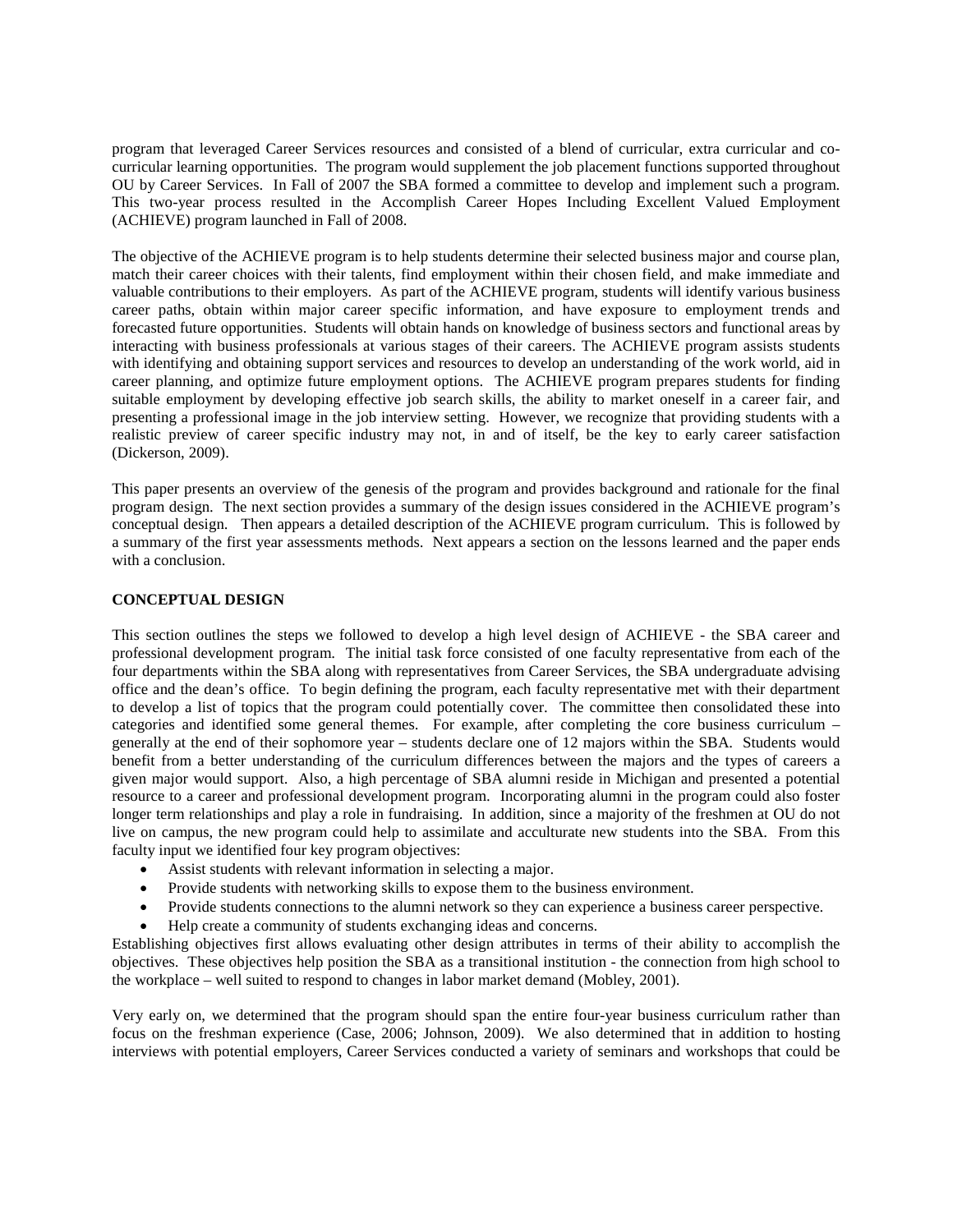included in a professional development program. Rather than replace the role of Career Services with new SBA specific functions we decided to make Career Services a partner. Career Services in turn agreed to have some SBA specific offerings of seminars and workshops, and committed to developing new material if necessary. Next we wanted to develop a brand identity for the program. Initially, this consisted of a program name and a graphic element or symbol to designate the program. We agreed to develop a program name that has a meaningful acronym and settled on ACHIEVE (Accomplish Career Hopes Including Excellent Valued Employment). Creating a symbol to identify ACHIEVE became more difficult than expected yet we continued to pursue this so that we could use the symbol on documents and begin developing a brand image. Ultimately, we settled on the four step stair symbol of Figure 1 to represent a four year upward progression toward matriculation.



**Figure 1:** ACHIEVE Stair-Step Graphic Element

The next steps were to develop a mission statement and learning objectives. We developed two versions of the mission statement. The short version "Inspire and guide students towards their ideal career in business, and provide skills to equip students for excellence in their chosen fields" clearly and succinctly stated the ACHIEVE mission. This version could be used in a letterhead or as a tag line in communications. A longer version of the mission statement would properly document the program mission and serve as a guide during further development. The longer version of the mission statement identified three areas which appear below. Detailed learning objectives were then developed for each of the three segments of the mission.

- *Exposure to Industry* The ACHIEVE program will describe the variety of career alternatives available and help students determine which career options best fit their talents and desires. Opportunities to explore the business environment will include short courses, alumni networking, job shadowing, and internships. The ACHIEVE program will also help students target their coursework toward their chosen professional fields.
- *Job Acquisition Skills* The ACHIEVE program will provide students with the necessary tools and support to successfully complete the job search process. Students will improve their job acquisition skills through activities such as networking, resume writing and interview training.
- *Workplace Skills* The ACHIEVE program will allow students to build professional skills that will initially distinguish them from their peers, ensure that they will make immediate and valuable contributions to their employers, and help them reach their full career potential in the long run. Examples include teamwork, oral and written communication, and critical thinking. To master each skill, students will learn and apply simple, effective, and practical tools multiple times throughout their academic program.

## **ACHIEVE CURRICULUM**

Various methods were evaluated to determine the best way to incorporate ACHIEVE into the SBA curriculum. We wanted to make the program required for undergraduate students and felt that creating courses for ACHIEVE would best support this objective. However, two main drawbacks to this strategy appeared to be roadblocks. This first issue was where to include the credits in the student's course distribution. Do they count as electives or should we consider them part of the core? If they are in the core do we increase the core credits or eliminate another requirement? Unfortunately, there appeared to be no consensus on how to approach including the courses in the curriculum. The second issue had to do with the financial implications. Students pay tuition by the credit hour so they would be paying for ACHIEVE yet we did not intend the program to directly contribute to their business education. Many faculty members felt this financial cost to students would create a negative perception of the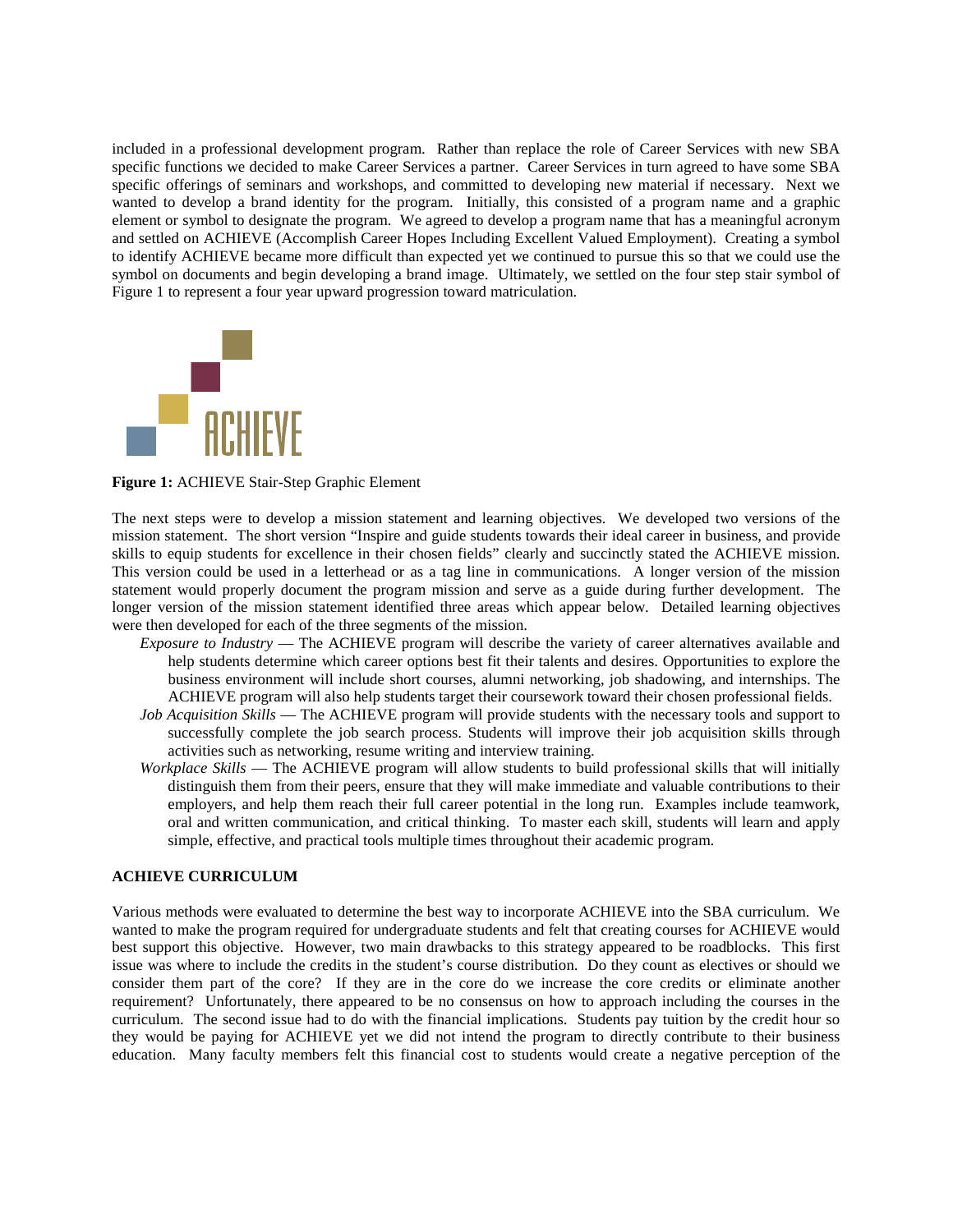program. Ultimately, we adopted a strategy that addressed both these issues. ACHIEVE would be developed as four zero credit hour courses, intended to tie to the four year undergraduate experience. We made the courses part of the degree requirements thus ensuring that all students would participate and since they had zero credit hours associated with them the students would not incur any additional expense.

The detailed curriculum development began with developing a list of tasks, each linked to portions of the learning objectives. For example, completing Career Services interviewing workshop was one task on the list and it was linked to the develop interview skills learning objective. Similarly, the Personality Style Assessment task supports the objective of matching a career with a student's specific skill set. Initially, the plan was to allow students to complete a course by selecting a set of tasks that met certain constraints. For example, students must complete the Introduction to Career Services (that includes creating their on-line account) before they can attend other Career Services activities. This led us to require the Introduction to Career Services seminar during a student's first semester in the SBA. Also, students must complete the resume writing workshop (which includes posting their resume on-line) prior to scheduling interviews. To facilitate task scheduling and tracking student progress, the final curriculum design of ACHIEVE specified a fixed set of tasks for each course. Three of the courses (SBC 199, SBC 299 and SBC 499) would be common for all students. The SBC 399 course taken during a student's third year is intended to prepare the student for their job search process and we decided it was best to focus that by major. This allowed each area to tailor the SBC 399 course to finding employment in a specific discipline. After a great deal of deliberation, we agreed to have all four ACHIEVE courses graded as pass/fail. Making each course a prerequisite for the next (e.g., SBC 199 is a prerequisite for SBC 299), forces students to take them one at a time and in the proper order. Requiring major standing for the SBC 399 course ensured that students would take the correct course for their major and not take the course too early in their matriculation. Below appears the course description and tasks for each of the three common courses.

SBC 199 - ACHIEVE I. Introduction to functional areas in business, careers in business, Career Services, and the job search process. Students must register for SBC199 their first term as a pre or undecided business major (or first term in the SBA). SBC 199 consists of five tasks:

- 1) Introduction to functional areas of business and careers in business.
- 2) Introduction to using the library for business research.
- 3) Introduction to Career Services.
- 4) Attend a student organization meeting.
- 5) Networking with business professionals.

SBC 299 - ACHIEVE II. Focus on preparing students for the job search process. Students will develop materials and skills to support one-on-one job interviews. Completion of SBC 299 is a requirement for admission to major standing. SBC 299 consists of five tasks:

- 1) Introduction to careers within each major and perspective on future business trends.
- 2) Language of Wall Street
- 3) Resume / cover letter / thank you note writing
- 4) Attend a student organization meeting
- 5) Personality Style Assessment

SBC 399 - ACHIEVE III. Guide students through the job search process within their major. This course has a prerequisite of SBC 299 and requires major standing. Each of the majors within the SBA will develop a major specific section of SBC 399 with their own set of tasks.

SBC 499 - ACHIEVE IV. This course is intended to assist students with their acclimation to the workplace environment, the first major post graduation adjust students face (Ng and Feldman, 2007). This course has a prerequisite of SBC 399 and requires senior standing. SBC 499 consists of five tasks:

1) From Student to Professional – A Transitional Workshop.

2) First Year Work Experiences – Biggest Surprises as a New Professional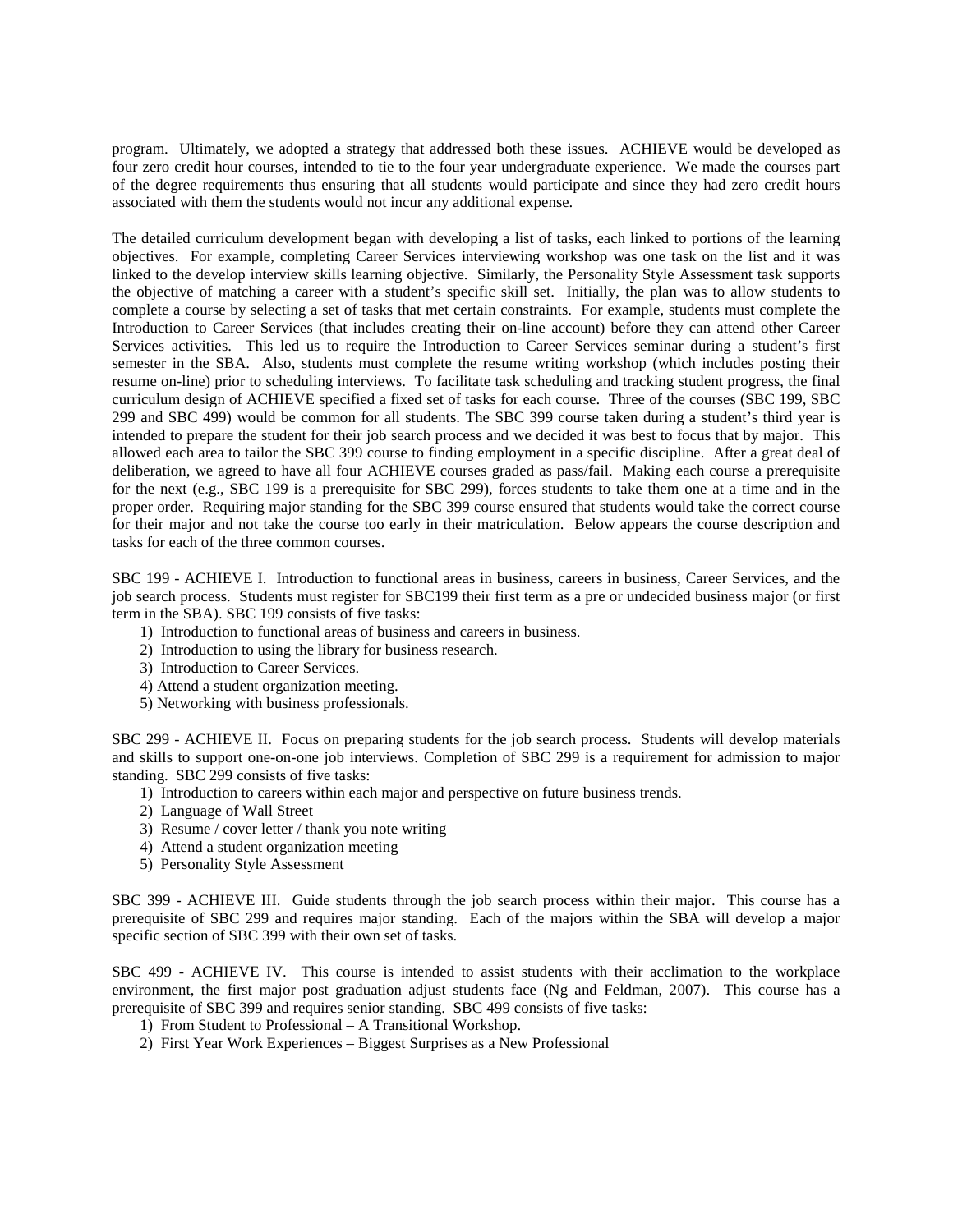- 3) Preparing for and Participating in Corporate Meetings
- 4) Knowing and Understanding Your Supervisor's Expectations
- 5) Career Development Inventory Completing the ACHIEVE experience

Lastly, we needed to identify an implementation strategy. Launching the entire program at one time would require developing all of the tasks and create coverage issues. For example, what course or courses would be required for a student who is a junior when the program is launched? To distribute the development resource requirement over a long time period and address the coverage issue, we decided to utilize a phased implementation strategy. Specifically, SBC 199 would be launched in Fall 2008 and ACHIEVE would be required of all in-coming freshman from that date forward. This allows developing one course per year for four years. The ACHIEVE program and implementation strategy are similar to Champlain College in Vermont (Bushong, 2009). Champlain redesigned their undergraduate curriculum – to be phased-on with only freshman participating the first year - to prepare students for their entire career rather than qualify them to obtain a job upon graduation. To reduce the instructor and administrative workload, SBC 199 was developed as a hybrid course that contained on-line portions. OU utilizes an on-line course management system and we incorporated many of the features in the SBC 199 course. Specifically, on-line components consisted of task registration, pre and post task quizzes, reading material, the entire introduction to the library task, the end of term survey and tracking of task completion.

## **PROGRAM ASSESSMENT**

Assessment takes on many forms. In terms of higher education, governmental agencies use institutional efficiency, consumer satisfaction and job placement while university administrators and faculty use measures that reflect the quality of the education (Dunn, 2003). McLendon, Hearn and Deaton (2006) suggest retention and graduation rates, undergraduate access, measures of institutional efficiency, student scores on licensure exams, job placement rates, faculty productivity, and campus diversity as measures of success. For ACHIEVE, the ultimate measure of success would be determining if the placement of graduates in jobs within their major has improved as a result of ACHIEVE. While the phased implementation strategy has many benefits, one downside is that the first students will not complete the curriculum until 2012. This creates a long time lag between program design and the ability to evaluate the overall program effectiveness. After completing the implementation and graduates have completed ACHIEVE we will be able to assess the program's impact on job placement. In the mean time, we must seek other means of program assessment.

Another aspect of assessment is to take data on the program itself and use the feedback to identify changes to improve the program. During the first year of ACHIEVE, we instituted two such programs. Near the end of fall term, we used a focus group to obtain feedback on ACHIEVE. The group consisted of approximately ten students and was facilitated by a marketing professor not involved in ACHIEVE design or development to eliminate potential bias. The group identified logistical, scheduling and curricular issues such as task timing, lack of registration reminders and which tasks the students liked and disliked. This information was used to modify the day-to-day operation of the program as well as begin to formulate changes to the SBC199 curriculum for the second year. There was also continuous informal feedback gathered by the committee from the ACHIEVE advising staff who had direct contact with ACHIEVE students who presented various questions and issues. Another form of feedback consisted of an end of term course survey of the students.

Students took the survey on-line and it was completed by 124 students. First, the students were asked to rate their overall ACHIEVE experience on a four point scale with the following results: 11.29% Excellent, 25.0% Very Good, 45.97% Good and 12.10% Poor. While a higher proportion of the Excellent rating would have been preferable, only 12.10% of students gave the program a poor rating. The rating question was followed by four open-ended questions that required the students to input an answer. From the responses to the first question "The hardest part about ACHIEVE - SBC 199 was:" we gleaned two key points (scheduling and communication) that reinforced the results of the focus group. To complete four of the five tasks the students had to attend an event that was not part of their regular course schedule. Many survey respondents identified the specific task timing and variety of times to choose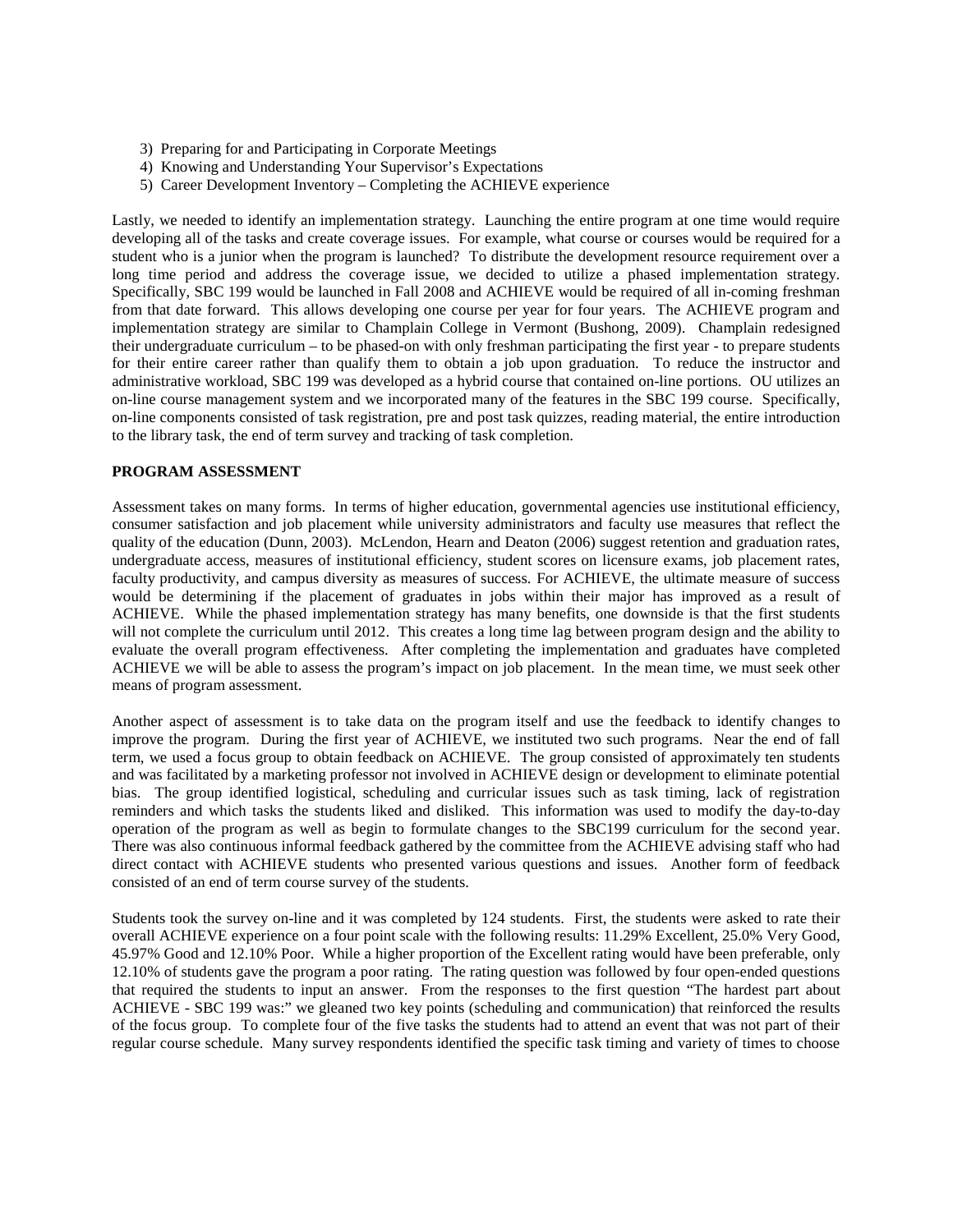from as inhibitors to completing the tasks. They stated that the tasks conflicted with other activities, which made scheduling difficult. In the case of attending a student organization meeting, the scheduling does not fall within the purview of the ACHIEVE program. However, based on this feedback we will attempt to balance scheduling networking events in the evening to accommodate the volunteer participants with events during the day which students indicated they would prefer. The second issue of communication resulted in one major change to the program that directly and indirectly should address most of the communication issues identified by the students. The change is the addition of an ACHIEVE orientation as a required task in the SBC 199 curriculum. This will expose the students to the program objectives, the SBC 199 course website and they will be encouraged to register for all five tasks at the beginning of the term.

Table 1 below shows the results of the favorite task portion of the question "What was your favorite task, and why?" The introduction to functional areas of business and careers in business task was implemented as Business Buzz. The task provided a learning element through a pre-reading component (by major) and challenged the students using a TV game show competitive interactive question format. Students liked Business Buzz because it was fun and interactive. The students who choose Networking indicated they liked the ability to talk to professionals and learn about potential careers from people working in the field. Over 77% of the survey respondents choose one of these two tasks that required interaction as their favorite while none of them choose Library Research, the only purely online task. For the second year, the Library Research task will be replaced with a personal finance task. Rather than remove the Library Research task from the curriculum it will be pushed back to either SBC 399 or SBC 499. Students provided a variety of responses to the question "If I could change anything about the tasks, it would be:" The most frequent response at 25.8% was "nothing". The second highest response was having more interactive or fun tasks, consistent with responses regarding their favorite task. Another high response item was the on-line quizzes associated with each task. While the students found them unnecessary we decided to retain them in the course. In response to the question "What I liked best about ACHIEVE:" the most often cited item at 35.5% was that the program was informative and helpful. We took this as a very positive evaluation of the first year of the program.

|  |  |  |  |  | Table 1. Response to question "What was your favorite task, and why?" |
|--|--|--|--|--|-----------------------------------------------------------------------|
|--|--|--|--|--|-----------------------------------------------------------------------|

| <b>Business Buzz</b> | Library Research | Career Services | <b>Student Orgs</b> | Networking | None/All equally |
|----------------------|------------------|-----------------|---------------------|------------|------------------|
| 40.16%               | 0.00%            | 5.51%           | 8.66%               | 37.01%     | 8.66%            |

The open ended questions were followed by 21 questions that students answered on a four point scale. The questions, along with a summary of the responses, appear in Table 2 below.

In some cases these questions reinforced the responses to the open ended questions and in other cases they contradicted those responses. For example, 89.9% of respondents either agreed or strongly agreed that they are more aware of the value of networking and 87.1% either agreed or strongly agreed that they liked Business Buzz both consistent with earlier findings. However, 92.7% agreed or strongly agreed that learning to use the library is important yet no one selected this as their favorite task. This suggests that the topic is valued and important but the task itself needs to be modified or placed elsewhere in the sequence. Notice that 87.1% agreed or strongly agreed that Career Services can help develop valuable skills and 92.8% agreed or strongly agreed they can help in career development compared with only 5.51% selecting Career Services as their favorite task. This suggests that the students developed an understanding, and recognize the value of Career Services from the task yet didn't particularly enjoy the experience. One of the goals of the program was also to better coordinate existing services, such as Career Services and certain departmental activities, as part of an integrated career program for business students.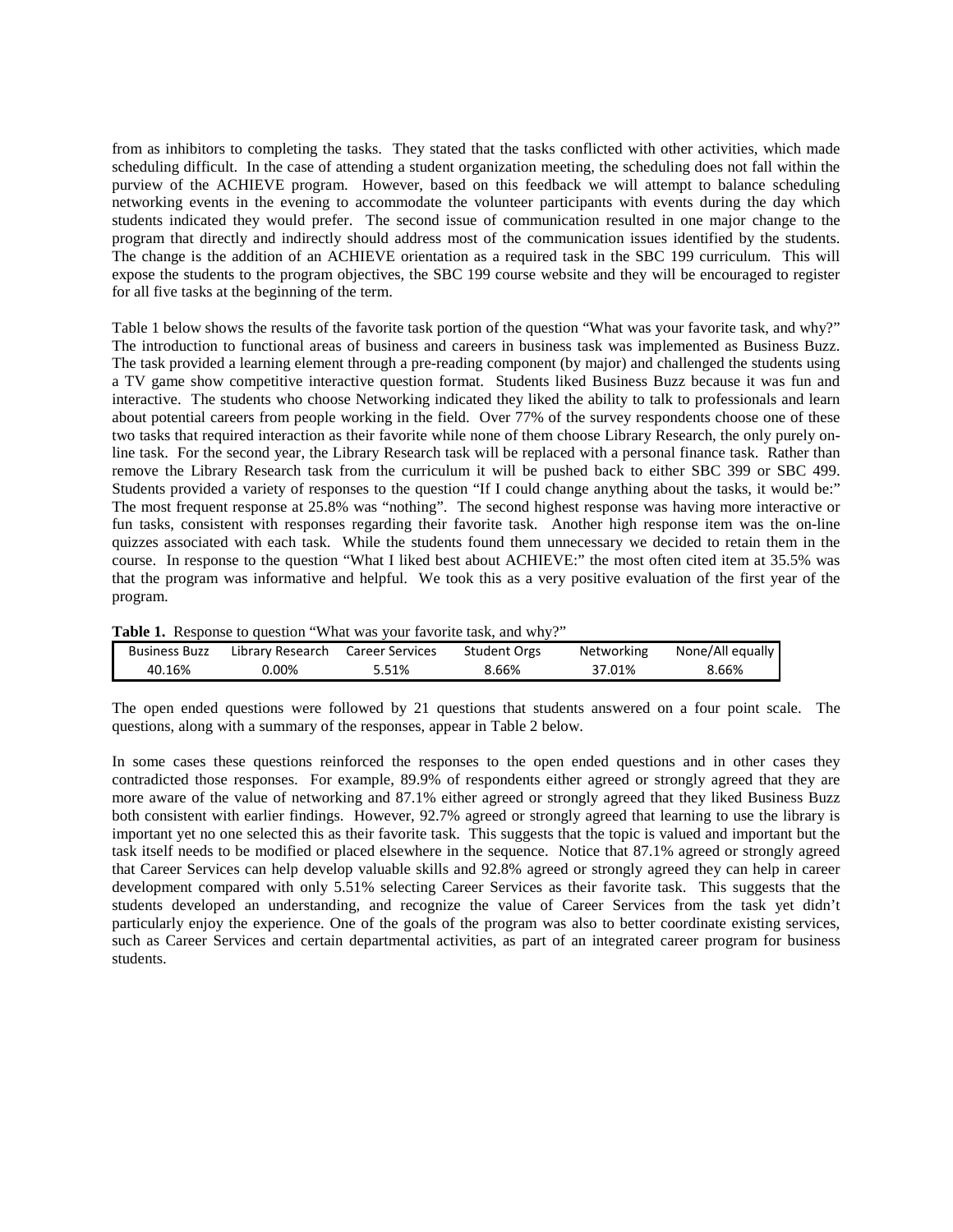|                                                                                                   | Strongly |       |                 | Strongly        |
|---------------------------------------------------------------------------------------------------|----------|-------|-----------------|-----------------|
| Question                                                                                          | Agree    | Agree | <b>Disagree</b> | <b>Disagree</b> |
| I was both inspired and motivated by the professionals.                                           | 33.1%    | 56.5% | 8.9%            | 1.6%            |
| I am more aware of the personal and professional value of networking.                             | 49.2%    | 40.3% | 8.9%            | 1.6%            |
| The networking event helped me to be more comfortable when introducing myself.                    | 26.6%    | 53.2% | 16.9%           | 3.2%            |
| I enjoyed the game show, "Business Buzz."                                                         | 45.2%    | 41.9% | 8.1%            | 4.8%            |
| The game show was helpful in defining business majors for me.                                     | 24.2%    | 56.5% | 12.9%           | 6.5%            |
| The content was challenging.                                                                      | 20.2%    | 54.0% | 19.4%           | 6.5%            |
| Participating in the student organization meeting was helpful to me in choosing a business major. | 10.5%    | 38.7% | 37.1%           | 13.7%           |
| Student organizations offer valuable networking opportunities.                                    | 22.6%    | 62.9% | 12.1%           | 2.4%            |
| Attending a student organization meeting gave me valuable information about that organization.    | 23.4%    | 52.4% | 16.9%           | 7.3%            |
| The Library Research task taught me efficient and effective research methods.                     | 25.8%    | 60.5% | 10.5%           | 3.2%            |
| This task was interesting.                                                                        | 12.1%    | 39.5% | 37.9%           | 10.5%           |
| This task made research easier than I expected.                                                   | 13.7%    | 62.1% | 19.4%           | 4.8%            |
| Learning to use the Library is important to my college career.                                    | 41.9%    | 50.8% | 6.5%            | 0.8%            |
| The workshops offered by Career Services will help me develop valuable skills.                    | 23.4%    | 63.7% | 11.3%           | 1.6%            |
| There are many ways Career Services can help me in my career development.                         | 33.1%    | 59.7% | 5.7%            | 1.6%            |
| It is valuable to me to be able to have online help from Career Services.                         | 29.0%    | 62.1% | 8.1%            | 0.8%            |
| I thought the pre-reading helped me to complete the tasks.                                        | 26.6%    | 54.8% | 16.1%           | 3.2%            |
| The quizzes helped me to retain the information in the pre-reading.                               | 16.1%    | 61.3% | 19.4%           | 3.2%            |
| It was easy to find events that fit my schedule.                                                  | 12.1%    | 41.1% | 35.5%           | 11.3%           |
| I understood how to cancel an event.                                                              | 39.5%    | 44.4% | 12.9%           | 3.2%            |
| My questions were quickly answered when I needed help.                                            | 22.6%    | 59.7% | 13.7%           | 4.0%            |

## **LESSONS LEARNED**

The SBA at OU successfully began implementation of the ACHIEVE program with the launch of SBC 199 in Fall 2008 and will continue the roll-out over the next three academic years. Our primary goal was to provide business students a progressive four year curriculum that would help them plan their major course of studies with a view toward successfully finding not only a job but also a business career. From conceptualization of the idea throughout the development process, we had to keep a primary focus on helping the students in their business career planning. This may sound like an easy task but there are many competing objectives including academic requirements, financial resources, deadlines and obtaining a consensus among the committee members, faculty and administration. Although sometimes frustrating, we found it helpful to get as much input from the interested parties upfront and provided the faculty with updates as development progressed.

The ACHIEVE program is still evolving, as it should, and we continue to monitor successes and failures and make appropriate adjustments. We are currently about to launch the second course of the program, SBC 299 for sophomores in the Fall 2009, and will offer a revised version of SBC 199 for freshmen. During the 2009-2010 academic year, we will continue to develop the major specific SBC 399 courses and SBC 499 (with significant departmental input). While we used a committee format to design, develop and initially operate the program, this structure became cumbersome during detailed curriculum development and first year program operations. A lesson learned was to be more realistic about the amount of time required to develop curriculum. Since these career and professional development courses span functional areas and incorporate non-academic units they require agreement from a large group of stakeholders. We attempted to accomplish this by developing SBC199 in a committee context. A better approach may be to develop a course with one or two faculty who then work with the various stakeholders to develop buy-in and build consensus. Additionally, despite all the planning and discussion, there seems to be an endless stream of new issues that arise such as how to time compress the ACHIEVE program for transfer students and should the program be mandatory for a new student seeking a second undergraduate degree in business. We have now identified three distinct administrative support functions: curriculum development that will transition to curriculum revision and update, course operations, and setting policies and procedures. In hindsight, these three functions should have been separated prior to the launch of the first course and handled by separate groups or committees.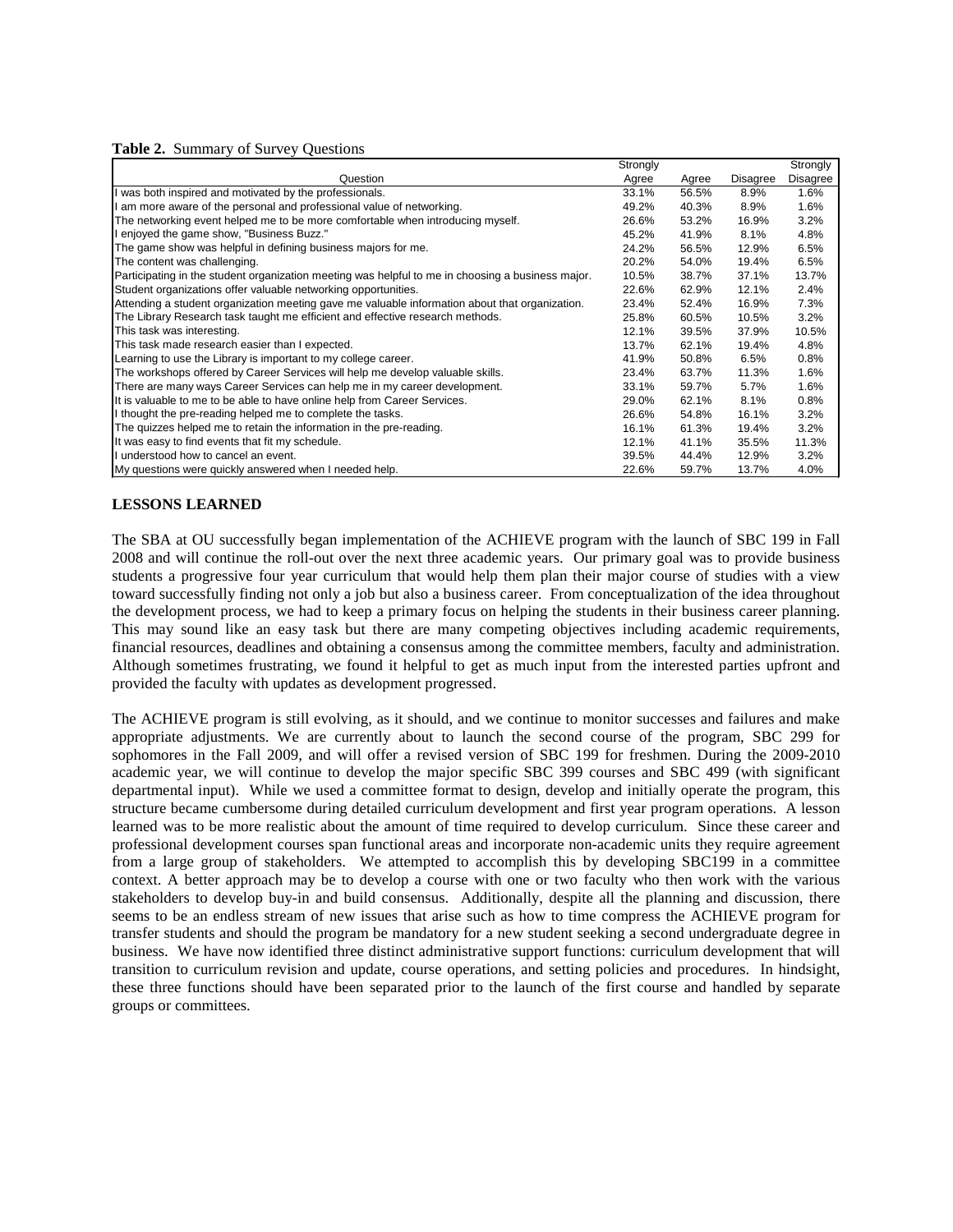#### **CONCLUSION**

In summary, the ACHIEVE program is off to a successful start in providing business students a structured progressive program to help them formulate their business careers. Much work is still ahead of us and we will continue to monitor student success resulting from the program and make adjustments as required. For those business schools considering a similar program, we hope this paper has provided some insights as to how the process evolved for us. We suggest that you carefully consider the time and resources required – not only for design and development but for course administration as well - and get commitments upfront for those who will work in the development and implementation, and resources available. You may also find as we did, that your various departments are probably offering several aspects of such a targeted program but need to be packaged appropriately. And lastly, make sure you have the support and commitment among the stakeholders (Dean's office, faculty and university administration) for the entire process of development through program implementation as many unexpected adjustments will be required.

#### **ACKNOWLEDGMENT**

While we have served as the authors of this paper, we represent just two of the many people who played a role in designing, developing, implementing and overseeing ACHIEVE in the SBA at OU. The two-year design process began in the 2006-2007 academic year with the *Career & Profession Development Skills Task Force* comprised of: Sherman Folland, Donna Free, Karl Majeske, Mark Simon, Wayne Thibodeau and Tricia Westergaard. This followed in 2007-2008 with the *Career and Professional Development Committee* comprised of: Cynthia Coppins-Miree, David Doane, Donna Kellstrom, Karl Majeske, Brenda Paine, Jim Serocki, Mark Simon, Wayne Thibodeau, Rose Wedemeyer and Tricia Westergaard. ACHIEVE was launched in Fall 2008 and on-going development and operations were handled by the *ACHIEVE Oversight Committee* consisting of: Mukesh Bhargava, Fred Hoffman, Karl Majeske, Jim Serocki, Jonathan Silberman and Tricia Westergaard. ACHIEVE would not have been successful without the support of many others including: Cathy Cheal, Pearla Delao, Julie Dermidoff, Mariela Gunn, John Henke, Jill Lawson, Doug Meese, Nikki Owens, Myra Roberts, Laurie Shano, Michelle Serafino, Mohan Tanniru, Ron Tracy and Rebekah Wilson.

#### **REFERENCES**

- Bushong, S., "Revamped Curriculum at a Vermont College Focuses on Life Skills and Career Goals.(Education in 3 Dimensions)." *The Chronicle of Higher Education*. 2009. Vol. 55, No 27.
- Case, C., "Effectively Designing and Implementing the Successful Business Freshman Experience Course." *Academy of Educational Leadership Journal*. 2006. Vol 10, No 1, pp. 105-117.
- Dickerson, J., "The Realistic Preview may not Yield Career Satisfaction." *International Journal of Hospitality Management*. 2009. Vol 28, No 2, pp. 297-299.
- Dunn, D., "Accountability, Democratic Theory, and Higher Education." *Educational Policy*. 2003. Vol. 17, No 1, pp. 60-79.
- Johnson, M., "The Role of Peer Leaders in an honors Freshman Experience Course." *Honors in Practice*. 2009. Vol 5, pp. 189–197.
- McLendon, M., J. Hearn and R. Deaton, "Called to Account: Analyzing the Origins and Spread of State Performance-Accountability Policies for Higher Education." *Educational and Policy Analysis*. 2006. Vol 28, No 1, pp. 1-24.
- Myers, C., "Divergence in Learning Goal Priorities Between College Students and their Faculty." 2008. *College Teaching*, Vol 56, No 1, pp. 53- 58.
- Mobley. C., "The Impact of Community Colleges on the School-to-work Transition: A Multilevel Analysis." *Community College Review*. 2001. Vol 28, No. 4, pp. 1-30.
- Morey, A., "The Growth of For-Profit Higher Education." *Journal of Teacher Education*. 2001. Vol 52, No. 4, pp. 300-311.
- Ng, T. and D. Feldman, "The School-to-work Transition: A Role Identity Perspective." *Journal of Vocational Behavior*. 2007. Vol 71, No 1, pp. 114-134.
- Williams, C. and R. Fetter, "Real Challenges, Real Change." *BizEd*. 2009. Vol 17, No 1, pp. 46-47.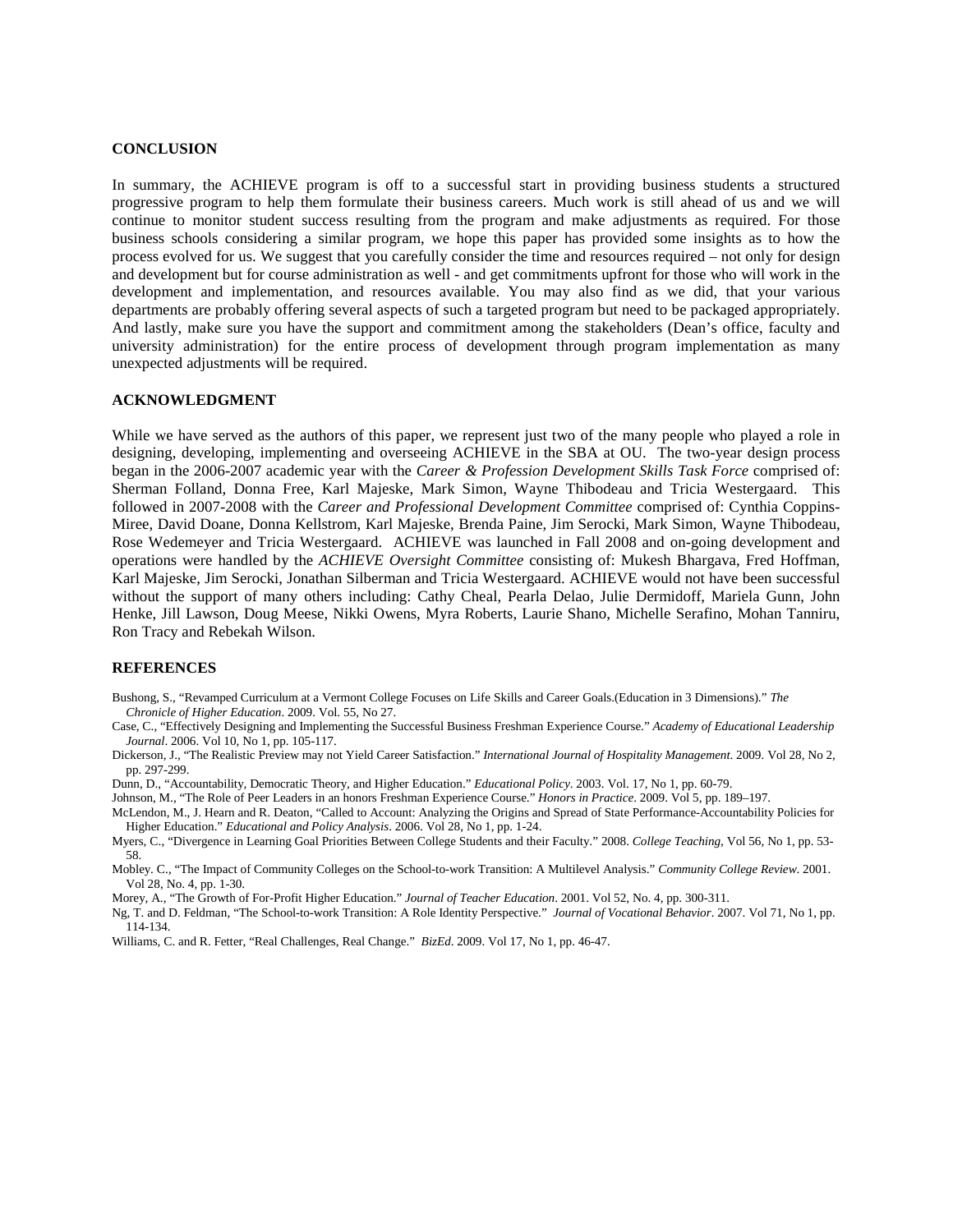**Karl D. Majeske**, PhD is an Associate Professor of Quantitative Methods Management in the School of Business Administration at Oakland University in Rochester Michigan. He received the B.S., M.S., and Ph.D. degrees in industrial and operations engineering from the University of Michigan in 1985, 1991 and 1995, respectively. Dr. Majeske's research interests include optimal decision criteria, automotive body manufacturing, and warranty data modeling.

**James S. Serocki** is an Assistant Professor of Accounting in the Department of Accounting and Finance, School of Business Administration, Oakland University. He has a JD, LLM, MBA and BS. His research interests include U.S. income and international taxation.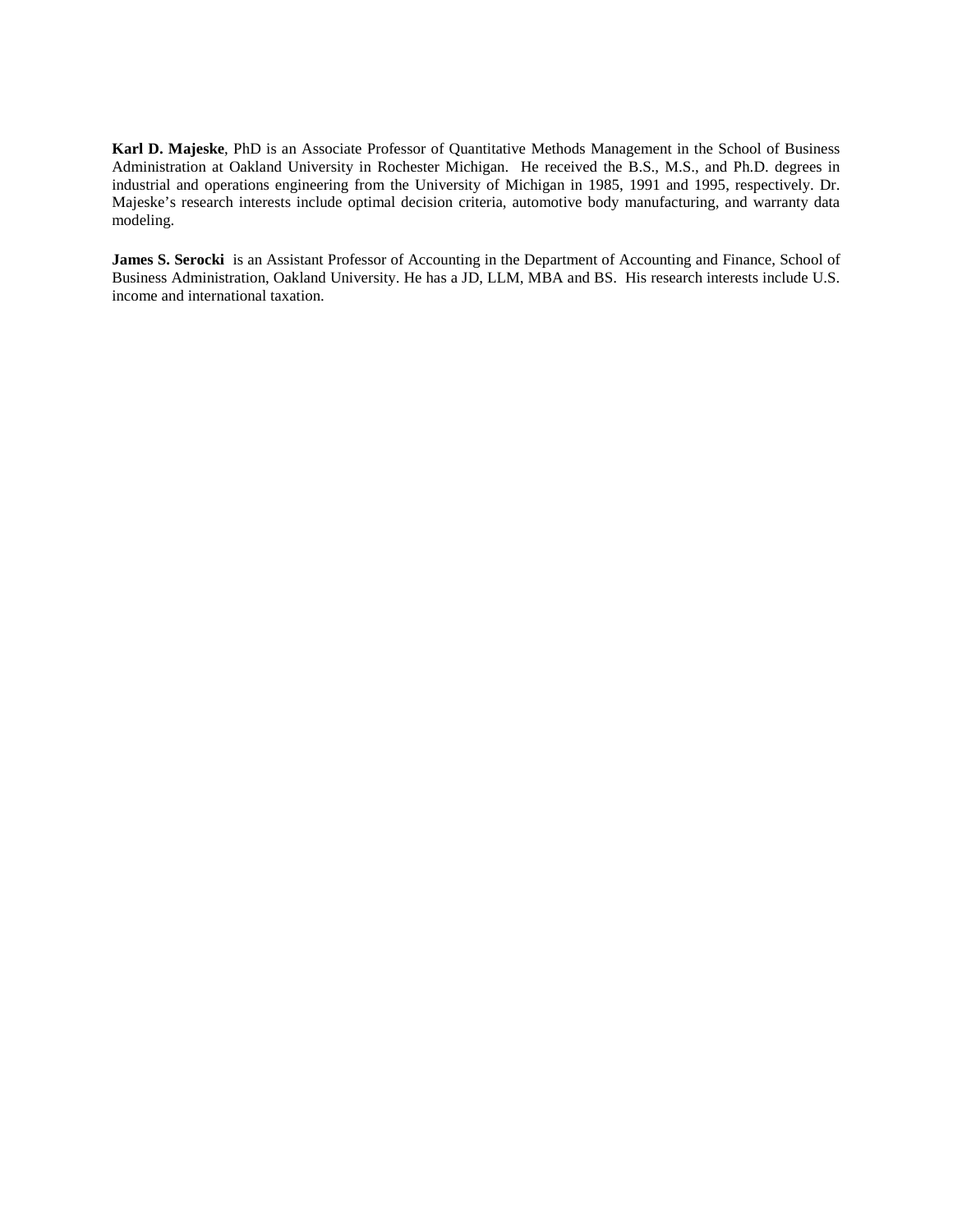# **Incorporating Academic Integrity into an Online Information Assurance Program**

Jeffrey A. Livermore, Walsh College – Troy, MI, USA

# **ABSTRACT**

Plagiarism and cheating is on the increase around the world. Academic misconduct hurts the student committing the offense, other students who know about the offense, the faculty, and the academic reputation of the school where the misconduct occurs. Information Assurance (IA) programs are not exempt from academic misconduct and can be seriously damaged by incidents at their host schools. Information Assurance is a relatively new academic discipline that addresses the protection of information systems by balancing their confidentiality, integrity, and availability. Because the graduates of IA programs go on to trusted positions in the military, law enforcement, legal firms, consulting, and national intelligence, it is important that these graduates have strong ethical backgrounds. Walsh College has found students in their completely online Information Assurance program that had plagiarized and cheated in their coursework. This paper presents the problem, suggests some methods of minimizing academic misconduct, presents best practices from a variety of schools, and hopefully begins a dialog on what can be done to eliminate academic misconduct from the Information Assurance educational system.

## **INTRODUCTION**

Plagiarism and cheating is increasing in higher education (Bramble & Stevenson-Clarke, 2005). Cheating is becoming more common in universities and Information Assurance programs are not exempt from students committing academic misconduct. In a survey of more than 18,000 students from 23 colleges, 38% of the students admitted to cut and pasting material into their papers on at least one occasion (Rimer, 2003). Plagiarism may be defined as copying from previously published work or original ideas without citing the source of the work or ideas (Berk, 1991). Plagiarism may involve copying the ideas of others or even the same author, which is called selfplagiarism (Berk). Internet technologies have made it easier than ever for students to plagiarize (Mainka, Raeburn, & Earl, 2006). These same technologies have also made it easier to identify plagiarism. Academic misconduct can also occur during original research projects. Research misconduct may occur by falsifying data, fabricating data, research population selection, duplicating existing research and claiming originality, and improper handling of research data (Jones, 2002).

Several studies have been conducted to profile students who commit academic misconduct. A study at a U.K. university found that male students were twice as likely to cheat as female students, undergraduates were more than twice as likely to cheat as graduate students, and non-native English speakers were ten times more likely to cheat than native English speaker (Mainke, et al., 2006). Students are more likely to commit academic misconduct if they are unsupervised or not proctored during examinations (Howard, 2001; Harmon & Lambrinos, 2008).

The causes of academic misconduct vary. Much of the literature attributes the increase in academic misconduct to either contextual factors or to individual factors (McCabe & Trevino, 1997). Some of the individual factors associated with academic misconduct are that cheating students tend to be male, younger (17-22), and be poor academic performers (Bramble & Stevenson-Clarke, 2005). Other individual factors associated with academic misconduct are participation in intercollegiate athletics, receiving a non-academic scholarship, and participation in extra-curricular activities (McCabe et al.).

The increase in academic misconduct may have a generational component. The members of Generation X are committing more academic misconduct than members of their parent's generation. In a survey originally conducted in 1963 and repeated in 1993, the number of students admitting academic misconduct greatly increased. The number of students admitting to plagiarism decreased from 30 percent to 26 percent but the number of students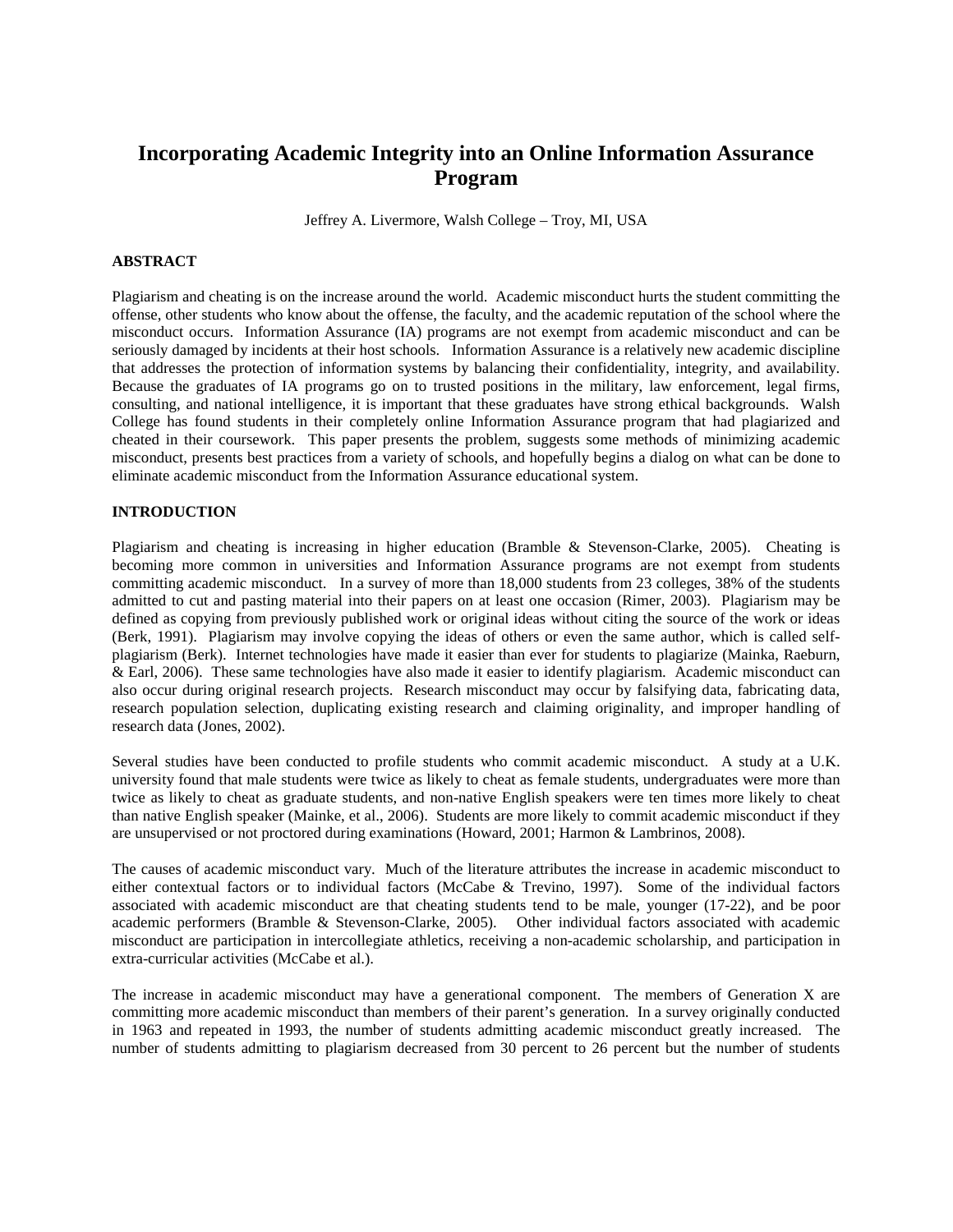admitting to copying other student's exam answers increased from 26 percent to 52 percent and the number of students admitting to unauthorized collaboration increased from 11 percent to 49 percent (Turner et al., 2003). This increase is of concern to Information Assurance professionals because there is a strong relationship between student academic misconduct and their later attitude toward unethical behavior in the workplace (Bramble et al., 2005).

Contextual factors strongly associated with academic misconduct are membership in a sorority or fraternity (McCabe et al., 1997). The attitudes of a student's peers influence the student's willingness to commit academic misconduct. Students are less willing to commit academic misconduct if they believe that their peers will report any observed misconduct or if the penalties for academic misconduct are severe enough (McCabe et al.). Some students may commit academic misconduct because they value obtaining an academic credential more than the learning associated with completing the assignment or course (Howard, 2001).

The problem of plagiarism in not limited to students. Cases of faculty members committing plagiarism from their own work and the work of others are being reported and followed up on (Chalmers, 2006). Schools and journals have often downplayed faculty plagiarism to avoid embarrassment and sanctions (Chalmers; Eysenbach, 2000). It is important that faculty serve as role models for academic integrity to their students and the university environment (Henry, 2004).

## **Online Pedagogy**

Academic conduct in online programs may be higher than in on-ground programs as people cheat more when they feel disconnected from their faculty (Rowe, 2004). Many IA programs are completely online and allow students to do everything from application to graduation without ever setting foot on a campus. Online pedagogy must take the nature of the online environment into consideration. It is easier to cheat online simply because it is difficult if not impossible to determine what resources the student has access to during examinations (Rowe). Online students typically take their examinations under unsupervised conditions with access to books, reference materials, and the Internet. This is much different than the testing conditions faced by on-ground students.

Some online IA programs are run in a cohort format where a cohort of students takes all of the same courses on the same schedule. Interacting in multiple group projects with the same students over a period of years can create strong social bonds that impact academic performance. Carrell, Malmstrom, and West (2005) discovered that there is a peer influence on cheating and that each college cheater creates 0.55 to 0.80 new college cheaters. The incidence of cheating is higher in close knit groups like cohorts, fraternities, and sororities. Older students in these close social groups may pass on exams, papers, and case studies to new students. In some cases these legacy assignments are used as study aids but in some cases students will resubmit the work of the older students as if it were their own. A higher level of peers that cheat increases the likeliness that an individual will cheat (Carrell).

## **Mitigating Actions**

Schools can take many steps to mitigate the risks of academic misconduct. The first step to be taken is to educate students and faculty on what proper academic conduct is (Jones, 2002). Students are not always prepared to cope with the academic pressure of the college environment and do not understand proper academic conduct and tradition (Hart & Freisner, 2004; Macdonald, & Carroll, 2006). In some schools, faculty may not have been adequately trained on the school's academic misconduct policies (Macdonald, et al.). Academic misconduct and plagiarism need to be defined and a consistent discipline policy codified and publicized to all students and faculty.

One of the first steps that many organizations take in implementing IT security is to implement policies. The same holds true for schools. Colleges and their IA programs need to have strong policies in place to cover student usage of virtual labs, network access, and for how to handle academic misconduct. These policies must be enforced consistently to minimize legal repercussions but schools need to be prepared and willing to deal with student lawsuits over academic discipline (Turner, et al., 2003). One policy that has been found helpful at Walsh College is to have faculty members report academic misconduct but then step back from the investigation and discipline. This encourages faculty to report misconduct since the department chairs and administrators play the "bad guy" and the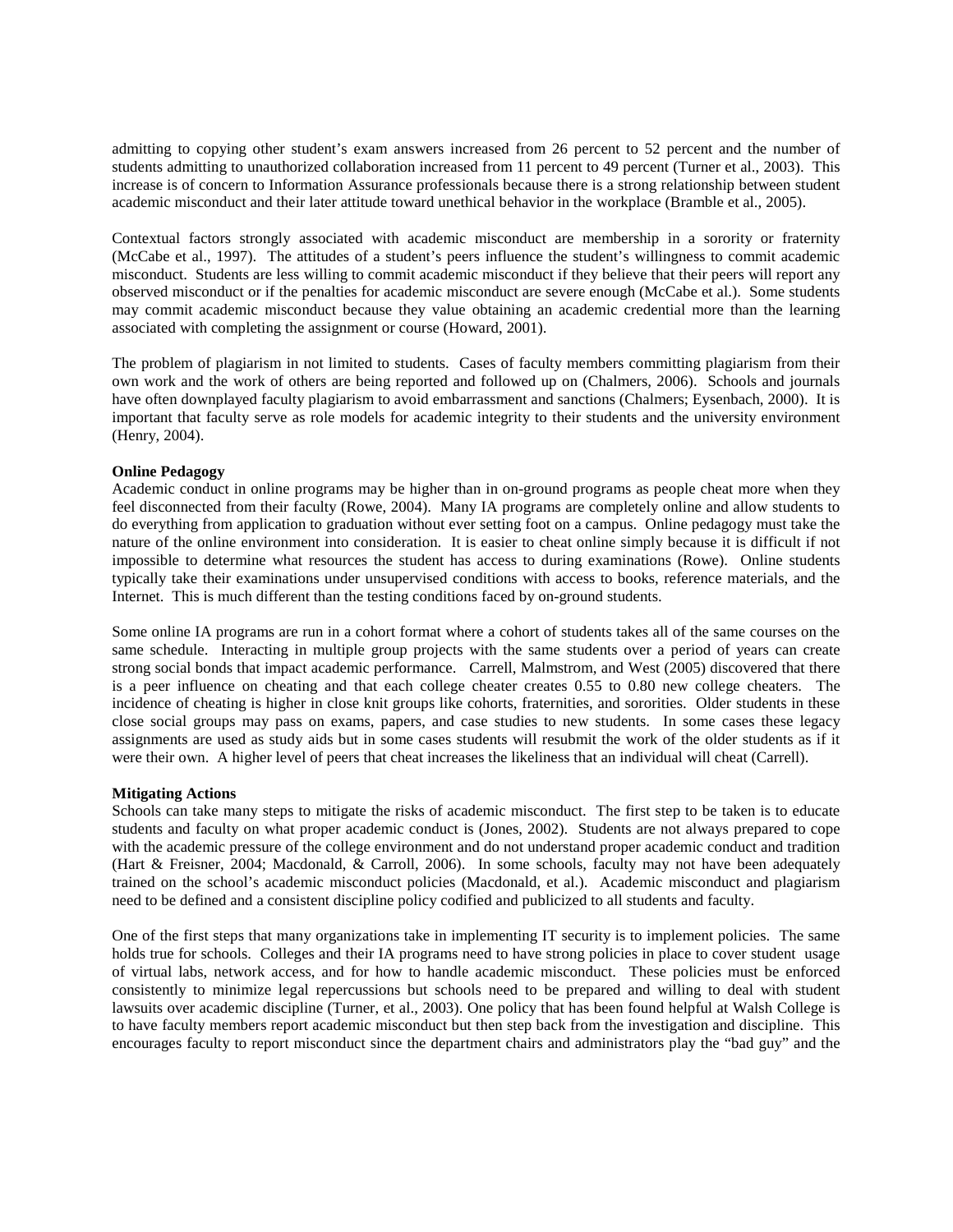disciplinary decisions are out of their hands. The students benefit from this decision because discipline decisions are more consistent with fewer people making them.

IA programs that have students conducting original research or publishing papers must develop and enforce research policies. Research policies must cover requiring students to declare potential conflicts of interest or anything that compromises their academic integrity. Schools with research projects must establish an Institutional Review Board that sets and enforces standards for sample selection, research methodology, and ethical standards (Jones, 2002).

It is important that schools establish policies that prohibit the forms of academic misconduct that can come with publishing. Policies can minimize the amount of gift, ghost, pressured, and duplicated publishing (Grieger, 2005).

## **Best Practices**

Students should be made to sign an academic integrity statement whenever they turn in a written assignment (Hart et al., 2004). Online students can provide digital signatures that are as legally valid as traditional "wet" signatures. Walsh College identified best practices for academic integrity statements from schools including University of Maryland University College and the National Defense University. The statement accepted at Walsh's BIT/IA department is:

*"This assignment is my/our own work. Any assistance I/we received in its preparation is acknowledged within the assignment in accordance with academic practice. If I/we used data, ideas, words, diagrams, pictures, or other information from any source, I/we have cited the source(s). I/we understand that copying text word for word from other sources without placing it in quotation marks is considered plagiarism and not acceptable even if I/we cite the source where the material was copied from. I/we certify that this assignment was prepared specifically for this class and has not been submitted, in whole or in part, to any other class at Walsh College or elsewhere. I/we understand that I/we am submitting this work for grading and that it is the final version of my/our work and not a draft. Signature(s) \_\_\_\_\_\_\_\_\_\_\_\_\_\_\_\_\_\_\_\_\_\_\_\_\_\_\_\_\_"* 

Academic integrity statements work like an honor code. An academic honor code encourages ethical behavior, and requires students to commit to the values of honesty and personal integrity (Turner et al., 2003). Honor codes place responsibility on the students and their fellow students to maintain academic standards and provide a level academic playing field for all students. For example, the U.S. Military Academy's honor code clearly states, "A cadet will not lie, cheat, steal, or tolerate those who do" (Carrell et al., 2005). Students at the Academy are given a copy of the code on a laminated card that they are asked to carry with them at all times (Fleischmann, 2006). This card serves a reminder that they will be accountable to the honor code. Constant reminders are necessary because in a study, 40% of university students felt that they should whistle-blow on their fellow students but only 13% said they would actually do it (Rennie & Crosby, 2002). Placing the honor code on the back of each student's identification card would also serve as a similar reminder. Turner and Beemsterboer (2003) propose that an honor code must contain the following elements:

- 1) A statement of the values upheld by the code and school
- 2) A list of the academic violations and the categories of unacceptable behavior
- 3) A list of the potential consequences and punishments for violations
- 4) A description of the group that will be investigating and making any decisions based on the outcomes of the investigation
- 5) A description of the investigation and decision making processes
- 6) A statement promising confidentiality of the investigative process and the outcomes of the investigation and decision making process
- 7) A statement promising that records will be kept of the process
- 8) A statement promising a decision within a stated period of time
- 9) An appeals process for students to appeal their punishment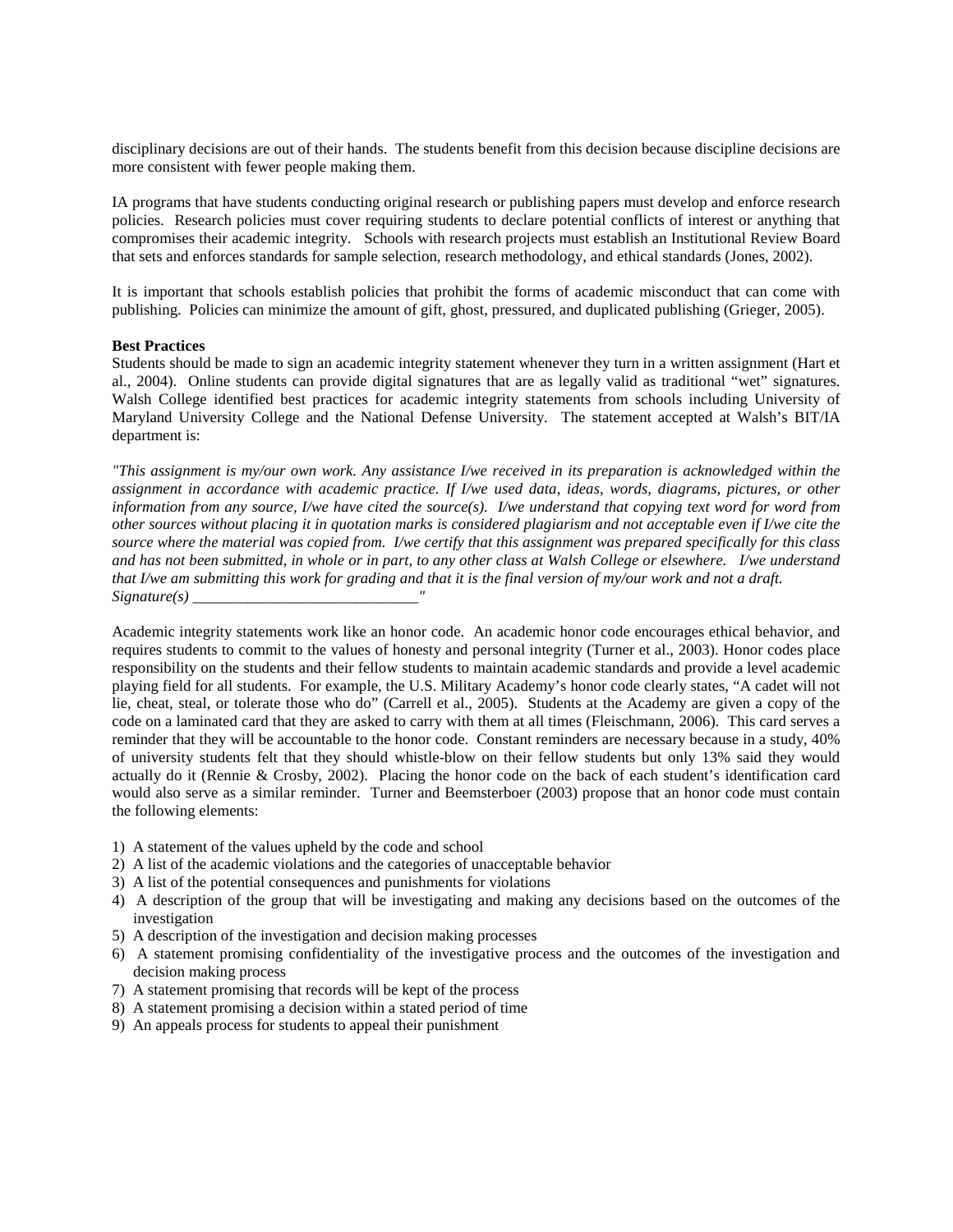If a school adopts an honor code, it is important to adhere to all elements of the code to minimize potential litigation arising from academic misconduct decisions (Turner, et al., 2003). The honor code should be presented in the syllabus of each course so students can see the faculty's commitment to the code.

Many faculty members allow students to pick their own topics and data sources for writing assignments. Giving students wide discretion in topic choice may be facilitating their academic misconduct. Assignments should be designed in ways that make it difficult to plagiarize or outsource to a paper writing service. Harris (2004) suggests requiring current data sources, mandating the use of specific articles and book titles that you designate and change every semester, requiring that material from your lectures be incorporated, and requiring a personal interview with an expert or faculty member. Some instructors require students in on-ground classes to make an oral presentation of their papers where it becomes obvious whether they are familiar with the material or are presenting the work of someone else. Walsh College is experimenting with having online students make presentations via webcams or Voice Over PowerPoint to provide similar integrity checks.

Many online teaching tools enable instructors to select exam and quiz questions from a test bank. Most online teaching tools allow for randomizing the selection and order of test questions that each student sees. It is important that these test banks be as large as possible and that the randomizing feature be turned on. Students that collaborate and "share" questions can be slowed down by large question banks. Instructors should not be limited to the questions prepared by the publisher and should be encouraged to add questions to the question bank and possibly rotate "old" questions out of the bank if they have been there for years.

If instructors are going to use test bank questions there should be a strict time limit set on the test. Distance students have access to their notes, text books, and the Internet and given enough time should be able to look up every question that they do not know the answer for. While some programs are online, they can still make provisions for their exams to be proctored. Proctored testing has been demonstrated to be more effective than non-proctored testing (Wellman & Marcinkiewicz, 2004; Wellman, 2005). In an experiment at Ferris State University, students told that they would be taking proctored exams took significantly more practice exams and registered more page hits within the course pages on WebCT than students who were told that they would be taking non-proctored exams (Wellman, 2005). Students that are told that they will be taking a non-proctored exam will take fewer online practice quizzes than students who are told they will be taking a proctored exam (Wellman et al., 2004). At Walsh College we have made arrangements with libraries and other colleges for exam proctoring. Proctoring services are also available from commercial training companies that proctor the GMAT and other standardized exams. Proctoring expenses are typically borne by the students and are usually under \$100.

Faculty members should utilize technological tools to identify plagiarism and assignments that have been previously turned in by another student. Schools have found that this type of software is easy to use and takes very little faculty time and effort (Mainka et al., 2006). Some schools have developed interfaces to their online teaching tools that check to see if the assignment had been turned in by another student (Mainka et al).

One of the simplest steps to fighting academic misconduct is refreshing courses, cases, examinations, and writing assignments (Hart et al., 2004). For example, in one of the classes at Walsh College we utilize a case study that requires students to address the issue of selling materials to minors. The case is altered every two semesters to a different business that faces the same issue. So far we have used a microbrewery, cigar shop, ammunition store, and a variety of other businesses that sell dangerous products which cannot be sold to minors. If your cases contain numerical values, consider shuffling the values every semester. If last semester's answers pop up this semester, there is a misconduct problem that requires investigation. Constantly changing the business and products makes it a little more difficult to plagiarize from previous case studies.

Students can police themselves while working on group assignments (Rowe, 2004). Part of the group assignment can be evaluating the work of other students in the group so the students help police for plagiarism and participation. Precautions need to be taken to prevent students from sabotaging the grades of other students (Jones, 2002).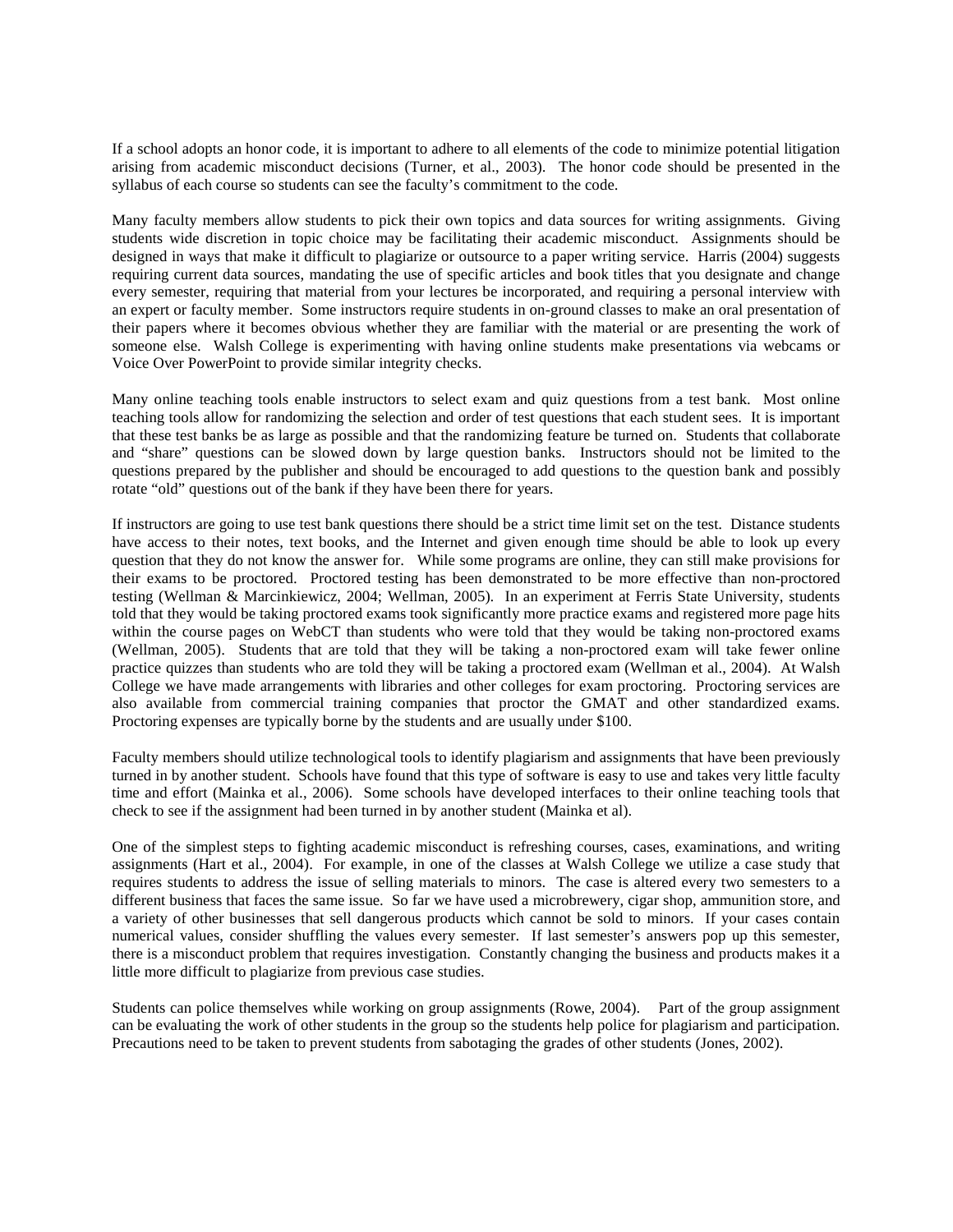IA faculty need to apply IA thinking to the issue of academic integrity. IA Faculty are trained to monitor access, search for patterns, examine digital evidence, and learn from the experiences of others. One of the basic tenets of IA is to monitor the environment. IA faculty need to be diligent and monitor the educational environment for misconduct. There are some patterns of misconduct to check for just like an Intrusion Detection System (IDS) checks for digital signatures. The use of a matching tool like Turnitin can increase detection of cut-and-paste plagiarism from 3% to 13% (Jocoy & DiBiase, 2006). Turnitin is not a silver bullet as it can only match against material contained within its database and cannot match paraphrased text (Mulcahy & Goodacre, 2004).

One of the basic tenets of IA practice is to analyze traffic for network patterns and suspicious content. Many times a plagiarist can be identified by patterns within their work. Papers written in a mix of writing and formatting styles are as suspicious as papers written in anachronistic language (Harris, 2004). Another pattern to look for are references to current events or research that is dated. The students may not have proofread the paper and thus overlooked statements that this is an Olympic year or that the current president is George W. Bush.

Some schools have run into resistance when implementing Turnitin. Students are not happy that their material is added to the Turnitin database without their consent and stored outside the university environment (Muilcahy et al., 2004). Faculty members have resisted using Turnitin because of the time it takes to learn and use the tool (Mulcahy et al.). Schools need to allocate training and faculty time to promote the use of this type of tool.

When student work is being collected for evaluation it is important that there is a system or criteria for selection (Macdonald et al., 2006). While instructors may have an intuitive feel for when a paper does not seem right, it is important that students not be able to allege that they were discriminated against when their work was selected for evaluation and other students' work was not. The issue may rapidly switch from the student's misconduct to discriminatory behavior by the school.

If your online course tool provides the information, check the IP addresses and times when students take examinations. One instance of academic misconduct was when a group of students sequentially take an exam on the same computer. There was less than a one minute gap between one student terminating a session and another student initiating a new session at the same IP address. This type of computer access strongly suggests collaboration on the exam. Some course tools can tell you how much time the student spends logged into the learning tool. If the student is only signing in to submit assignments and never opens the lectures or other resources there may be a problem.

Check the forensic information on the document files submitted for papers and other writing assignments (Liu, Lee, Lin, & Magjuka, 2007). One item to check for is the owner of the file. You may be surprised to see the name of a previous student as the creator of the file. The creation and last updated dates may be revealing as well. If the student has not turned off Word's change tracking feature you may find some very revealing changes that point to academic misconduct.

Tools exist that can check plagiarism in coding assignments (Eysenbach, 2000). If your courses require students to create custom software, you might want to check Websites such as www.rentacoder.com to see if your assignment is posted there by a student. Some students in programs at business schools may consider this simple outsourcing as opposed to academic misconduct (Hill, 2006).

## **CONCLUSIONS**

Stopping academic misconduct is a difficult if not impossible task. Faculty members will never be able to spot all incidents of plagiarism or collaboration. Students that purchase papers from closed, subscribers-only Web sites that create original papers or who hire out their work to ghostwriters or contract programmers may never be identified and disciplined (Harmon et al., 2008).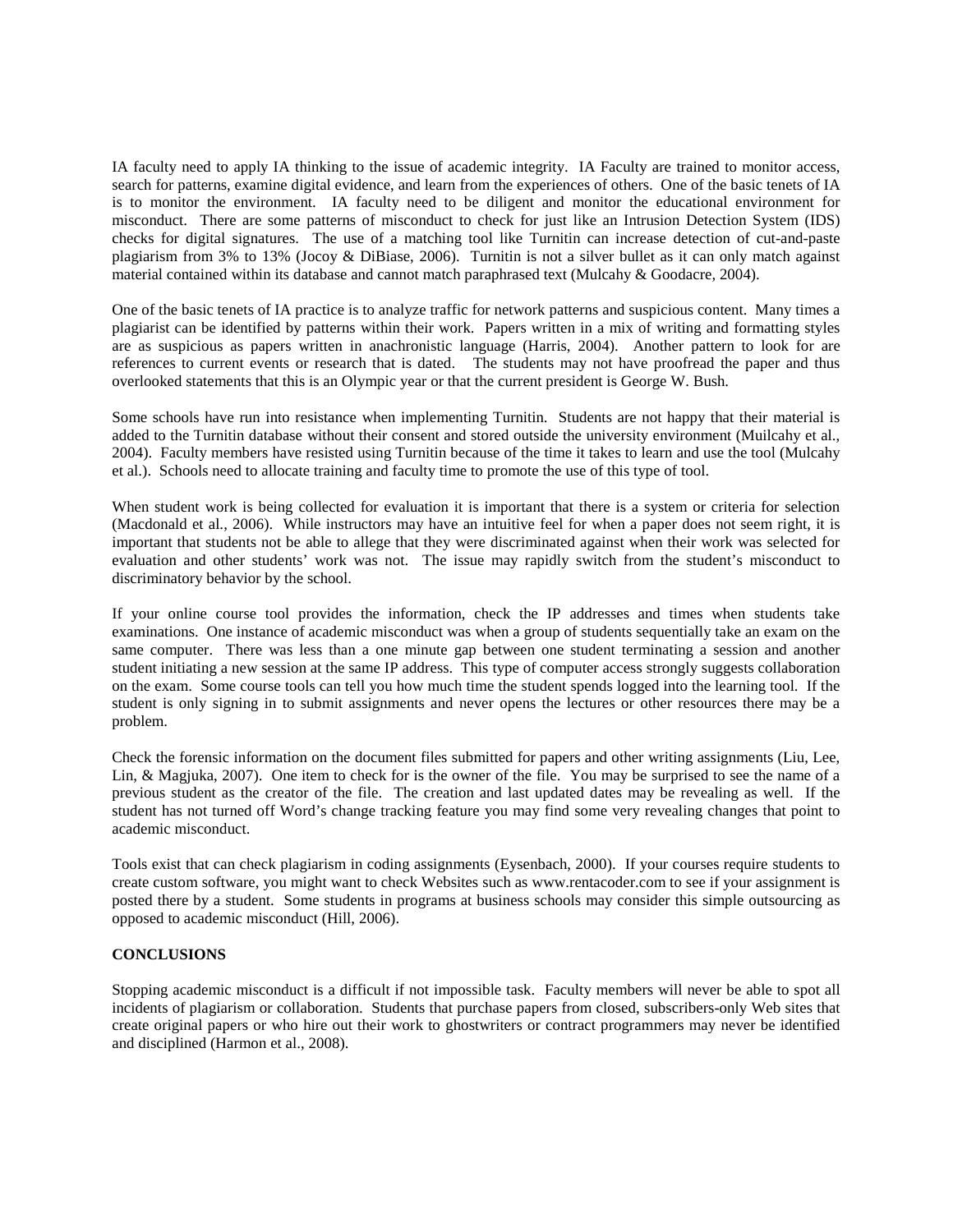Whether the misconduct is deemed to be minor or major, educational institutions need to address it. Breeches of academic and professional misconduct must be revealed and condemned (Berk, 1991). It is important that schools administer discipline for academic misconduct in a consistent and reasoned manner. For any school attacking the problem of academic misconduct, a review of best practices and the application of IA principles will help immensely.

What has worked well at Walsh College may not work in your educational community. Different schools have different policies and "rules of engagement." Each school must decide how much effort they are willing to spend searching for and punishing academic misconduct. If schools are unwilling to discipline and expel students for academic misconduct, there is no point in trying to detect it. The IA community needs to develop a set of common practices to show that academic misconduct will not be tolerated. These practices may need to become part of the requirements for achieving the Center of Academic Excellence designation from the National Security Agency.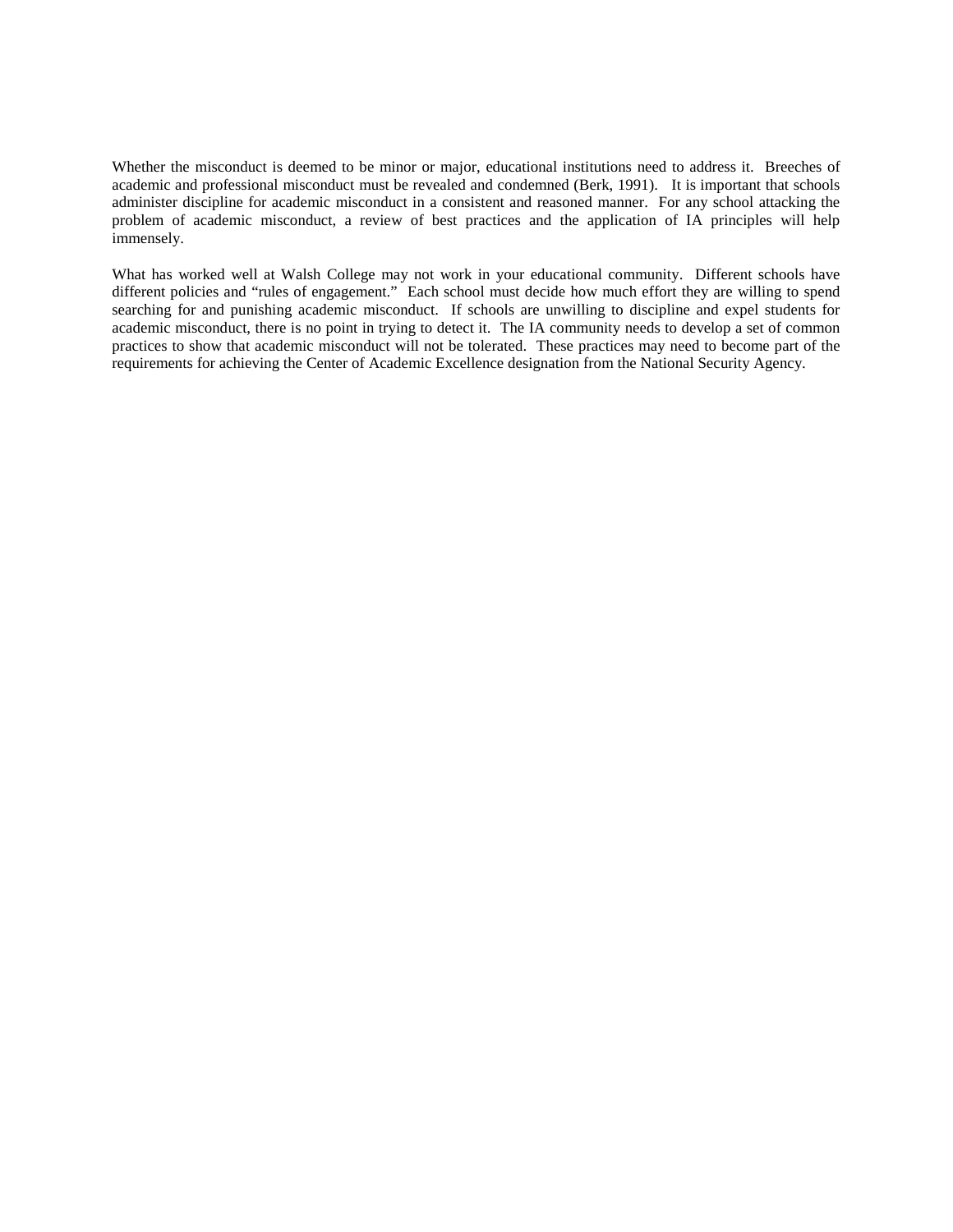#### **REFERENCES**

Berk, R. (1991). Is plagiarism ever insignificant? *American Journal of Roentgenology*. 157(3), 614

Bramble, M. & Stevenson-Clarke, P. (2005). Perceptions of the prevalence and seriousness of academic dishonesty in Australian universities. *The Australian Educational Researcher*. 32(3), 19-44.

Carrell, S., Malmstrom, F., & West, J. (2005). Peer effects in academic cheating. Retrieved January 15, 2009 from http:www.ssrn.com/abstract=842224

Chalmers, I. (2006). Role of systematic reviews in detecting plagiarism: case of Asim Kurjak. *British Medical Journal* 333. 594-596.

Eysenbach, G. (2000). Report of a case of cyberplagiarism – and reflections on detecting and preventing academic misconduct. *Journal of Medical Internet Research*. 2(1).

Fleischmann, S. (2006). Teaching ethics: More than an honor code. *Science and Engineering Ethics*. 12(2), 381-389.

Grieger, M. (2005). Authorship: An ethical dilemma of Science. *Sao Paulo Medical Journal*. 123(5), 242-246.

Harmon, O., & Lambrinos, J. (2008). Are online exams an invitation to cheat? *The Journal of Economic Education*. 39(2), 116-125. Harris, R. (2004) Anti-plagiarism strategies for research papers. Retrieved January 15, 2008 from http://www.virtualsalt.com/antiplag.htm Hart, M. & Friesner, T. (2004). *Electronic Journal on E-learning*. 2(1) 89-96.

Henry, R. (2004). Where is the honor? *Phi Kappa Phi Forum*. 84(4).

Hill, A. (2006) Students using rent-a-coder.com to outsource programming homework. Retrieved February 12, 2009 from http://www.realtechnews.com/posts/2533.

Howard, R. (2001, November 16). Forget about policing plagiarism. Just teach. *The Chronicle of Higher Education*.

Jocoy, C., & DiBiase, D. (2006). Plagiarism by adult learners: A case study in detection and remediation. *International Review of Research in Open and Distance Learning*. 7(1).

Jones, R. (2002). Research misconduct. *Family Practice*. 19(2), 123-124.

Liu, S., Lee, S., Liu, X., Magjuka, R. (2007). An empirical study on online MBA cheating and plagiarism issues. *Proceedings of the 23rd Annual Conference on Distance Teaching & Learning*.

Macdonald, R., & Carroll, J. (2006). Plagiarism – A complex issue requiring a holistic institutional approach. *Assessment & Evaluation in Higher Education*. 31(2), 233-245.

Mainka, C., Raeburn, S., & Earl, S. (2006). A UK institution's university-wide approach to plagiarism: First results and recommendations. *International Journal for Educational Integrity*. 2(1), 13-25.

McCabe, D., & Trevino, K. (1997). Individual and contextual influences on academic dishonesty: A multicampus investigation. *Research in Higher Education*. 38(3), 379-395.

Mulcahy, S., & Goodacre, C. (2004). Opening Pandora's box of academic integrity: Using plagiarism detection software. *Proceedings of the 21st ASCILIE Conference*. Perth, Australia. 688-696.

Rennie, S., & Crosby, J. (2002). Students' perception of whistle blowing: Implications for self-regulation. A questionnaire and focus group study. *Medical Education.* 36(2), 173-179.

Rimer, S. (2003, September 3). A campus fad that's being copied: Internet plagiarism. *The New York Times*.

Rowe, N. (2004). Cheating in online student assessment: beyond Plagiarism. *Online Journal of Distance Learning Administration*. 7(2).

- Turner, S., & Beemsterboer, P. (2003). Enhancing academic integrity: Formulating effective honor codes. *Journal of Dental Education*. 67(10), 1122-1129.
- Wellman, G. & Marcinkiewicz. (2004). Online learning an time-on-task: Impact of proctored vs. un-proctored testing. *Journal of Interactive Online Learning* 8(4), 93-104.

Wellman, G. (2005). Comparing learning style to performance in online teaching: Impact of proctored v. un-proctored testing. *Journal of Interactive Online Learning*. 4(1), 20-39.

**Dr Livermore** is the Chair of Information Assurance and Business Information Technology at Walsh College in Troy Michigan. Dr. Livermore has degrees from Wayne State University, Central Michigan University, Nova Southeastern University, and completed a post-doctoral fellowship at the University of Maryland University College. Dr. Livermore's research interest is the ethic aspects of teaching Information Assurance.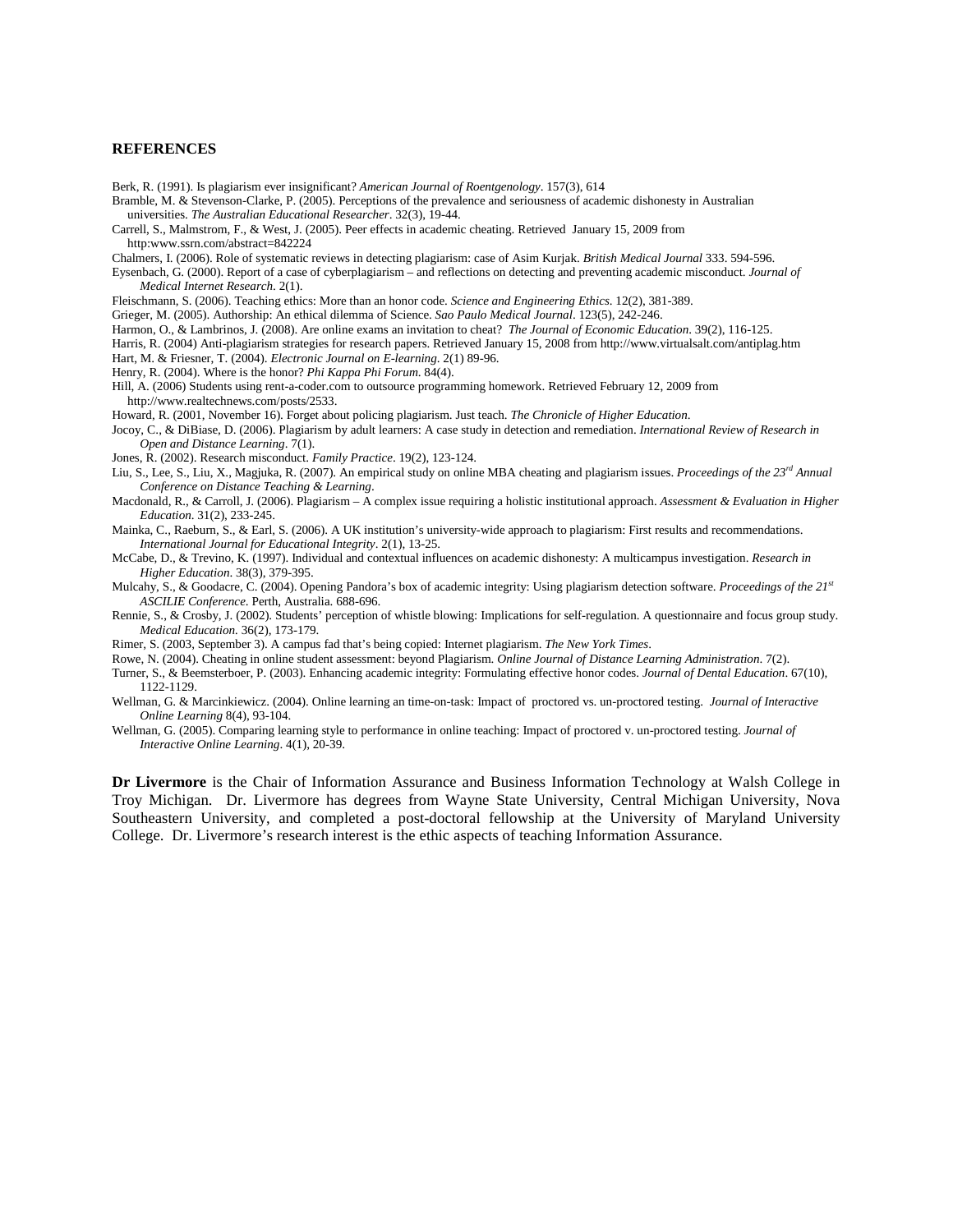# **Rethinking Motivation: Self-Interest vs. Others-Directed Models of Human Behavior**

J. Andrew Morris, CSU-Channel Islands, Camarillo, California, USA John C. Urbanski, Sonoma State University, Rohnert Park, California, USA James W. Slate, Catawba College, Salisbury, North Carolina, USA

## **ABSTRACT**

Emerging literatures in both evolutionary economics and evolutionary psychology suggest that human behavior may be a complex mix of hedonism and altruism, and under certain conditions, may exhibit a high propensity for othersdirected behavior. Here, we draw from this evolutionary research and explore ways in which a fuller, more complete understanding of the human capacity for cooperation and others-directed behaviors can impact how business educators understand motivation and teach motivational theory.

## **INTRODUCTION**

Business educators currently find themselves in a quandary. Society's favorable attitude toward for-profit businesses and their management is turning to one of frustration, and feelings of outright betrayal exist, as the failures, corruption and scandals of Wall Street and other industries dominate headlines. Ghosal (2005) has recently argued that business educators may, in fact, bear some responsibility for many of these dysfunctions because many management theories currently taught in business schools may be fundamentally flawed. Ghosal believed that business scholars draw from models that over-emphasize motivation which stems primarily from self-interest. As a consequence, management theory and practice has converted "our collective pessimism about managers into realized pathologies in management behaviors" [Ghosal, 2005: p. 77]. Interestingly, this perspective is strikingly similar to that taken by McGregor's "Theory X" manager, where employees act only in service of self, are inherently selfish, and are motivated to act in an organizationally desirable manner only by the particular outcomes work performance will bring them.

Despite these unflattering portrayals of business, anecdotal evidence exists which demonstrates that organizational members, CEOs included, often act non-selfishly, in ways that are others-centered. In direct contrast to the notorious Dennis Kozlowski of Tyco fame, Daniel P. Amos, the CEO of Aflac, a private insurer, voluntarily relinquished claims to his golden parachute, estimated to be worth \$13-\$26 million USD, resulting in the saving of approximately 400-500 jobs for a company that has never laid off an employee in its history. Interestingly, research in both evolutionary economics (Beinhocker, 2006; Gintis, 2006; Hodgson, 1993) and evolutionary psychology (Pinker, 1997; Ridley, 1997; Sober & Wilson, 1998) may provide an antidote for Ghosal's pessimism and an explanation for Amos's giveback. Rather than being completely selfish, researchers have found that human behavior may actually be a complex mix of hedonism and altruism, and under certain conditions may be significantly influenced toward cooperation and others-directed behavior. Seabright (2004) argues that the human capacity for others-directed behavior acts as the very foundation of business activity. An evolutionary understanding of human nature, however, has not yet made its way into the management classroom.

This paper addresses some of the concerns noted above. First, findings from evolutionary psychology and evolutionary economics which suggest that much of mainstream management theory does not yet represent the true complexity of human nature are reviewed. Second, the evolution of others-directed behavior in humans is discussed in order to reconsider whether self-interest is the only valid behavioral assumption within mainstream theory. Finally, methods through which educators and their students may explore this less gloomy view of human nature, come to a fuller, more complete understanding of the human capacity for others-directed behaviors, re-frame understanding of motivation, and finally teach motivational theory using this perspective are illustrated.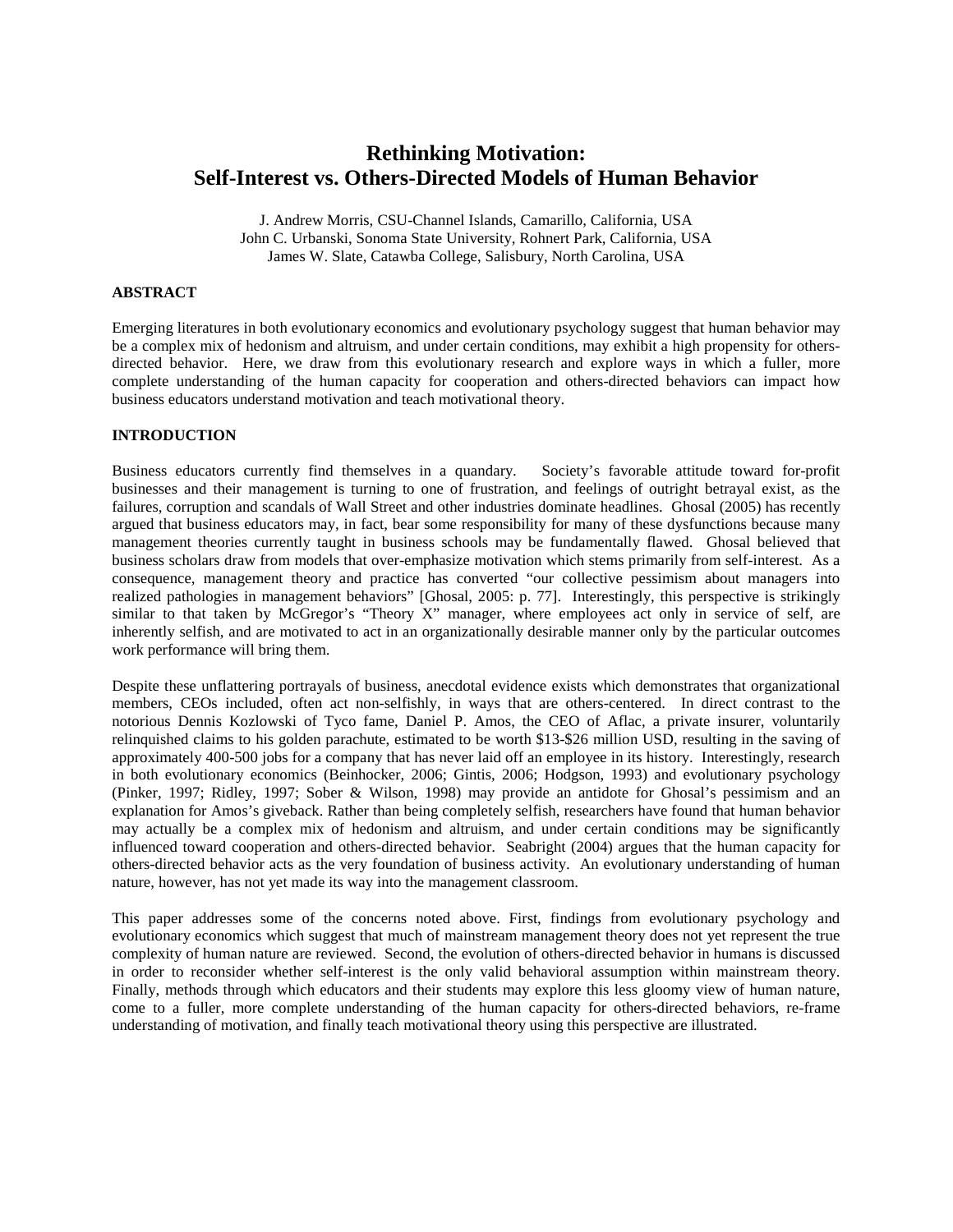#### **SELF-INTEREST MODELS OF HUMAN BEHAVIOR**

The utilitarian model (Hodgson, 1993), presents human behavior by making several key assumptions: (a) individuals are rational; (b) individuals can express transitive properties when making a choice; (c) individuals have complete preferences; (d) individuals believe that more is better; and (e) individuals seek to maximize their personal, and thus subjective, utility function. "Rational" individuals make choices based on the information at hand, and never make decisions that would violate their personal preferences and utility maximizing objectives. Such individuals, as the neo-classical model stipulates, are also capable of exhibiting transitivity in making choices. It is also assumed, implicitly or not, that rational agent X has complete preferences, which simply means he or she is capable of making some choice. This agent cannot become befuddled during the decision making process, and *always* prefers more to less, as, one can never have too much. Finally, the rational agent makes decisions that maximize his or her personal utility. In summation, decisions are based on an internal calculus that yields the greatest satisfaction for the rational agent.

This self-interest model of human nature assumes a world of very intelligent individuals, termed *Homo Economicus*, who behave in amazingly simple ways. Evidence, however, suggests a substantially different agent operating in a significantly different environment: a cognitively limited person coping with an incredibly complex world (Beinhocker, 2006), where individuals often pursue multiple goals while confronting personal and collective interests that may partially correspond with, yet simultaneously partially oppose one another. Here, interactive (non-static) decision-makers must consider more than self-interest in order to maximize expected utility, since that utility is largely dependent upon the behaviors of others as well as their own (Dreu, 2006).

Although mainstream scholars have begun to accept the shortcomings of traditional assumptions, substantial limitations remain in developed models of human behavior (Meglino & Korsgaard, 2004). For example, behavioral economists have shown that not only are people not fully rational economic agents but have also demonstrated that economic agents will make choices that are not self-serving (Dreu, 2006; Lopez, 2008). Fehr, Gintis, and their associates (2005; 2006; 2007) observed that thousands of subjects, from several cultures who engage in activities which result in monetary gains or losses simply do not behave as traditional economic theory predicts. In general, the Ultimatum Game provides one of two participants (the "proposer") with ten one dollar bills. The "proposer" is then informed that he or she must offer some fraction of the money to the "receiver", whose identity may or may not be hidden from the proposer. The proposer may offer any amount, from nothing, to the entire ten dollars. The receiver may then accept or reject the offer. If the offer is accepted, the cash is shared according to the offer made. If the receiver rejects the offer however, no one receives any money.

Assumptions of rationality and self-interest indicate that the proposer should make an offer significantly less than five dollars, and the receiver should accept almost any offer, as something is better than nothing! The "rational" proposer, convinced that all human behavior is influenced by the rational pursuit of self-interest, would then make a relatively simple resource allocation decision: offer \$1, as the game is played only once under "take it or leave it" conditions. Results consistently demonstrate, however, that most proposers offer about 40% of the money, either believing this is fair or worrying that a smaller offer will be rejected. Approximately half of all receivers reject offers at the 20% level, even when the stakes are financially significant. Here, Fehr argues that receivers reject low sums because the sums are perceived as unfair.

In reality, individuals may not be the rational self-interested agents suggested in mainstream theory, but rather are "conditional cooperators", those who will behave generously as long as others are doing so, and "altruistic punishers", those who will strike back at those perceived to behave unfairly, even at the expense of the punisher's own immediate interest. It appears economic agents try to follow the Golden Rule, but with a slight twist: do unto others as you would have them do unto you, but if others don't do unto you, then nail them. The logic behind this is relatively simple: in a world of non-zero-sum games, conditional cooperators experience better outcomes than agents who follow either purely selfish or purely altruistic strategies (Wright, 1994).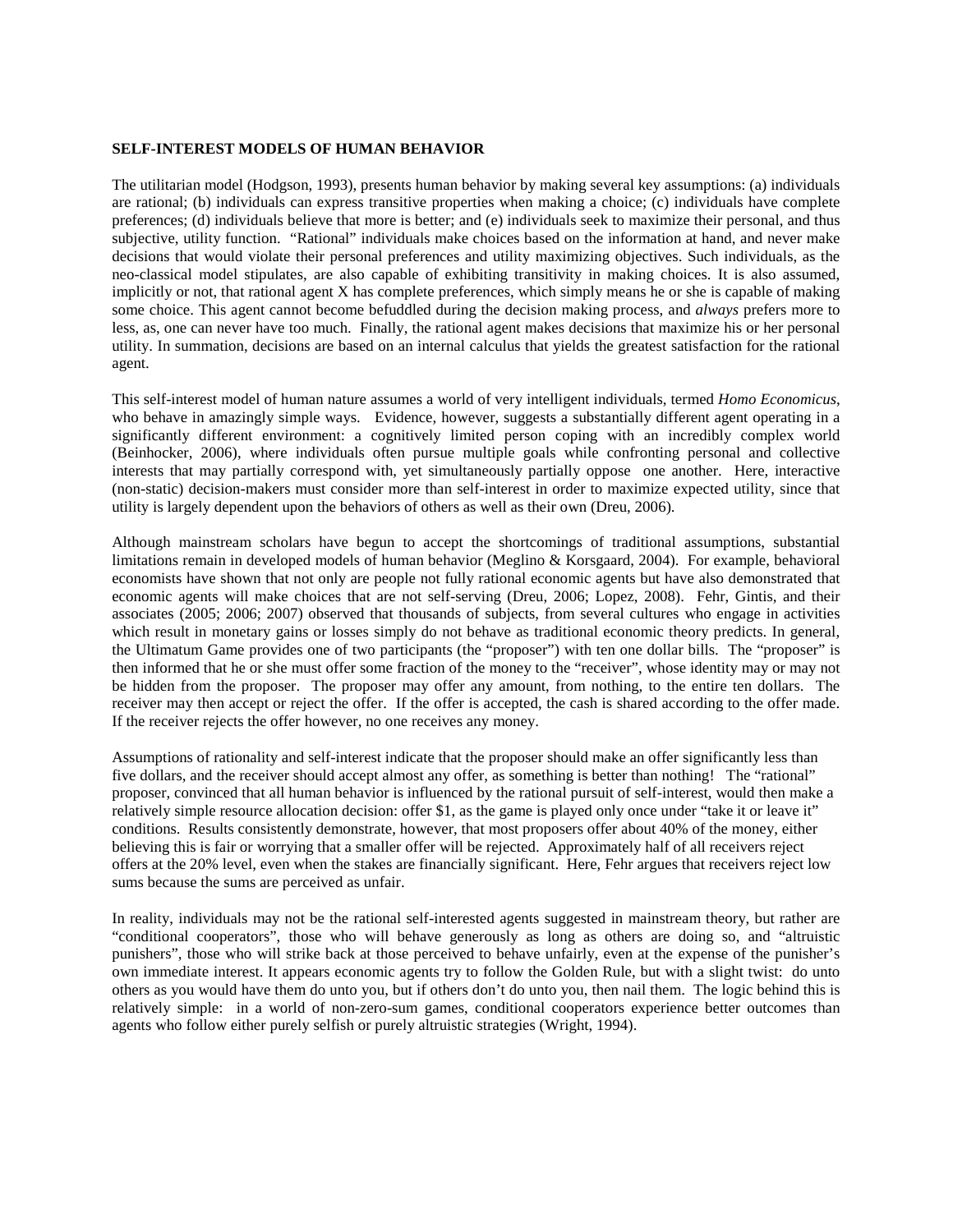Self-interest scholars have argued that research in evolutionary economics does not necessarily refute assumptions regarding *Homo Economicus,* since people often cooperate to serve their own ends (Fehr & Gintis, 2007). There are two crucial distinctions, however, which exist between strong reciprocity (cooperation) and traditional self-interest. First, traditional *Homo Economicus* cares not about the process of economic interaction, but only whether the outcome will maximizes one's self-interest. Studies show, however, that participants not only care about outcomes, but also about whether the process leading to the outcome itself was fair. Additionally unfair behavior will be punished at a cost to the punisher, even if he or she has no hope of recovering that cost in the future (Lopes, 2008). Therefore, cooperation in social interactions requires two moral capacities that are alien to *Homo Economicus*: process fairness and impartiality.

Furthermore, evolutionary research does not deny that self-interest can and often does matter, but rather argues that placing an exclusive emphasis on self-interest is detrimental to understanding and modeling human behavior (Folger & Salvador, 2008). It is also important to understand that different cultures and societies use a number of diverse methods to exhibit and enforce the behaviors needed to ensure cooperation and others-directed behavior. For example, different social structures, such as the degree to which targeted punishment opportunities are available, can generate vastly different patterns and degrees of cooperation. Beinhocker (2006) suggests that while genetic evolution provided the mental adaptations that made others-directed behavior possible, cultural evolution provided the mechanisms for the transmission of the necessary moral systems. In the next section, we explore how othersdirected tendencies could have evolved in humans given the risks associated with such behaviors.

## **OTHERS-DIRECTED MODELS OF HUMAN BEHAVIOR**

Darwin (1859/1964) has proposed that over time, organisms adapt and evolve in response to environmental challenges. Research in evolutionary psychology indicates that early humans, as a response to a number of environmental pressures, lived in tightly-knit social groups which developed complex hierarchies and alliances, as these features offered members benefits such as protection, aid, and mutual support (Sober & Wilson, 1998). Group living, however, presented a number of problems, including increased competition for resources, as well as the presence of certain group members who gained benefits without incurring costs, Axelrod's (1984) "free-rider" problem. Darwin, aware of this "fundamental problem of social life", proposed a solution, arguing that adaptations evolve not only at the individual level, but at the group level as well (Sober & Wilson., 1998).

It appears that as with many other species, as humans evolved, cooperation first occurred with kin, possibly due to gene relatedness. Eventually, humans developed a kin-recognition module which seems to play a vital part in a system of modules which control behavior governing the provision of favors and help to others, particularly to those who are close relatives. Unlike other sentient creatures, however, humans frequently cooperate with genetically unrelated strangers as well as kin (Seabright, 2004). A key issue in this willingness to engage in non-kin cooperation is the potential to cheat others by accepting a favor now and not returning it later (Wright, 1994). This issue is illustrated in the Prisoner's Dilemma game, which addresses issues of trust and reward by examining cooperation and defection behavior between players. Here, cooperation, or others-directed behavior occurs when the pay-off for exchange outweighs the costs. Human evolutionary history suggests that despite there being no perfect solution to the Prisoner's Dilemma, humans have developed certain strategies that favor cooperation and others-directed behavior. Cosmides and Tooby (1992) suggest that evolution resulted in development of special modules which allow humans to calculate the value of favors given and received in situations such as the Prisoner's Dilemma, and that these cognitive adaptations influence all human behaviors involving exchange. The calculations performed by this social accounting include a number of variables, including cost to the donor as well as the value of the benefit he or she may receive. Human cooperation, however, is not strictly reciprocal, suggesting other elements in the social cooperation modules besides social accounting influence human interactions.

"Theory of mind" (TOM) or intuitive psychology (Pinker, 1997) is a specific cognitive ability which allows individuals to understand others as intentional agents, suggesting that humans developed the ability to understand the behavior of others in terms of the others' beliefs and desires. Although similar to the concept of empathy, the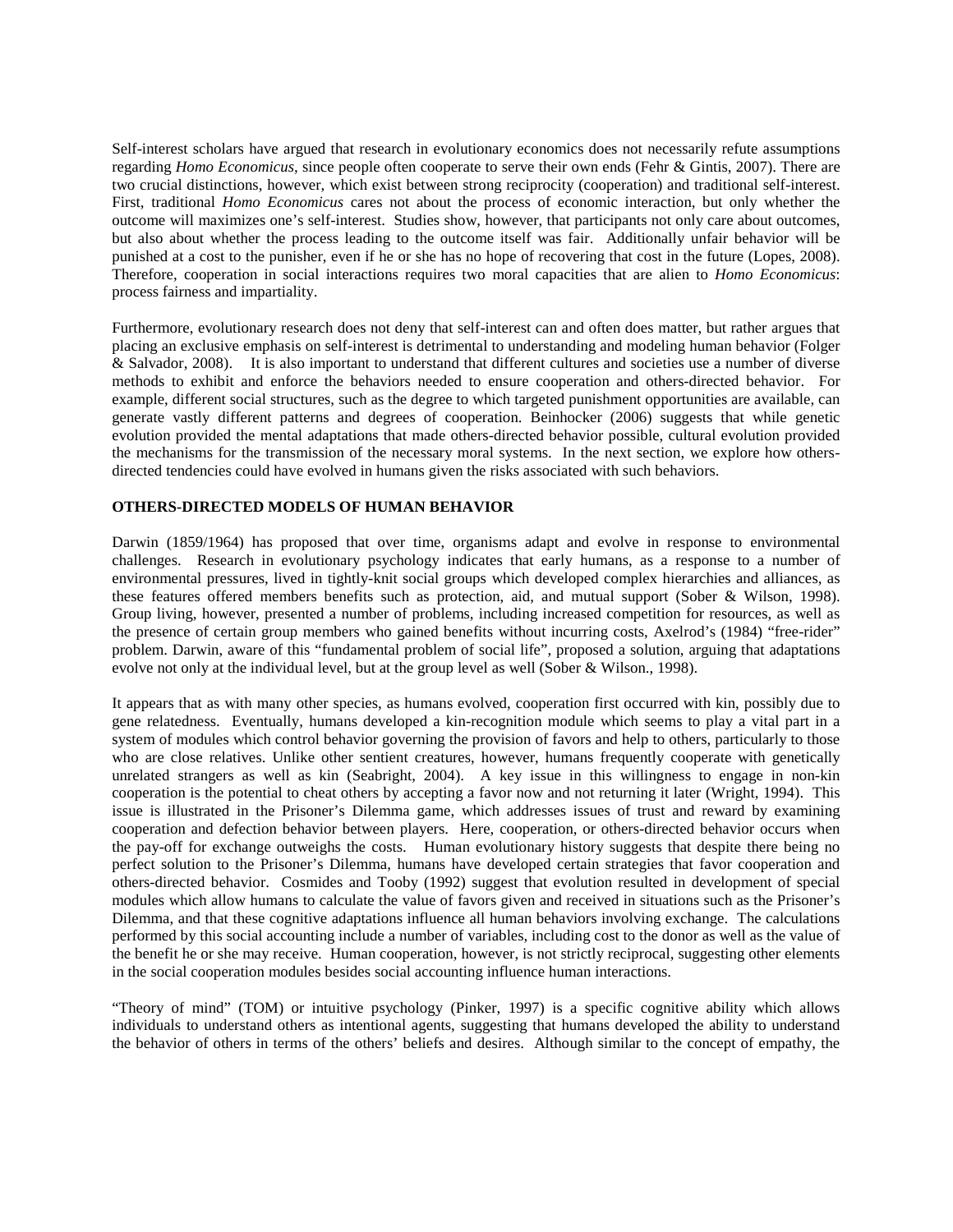influences of TOM on behavior are more automatic and perhaps unconscious, while empathy requires the individual to engage in cognitive effort to understand the plight of the other person, and to then be conscious of his or her reaction to this understanding. The evolutionary value of TOM for humans is the provision of the capability to anticipate the actions of others in a way that helps to detect lying and cheating. Without TOM, the ability of humans to engage in cooperative behaviors would be greatly diminished. Cosmides and Tooby's (1992) research indicates that people appear to possess a specialized cognitive algorithm which governs the manner in which people reason about social exchange, making humans especially sensitive to detecting cheaters, those who violate social contracts by taking benefits without reciprocating.

Haidt (2006), in *The Happiness Hypothesis,* suggests another evolutionary mechanism which promotes human cooperation and others-directed behavior. Haidt posits that human morality is driven by two separate mental systems, one ancient and one modern. The ancient system, termed moral intuition, is based on the emotion-laden moral behaviors which evolved long before the development of language. The modern system, labeled moral judgment, developed subsequent to language. Emotional responses triggered by moral intuition occur instantaneously, while moral judgment arises out of the conscious mind. Haidt, states there are five key elements of morality, including reciprocity and fairness. Each element should be considered an innate psychological mechanism predisposing humans for retention of certain virtues. Since these virtues are learned, variance in morality across cultures is possible, but all the virtues serve to enhance cooperation, restrain selfishness, or do both. In other words, humans appear to have a moral instinct (Hauser, 2006; Pinker, 2008) which, as one of its primary functions, ensures reciprocity and fairness.

Pinker (2008) suggests that the moral emotions that arise out of the universal moral instinct enhance cooperation in several ways. For example, sympathy prompts a person to offer a favor while anger protects a person against cheaters who accept a favor without reciprocating. Love commits us to a relationship, and guilt makes cheating more painful (Tangley et al., 2007). Moral emotions such as shame, guilt, gratitude, and sympathy thus become powerful forces which enhance group cohesiveness (Haidt, 2006; Pinker, 2008; Tangley et al., 2007). As a common element, these forces depend not only on internal states, but also on TOM. Moral emotions are evoked by one's concerns regarding how others perceive him or her, with particular regard to whether he or she is being judged as being fair and trustworthy. Thus it may not be the guilt or shame of the act itself, but rather the risk of being found out that provokes one's moral dilemma, which then influences the willingness to forego selfishness. Haidt (2006) and others (Hauser, 2006; Pinker, 2008) argue that the evolution of moral emotions not only leads to a human morality that strongly binds people to others and encourages self-sacrifice, but also that moral emotions also make it possible for humans to form tight cooperative groups that pursue collective ends and punish cheaters.

In summary, experimental evolutionary research provides strong support for the notion that evolution has provided humans with certain adaptations that make others-directed behavior possible, as well as probable. Human social cooperation seems to arise from both genetic predispositions for altruism and cultural norms that encourage and reward such behaviors. These influences, however, are subject to an intelligence high enough to allow judgment and subsequent manipulation of the tension generated by cooperation-defection problems.

## **IMPLICATIONS AND APPLICATIONS**

The current authors' central premise is that evolutionary research questions the dominant paradigm of self-interested human behavior in organizations. In contrast, evolutionary findings on the human capacity for cooperation provide a strong argument for development and utilization of models of work behavior incorporating a more nuanced and positive understanding of human nature. Folger and Salvador (2008) believe that falling back on the self-interest paradigm obscures other potentially divergent, yet valid explanations for human behavior. Therefore, in the following section, the ways an evolutionary foundation for human nature might impact understanding and conceptualization of human motivation, organizational citizenship behaviors, and positive organizational scholarship are explored. Three practical and immediate ways business educators could incorporate a more dynamic understanding of human behavior into their teaching activities are then discussed.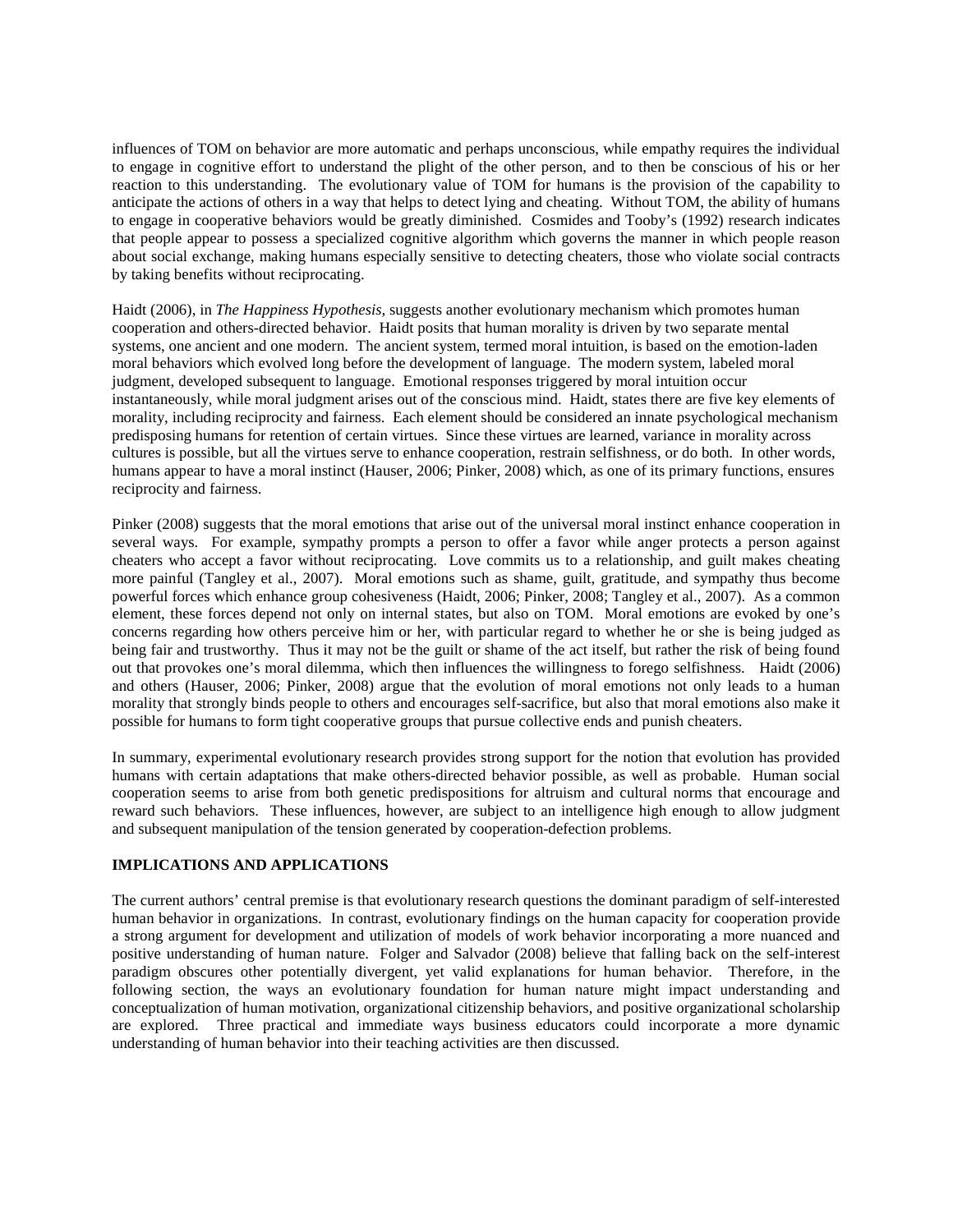**Motivation:** As noted, most current theories of motivation are significantly dependent on rational self-interest assumptions (Meglino & Korsgaard, 2004). Expectancy theory, for example, emphasizes both rationality and selfinterest as driving one's behavior, stating that there must be conscious alignment between offered rewards and individual wants. Motivation occurs when individuals believe that one's effort leads to desired performance, which in turn leads to specific outcomes that one values (Vroom, 1964). Evidence supports expectancy theory as a predictor of work motivation (Erez & Isen, 2002); however, the influences of personally experienced outcomes and considerations of immediate self-interest may become significantly attenuated when individuals are other-, rather than self-directed (Dreu, 2006). In this situation, self-interest theories of motivation may not be designed to address or consider this possibility. Incorporating the human capacity for others-directed behavior into an integrated crossdisciplinary model of motivation could overcome this and other limitations in several ways.

First, the understanding that human behavior arises as the result of adaptive responses to environmental problems adds considerable strength to the notion of innate needs or drives as influences on human behavior (Folger & Salvador, 2008). Needs, which can be expressed through such dimensions as intensity, press, and strength, represent internal forces that directs one to engage in behavior that leads to the satisfaction of the need itself. Economists have generally considered needs to be irrelevant in the explanation of human behavior (Caplan, 2003). Empirical findings over the last decade, however, indicate this position simply is not supportable. Gintis and Fehr's (2005) use of neuro-imaging techniques strongly indicate that some motivational drives appear encoded in both midbrain and prefrontal cortical functioning suggesting that the mind has an architecture of constituted goals and actions patterns which direct and influence effort. In addition, Haidt's (2006) work on moral instincts also suggests that not all cognitive processes are deliberate. As Locke and Latham (2004; 395) note, "...it is undeniable that people can act an edginate processes are denotions. The motive and natural control of the best ways to advance motivational without being aware of the motives underlying their behaviors" thus "one of the best ways to advance motivational theory is to study subconscious as well as conscious motivation and the relationship between them".

Maslow's (1954) model of the hierarchy of needs that drive behavior can serve as an illustration. Although most management texts address this theory, many of the authors misreport or misunderstand the theory's full intent. Contrary to popular interpretation, Maslow never argued for a rigid progression of need satisfaction, but rather that any behavior is likely to be influenced by more than one motivator. The possibility that numerous needs operate simultaneously is directly related to the discovery that people are both conditional cooperators and altruistic punishers, which in turn suggests that social needs may drive exchange activities, while esteem and selfactualization needs may drive the willingness to punish agents that abuse that exchange. Moreover, it may be that the impetus for defection decisions is the satisfaction of lower-order needs, while cooperative strategies may be controlled by the search for higher-order need satisfaction. An avenue for future motivation research may be then to explore the exact role any specific need may play in both cooperation and defection decisions. Additionally, an understanding of the way different needs impact the willingness to punish defection, even when such punishment appears irrational, would be especially useful.

Second, the central role of perceived fairness in exchange relationships suggests a greater need to explore the exact conditions that influence and direct judgments made when individuals attempt to determine if they are being treated equitably. Equity theory (Adams, 1963) addresses the individual's perception of whether he or she is being treated fairly by the organization. The initial model involved self-maximization, as it predicted that individuals attempted to "get what they deserve". Here, one's behavior is aimed at the appropriate distribution of rewards: ensuring that one's outcomes are received in direct proportion to the amount of one's inputs. Evolutionary findings, however, indicate that this approach is only one of many possibilities. Not all individuals seem to adhere to this maximization perspective. Later research in equity situations have discovered at least two other perspectives concerning the "proper" level of reward distribution, which differ significantly from Adam's original propositions, and indicate an orientation to others-directed behaviors.

The first takes an egalitarian approach to reward. Here, all participants in the action or behavior receive the same level of outcomes, no matter what the level or amount of one's own inputs may be (Chen, 1995). This distribution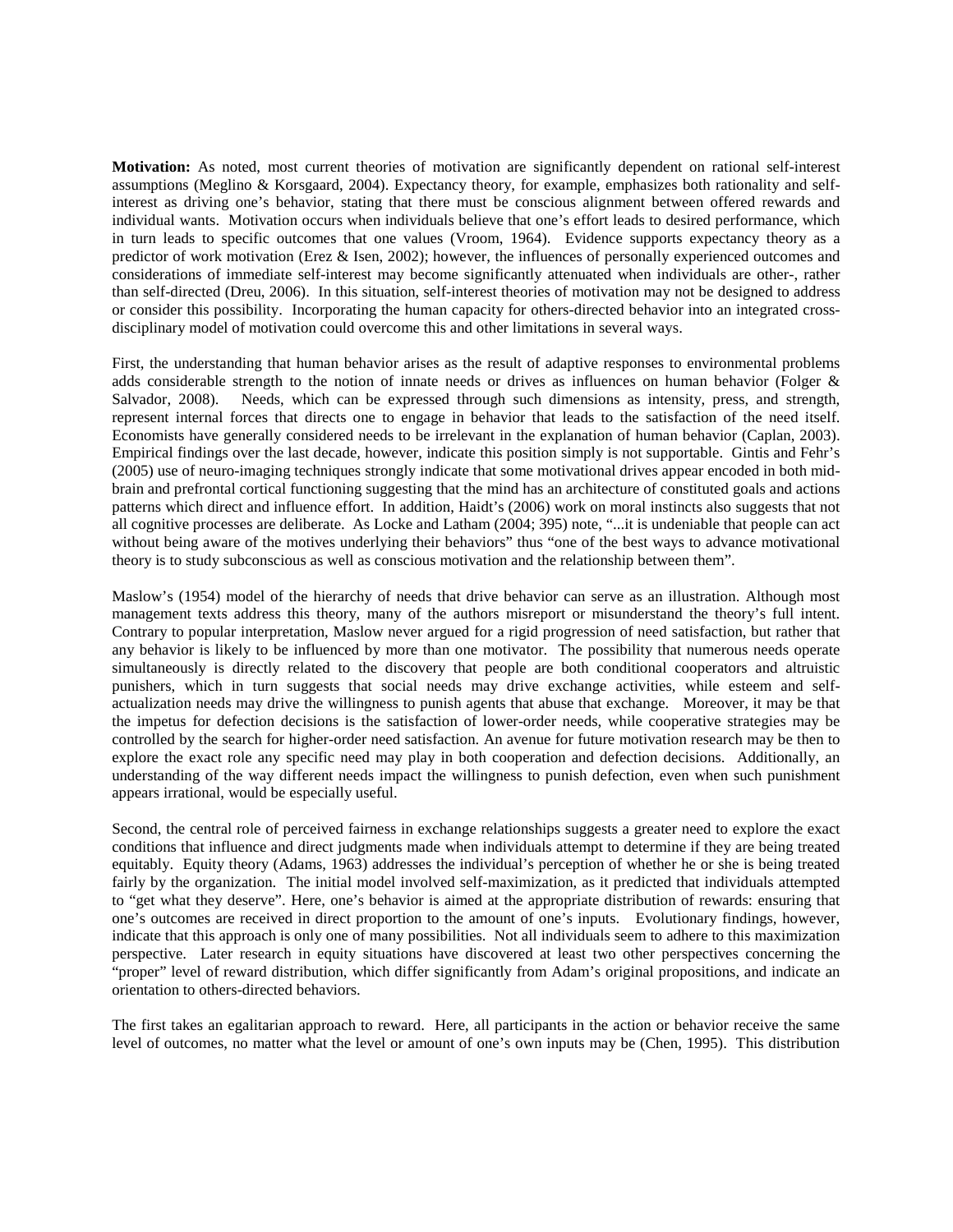rule seems to be directed at minimizing conflict in order to maintain group harmony, therefore ensuring that cooperation will continue. The needs-based approach to outcome distribution disregards the ratio of one's inputs as they may influence received outcomes. Rewards are distributed in relation to an individual's perceived need for the outcomes (Mowday, 1996). Here, the idea of others-directed behavior is manifested in the form of social responsibility. Even though it is readily apparent to the individual that he or she may have earned more, and therefore through a greater contribution is entitled to more, he or she will forgo what is rightfully his or hers in order that someone with a greater need may then benefit. Finally different individual responses to input-outcome ratios have also been noted (Huseman, Hatfled & Miles, 1987). Specifically, those individuals termed "benevolents" prefer their input-outcome ratios to be marked less than those individuals chosen as referent others, these benevolents can be characterized as "givers", certainly not capable of "cheating". The authors suggest that business educators who draw from an evolutionary foundation can more effectively explain the various ways individuals conceptualize, react to, and enact fairness.

Finally, if hedonic intent and maximization of self-interest are over-emphasized in process theories of motivation, it is likely that the manner in which individuals consider the expectancy, instrumentality and valence components of the behavior may be significantly more complex than currently modeled. For example, the valence component of the expectancy model is commonly termed a first level outcome, that which comes directly to the employee upon completion of the desired behavior, and is most often represented by pay, promotion, or other types of remuneration (Lawler, 1973/1994; Vroom, 1964). In a desire to simplify the theory, many educators fail to note the influence of the valence scores of related second and higher level outcomes on the score of the first level outcome. One can become financially rich (first level) by lying, cheating and stealing, or through hard work. Not only does the outcome of each behavior have a score, but the behavior itself required to obtain this outcome has a score as well. The individual will be more or less likely to engage in the behavior depending on not only (a) what the behavior will bring the person, but also (b) others' perceptions of the desirability of the behavior itself, which may then likely have a direct effect on the value placed on choice (a). "Whistleblowers", for example, choose to place the welfare of others over their own, saving the organization while personally suffering ostracism, discipline and even immediate termination as a direct result of their behavior, all undesirable outcomes. The exact manner in which socialaccounting, moral emotions, and the willingness to punish social loafers or cheaters, even at personal cost impact instrumentality and valence decisions is unclear. At the very least, the authors suggest that in work environments encouraging cooperation rather than solo performances, the motivation of the individual may be based to a larger extent on consideration of features and characteristics of his or her work group rather than self.

**Organizational Citizenship Behaviors:** Organizational citizenship behavior (OCB) represents those activities within the workplace not specifically linked to an employee's job description. Examples of OCB may include volunteering for additional tasks, orienting new employees, and presenting positive information about the organization to external stakeholders (Bateman & Organ, 1983). Organizational research has also demonstrated that affective organizational commitment is a strong predictor of OCB (Harrison et al., 2006). Grant and his associates (2008) found that employee support programs cultivate affective organizational commitment by allowing employees to both receive as well as to provide support. The researchers suggest these findings challenge the long running debate as to whether citizenship behavior is driven by self-interest or others-directed motives, since giving can serve both sets of motives simultaneously. This position, while not framed within evolutionary theory, is entirely consistent with evolutionary findings that human motives are a complex mix of hedonism and altruism.

Researchers have also explored relationships between OCB and outcomes related to both individual and group levels of performance. At the group and organizational level, data shows that OCB has a positive impact on performance, however, the relationships between OCB and individual outcomes are less clear. As Bergeron (2007) notes, most reward systems favor task performance, thus employees who engage in significant OCB may do so at eventual detriment of their careers. The extent to which being a good citizen carries an individual cost may depend on factors such as the type of reward system used, one's level of role ambiguity, and the visibility of the particular OCB.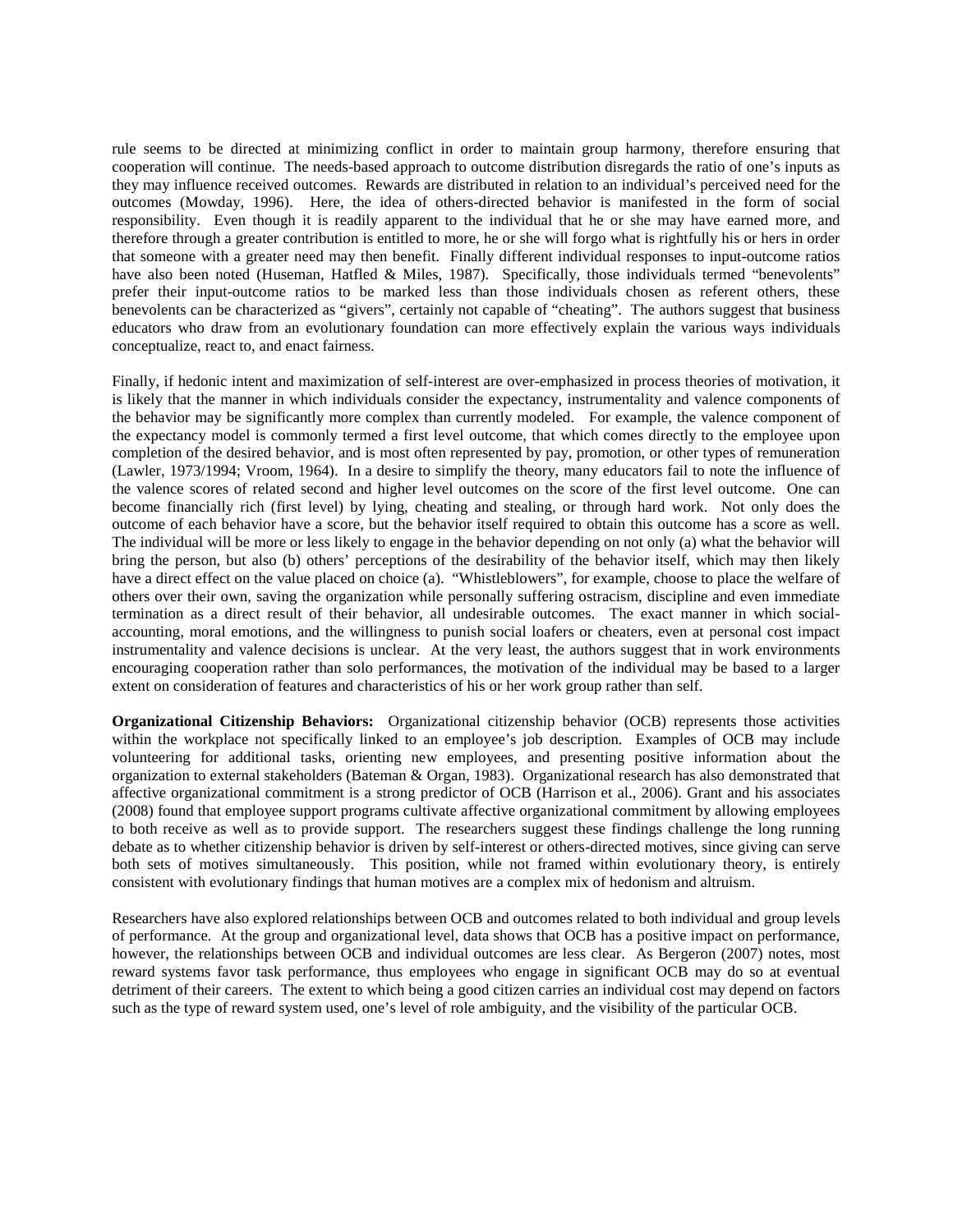The possibility that the organization may benefit while the individual suffers as a direct result of his or her organizational contributions suggests that the decision to engage in OCB may actually represent a social dilemma. While self-interest theorists often recommend defection in social dilemmas (i.e. Prisoner's Dilemma) such recommendations are problematic. Indeed, within most organizations, prior knowledge of others' behaviors, as well as extensive and on-going encounters with various organizational members indicate that cooperation, not defection, can be and often is the optimal strategy. Grounding OCB within an evolutionary perspective raises several interesting questions and issues which business educators can introduce to students. For example, it suggests a need to model the ways organizations can best demonstrate the appropriateness and legitimacy of OCB. Second, it raises the question of how organizations can build positive reputations without generating underlying attributions of hypocrisy. Finally, using the evolutionary perspective suggests that the consequences for the organization, which stem from defections which occur in the above-mentioned OCB dilemma, are likely to be significant. It is likely that moral emotions, such as righteous indignation and the willingness to punish defection, even at significant personal cost, might lead employees to not only diminish pro-social behaviors, but to actively seek to bring negative consequences down on the organization.

**Positive Organizational Scholarship:** Calling their approach positive organizational scholarship (POS), Cameron, Dutton, and Quinn (2003) and others (Wright & Quick, 2009) have argued that business educators should examine the talents and competencies that allow individuals to perform above expectations and explore how these competencies positively impact organizational effectiveness. We suggest that business educators can draw upon research on gratitude and leader humility to explicitly reexamine others-directed motivational processes in organizations.

Gratitude, where one has a sense of thankfulness and joy in response to receiving a gift, is a personal strength which appears to influence others-directed motivational decisions. Emmons and McCullough (2004) found that gratitude was a key component of on one's personal happiness, life satisfaction, and work performance. While *Homo Economicus* is assumed to function without gratitude, Emmons and McCullough found that gratitude is a common virtue, that once developed, becomes a significant predicator of an individual's willingness to offer help and emotional support to others. This suggests that individuals with higher levels of gratitude are more likely to enact cooperative strategies in initial interactions, since they are both more others-directed and more concerned with fairness.

A future extension for research may be the influence of evolutionary processes on the concept of leadership. Noting an effect similar to that of OCB, Collins (2001) found that consistently high performing organizations were led by those termed "Level 5" leaders; individuals who possessed a blend of humility and strong personal will. Collins suggested that such leaders, like many others, were ambitious, but their primary focus was not to ensure personal success, but rather to foster the success of the entire organization and its members (i.e. others-directed behaviors). Within the context of social dilemmas and the decision to cooperate, it is likely that those with greater humility are more likely to choose cooperative strategies in social dilemmas, since these individuals are better able to adopt an impartial view, where the interests of all involved parties are perceived as being equally important.

A similar notion of leadership acting out of concern for others rather than self is McClelland's (1975) concept of socialized power, which a leader uses for the betterment of others, influencing organizational success, rather than for self-benefit. Socialized power is characterized by a concern for group rather than personal goals, and facilitating the achievement of group goals through the efforts of group members. Evolutionary research indicates that multiple interactions, reputation, and frequent communication are critical for trust and cooperation (Seabright, 2004) and trust is essential to socialized power. Grounding the concept of socialized power within an evolutionary perspective suggests interesting possibilities to include better insights into the best time, place, and context for the use of socialized power.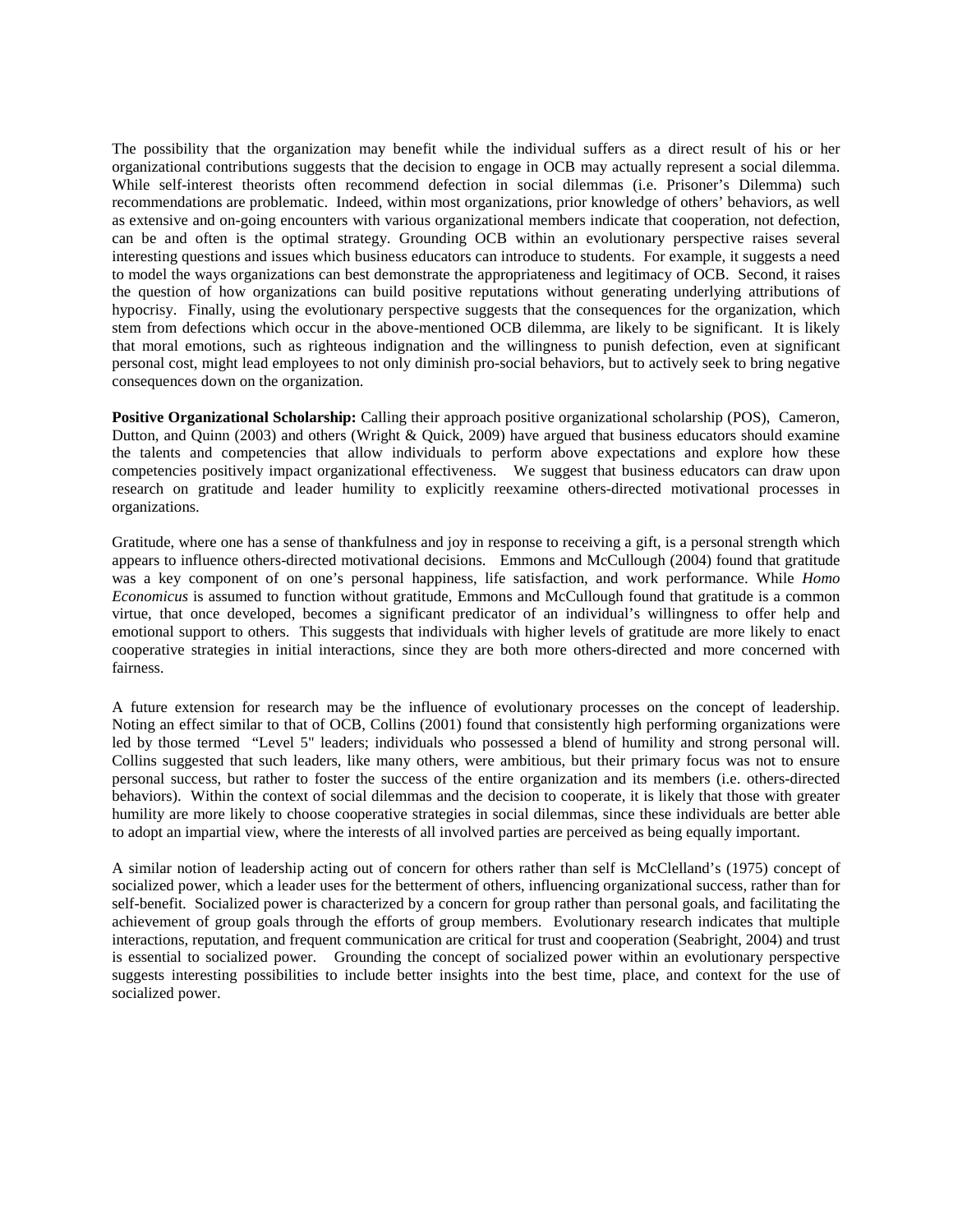**Applications**: As evolutionary models have not as yet appeared in management texts, the authors suggest an initial set of three practical and specific ways that would be especially helpful to business educators to incorporate evolutionary findings into classrooms activities.

First, readers may wish to explore more fully the theoretical underpinnings of the arguments made in this article. Pinker (1997), Ridley (1997), and Sober and Wilson (1998) are excellent, highly readable overviews of evolutionary research that both instructors and students may find to be helpful. In management theory, Ghosal (2005), and Folger and Salvador (2008) explore the role of self-interest, and its resulting problems. Each piece challenges the dominant place of self-interest in organizational research, although arriving at slightly different conclusions.

Second, educators can use exercises such as the Ultimatum Game and Prisoner's Dilemma to great effect at both the undergraduate and graduate level in courses such as Principles of Management, Organizational Behavior, and Leadership to illustrate problems with self-interest models as well as the possibility of others-directed behavior in organizations. While a full description of these exercises is beyond the scope of this article (see Murnighan, 1991), it should be emphasized that grounding these exercises explicitly within an evolutionary framework helps students gain a better general understanding of fairness as well as their personal reactions to unfair allocations. In particular, the exercises help illustrate the automaticity of behavioral reactions to unfair behavior to include those below conscious awareness (i.e. social-accounting, moral instincts, and moral emotions). In another exercise, Stecher and Rosse (2007) utilize a two version scenario in which a focal person fails to receive a desired and deserved promotion. In one version, an unfair outcome results despite use of procedural justice. In the second version, the unfair outcome results from use of unfair procedures. These exercises induce experiences of injustice, which enhances students' understanding of specific theories of motivation, and assists them in relating motivational concepts and principles to specific situations. The grounding of the exercises both within and from an evolutionary perspective further enhances student understanding. Specifically, the use of the evolutionary theory perspective allows educators to better explain that what first appears to be an irrational reaction (such as turning down "free" money in the Ultimatum Game) may actually be logical and predictable when one understands that perceptions of injustice often result from automatic and unconscious determinations.

Finally, there are several free web sites that illustrate and clarify many of the concepts discussed above. Students have used them as part of course assignments; with generally very favorable feedback. Many aspects of organizational behavior and motivation are related to morality and motives. At [www.yourmorals.org](http://www.yourmorals.org/) , Haidt explores the foundations of morals and morality. Using the *Moral Foundations Questionnaire* helps students better understand their own work values, work motivators, and perceptions of fairness. At [www.authentichappiness.sas.upenn.edu/questionnaires.aspx](http://www.authentichappiness.sas.upenn.edu/questionnaires.aspx) Seligman provides measures of individual traits, strengths, and virtues (i.e. capacity for love, concern for others, gratitude, etc.) frequently associated with being others-directed. Student feedback indicates that using the measures helps them understand their individual character strengths and also reveals ways to use positive, cooperative behaviors to enhance their own work lives.

## **CONCLUSION**

"... The critics of selfish schools have a point, for everything becomes normative. If people are not rational maximizers of self-interest, then to teach them that such behavior would be logical is to corrupt them". Ridley (1997; 145)

Emerging research in evolutionary economics and psychology offer business educators an alternative perspective by which to understand and explain human behavior occurring within the confines of the organization. This research infers that human behavior arises from adaptations that encourage caring and altruism, and also provide a mechanism to transmit complex rules and norms regarding others-directed behavior to members of any group or organization. Humans, therefore, are neither inherently altruistic nor selfish; but rather have the capacity to be caring and cooperative. The extent to which that capacity is utilized, however, is largely influenced by cultural institutions. Ghosal (2005) and others (Folger & Salvador, 2008) have stated that current business models fail to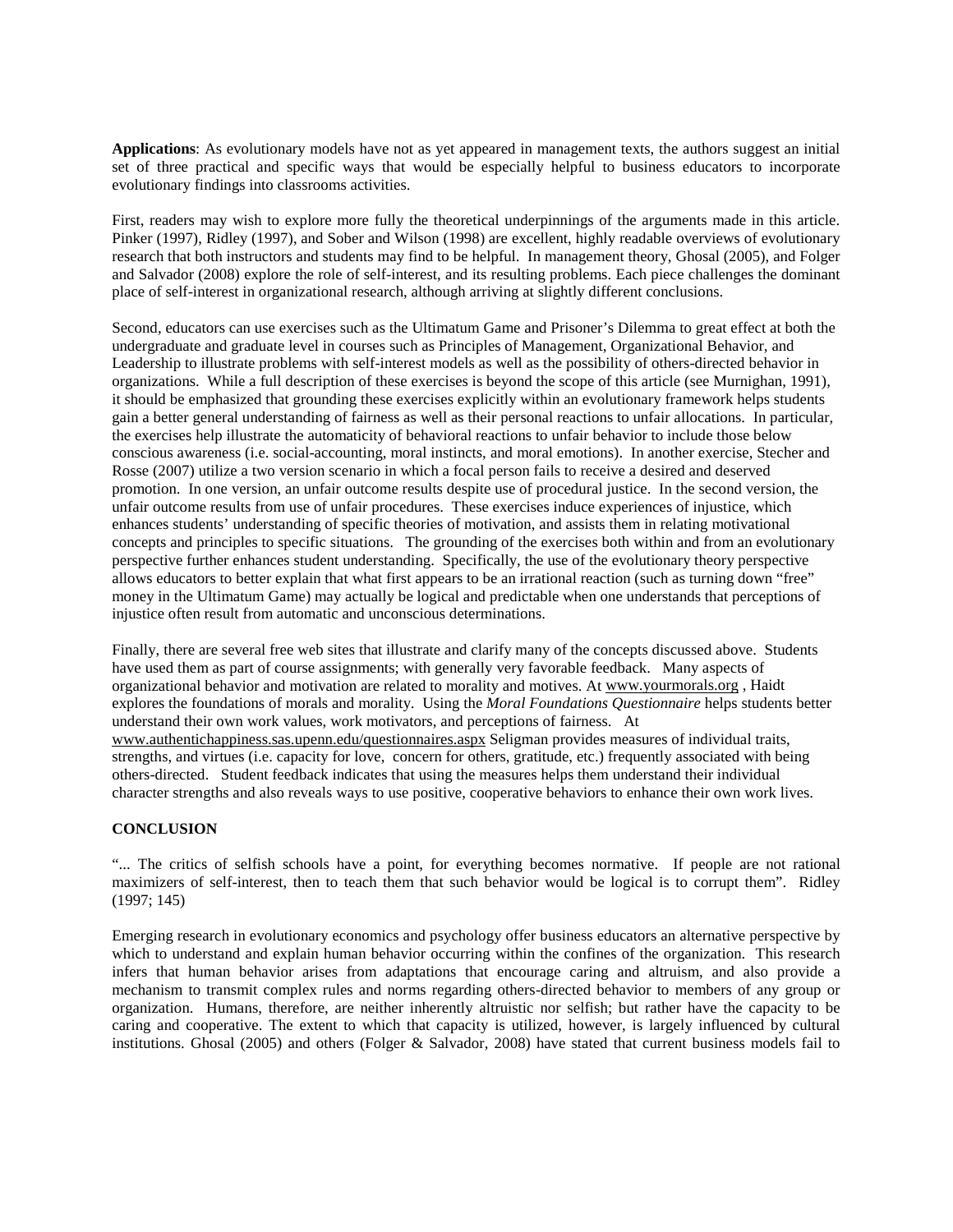capture this more complex and robust understanding of human behavior. The current authors have argued that business educators should therefore use these findings as a guide to reexamine the business discipline's understanding of forces which bear on human behavior in organizations. Finally several specific ways an othersdirected understanding of human behavior would impact the understanding and teaching of motivation, organizational citizenship behaviors, and positive organizational scholarship are provided.

#### **REFERENCES**

Adams, J.S. (1963). Toward an understanding of inequity. *Journal of Abnormal and Social Psychology*, 67: 422-436

Alexrod, R. (1984). *The Evolution of Cooperation*. New York: Basic Books.

Bateman, T. & Organ, D. (1983). Job satisfaction and the good soldier: The relationship between affect and employee "citizenship". *Academy of Management Journal*, 26: 587-595.

Beinhocker, E. (2006). *The Origin of Wealth*. Cambridge: Harvard Business School Press.

Bergeron, D. (2007). The potential paradox of organizational citizenship behavior: Good citizens at what cost? *Academy of Management Review*, 32(4): 1078- 1095.

Cameron, K., Dutton, J., & Quinn, R. (Eds.). (2003). *Positive Organizational Scholarship*. San Francisco: Berrett-Koehler.

Caplan, B. ( 2003). Stigler-Becker versus Myers-Briggs: Why preference-based explanations are scientifically meaningful and empirically important. *Journal of Economic Behavior and Organization*, 50: 391-405.

Chen, C. (1995). New trends in reward allocation preferences: A Sino-U.S. comparison. *Academy of Management Journal,* 38: 408-428. Collins, J. (2001). *Good to Great: Why Some Companies Make the Leap and Others Don't*. New York: Harper Business.

Cosmides, L., & Tooby, J. (1992). Cognitive adaptations for social exchange. In Barkow, Cosmides, & Tooby (Eds.), *The Adapted Mind: Evolutionary Psychology and the Generation of Culture*. New York: Oxford University Press.

Darwin, C. [1859](1964). *On the Origin of Species*. Cambridge: Harvard University Press.

Dreu, C. (2006). Rational self-interest and other orientation in organizational behavior. A critical appraisal and extension of Meglino and Korsgaard (2004). *Journal of Applied Psychology*, 91(6): 1245-1252.

Emmons, R., & McCullough, M. (Eds.) (2004). *The Psychology of Gratitude*. New York: Oxford University Press

- Erez, A. & Isen, A. (2002). The influence of positive affect on the components of expectancy motivation. *Journal of Applied Psychology*, 87: 1055-1067.
- Fehr, E., & Gintis, H. (2007). Human motivation and social cooperation: Experimental and analytical foundations. *Annual Review of Sociology*, 33: 43-64.
- Folger, R. & Salvador, R. (2008). Is management theory too "self-ish"? *Journal of Management*, 34(6): 1127-1151.
- Ghosal, S. (2005). Bad management theories are destroying good management. *Academy of Management Learning & Education*, 4: 75-91.
- Gintis, H. (2006). Moral Sense and material interests. *Social Research*, 73(2): 377-404.
- Gintis, H., Bowles, S., Boyd, R., & Fehr, E. (2005). *Moral Sentiments and Material Interests: On the Foundations of Cooperation in Economic Life*. Cambridge: MIT Press.
- Grant, A., Dutton, J., & Rosso, B. (2008). Giving commitment: employee support programs and the pro-social sense-making process. *Academy of Management Journal*, 51(5): 898-918.
- Haidt, J. (2006). *The Happiness Hypothesis: Finding Modern Truth in Ancient Wisdom.* New York: Basic Books.
- Harrison, D., Newman, D., & Roth, P. (2006). How important are job attitudes? Meta-analytic comparisons of integrative behavioral outcomes and time sequences. *Academy of Management Journal*, 49: 305-325.

Hauser, M. (2006). *Moral Minds: How Nature Designed our Universal Sense of Right and Wrong.* New York: ECCO.

- Hodgson, G. (1993*). Economics and Evolution: Bringing Life Back into Economics*. Ann Arbor: University of Michigan Press.
- Huseman, R., Hatfield, J. & Miles, E. (1987). A new perspective on equity theory: The equity sensitive construct. *Academy of Management Review,* 12: 222-234.

Lawler, E. (1973, 1994). *Motivation in Work Organizations.* Monterey and San Francisco, CA: Brooks-Cole and Jossey-Bass.

Locke, E., & Latham, G. (2004). What should we do about motivation theory? Six recommendations for the twenty -first century. *Academy of Management Review*, 29(3): 388-403.

Lopez, H. (2008). From self-interest motives to justice motives: The challenges of some experimental results. *American Journal of Economics and Sociology*, 67(2): 287-313.

Maslow, A. (1954). *Motivation and Personality*. New York: Harper

McClelland, D. (1975). *Power: The inner experience.* New York: Irvington.

- Meglino, B. & Korsgaard, M. (2004). Considering rational self-interest as a disposition: Organizational implications of other orientation. *Journal of Applied Psychology*, 89: 946-959.
- Mowday, R. (1996) Equity theory predictions of behavior in organizations. In Steers, Porter & Bigley (Eds.), *Motivation and Leadership at Work* . New York: McGraw-Hill, 53-71

Murnighan, J. (1991). *The Dynamics of Bargaining Games*. New York: Prentice Hall.

Pinker, S. (1997*). How the Mind Works*. New York: W. W. Norton.

Pinker, S. (2008). The moral instinct. *New York Times*. http://www.nytimes.com/2008/01/13/magazine (30 Jan 2008).

Ridley, M. (1997). *The Origins of Virtue: Human Instincts and the Evolution of Cooperation.* New York: Viking.

Seabright, P. (2004). *The Company of Strangers: A Natural History of Economic Life*. Princeton, N.J.: Princeton University Press.

Sober E., & Wilson, D. (1998). *Unto Others: The Evolution and Psychology of Unselfish Behavior.* Cambridge: Harvard University Press.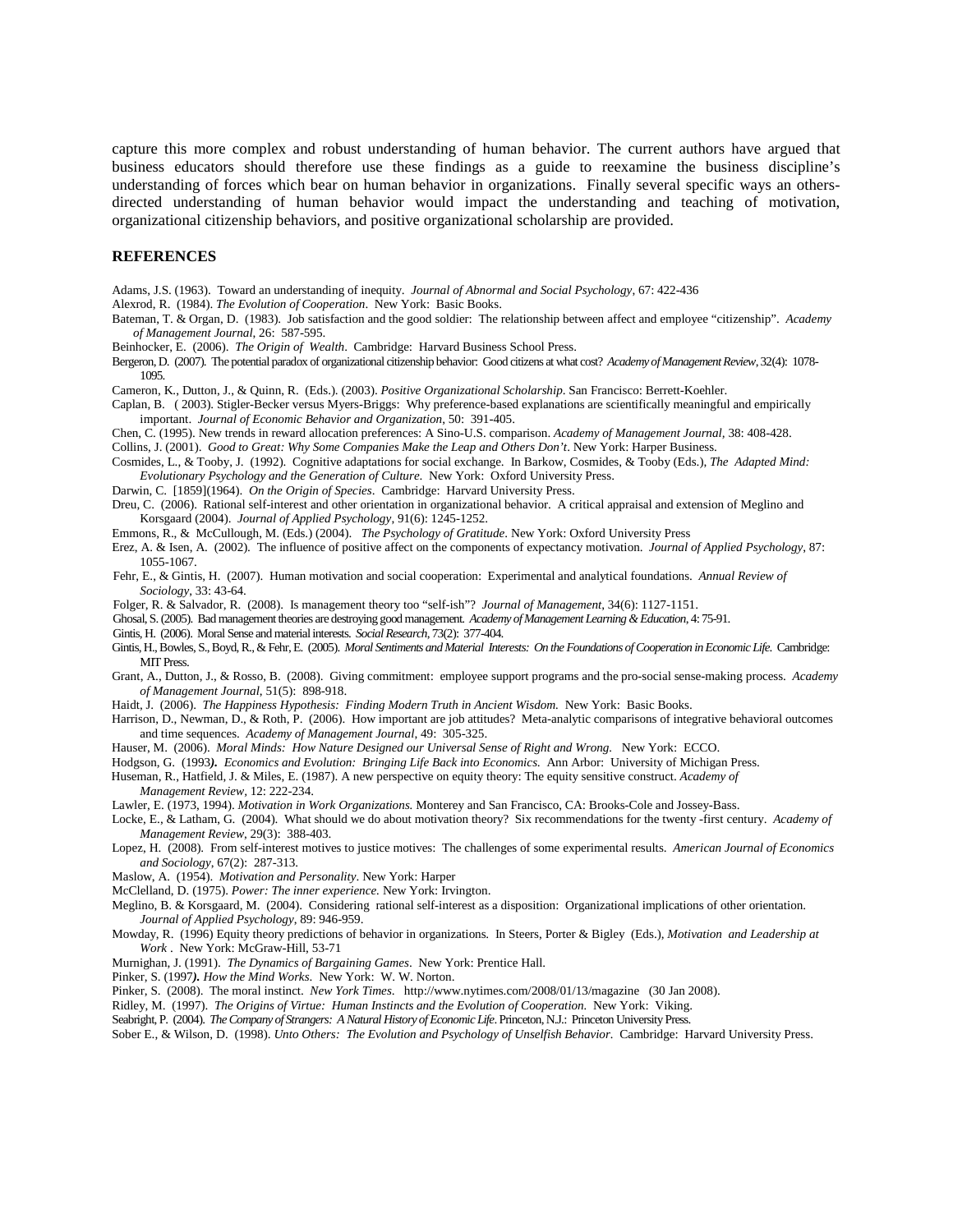Stecher, M. & Rosse, J. Understanding reactions to workplace injustice through process theories of motivation: A teaching module and simulation. *Journal of Management Education*, 31(6): 777-797.

Tangney, J., Stuewig, J., & Mashek, D. (2007). Moral emotions and moral behavior. *Annual Review of Psychology***,** 58: 345-372. Vroom, V. (1964). *Work and Motivation*. New York: Wiley.

Wright, R. (1994). *The Moral Animal: Evolutionary Psychology and Everyday Life.* New York: Pantheon Books.

Wright, T. & Quick J. (2009). The emerging positive agenda in organizations: Greater than a trickle, but not yet a deluge. *Journal of Organizational Behavior,* 30(2): 147-159.

**J. Andrew Morris** received his PhD from the University of South Carolina. He is an Associate Professor of Management at California State University, Channel Islands. His current research interests include emotions in the workplace and pedagogical applications of both positive organizational scholarship and evolutionary theory.

**John C. Urbanski** received his PhD from the University of South Carolina. He is currently a faculty member in the School of Business and Economics at Sonoma State University, teaching Management and International Business. His current research interests include leadership, work-related personality issues, organizational discipline, and cross-cultural management.

**James Wesley Slate** received his PhD from the University of Tennessee. He is an Associate Professor of Economics at Catawba College. His current research interests include Economics Education and Banking Regulation.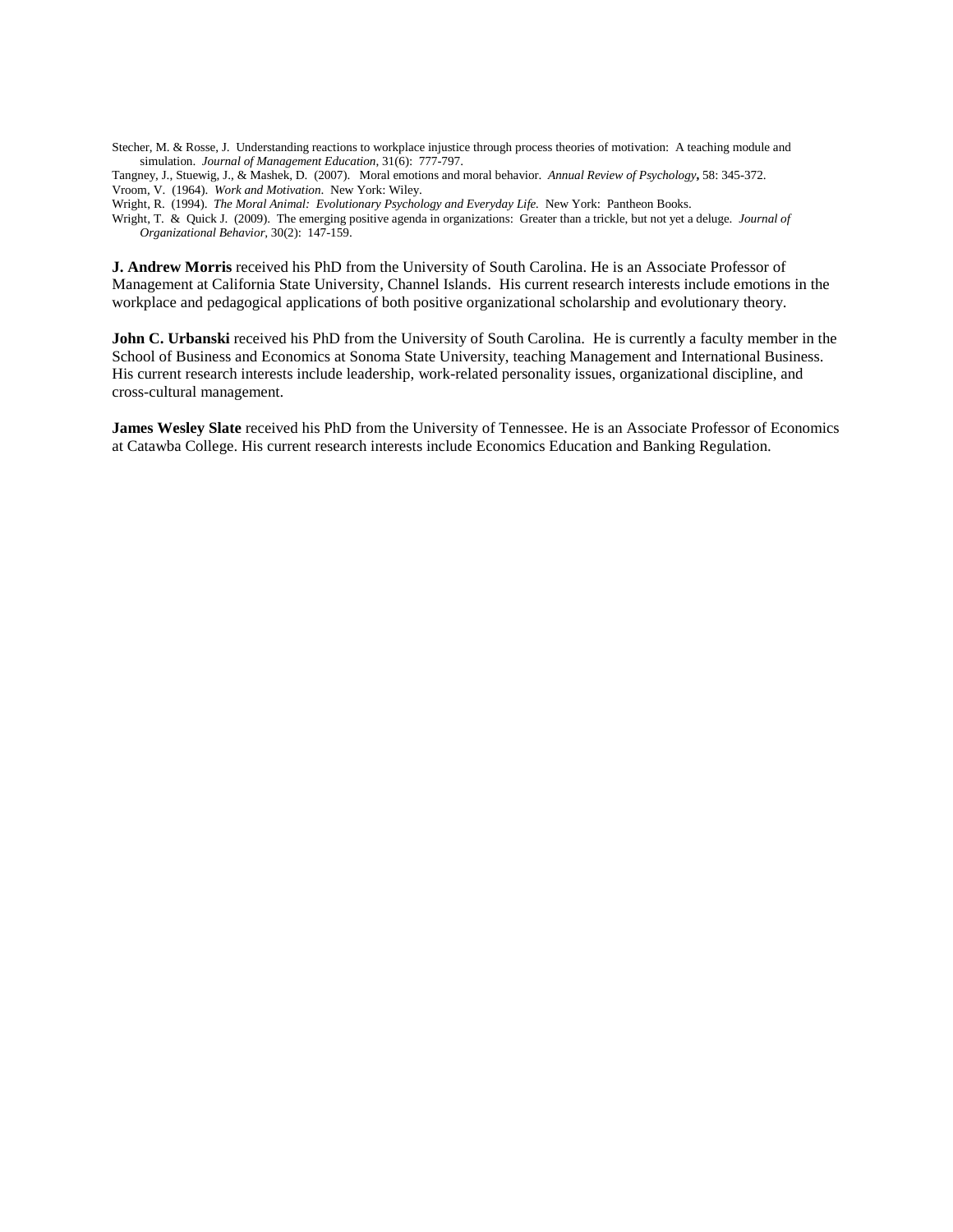# **Internationalizing Business Curricula: An Outcomes-Focused Approach**

Kurt D. Kirstein, City University of Seattle, Bellevue, WA Elizabeth A. Fountain, City University of Seattle, Bellevue, WA Kelly A. Flores, City University of Seattle, Bellevue, WA

## **ABSTRACT**

Recent literature has highlighted the need for including internationalization into higher education programs, especially business programs, but there does not seem to be agreement on the best method to do so. City University of Seattle has adopted an outcomes-focused approach to infusing international content into both program and course level outcomes where appropriate and useful. This process is presented and described along with key lessons that were learned during implementation.

## **INTRODUCTION**

In recent years, there has been no shortage of conversations and literature about the need for including internationalized content into college and university programs. This is particularly true for business programs. Bremer (2006) stated that "Globalization has impacted the majority of the world's modern workforce, making competencies once considered essential for productive professionals within a regional or national economy no longer sufficient in a market place with crumbling borders (p. 40). Dolby and Rahman (2008) concluded that "Over the past 10 years, the pressure to "be international" and to "internationalize" has dramatically intensified in all aspects of education" (p. 676). Yet, what does internationalization mean in higher education?

Moffet (as cited in Bremer, 2006) believed that a person prepared for the global workforce is one with "a grasp of global systems, global issues, the dynamics of how things are interrelated and interconnected in the world, and how society can best address global issues" (p. 40). The American Council on Education provides a comprehensive definition of internationalization, as it relates to learning:

We use *global learning* as a shorthand for three related kinds of learning: global (denoting the systems and phenomena that transcend national borders), international (focusing on the nations and their relationships), and intercultural (focusing on knowledge and skills to understand and navigate cultural differences). Thus, we define global learning as the knowledge, skills, and attitudes that students acquire through a variety of experiences that enable them to understand world cultures and events; analyze global systems; appreciate cultural differences; and apply this knowledge and appreciation to their lives as citizens and workers. (Olson, Green, & Hill, 2006, p. v)

What seems to emerge most frequently, when defining internationalized higher education, are terms like global awareness, systems focus, interconnected, and necessary. Yet, along with a variety of reasons for including internationalized content into higher educational programs, there appears to be a number of preferred methods for achieving it, each with its strengths and limitations. This paper will present one method for internationalization that is directly tied to the creation of outcomes and assessments.

## **Methods of Integrating Internationalization in Curricula**

A primary method, and one that is often cited as having the best chance of providing a truly international experience (Kirwan as cited in Bremer, 2006) is the study abroad opportunity. Such experiences can be "the single best way to provide the knowledge and experience needed to succeed in the twenty-first century workforce" (p. 42). If students are provided an opportunity to immerse themselves into the culture that they are visiting, they may have a good chance of developing skills that will serve them well as global citizens. This, however, cannot be the only method by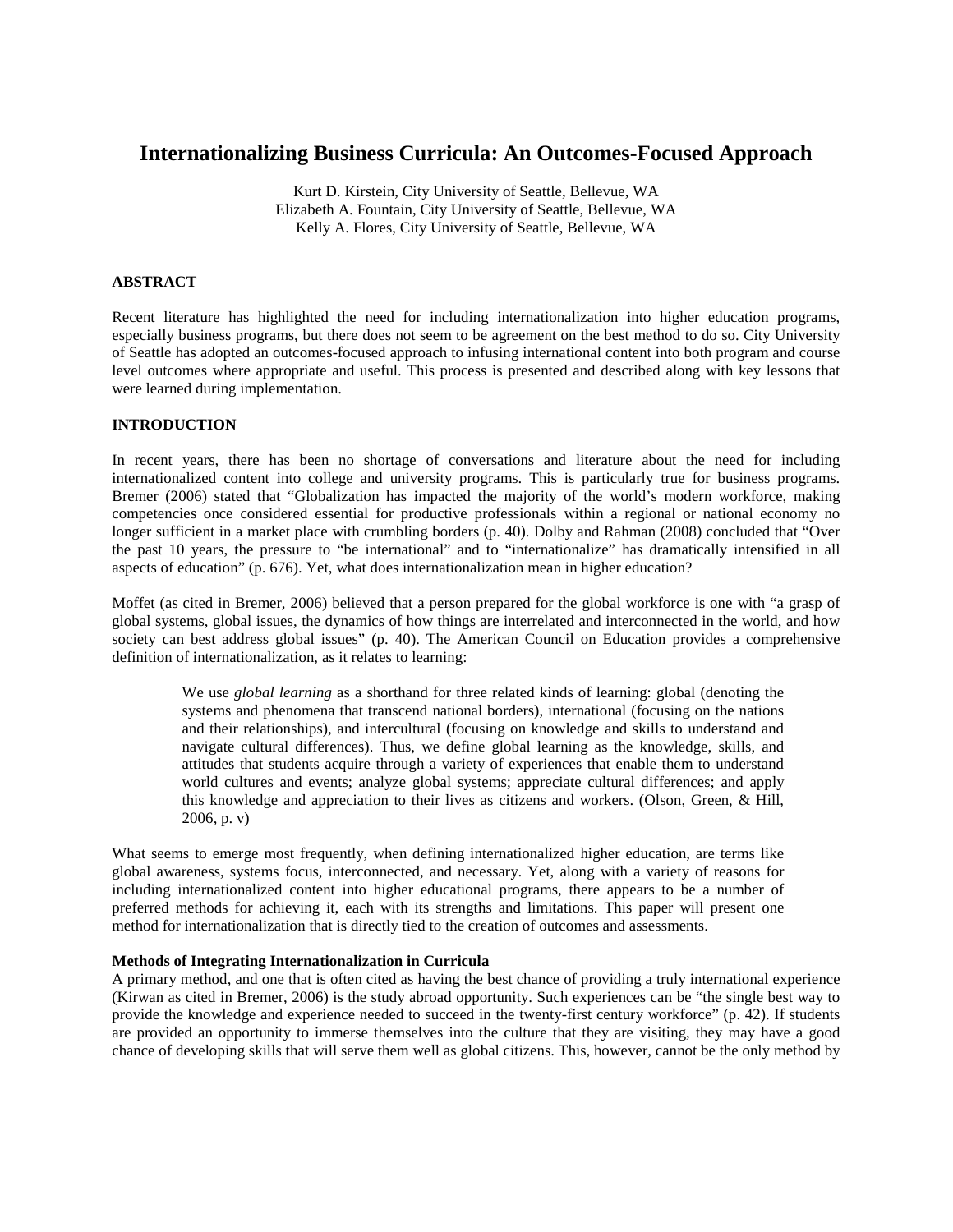which universities attempt to internationalize their students' experiences as the majority will never participate in study abroad programs and, those who do will complete them with varied levels of skill development vis-à-vis internationalization (Manuel, Shooshtari, & Fleming, 2002; Obst, Bhandari, & Witherell, 2007).

Other common methods to internationalize programs include the incorporation of courses that focus on global issues, the development of majors or minors that address global concerns, or internships or work opportunities that provide direct international experience (Black, 2004). Another, less frequently cited, method is to integrate international content into each course where it makes sense to do so. In 2002, the Oxford Brookes University (cited in Black, 2004, p.7) published a list of guidelines for integrating international content into curricula. Some of the items on this list are methods that curricular designers can use to incorporate global content directly into programs or courses and their associated activities or assessments. Specifically, the guidelines include such activities as: referring to international research, applying theory in an international context, using international material in case studies and other assignments, using small group discussions of international aspects, requiring the demonstration of international knowledge in assessments, and promoting cultural sensitivity and diversity. The Oxford list also includes more traditional methods such as study abroad, international exchanges, and internships.

Yet, in many cases, the intention to include activities, such as those on the Oxford list, may not be enough to ensure that students complete their programs with the level of global awareness that will be required to succeed in the increasingly globalized marketplace. Emphasis on business related program and course outcomes may take precedence relegating internationalization to a secondary concern that could be missed unless it is tightly integrated with these outcomes. Linking internationalization to assessed program and course outcomes is one way to ensure the global perspectives are not missed.

## **A STUDENT ORIENTED, OUTCOMES-FOCUSED APPROACH**

Suskie (2004, p. 4) proposed a student-centered method for designing programs and courses that follows a prescribed, circular pattern. This four-step continuous cycle includes:

- 1. Establishing learning goals
- 2. Providing learning opportunities
- 3. Assessing student learning
- 4. Using the results

The results from this process can be used to measure both student performance and overall program quality.

One method for ensuring that internationalized content is part of both the program and its courses is to include it in all four stages of the Suskie model, using an outcomes-based curriculum design process that reflects the central concepts outlined by Wiggins and McTighe (2005). Learning goals, or program and course outcomes, can be established that call for students to demonstrate skills in ways that infuse global perspectives. Learning opportunities can utilize internationalized activities such as those proposed in the list provided by the Oxford Brookes University. Assessments that are tied to internationalized outcomes should measure the extent to which all parts of those outcomes are met. Rubrics that call for evidence of internationalization along with the program and course related requirements can be useful in ensuring that both aspects of the outcomes are present in the assessments. And, finally, results from program assessments can be applied to the continuous improvement of both the program and its courses to ensure the internationalized content is being properly provided by instructors and achieved by students. Inclusion of concerns for internationalization in all parts of the design, delivery, and review process can be a viable method of ensuring that globalized content remains at the forefront during the program and course development process.

## **A Case Study of Internationalized, Outcomes-focused Design**

The remainder of this article will present a case study that demonstrates how one university employed a learnercentered, outcomes-focused approach to infuse internationalized content into its business programs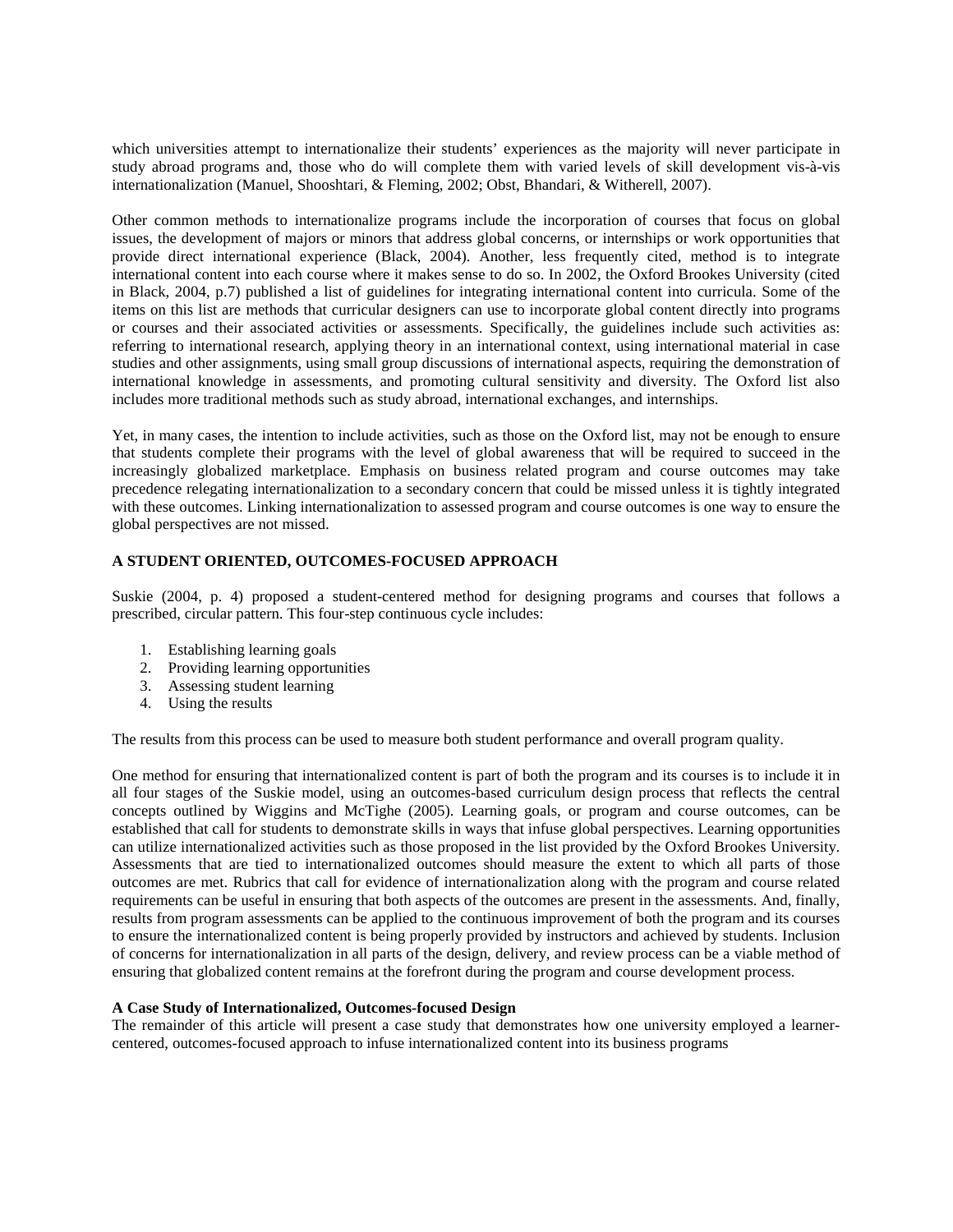to address a deficit that was revealed in a recent program review.

## **The University**

City University of Seattle, headquartered in Bellevue, WA, is primarily a degree completion and graduate university that, in the U.S., focuses on an adult student population. Since its founding in 1973, the university has valued international education and has formed a network of partnerships resulting in its programs being offered at locations across Europe, China, Australia, Canada, and Mexico. While primarily focused on adult students in the U.S., the populations within the international network tend to contain more traditional age students, particularly in the undergraduate business programs. The university employs a practitioner faculty model whereby instructors are hired for their industry expertise and courses are designed to allow them to teach skills that are directly applicable to the careers and lives of their students.

To ensure that its programs are consistent across the international network, the university employs a team-based, centralized curriculum development process. Subject matter experts are hired at the Bellevue headquarters and work with design teams to develop programs and courses which then can be exported to international locations. Typically, each location uses the same syllabi, the same textbooks (depending on availability), and student performance is assessed in a consistent manner with slight regional variations.

## **The Problem**

Until 2008, the university's centralized curriculum development process did not place the same level of emphasis on internationalized content as it currently does. While still important, the primary method for internationalization was left to specific courses in international business or the practice of specific instructors. American students were receiving internationalized content through limited methods. And, while students in foreign locations were still taking the same courses as American students, there were a few fundamental differences.

First, students at international locations were, by default, participating in an internationalized program that was developed in the United States and largely taught by ex-patriot or traveling American faculty using American textbooks, resources, and case studies. The program was presented as an American-style education, an attribute that was deemed highly attractive by international students. Employment rates for graduates in locations such as Slovakia and Bulgaria were favorable as employers appreciated the business and English language skills that resulted from the program. Because efforts were made to keep the program consistent at all locations around the world, American students were getting the same Americanized curriculum with the occasional international business course included as an elective. This would prove to be insufficient international exposure for these American students.

Second, the university was relying on its network of international partners to provide opportunities for American students to study abroad. For students not interested in such programs, international contact was reliant on interactions with a relatively small population of international students on the home campus. However, both approaches came with problems. Given the nature of the busy domestic adult students, interaction with international students was kept to a minimum and limited to the classroom. Few structured international exchanges were built into the curriculum, and most of these were focused primarily on traditional business skills. This problem was even more pronounced in online courses which, due to visa requirements, international students rarely participated in. Additionally, adult students almost never participated in study abroad programs and student surveys revealed that they had little interest in doing so.

In 2008, the university's undergraduate business program underwent its scheduled program review and revision process. The first step was to gather a random sample of program capstone projects and send them to independent reviewers whose job was to assess them against the program outcomes and determine the extent to which evidence existed in the capstones to suggest that each of the outcomes had been met. The results were mixed but the program outcome on international awareness provided the biggest surprise. Only 56% of American students provided evidence that they had achieved proficiency in this area. The students taking the program in other countries fared slightly better at 66%. Action needed to be taken to address this problem among both populations. The question that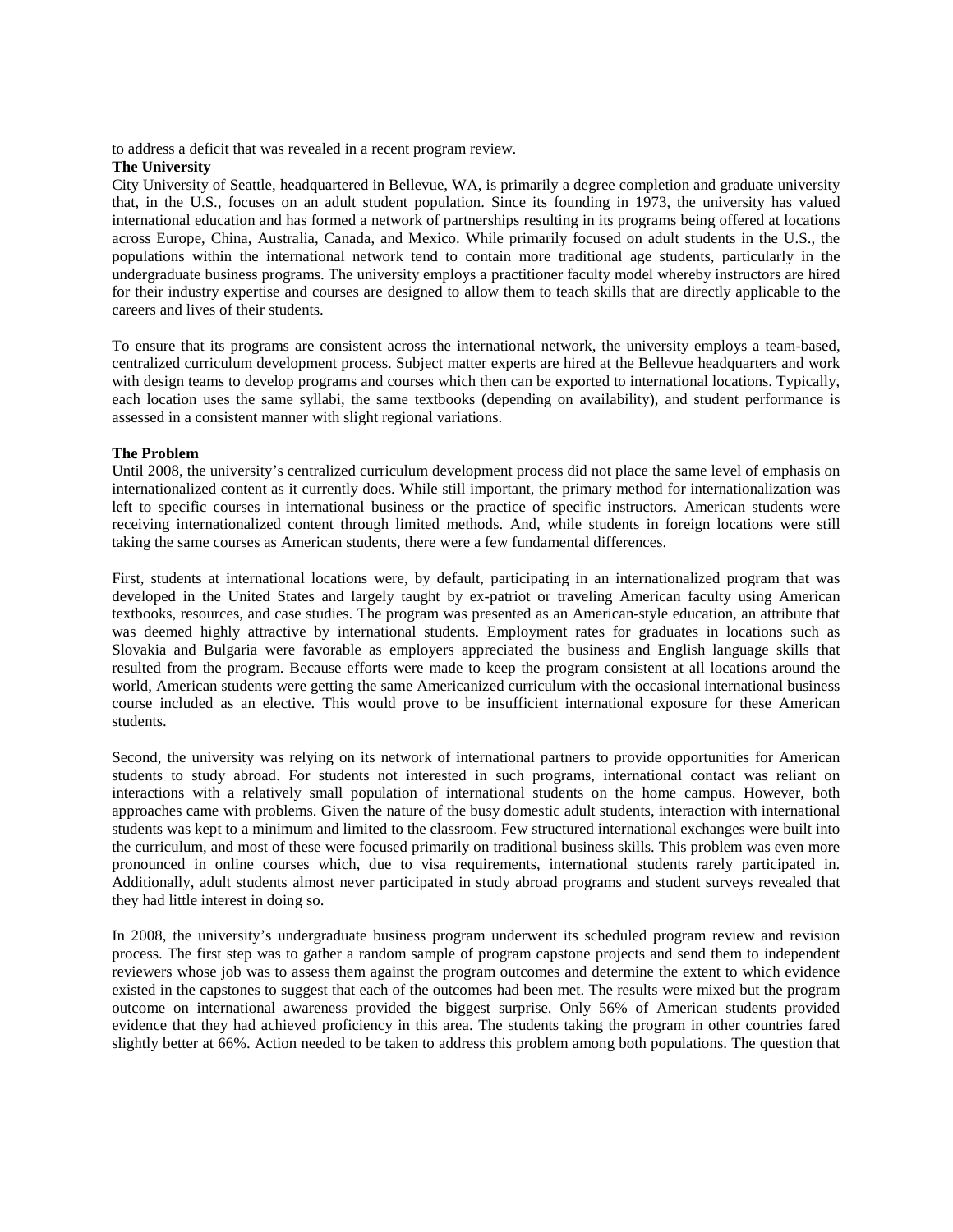the university had was how to provide sufficient international awareness to students who were unlikely to participate in study abroad programs and how to ensure that this awareness was not an afterthought.

#### **Adoption of an Outcomes-focused Curriculum Development Process**

Hale and Tijmstra (1990) proposed four methods for including internationalized content in the curriculum of a program: internationalizing courses in a wide range of disciplines, adding international courses to the curriculum, adding language courses to the curriculum, and offering work or study assignments abroad for students. To a certain extent, the university has recently embraced three of these strategies (foreign language study is not a requirement) but it is the inclusion of internationalization of courses in a wide range of disciplines that has become a fundamental part of the university's curriculum development model. This is done, first, at the program level and, second, at the course level. These processes will be presented and described in the sections that follow.

Before presenting the process by which the university internationalizes its programs, it is necessary to introduce the university's Learning Goals. These six goals are common to every program that the university offers. Every graduate, from any program, should be able to demonstrate proficiency in all six of these attributes. The Learning Goals are:

- 1. Professional competency and professional identity
- 2. Strong communication and interpersonal skills
- 3. Critical thinking and information literacy skills
- 4. Commitment to ethical practice and service
- 5. Global and diverse perspectives
- 6. An appreciation and desire for lifelong learning

The Learning Goals play a key role in the university's program and course design process. As each program outcome is designed, it will be associated with one or more of these Learning Goals. The question to be asked during the design process is if the student is able to demonstrate proficiency on the program outcome, which of the Learning Goals will he or she also have demonstrated competency on? And how will the assessment be structured to allow that competency to be demonstrated?

Given the importance of internationalization to the university, the Learning Goal for global and diverse perspectives has risen to prominence. Thus it is likely to appear more frequently than the other five goals in many of the programs. This Learning Goal is often referred to as international awareness or international proficiency throughout the university's curriculum development processes.

## **Program Design Process**

The first part of any program design at the university is to establish a comprehensive list of program level outcomes; these are objective, demonstrable, actionable skills that the student will be able to demonstrate upon successful completion of the program. Associated with each of those outcomes are one or more key assessments through which students demonstrate competency. Additionally, each program has one or more key capstone assessments that are intended to provide evidence of demonstrated competency on all program outcomes.

As the program level outcomes and their associated assessments are drafted, consideration is given to the university's Learning Goals from an outcomes perspective. The program design team must consider each program outcome to see if there is an opportunity to incorporate one or more of the Learning Goals into both the outcome and the assessments. The Learning Goals are general enough that it can be tempting to say they are all represented in each program outcome. However, using an outcomes-based assessment approach requires greater precision. The link between a program outcome and a Learning Goal can only be established if the Learning Goal is part of the assessments used to measure the program outcome.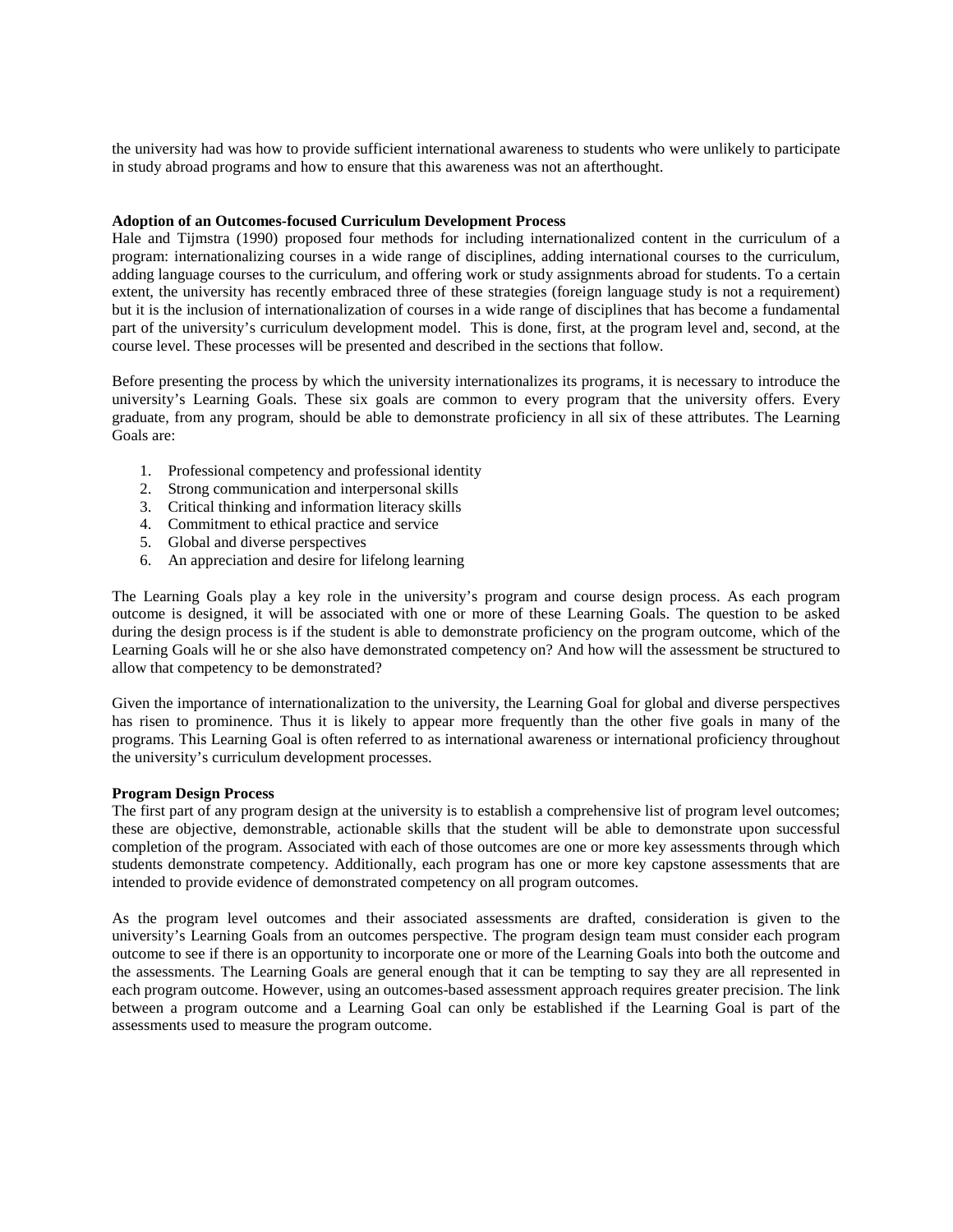Thus, the program design process follows a consistent pattern. Outcomes are drafted, associated assessments are created, and consideration is given to the inclusion of the Learning Goals which often requires adjustment to both the wording of the program outcome and the design of the assessment. Lastly, rubrics become an important part of the process. Not only do they guide the evaluation of the different attributes of an assessment but they also ensure that evidence of achievement of Learning Goals, such as global and diverse perspectives, is also present.

The tool that the university uses to create program outcomes and assessments is the Program Design Guide. It contains the following program attributes:

- **Program Description**
- Program Outcomes Objective, actionable skills that the student will be able to demonstrate upon completion of the program.
- University Learning Goals Indication of which of the six Learning Goals is evident in the assessments associated with each program outcome.
- Required Assessments A list of the assessments and the courses where they appear. (This is an evolving list as specific assessments or even courses may not be known at the time of initial program creation.)
- Core Concepts, Knowledge, and Skills A list of the fundamental knowledge that the student must gain in order to be successful on the assessments. This helps the instructor know what the class activities should focus on in order to prepare the student for performance that will demonstrate competency on the program outcomes and the associated Learning Goals.

Figure 1, below, is an excerpt of a Program Design Guide for an undergraduate business program. The actual Program Design Guide for this program contains 10 program outcomes. The program description has been left out to focus on the associations between the other four elements. In this example it is easier to see how program level outcomes are associated with University Learning Goals and measured with specific assessments. The first program outcome was initially drafted using language that was locally focused. However, upon consideration of the Learning Goals, it was reworded primarily to include the international portions; the outcome's scope was transformed from local to global. This, in turn, drove the selection and creation of the assessments intended to measure student competency on both the outcome and the Learning Goals. The last column lists Core Concepts, Knowledge, and Skills that the student must acquire in order to successfully achieve the business related outcomes in this program. Since both the program outcomes and the assessments are focused on what the student will be able to *do*, there must also be a process by which the program design team will be able to state what the student must *know*. This is what is listed in the last column on the Program Design Guide and it can be a valuable guide in designing course activities.

## **The Course Design Process**

Once the initial draft of the Program Design Guide is completed, a similar design process is applied to each of the courses that make up the program. The tool used in this process, the Course Design Guide, is similar to the Program Design Guide with a few small exceptions. The level of detail is much more specific in both the outcomes and the assessments. There is also a Program Context column that allows the course designer to indicate where the course fits in the program, what the prerequisites for the course are, and which of the program level outcomes the course supports.

Figure 2 contains an excerpt of a Course Design Guide for an undergraduate critical thinking course. The heading of the Course Design Guide is not shown but it contains the course description and it indicates which of the University Learning Goals will be supported by this course.

The selection of a critical thinking course as an example allows an important point to be demonstrated; not all course level outcomes will be open to internationalized content. Quantitative courses are examples where it may not make sense to attempt to internationalize the outcomes and assessments. This is fine given that there will be many other opportunities, throughout the program, to include internationalized content. In figure 2, only the fourth program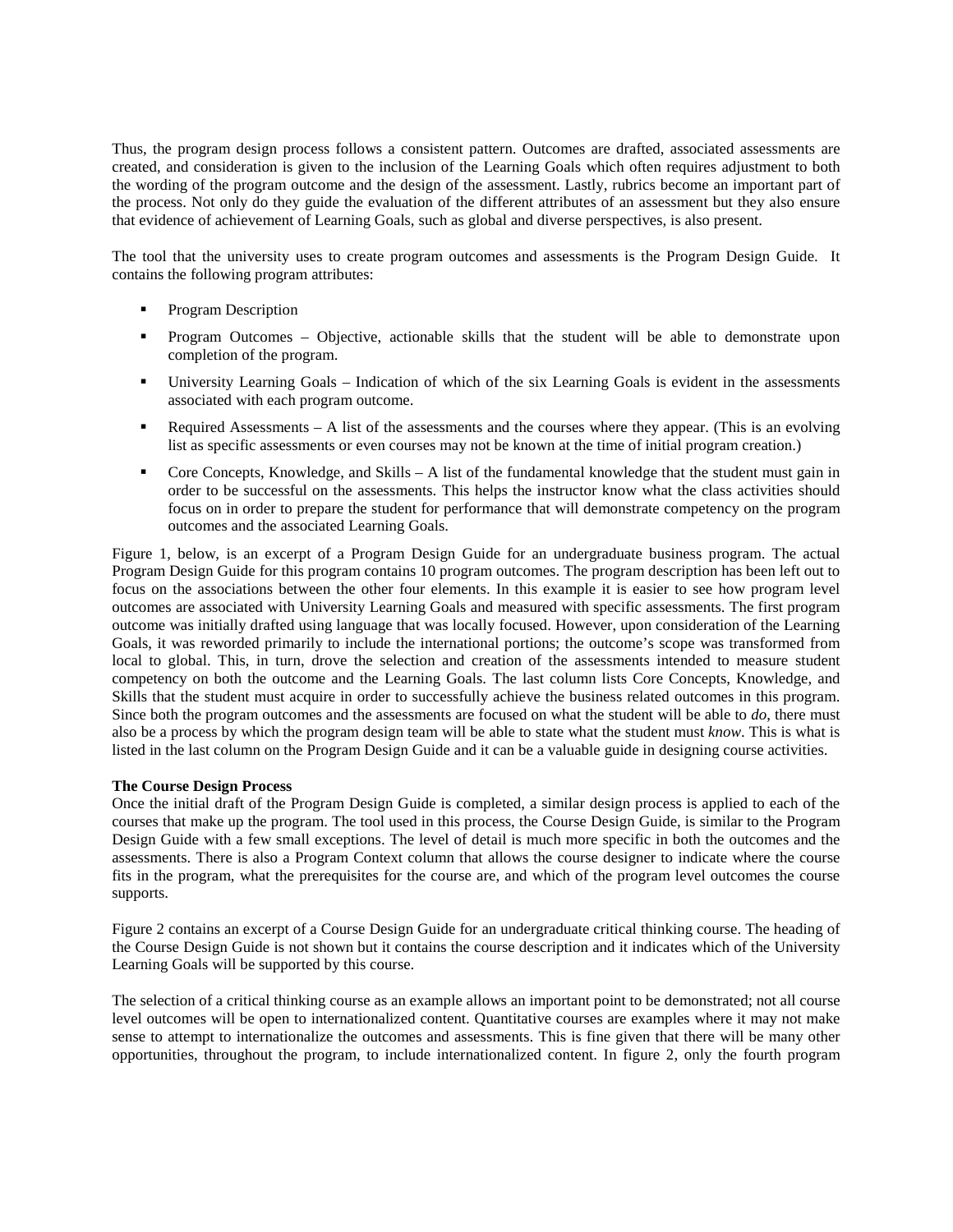outcome is a good fit for internationalized content. In this case, expanding this outcome to include both domestic and international writers actually strengthens both the outcome and the assessment. At the course level, the intention is to include internationalized content only where it is useful and genuinely enhances the course. If there is not a good fit or it appears that internationalized content has been forced to fit, it is best to leave it out.

| Figure 1. The Program Design Guide                                                                                                                                                |                                                                                                                   |                                                                     |                                                                                                                                |                                                                                                                                                                                                                                            |  |  |  |
|-----------------------------------------------------------------------------------------------------------------------------------------------------------------------------------|-------------------------------------------------------------------------------------------------------------------|---------------------------------------------------------------------|--------------------------------------------------------------------------------------------------------------------------------|--------------------------------------------------------------------------------------------------------------------------------------------------------------------------------------------------------------------------------------------|--|--|--|
| <b>Program Outcomes</b>                                                                                                                                                           | <b>CityU</b> Learning<br><b>Goals</b>                                                                             | <b>Required Assessments</b>                                         |                                                                                                                                | <b>Core Concepts,</b><br>Knowledge<br>and Skills                                                                                                                                                                                           |  |  |  |
| What must the<br>student successfully<br>demonstrate as a<br>result of this<br>program?                                                                                           | Which CityU<br>Learning Goals are<br>supported by program<br>outcomes?                                            |                                                                     | What graded assessment(s)<br>provide evidence that the<br>learner can demonstrate<br>proficiency in this program<br>outcome?   | What core concepts,<br>knowledge, and skills<br>must the learner acquire<br>to demonstrate<br>proficiency in program<br>outcomes?                                                                                                          |  |  |  |
| Evaluate the<br>1.<br>international                                                                                                                                               | Communication and<br>interpersonal skills                                                                         | Course                                                              | <b>Assessment</b>                                                                                                              | <b>Industry/Sector</b>                                                                                                                                                                                                                     |  |  |  |
| industry and<br>worldwide economic<br>sector in which a<br>given organization<br>operates and propose<br>strategies that the<br>business can use to<br>succeed in that<br>sector. | Critical thinking<br>skills<br><b>Global and diverse</b><br>perspectives                                          | <b>BSM 407</b><br><b>BSC 401</b><br><b>BSM 405</b>                  | Economic<br>Analysis<br><b>Financial Analysis</b><br>Quality<br>Management<br>Paper &<br>Operations<br><b>Improvement Plan</b> | <b>Perspective</b><br>Industry research and<br>analysis<br>Broad financial risks<br>Macroeconomics<br>Microeconomics<br>Regulatory context of<br>business Research plan<br>Financial analysis<br>Present value concepts                    |  |  |  |
| 2.<br>Appraise the<br>threats and<br>opportunities of<br>conducting business<br>in a world with<br>fewer barriers.                                                                | Critical thinking<br>skills<br><b>Global and diverse</b><br>perspectives<br>Appreciation for<br>lifelong learning | <b>MK 300</b><br><b>BSC 407</b><br><b>BSC 401</b><br><b>BSM 405</b> | Marketing plan<br><b>Trade Theory</b><br>paper<br><b>Financial Analysis</b><br>Statement<br>Operations<br>Improve Plan         | <b>International/Global</b><br><b>Perspective</b><br>Market structures<br>International economy<br>Ethics<br><b>Business policy</b><br><b>Business strategy</b><br>Organizational behavior<br><b>SWOT</b><br><b>International business</b> |  |  |  |
|                                                                                                                                                                                   |                                                                                                                   |                                                                     |                                                                                                                                | Environmental analysis<br>Financial analysis                                                                                                                                                                                               |  |  |  |

Figure 1. Excerpt of a Program Design Guide that shows the relationships between the program level outcomes, the University Learning Goals and the assessments that will be used to measure competency on both.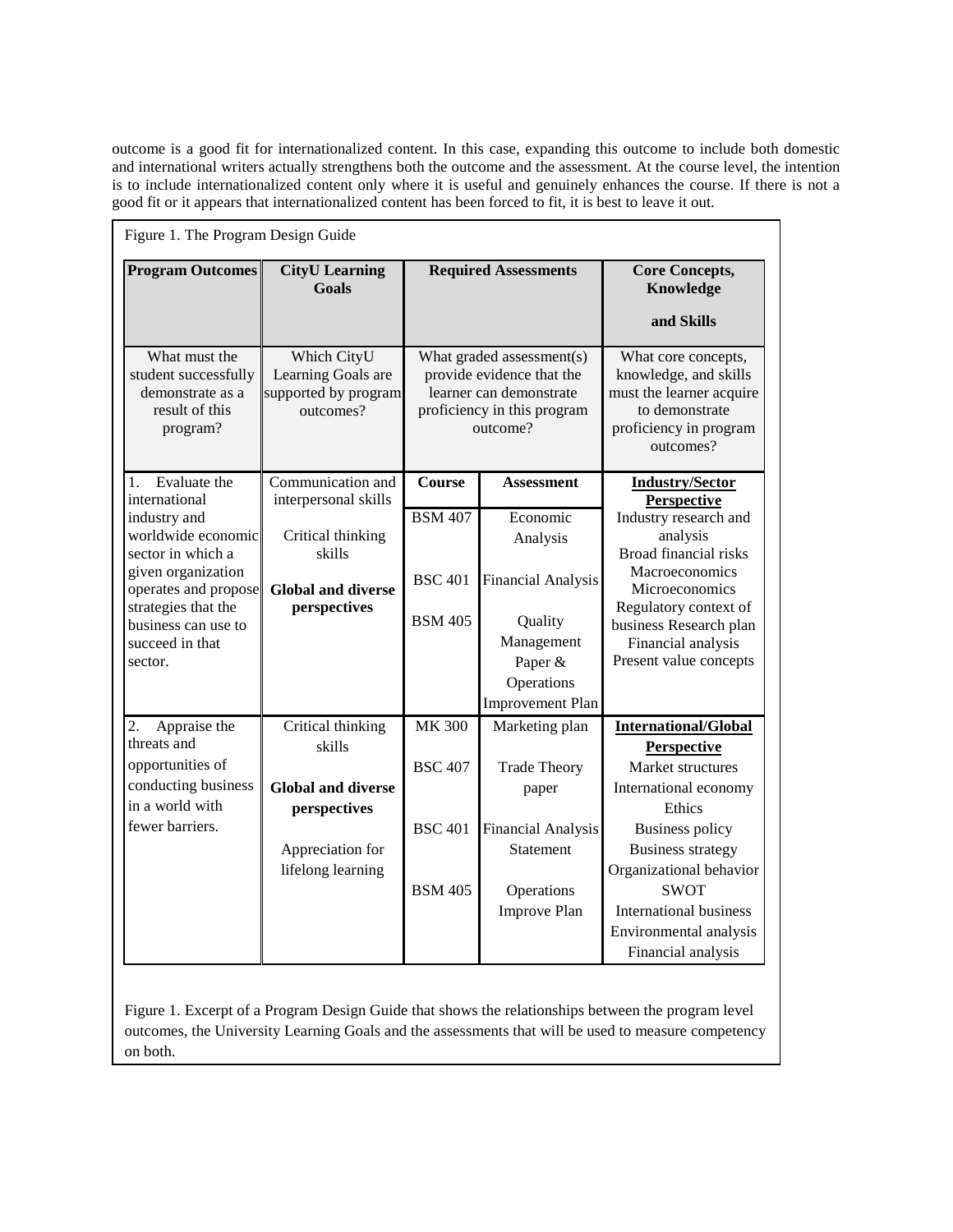## **Drafting the Syllabus**

Once the Course Design Guide is completed, the next step is to draft the syllabus. In many cases, content that was included in the design guide is copied into the syllabus. The majority of the effort required in transforming a design guide to a syllabus is in completing the course activities and the descriptions of the assessments along with the associated rubrics. In these areas, the course designer can provide additional details and assistance by being clear about how international content is to be included in the assessment and how the rubric can be structured so that the importance of this content is not missed.

| Figure 2. Excerpt of a Course Design Guide                                                                                                                                           |                                                                                                                                                                                                                                                                      |                                                                                                                                             |                                                                                                                                                                                                                                                                                                                                         |  |  |  |  |  |
|--------------------------------------------------------------------------------------------------------------------------------------------------------------------------------------|----------------------------------------------------------------------------------------------------------------------------------------------------------------------------------------------------------------------------------------------------------------------|---------------------------------------------------------------------------------------------------------------------------------------------|-----------------------------------------------------------------------------------------------------------------------------------------------------------------------------------------------------------------------------------------------------------------------------------------------------------------------------------------|--|--|--|--|--|
| <b>Program Context</b>                                                                                                                                                               | <b>Course Outcomes</b>                                                                                                                                                                                                                                               | <b>Required Assessments</b>                                                                                                                 | <b>Core Concepts,</b><br>Knowledge<br>and Skills                                                                                                                                                                                                                                                                                        |  |  |  |  |  |
| Where does this course<br>fit within the program?<br>Which program<br>outcomes are supported<br>by this course?                                                                      | What abilities must the<br>learner successfully<br>demonstrate as a result of<br>this course?<br>In this course, learners<br>are able to:                                                                                                                            | What <i>major</i> graded<br>assessment(s) provide<br>evidence that the learner<br>can demonstrate<br>proficiency in this course<br>outcome? | What core concepts,<br>knowledge, and skills<br>must the learner acquire<br>to demonstrate<br>proficiency in course<br>outcomes?                                                                                                                                                                                                        |  |  |  |  |  |
| BC 301 is one of four<br>courses designed to<br>provide foundational<br>academic and business<br>skills.<br>There are no<br>prerequisites for this<br>course.<br><b>BSBA</b> program | Analyze business<br>propositions for<br>examples of fact and<br>inference, inductive and<br>deductive reasoning, and<br>emotional appeal<br>Construct an argument<br>that defends a business<br>claim with appropriate<br>supporting data and<br>logical consistency | Personal Journal<br>Exercises,<br><b>Discussion Board</b><br>Exercises<br>Argumentative Essay                                               | The relationship<br>between careful<br>observation and critical<br>thinking;<br>Obstacles that impede<br>the critical thinking<br>process;<br>The functions of<br>assimilation,<br>accommodation and<br>disequilibrium in the<br>thinking process;<br>The difference between<br>the denotative and<br>connotative meanings of<br>words; |  |  |  |  |  |
| outcomes supported by<br>this course are:<br>6.<br>Objectively<br>consider issues,<br>identify alternatives,<br>and choose and<br>implement solutions                                | Trace the development<br>of an argument from<br>proposition to conclusion<br>Compare and contrast<br>attitudes or values as<br>expressed by domestic<br>and international writers<br>with differing<br>perspectives                                                  | <b>Editorial Evaluation,</b><br>Personal journal exercise,<br>12 Angry Men<br>Viewpoints Comparison                                         |                                                                                                                                                                                                                                                                                                                                         |  |  |  |  |  |

Figure 2. Excerpt of a Course Design Guide that demonstrates the link between course outcomes, assessments, and core concepts. This is an example of a Course Design Guide where some outcomes may be internationalized while others are not. The decision to expand the scope of an outcome to include international content is made according to the extent to which it enhances the outcome and the assessments.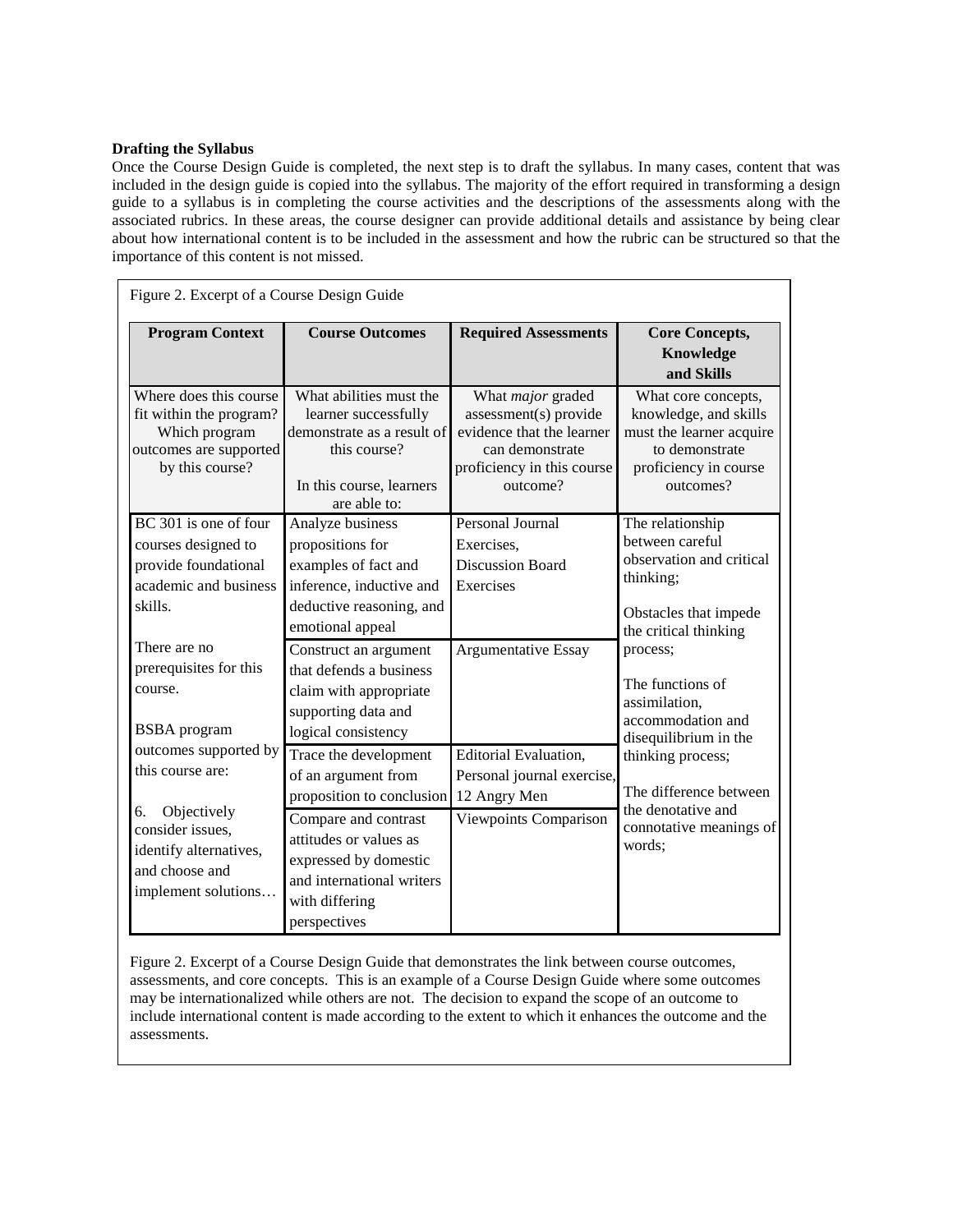As is the case with both the Program Design Guide and the Course Design Guides, all syllabi and associated documents are centrally created and shared with international faculty. The review process for these documents has been expanded to ensure that international partner participation is a key part of the design process. In the recent revision of the undergraduate business program, described earlier in this article, international contributions and feedback played a significant role and many course modifications were driven by this feedback. The resulting syllabi have a much more international flavor given that none were approved without first being reviewed by international faculty.

## **Validation of Curriculum**

The final stage in the design process is to submit the program or course to a centralized approval process. During this review, a committee of peers examines the documents to determine whether they meet all the standards of the university. This is another opportunity to ensure that internationalization is included in either the program outcomes or the course outcomes where appropriate.

The validation process is driven by checklists. There are separate lists for the program approval process and the course approval process. In the program approval checklist, there is a criterion that asks whether all six University Learning Goals have been properly included somewhere in the program. This is the first validation that internationalization was built into the program outcomes. Given the university's emphasis on internationalization, it is expected that this Learning Goal will appear frequently throughout the program.

The course reviewers then check the internationalized courses to ensure that appropriate content is present in the course outcomes and accounted for in the assessments and their associated rubrics. Lastly, as part of the approval process, the program's capstone course will be reviewed to ensure that all program level outcomes and associated Learning Goal outcomes are addressed.

#### **Reviewing the Process**

The new process of internationalizing the university's curriculum has been in place since early 2008. It was used to revise several programs within the university's School of Management. These programs began in the fall of 2008 and while there are yet to be any graduates who have fully experienced these new programs, the university has already learned some key lessons. These include:

- It is important to include international participation, to the extent that it is possible, in the course design process. This can come from an international faculty member or just a member of the design team that has relevant international experience. Inclusion of international participation was integral in highlighting how some of the university's design teams were using an overly American-centric perspective which was causing them to miss opportunities to include international content by overprescribing course activities. The international faculty challenged some of the course activities and course assessments and adjustments were made.
- The international review process should include feedback from faculty who will actually be teaching the courses at domestic and international sites. It should not depend solely on an administrator or a group of individuals who are only charged with providing feedback on the structure of a course yet may lack the familiarity with the specifics of the course since they have not taught it.
- Once the program and course outcomes have been drafted and agreed upon among all members of the design team, it is important that they become the stable and unchanging backbone of the program. Given the diverse and widespread network of international partners that the university has, it is sometimes difficult to teach the same course in exactly the same way in all locations. Schedules, textbook availability, or even instructor preferences may create differences in the way that course activities and assessments are handled. To a certain extent, such differences can be allowed if the outcomes are regarded as mandatory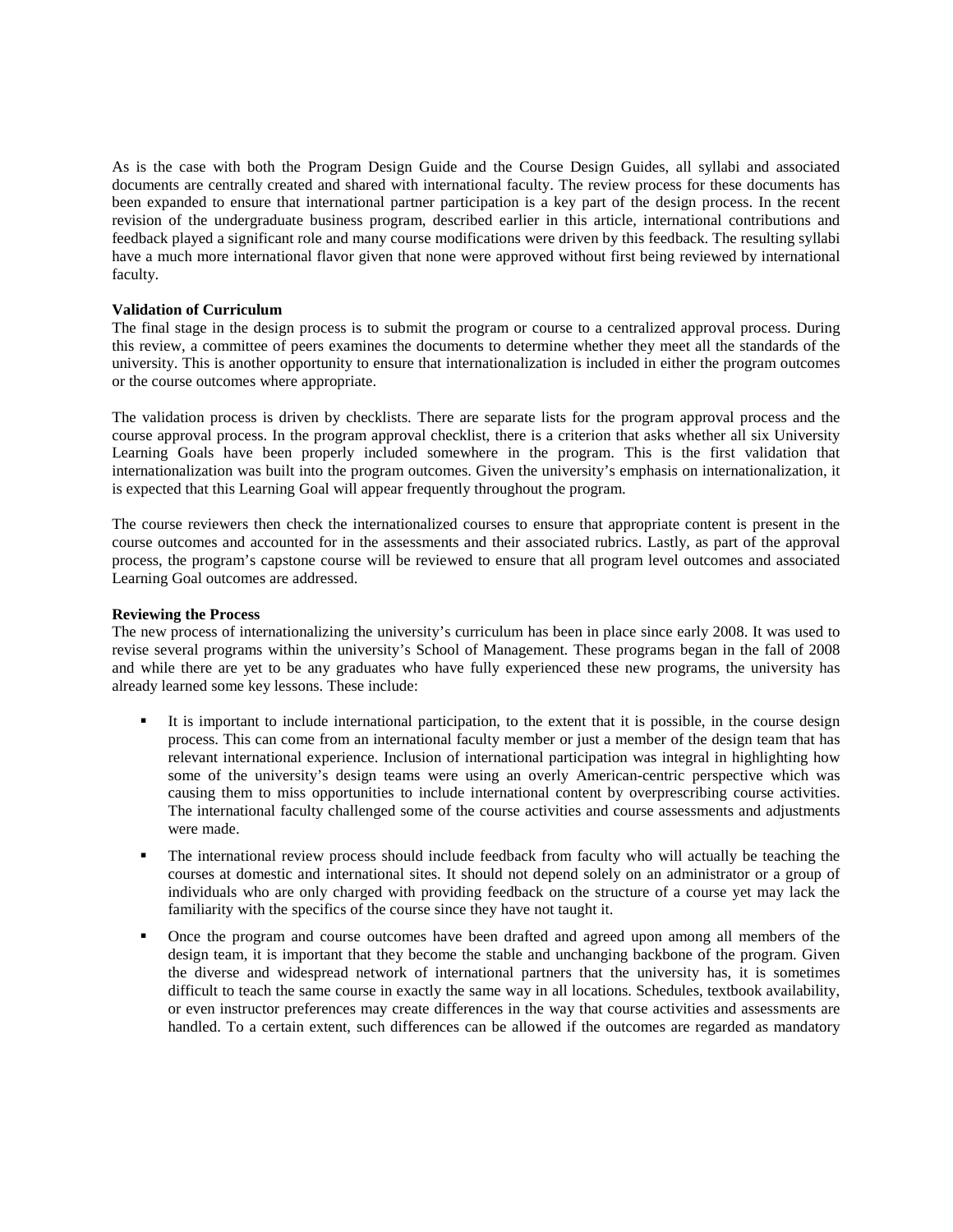and unchangable. That way, the destination is the same but the route that is used to get there can be altered to accommodate legitimate differences.

In the coming year, the university will have an opportunity to assess its newly revised business programs to ensure that appropriate evidence of international competency is present. Early indicators suggest that there is reason to expect more positive results in the next round of capstone assessments. Once gathered, these data will be used in a continuous improvement process to ensure that programs, courses, outcomes and assessments, are adjusted to prepare students to succeed in the rapidly changing global marketplace.

#### **CONCLUSION**

As the conversations continue about internationalizing the higher education experience, the outcomes-based curriculum design process being implemented at City University of Seattle provides a useful case study. The university is already engaged in international education by bringing students from other countries to study at its home campus and, more uniquely, by offering its programs in ten countries outside the U.S. Even so, it had to confront the reality that most of its domestic students are unlikely to take advantage of study abroad opportunities, and made a substantial investment in building a business curriculum that embeds global and diverse perspectives throughout the student experience. Early indications from the assessment process indicate that this approach will overcome some of the challenges that led to low achievement of these learning outcomes in earlier iterations of the curriculum, and will provide a more solid basis for all its graduates to be effective in the global business environment.

#### **REFERENCES**

- Black, K. (2004). A review of factors which contribute to the internationalization of a programme of study. *Journal of Hospitality, Leisure, Sport and Tourism Education, 3*(1), 5-18.
- Bremer, D. (2006). Wanted: Global workers. *International Educator, 15*(3), 40-45.
- Dolby, N., & Rahman, A. (2008). Research in international education. *Review of Educational Research, 78*(3), 676 726.
- Hale, A., & Tijmstra, S. (1990). *European management education.* Geneva: INTERMAN.
- Manuel, T. A., Shooshtari, N. H., & Fleming, M. J. (2002). Differences in the effectiveness of internationalization of undergraduate business education in achieving job placement success. *Journal of Teaching in International Business, 14*(1), 7-25.
- Obst, D., Bhandari, R., & Witherell, S. (2007). Meeting America's global education challenge: Current trends in U.S. study abroad & the impact of strategic diversity initiatives. New York: Institute of International Education.
- Olson, C. L., Green, M. F., & Hill, B. A. (2006). *A handbook for advancing comprehensive internationalization: What institutions can do and what students should learn.* Washington D.C.: American Council on Education.
- Suskie, L. (2004). *Assessing student learning: A common sense guide.* San Francisco: Anker Publishing Company.

Wiggins, G.P. & McTighe, J. (2005). Understanding by design (Expanded 2<sup>nd</sup> ed.). Alexandria, VA: Association for Supervision and Curriculum Development.

**Kurt D. Kirstein** is the Dean of the School of Management at City University of Seattle and has also served as a faculty member and program director in both business and technology. He spent 20 years managing technical support and training teams for organizations in the telecommunications and pharmaceutical industries. He holds a BS degree from The Evergreen State College, an MA in Adult Education from Seattle University, and a doctorate in Organizational Leadership from Nova Southeastern University.

**Elizabeth A. Fountain** is the Associate Provost and Director of the Office of Institutional Effectiveness at City University of Seattle. Dr. Fountain directs learning outcomes assessment and strategic planning at the university. Her background includes fourteen years in higher education as a faculty member, program director, and Dean of the School of Arts and Sciences at City University. She holds a BA and an MA in psychology from Seattle University, and earned her PhD in Higher Education Leadership from Capella University.

**Kelly A Flores** has been the Director of Curriculum and Faculty Development at City University of Seattle since 2006. She has worked in higher education since 2002 and brings both academic and corporate experience in training and development of faculty, leaders, and managers. She holds a Masters of Education in Adult Education and Distance Learning and is currently pursuing her Doctorate in Education Leadership.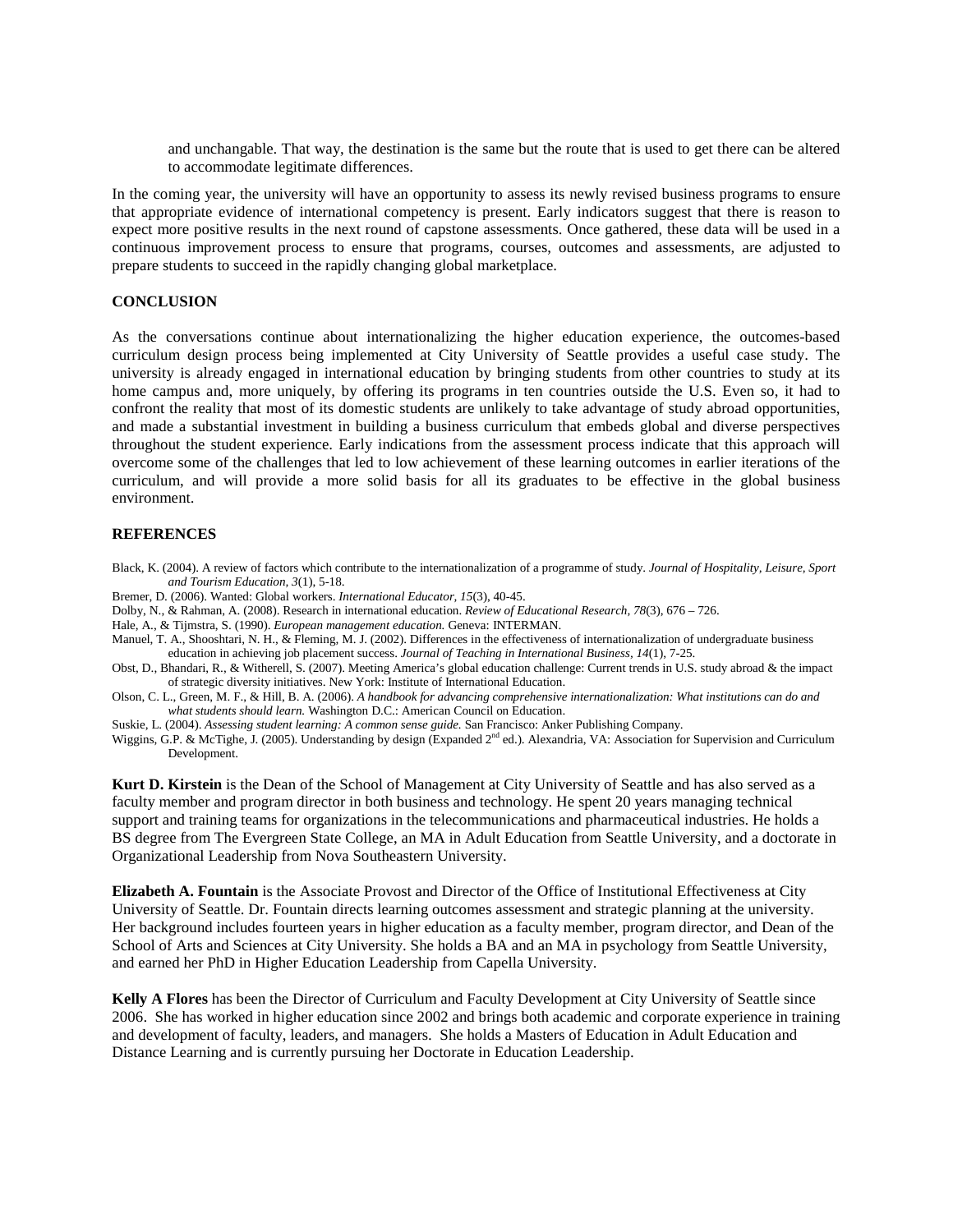# **Online Discussion and Communities of Practice**

Herbert E. Rau, Utica College – Utica, New York, USA

## **ABSTRACT**

The increased use of online course offerings provides the opportunity for learners to engage in written discussions with others. However, an issue arises regarding the establishment of standards for acceptable online postings. A rubric has been created that attempts to address this issue by providing clarity to students regarding their individual postings, and attempts to create an electronic Community of Practice for a graduate-level management course.

## **INTRODUCTION**

A concern with developing communities of practice has been noted by Wenger (1998), and that concern is of increasing importance in the development of organizations that are responsive and sustainable. However, it is not apparent that the skills necessary for building communities of practice are being disseminated to non-participants. For example, college courses are frequently structured to "deliver" information to the receptive student, and this might be appropriate for undergraduate level courses. But when students bring life experiences to the class, are working adults, and have moved to the graduate level courses, "delivering" knowledge may no longer be the most appropriate method for teaching. The student – and the community of learners for that subject – may now have transitioned to a community of practice. That is, knowledge is no longer a matter of explicit information that is to be delivered, but the explicit and tacit knowledge of the community is to be shared and enlarged. Knowledge may now be viewed as transitioning from being of a uni-dimensional flow ("delivered" to a recipient), to being actively created by all participants in an emergent process that ebbs and flows. In keeping with Messick's framework for evaluation (1989) (in this regard, the value implications and social consequences of Messick's model), this paper takes the position that higher education should transition from being principally a purveyor of information emanating from the authority figure, to the co-creation of knowledge with the intended user community. Further, in keeping in line with the findings of Dede (2005) of unintended consequences, the richness and complexity that may emerge from a community of practice in graduate education may create insights that extend to long-term benefits for the collection of individuals involved in a course and the larger society body in which they reside, that were not originally envisioned in the initial design of a specific course.

## DISCUSSION

To be clear, for this paper a community of practice is defined as a group of individuals with a common purpose that extends the individual and collective abilities to identify, clarify, resolve and monitor complex issues. The members will likely have membership in other organizations, and may be nodes in networks. Individuals in communities of practice will likely have shared vocabularies (jargon and meanings), and the structure of the community is a selfpolicing social structure that may or may not be sanctioned by a larger group. A community of practice will tend to be self-organizing with permeable boundaries, and the fundamental distinguishing feature is that it is focused around a specific set of knowledge sharing, learning, and creation.

The challenge that faces this transition from the delivery of explicit knowledge to the sharing of tacit knowledge as noted by Nonaka (Ready, 1995) and the creation of emergent knowledge requires a different communication process. In the dissemination of explicit knowledge, a monologue may be the appropriate medium for transmission. But a monologue is not appropriate for the creation of emergent knowledge. Even a distributed monologue may not be appropriate because of the potential for isolated positions to not be effectively communicated. It may be more appropriate to create a "container" that enables a multilogue / polylogue for the emergence of this knowledge, and the advent of online discussion groups may provide the necessary boundaries for this type of knowledge creation.

Creating communities of practice is difficult in organizational settings where people are closely engaged in real time and spatial situations. However, it becomes even more difficult to create a community of practice in a distributed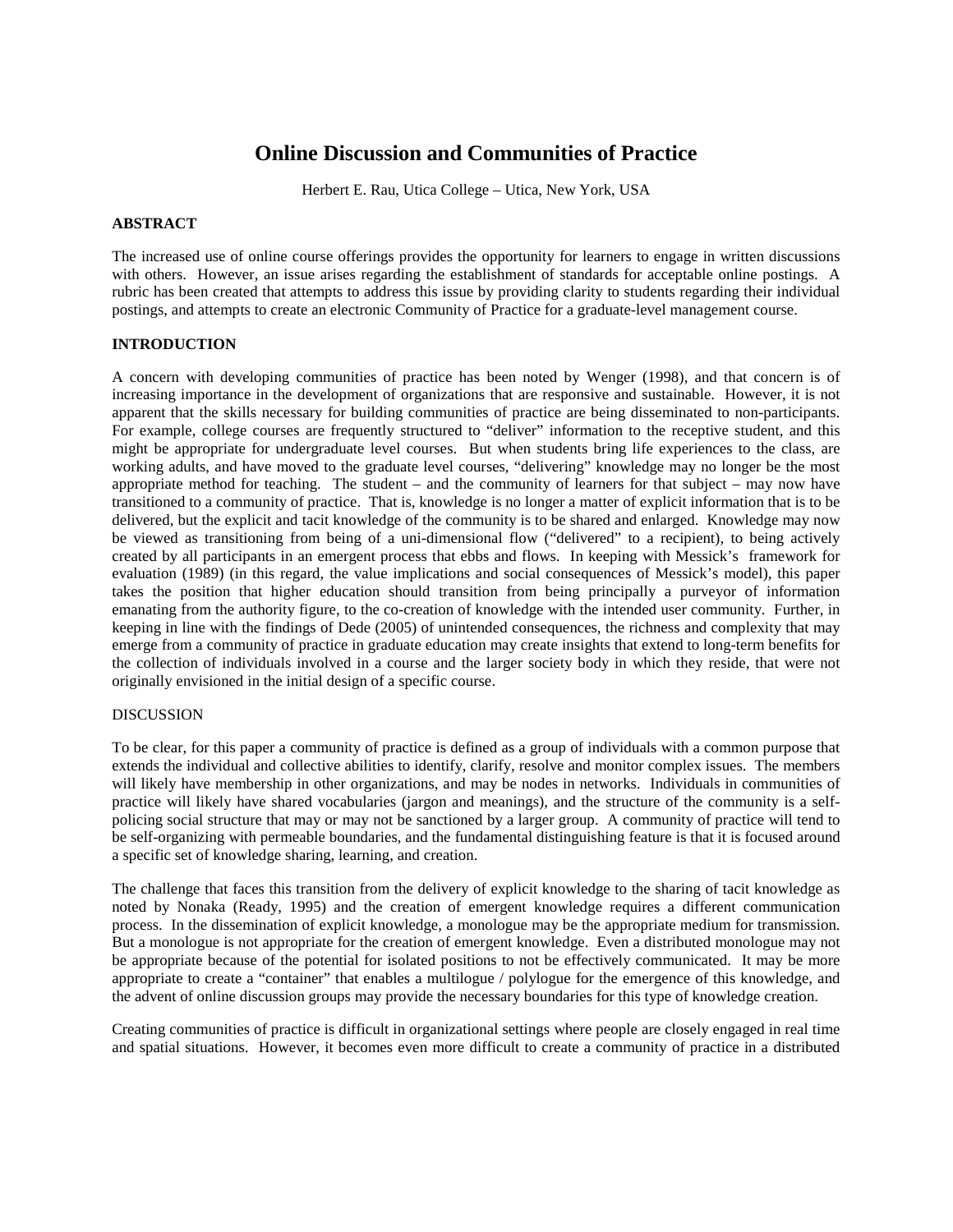setting (such as an online course). This has been noted by Martinez et.al (2006) regarding the challenges that face distance education students in attempting to balance work, family responsibilities, and online learning that "keep these students from high levels of engagement beyond the work they do in their individual courses". Yet, if the future of organizations is through knowledge management, we must create structures that help individuals be more successful with communication in electronic media. To that end, a rubric (Figure 1) was created in order to provide structure for students who are engaged in online discussion formats. This rubric was utilized in a graduate level online course at Utica College in the Spring semester of 2009. The course is a required course in a Masters of Science of Health Administration curriculum with 13 participants, and was structured for an eight-week session. Twelve of the students were actively working in the health sector, and one student was enrolled in the program directly on completion of undergraduate studies.

A particular challenge for students enrolled in online courses, is that the format for online courses may not align with their preferred learning style. In their work on Human Dynamics, Seagal and Horne (1997) have identified that people not only process the world in distinct patterns, but that the distinct dynamics have different preferred styles of learning. Seagal and Horne have identified nine different dynamics, and five of these dynamics are predominant in the Western world. Two of these dynamics actively learn through conversation, two of these dynamics tend to be reticent and prefer a sequential process for learning, while one dynamic learns preferentially through reading. The issue that needs to be addressed in this context, is that the two dynamics that prefer learning through conversation represent nearly 75% of the Western urban population. On the face of it, this appears to be a dilemma that needs to be addressed for online courses. If the preferred style of learning is through conversation, how should an online class be structured to achieve conversational learning in a predominantly asynchronous electronic media? The discussion rubric attempted to address this concern.

The rubric was created to specify particular aspects of writing in online discussions that would move beyond the simple metric of how many times a student responded to an assignment, and aligns with the work of Baker, et al. (2002). The rubric, in conjunction with a netiquette policy, was also designed to encourage the spontaneous development of a community of practice. As noted above regarding Messick's concern of unintended consequences, the rubric was created to address the potential student question of what is specifically expected for the content of an online posting and the concern of isolation among the distance learners in the class as noted by Clark (1994). The Discussion Rubric (Figure 1) is on the next page.

As noted from reviewing the rubric, two major components for assessing a posting are addressed; contents and mechanics. A simple rating system for the various elements allows for speed of assessment by the instructor; the element meets expectations, is somewhat deficient, or does not meet expectations. The numbers (0, 1, and 2) were included in the rubric to facilitate the creation of a composite score that might be used for an individual student, and might also be used for generating an average score for a class. Generating an average score for a class could also help an institution with qualitative monitoring of general goals and objectives beyond content knowledge for a particular course/program, with the intention of supporting an institution's accreditation activities.

The content component consists of seven elements, while the mechanics component consists of eight elements. However, not all elements of the rubric have "equal" value when being reviewed for a grade. When assessing a posting, greater "weight" is assigned to the elements of "Posting serves as a key leverage point for further exploration and discussion for others", and "Posting serves as an important learning for the person who posted". In effect, the mechanics components are the basic requirements expected for "civil" behavior in the online space. The content components address the issue of what is being learned. The two elements identified as having greater "value" are meant to drive the creation of communities of practice, and to further the sharing and creation of knowledge. Obviously, there is a certain level of subjectivity involved in assessing whether a particular individual has had an "ah-ha" moment, however, it is common in the writing of a posting that the student gives an indication of the insight that has been gained from the ongoing discussion. For example, a student posting may begin with the comment "I hadn't realized that ...", or "I found your posting to be very interesting, and I was wondering..." More frequently, the insight of the student is evident in the response to a posting of another individual.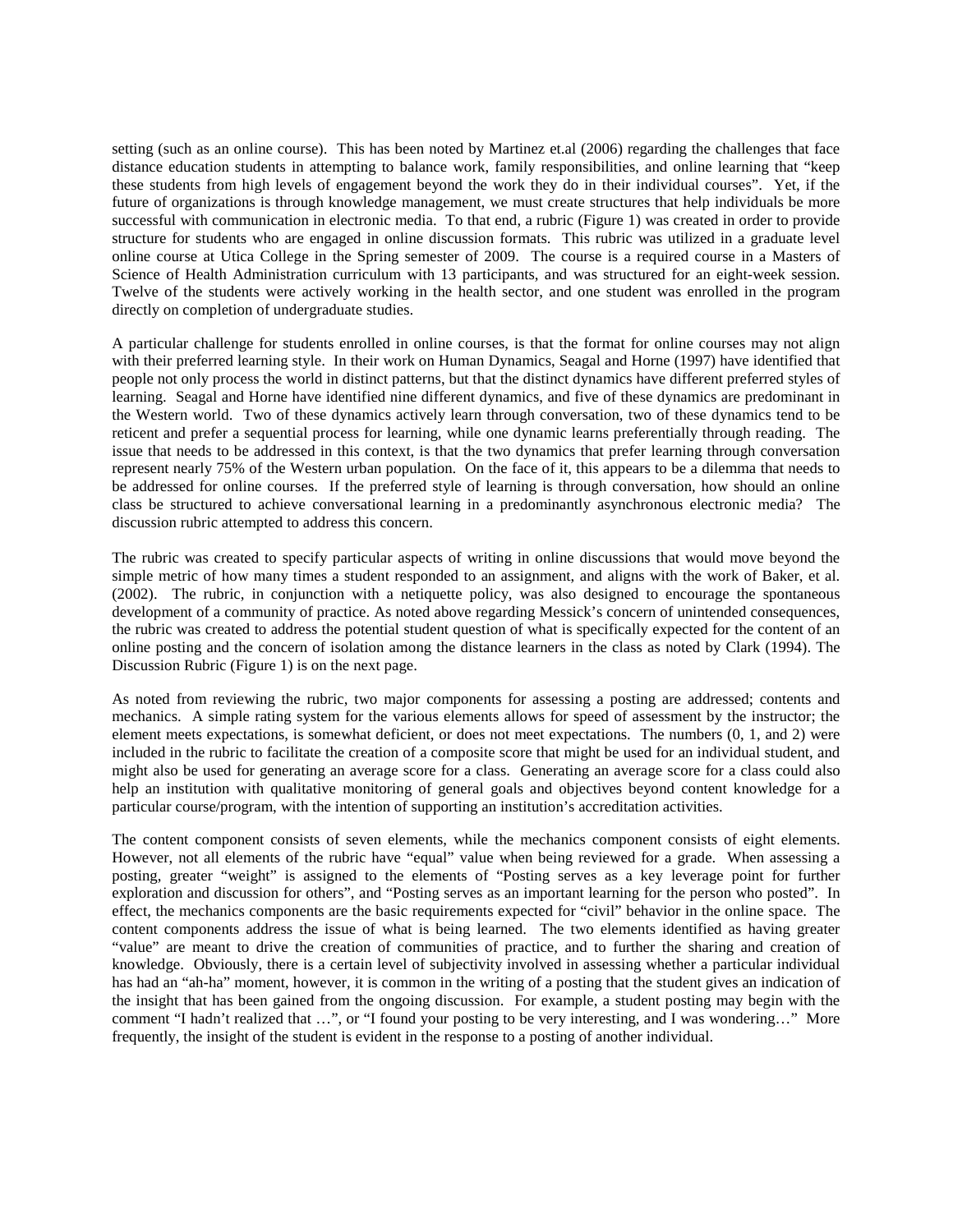## **RESULTS**

Students were instructed at the beginning of the semester that a "Discussion Rubric" would be used to encourage substantial and meaningful postings. The rubric was electronically forwarded and readily available online, and before beginning the process of writing their respective postings, ten students accessed the rubric. For the class of 13 students (and an eight-week duration), there were 112 original postings, and 202 replies.

|                                                                                                                        | <b>Does Not</b><br><b>Meet</b> | <b>Somewhat</b><br><b>Deficient</b> | <b>Meets</b><br><b>Expectations</b> | N/A<br>Or       |
|------------------------------------------------------------------------------------------------------------------------|--------------------------------|-------------------------------------|-------------------------------------|-----------------|
|                                                                                                                        | <b>Expectations</b>            |                                     |                                     | <b>Comments</b> |
| <b>Content</b>                                                                                                         |                                |                                     |                                     |                 |
| Posting is accurate, original and relevant.                                                                            | $\overline{0}$                 | $\mathbf{1}$                        | $\overline{2}$                      |                 |
| Posting is insightful.                                                                                                 | $\boldsymbol{0}$               | $\mathbf{1}$                        | $\overline{2}$                      |                 |
| Posting enriches the class understanding and<br>knowledge.                                                             | $\boldsymbol{0}$               | $\mathbf{1}$                        | $\overline{2}$                      |                 |
| Posting might be provocative, but is not offensive.                                                                    | $\overline{0}$                 | 1                                   | $\overline{2}$                      |                 |
| Posting serves as a key leverage point for further<br>exploration and discussion for others.                           | $\overline{0}$                 | $\mathbf{1}$                        | $\overline{2}$                      |                 |
| Posting serves as an important learning for the<br>person who posted.                                                  | $\boldsymbol{0}$               | 1                                   | $\overline{2}$                      |                 |
| Differences are recognized and valued.                                                                                 | $\overline{0}$                 | 1                                   | $\overline{2}$                      |                 |
|                                                                                                                        |                                |                                     |                                     |                 |
| <b>Mechanics</b>                                                                                                       |                                |                                     |                                     |                 |
| Posting is well written, and uses professional<br>language.                                                            | $\overline{0}$                 | 1                                   | $\overline{2}$                      |                 |
| A safe and receptive conversational space is<br>maintained. Respect is maintained.                                     | $\overline{0}$                 | 1                                   | $\overline{2}$                      |                 |
| As appropriate, the posting cites relevant sources.                                                                    | $\mathbf{0}$                   | 1                                   | $\overline{2}$                      |                 |
| As appropriate, the posting encourages and<br>reinforces the discussion thread and members of<br>the discussion group. | $\overline{0}$                 | $\mathbf{1}$                        | $\overline{2}$                      |                 |
| Posting responds to questions that have been<br>asked.                                                                 | $\boldsymbol{0}$               | 1                                   | $\overline{2}$                      |                 |
| Reflective "listening" is apparent.                                                                                    | $\mathbf{0}$                   | 1                                   | $\overline{2}$                      |                 |
| Student is adequately engaged with discussions<br>(primary postings at least once/week).                               | $\mathbf{0}$                   | $\mathbf{1}$                        | $\overline{2}$                      |                 |
| Student is adequately engaged with replying to<br>postings (at least three times/week)                                 | $\overline{0}$                 | $\mathbf{1}$                        | $\overline{2}$                      |                 |
|                                                                                                                        |                                |                                     |                                     |                 |
| <b>OVERALL ASSESSMENT</b>                                                                                              |                                |                                     |                                     |                 |
| Overall, the student:                                                                                                  | $\boldsymbol{0}$               | $\mathbf{1}$                        | $\overline{2}$                      |                 |

**FIGURE 1: DISCUSSION ASSESSMENT RUBRIC**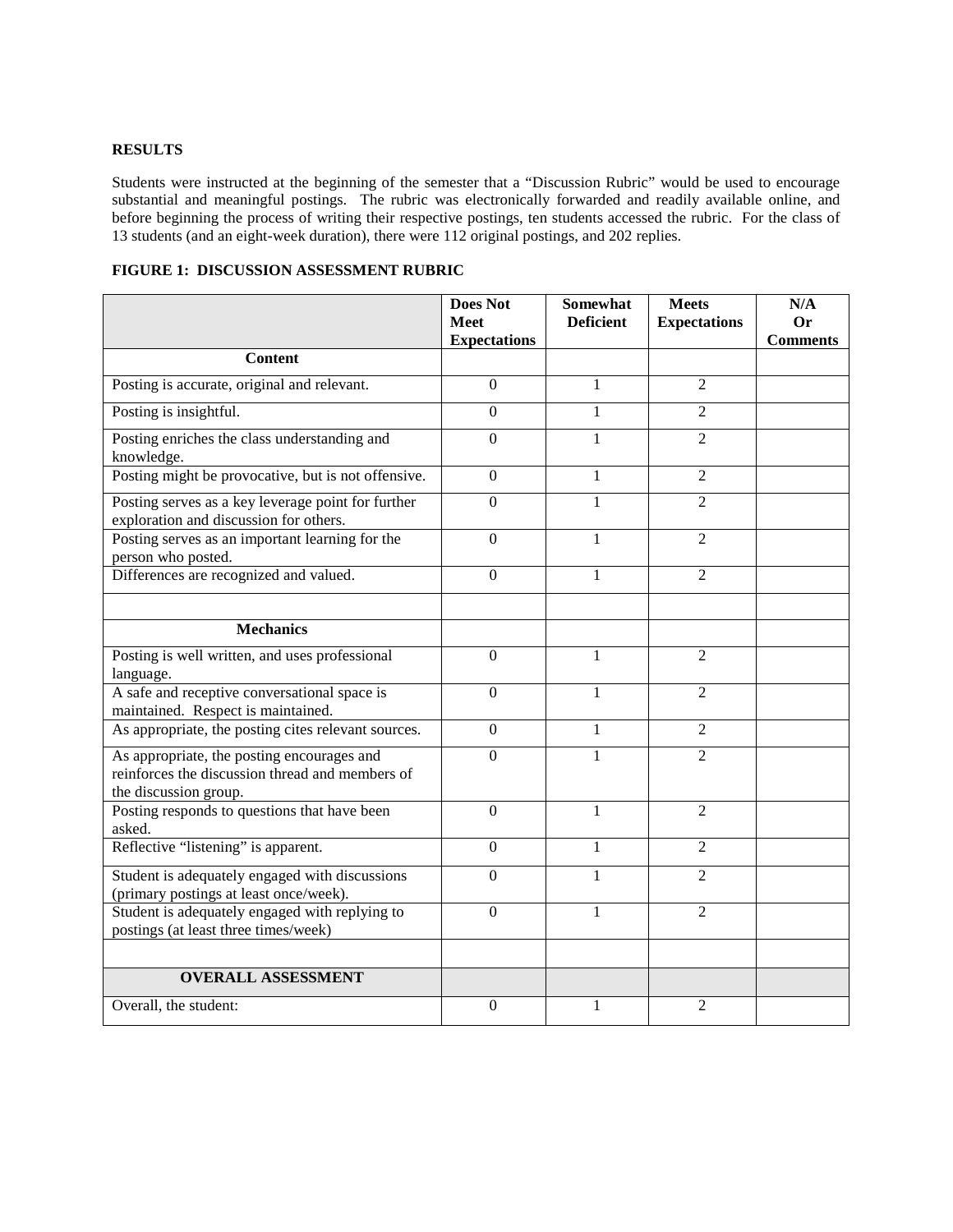Only one half of the class achieved full compliance with the minimum requirements for volume of postings, with the significant shortcoming being not having responded to other student postings a minimum of twice per week. Also, two students were significantly short on original postings. However, the amount of time devoted to reading and responding to classmate postings was greater than 385 hours (the average time invested was greater than 3.7 hours/week/student). The number of replies to other student's original postings ranged from a low of 0 to a high of 59. Interestingly, the student that responded 59 times was writing substantial offerings, and not just a response of "good post". This student would frequently include web-site references in addition to providing critical thought to what others wrote.

The rubric was used to help determine the grade for each posting. If all of the elements in the rubric "meet expectations" and the posting was germane to the topic at hand, the post would receive a grade of "A". As more elements received an evaluation of "somewhat deficient" or less, the grade for the posting would decrease. Grades for the postings were predominantly "A's" and "A-'s", but a number of "B's" were also awarded. Six students received "A's" for the quality of their postings (for the average of the entire semester), four students received an "A-", and three students received a "B+" for their posting quality. Also, as noted above, the rubric was intentionally designed for ease of use. The average additional time required for the use of the rubric was less than 10 seconds per posting.

A few concerns should be noted from this exercise. The first concern regards the subjective aspect of assessing a posting. This concern is similar in aspect to assessing any written submission - does the student adequately address the question that has been posed? It might be argued that the experience and knowledge of the evaluator is the limiting factor for the assessment process, and that this factor varies from individual to individual. Another concern is whether a community of practice is being created. Regarding the submissions for this class, it was the value judgment of the assessor that sharing and co-creation of knowledge was occurring. However, as with the issue of the grading of a posting, this becomes a subjective assessment. There is also the possibility that there are stages of maturity for communities of practice, and what was demonstrated in this class might represent an early stage in the development of a community of practice. It is likely that the final determinaters of whether a community of practice had been created are the students themselves, however this type of assessment was not attempted for this class.

An additional concern exists regarding how to increase the minimum compliance rate for discussion postings for all students. The "carrot-and-stick" approach used for this class (the student's grade is negatively effected if the minimum number of postings and responses has not been received) is only partially effective. The "carrot-andstick" approach risks being "insulting" and antagonizing to students who are compliant and learn best from online discussion. However, it should be noted that a problem of the response rate for this class involve a technology issue regarding all students being able to work efficiently online for the first few weeks of the course (for some of the students, this was their first online class). There is also the compounding issue of some students working best in an on-campus setting, and online learning is anathema to those students. Further clouding the problem is that almost the entire class consisted of working adults with multiple responsibilities and issues. There is also the baseline perspective that these students are adults – that is, the students are not freshmen in undergraduate school who need a significant amount of guidance in study and work habits. Generally, graduate students have mastered these issues years earlier. Even though "gentle" reminders for participating in the online discussions were given, it may be necessary in the future to be more proactive in making sure that some students do not get left behind. However, an equally important and potentially more challenging issue (in keeping with the findings of Seagal and Horne), is how to adequately address the learning needs of students who prefer face-to-face conversation learning style when involved in an asynchronous environment. This issue is important not only for online education, but also for many organizations as the structure of work changes and becomes distributed across time and space.

## **REFERENCES**

Clark, R. E. 1994. "Assessment of distance learning technology". In E.L. Baker & H. F. O'Neal , Jr. (Eds), *Technology assessment in education and training.* (pp. 63-78). Hillsdale, NJ: Erlbaum.

Dede, C. "Speaking personally". *American Journal of Distance Education.* 2005. V.19, No.2, pp 119-123.

Baker, A. C., Jensen, P.J., and Kolb, D.A. 2002. "Conversational Learning". Westport, CT. Quorum Books. Messick, S. "Validity". *Educational Measurement* (3rd ed.)